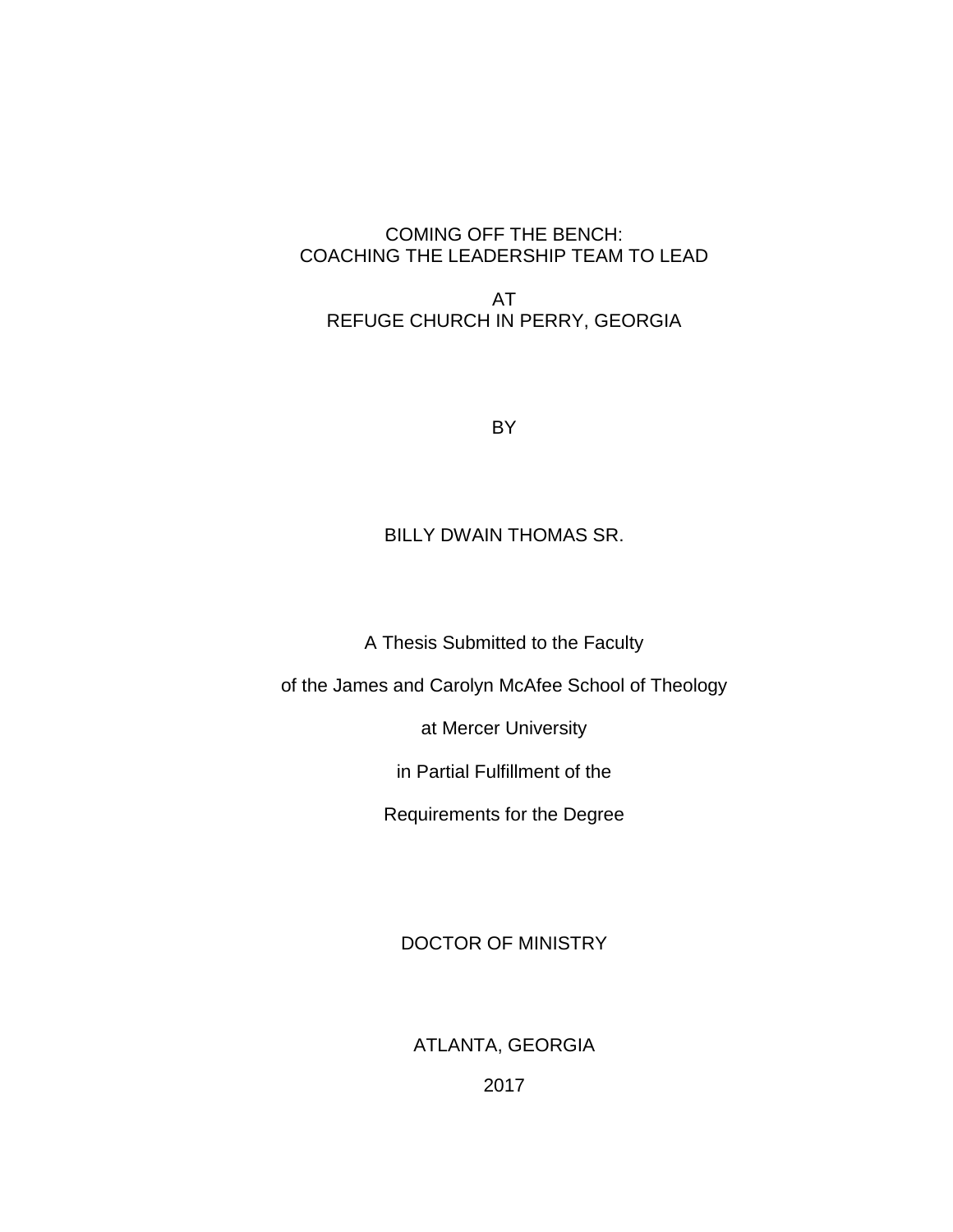UMI Number: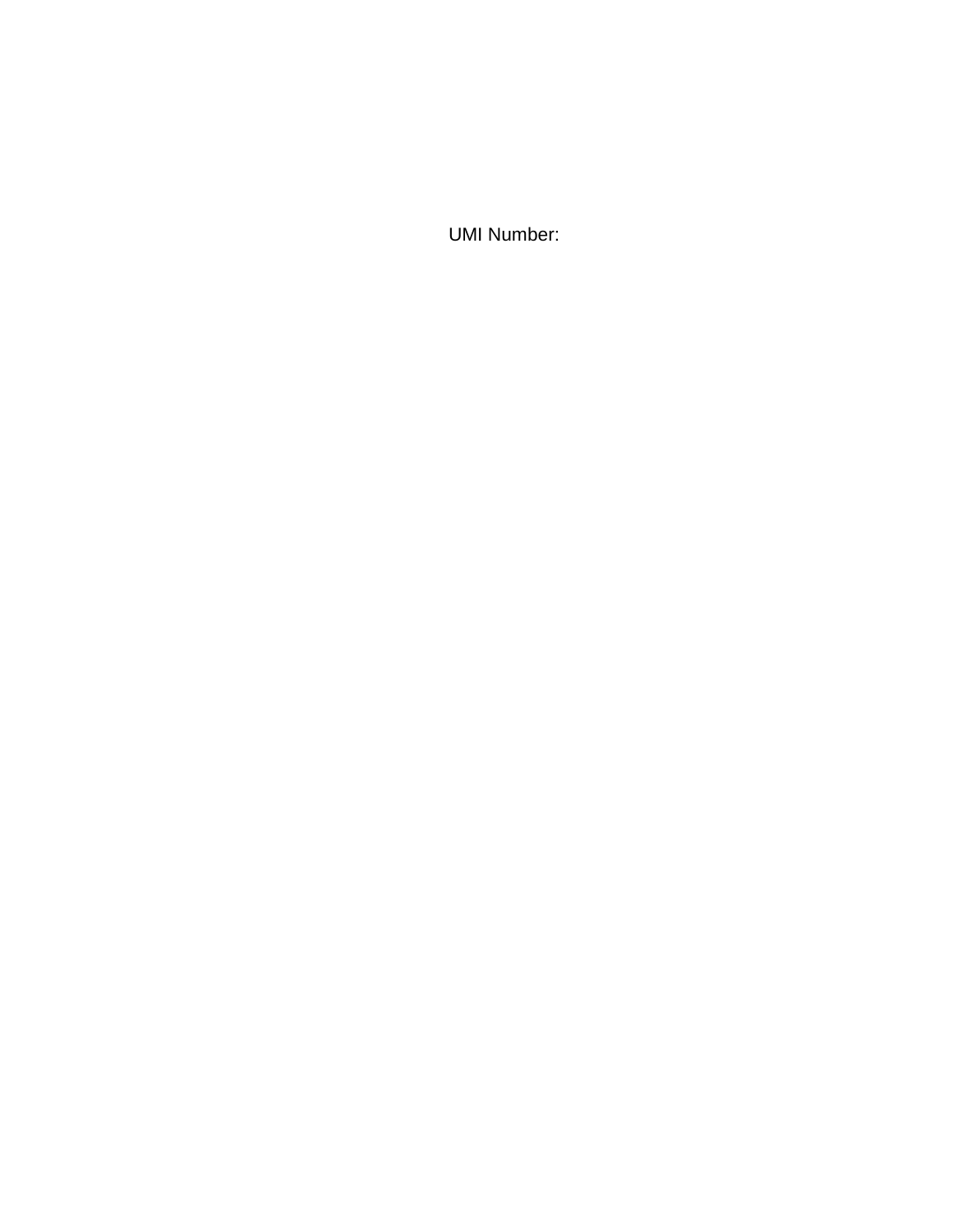# COMING OFF THE BENCH:

## COACHING THE LEADERSHIP TEAM TO LEAD

## AT

# REFUGE CHURCH IN PERRY, GEORGIA

By

## BILLY DWAIN THOMAS SR.

Approved:

|                                                        | Date             |
|--------------------------------------------------------|------------------|
| Robert Nash, Ph.D.                                     |                  |
| Associate Dean, D.Min. Studies, Faculty Thesis Advisor |                  |
|                                                        |                  |
|                                                        | Date             |
| Ronald H. Grizzle, D.Min.                              |                  |
| <b>Ministry Coach</b>                                  |                  |
|                                                        |                  |
|                                                        | Date <b>Date</b> |
| Daniel Vestal, Th.D.                                   |                  |
| <b>Faculty Reader</b>                                  |                  |
|                                                        |                  |
|                                                        |                  |
|                                                        | Date             |
| Jeffrey G. Willetts, Ph.D.                             |                  |
| Dean, James & Carolyn McAfee School of Theology        |                  |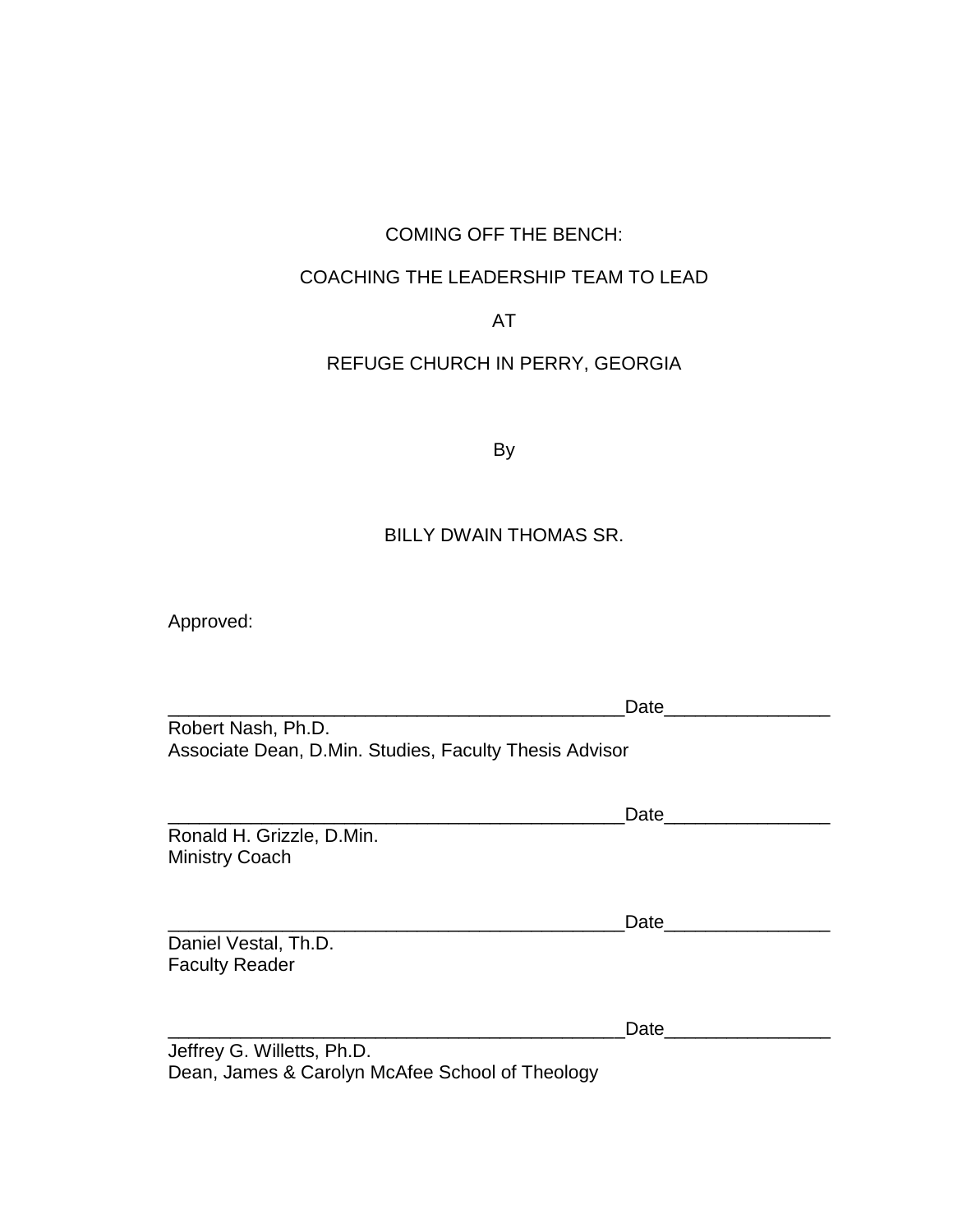# DEDICATION

<span id="page-3-0"></span>In Memory of William Dwain Thomas

Father and Friend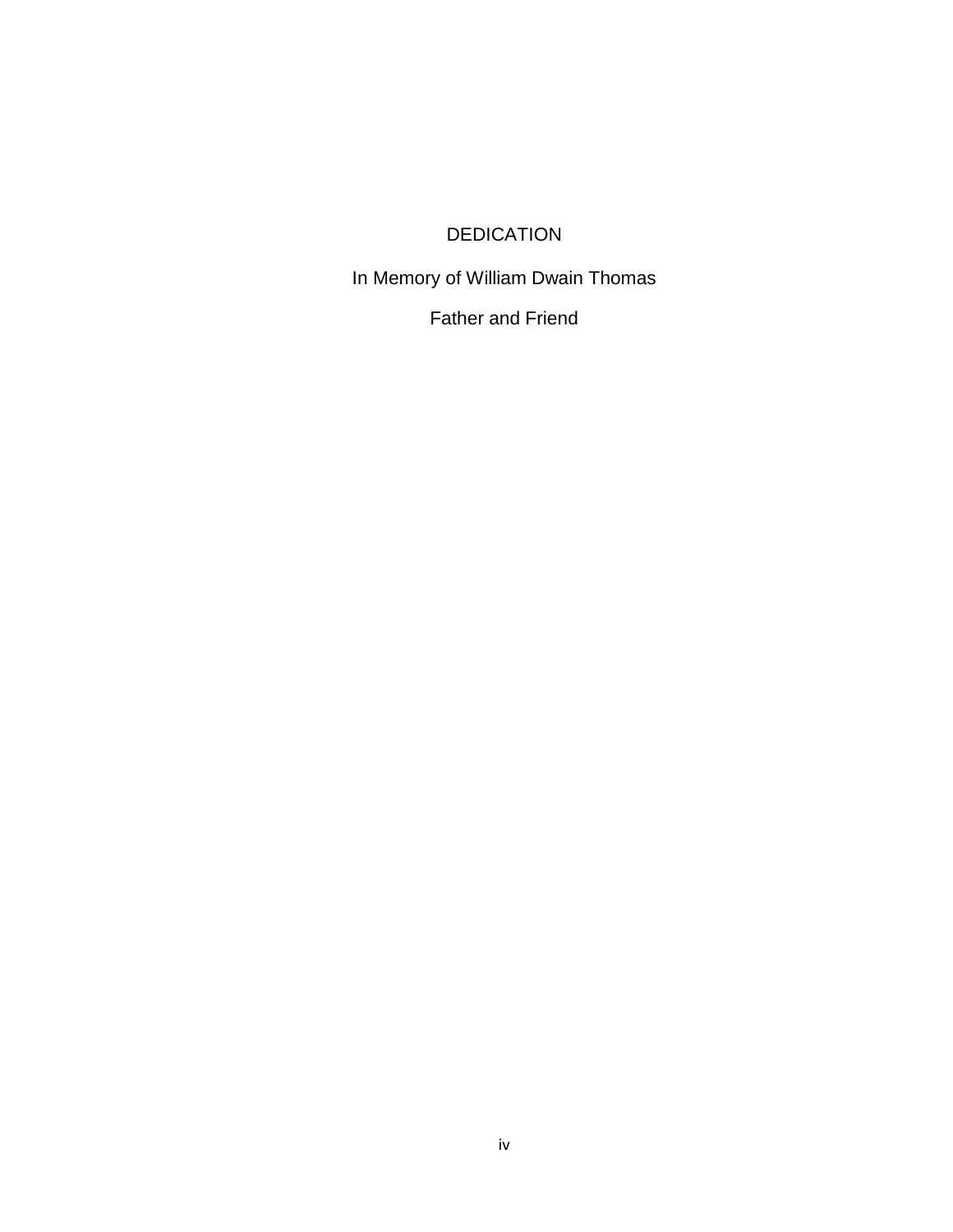#### ACKNOWLEDGEMENTS

<span id="page-4-0"></span>For twelve years I was honored to be the pastor at Refuge. As a founding pastor, I have experienced that rare love and admiration that comes from seeing something through from its birth. I am honored to have had the opportunity to do this project with the family of Refuge. Thank you to the Leadership Team for your time and willingness to help fulfill this dream. The faculty and staff at McAfee School of Theology have allowed me to grow, learn and develop without forcing me into a mold or tradition; for this I will be eternally grateful.

My coach, Dr. Ronald Grizzle, has become my friend and mentor. His kindness in helping to steer me through some deep waters will always be remembered. My memory will always be of his red pens, his many red pens and red marks.

My faculty advisor, Dr. Robert Nash has helped me look better than I really am. His willingness to assist me in clearing my thoughts and focusing on the task at hand has helped me to complete this program.

To my two children, LaNita and B.J., you have stood with me through the building of Refuge and now this project. Thank you for loving your old man enough to make him go back to school and complete this project.

To my wife, Valerie, words cannot begin to say thank you for loving me through it all. I had a dream as a young boy to do my Doctor of Ministry degree. For thirty years you have not allowed me to forget this dream. So many papers

v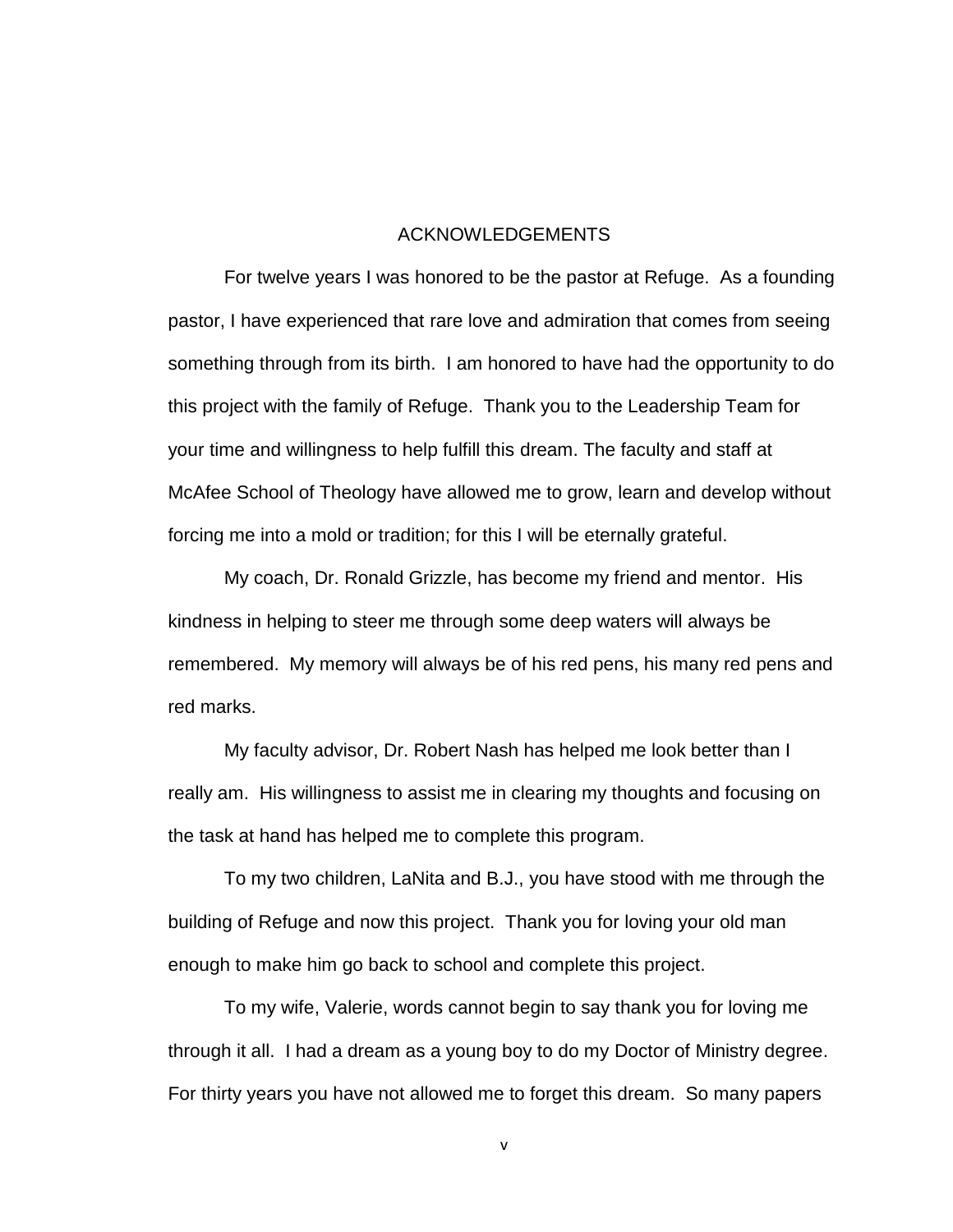you have helped to edit. So many nights you were willing to stay up helping me. The Refuge would not have been without you, and I would not be here without you. Thank you for loving me. This is for both of us.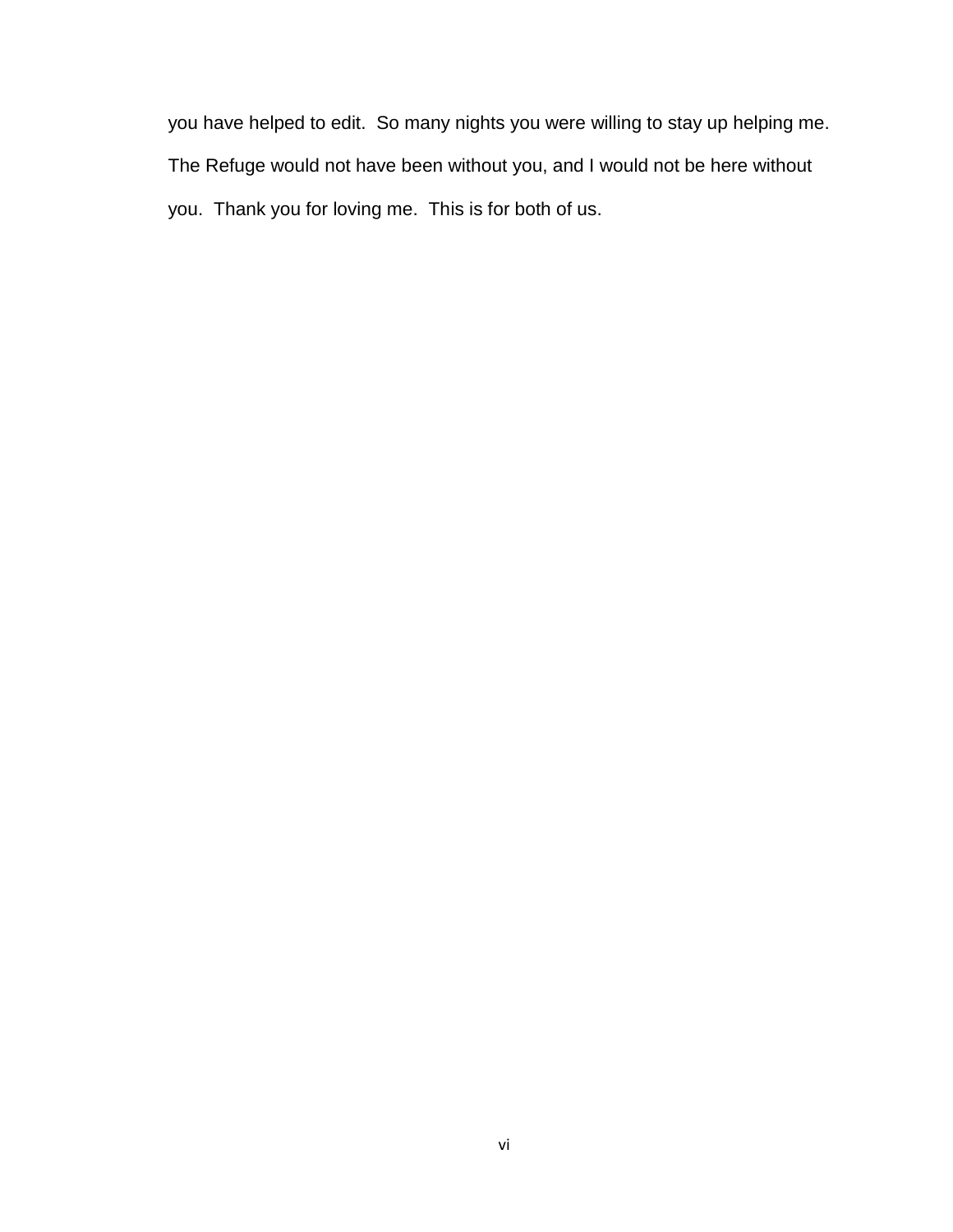# TABLE OF CONTENTS

| <b>CHAPTER</b> |  |
|----------------|--|
| 1 <sub>1</sub> |  |
|                |  |
|                |  |
|                |  |
|                |  |
|                |  |
|                |  |
|                |  |
|                |  |
|                |  |
|                |  |
| 2.             |  |
|                |  |
|                |  |
|                |  |
|                |  |
|                |  |
| 3.             |  |
|                |  |
|                |  |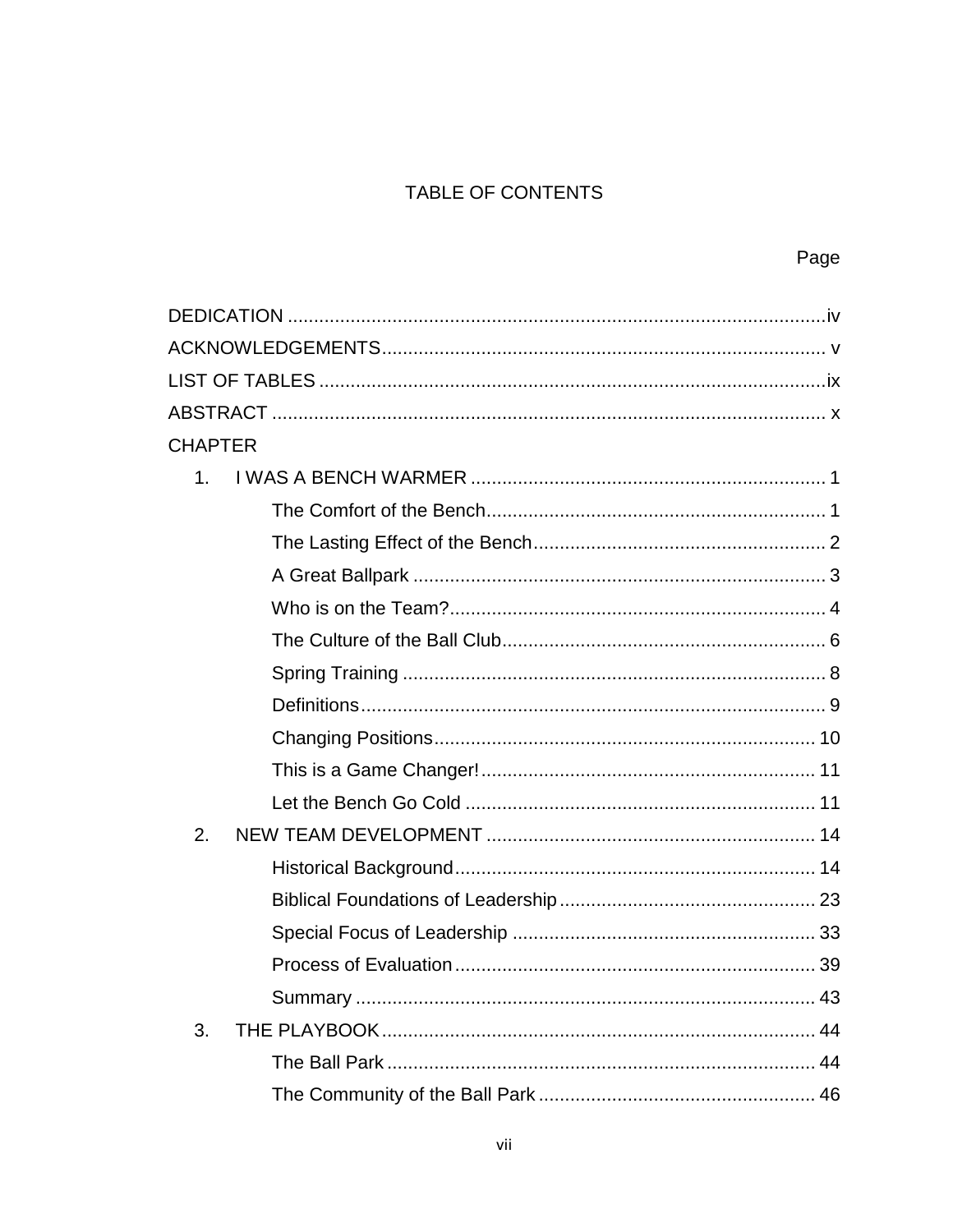# Page

| 4. |                                                 |     |
|----|-------------------------------------------------|-----|
|    |                                                 |     |
|    |                                                 |     |
|    |                                                 |     |
|    |                                                 |     |
|    |                                                 |     |
|    |                                                 |     |
|    |                                                 |     |
| 5. |                                                 |     |
|    |                                                 |     |
|    |                                                 |     |
|    |                                                 |     |
|    |                                                 |     |
|    |                                                 |     |
| А. |                                                 |     |
| B. |                                                 |     |
| C. |                                                 |     |
| D. |                                                 | 101 |
| Е. |                                                 |     |
| Е. |                                                 |     |
| G. | INSTITUTIONAL REVIEW BOARD APPROVAL LETTER  104 |     |
|    |                                                 |     |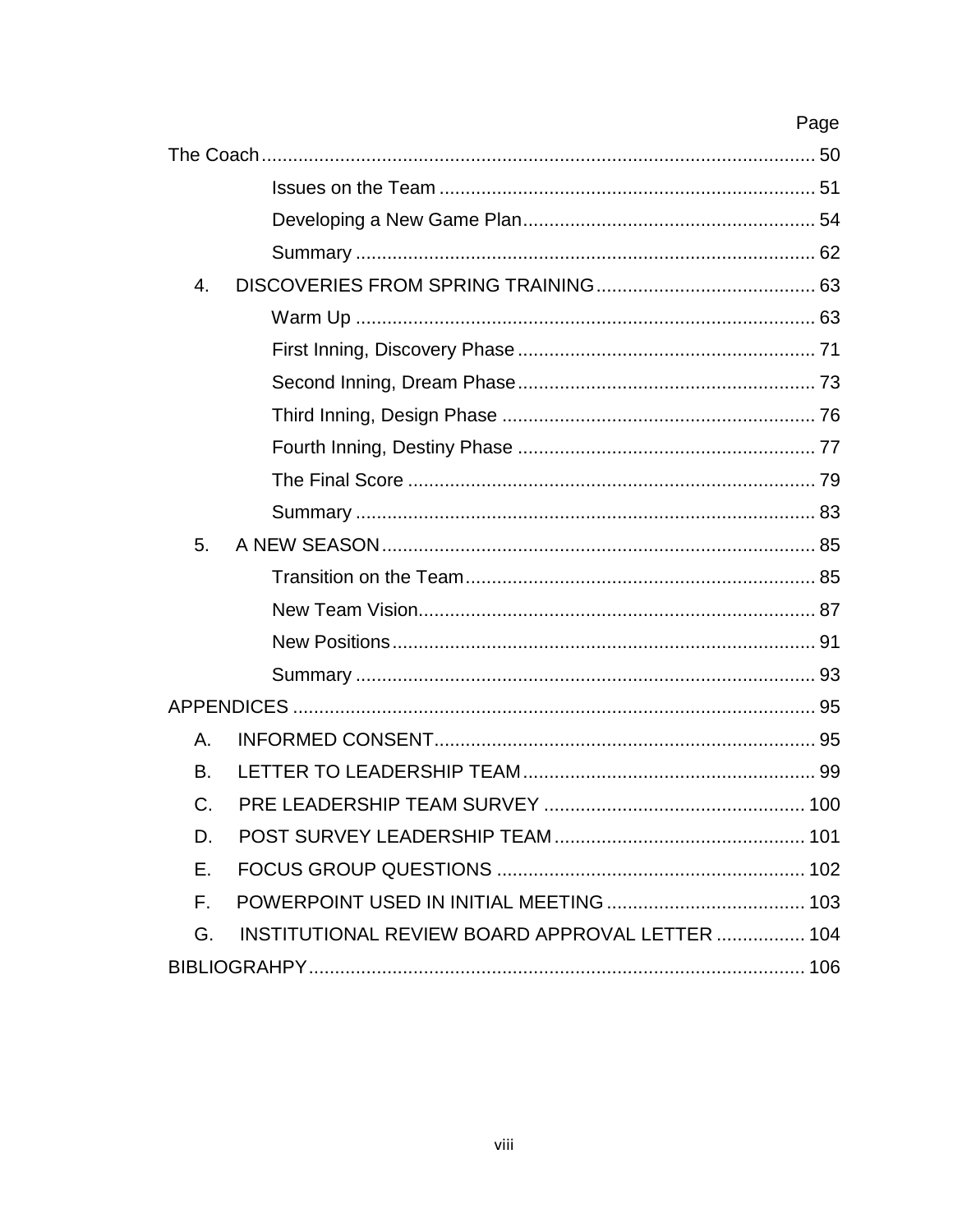# LIST OF TABLES

<span id="page-8-0"></span>

| 9. How satisfied are you with your ministry following the Spring Training?75 |  |
|------------------------------------------------------------------------------|--|
|                                                                              |  |
|                                                                              |  |
|                                                                              |  |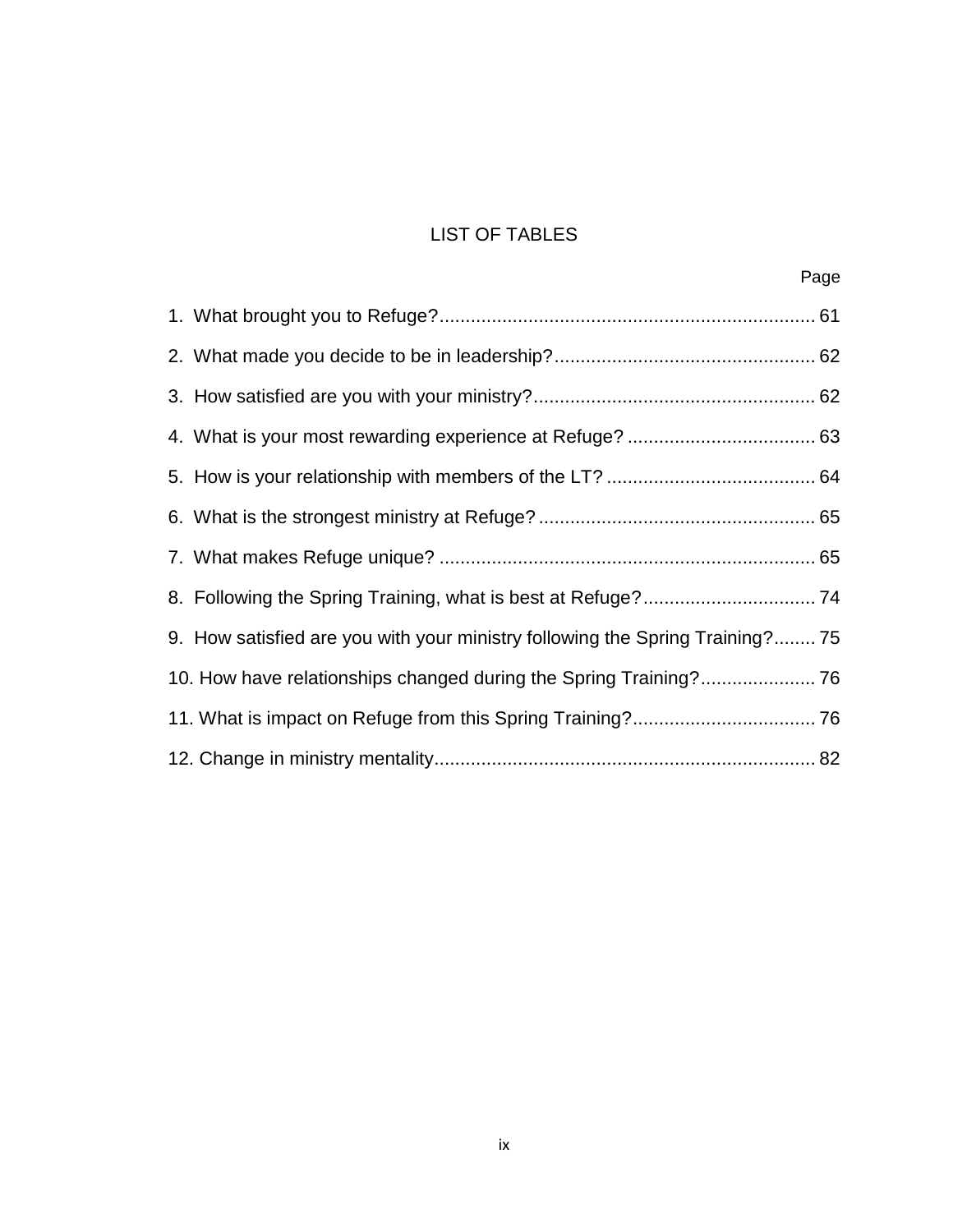#### ABSTRACT

## <span id="page-9-0"></span>BILLY D. THOMAS SR. COMING OFF THE BENCH: COACHING THE LEADERSHIP TEAM TO LEAD AT REFUGE CHURCH IN PERRY, GEORGIA. Under the direction of ROBERT N. NASH, Ph.D.

Benchwarmers exist in the local church as much as they exist in baseball. There are those who enter the church with dreams of doing great ministry, but who soon find themselves sitting on the bench watching the game. They have accepted a relationship with Jesus Christ, joined a local fellowship and discovered comfort on the bench.

I was catapulted off the bench when I became the founding pastor of Refuge Church in 2004. In the beginning I was the coach, pitcher, and catcher, as well as the water boy. Nevertheless, during the last ten years Refuge has become a wonderful fellowship. The purpose of this study evolved as individuals joined Refuge with a desire to be on the team and I was unsuccessful in bringing them into the game.

The study was designed to establish a strategy for leadership development at Refuge. I not only wanted to create a leadership development process, but also to enact a functional change in all of the leadership roles. A leadership team (LT) structure does exist at Refuge, but this has generally consisted of persons who held a position, but have not been trained to develop their ministries.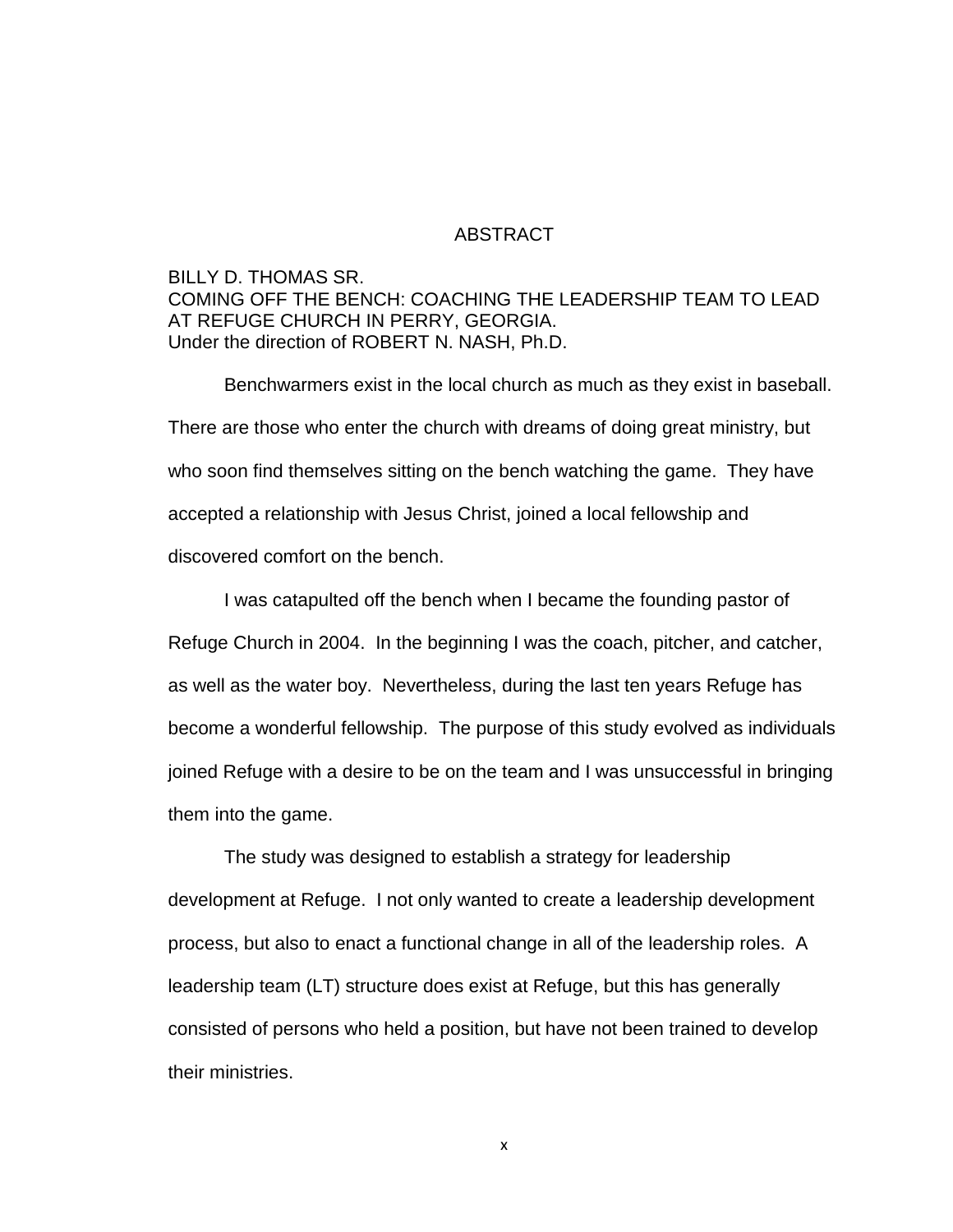Amazing things have been accomplished during the first ten years of Refuge. By focusing on these accomplishments, the Leadership Team can begin to see the potential of the future. By using the Appreciative Inquiry model, the LT can enhance its ability to lead by evaluating its gifts and assets as well as those of the congregation, and by articulating a vision for the church in light of these gifts and assets.

This ministry project endeavored to answer two questions concerning the LT at Refuge:

1. How can individuals be equipped, empowered and encouraged to understand their competency as leaders of specific ministries at Refuge through an Appreciative Inquiry Model project?

2. What alterations in leadership style can the Pastor employ to empower the LT to perform their ministries at Refuge?

The empowerment process was difficult for the pastor who has held the primary leadership position at the church for ten years. Therefore, the pastor was a participant in the leadership training sessions and personality studies to assist in this process.

The project used a qualitative study method of Appreciative Inquiry (AI). With this method of study, this project attempted to develop a new culture of leadership at Refuge by instituting a training protocol for the LT. Leadership Team members participated in an Appreciative Inquiry Summit (Spring Training) for four weekends. During this time they experienced a personality inventory,

xi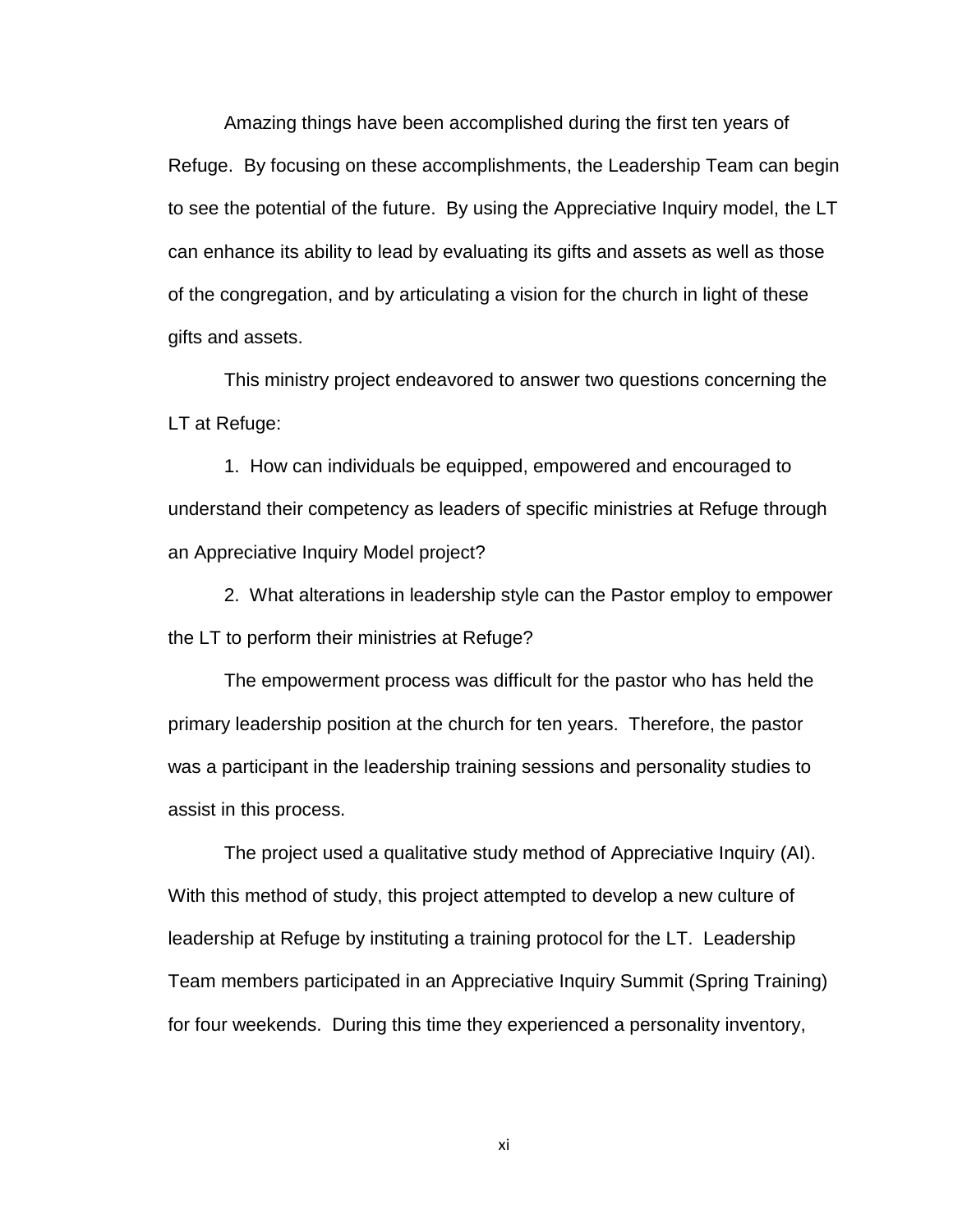attended group training events, read one book and participated in a personal coaching session with the pastor.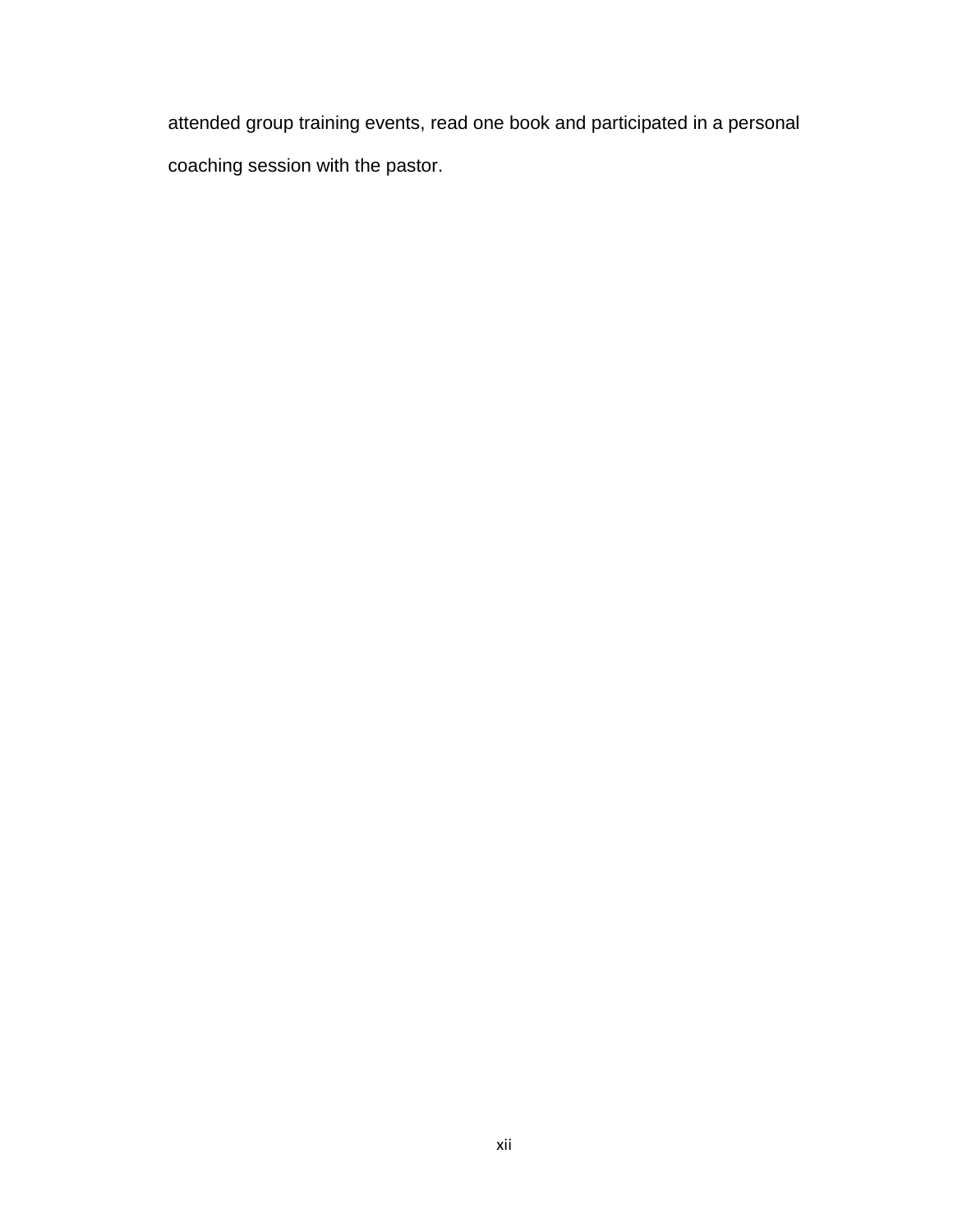## CHAPTER ONE

### I WAS A BENCH WARMER

<span id="page-12-0"></span>I have always loved baseball. Some of my fondest memories of growing up centered on the great American pastime. I enjoyed being a spectator, but I always wanted to play. I was very young when my father introduced me to the Little League in our city. I was so excited to get on a team, get my uniform and then my hat. My father took me to the store and purchased my glove, bat, cleats and everything else needed to be in the game. I was ready. I looked the part. I had the uniform and I remember cheering my team on year after year, from the bench.

### The Comfort of the Bench

<span id="page-12-1"></span>I was the bench warmer. I claimed to play for many years, when in fact, I was nothing more than the bench warmer. I cheered my team on as we won game after game. The coach would put me into the game for an inning or two; in fact, two was the maximum that I can ever remember playing. As the years passed, I tried to blame the coaches for not teaching me, my parents for not buying the appropriate equipment and even the sun for not shining on the days that I wanted to play! It was my own fault, however; I became comfortable on that bench. It was on the bench that I was able to drink my cokes and eat my candy bars, for strength, in case I was given the chance to play. It was also on that bench that I stopped trying to lose weight so I could actually run the bases or

1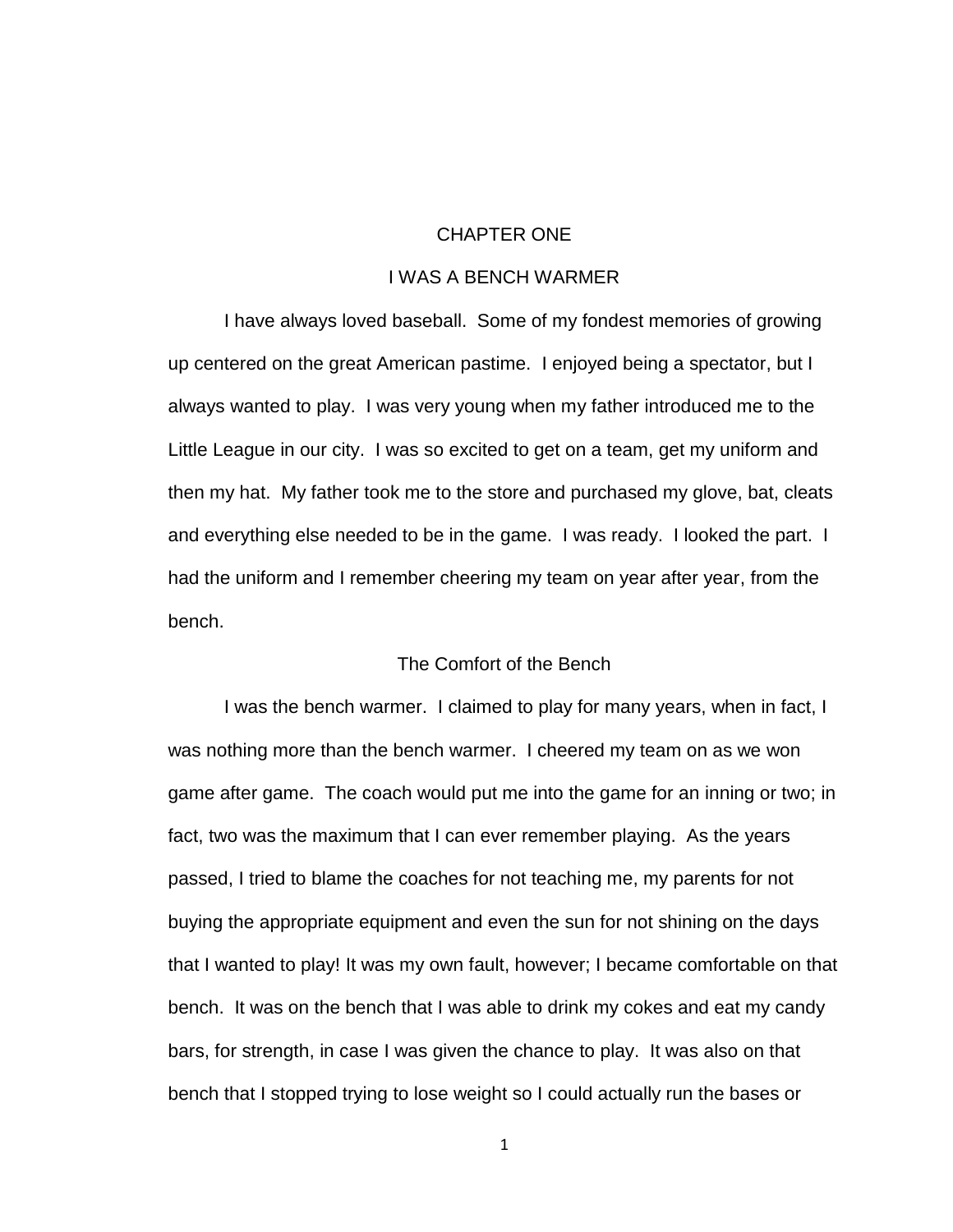swing the bat so that I could hit the ball. That bench became the death of my destiny.

Benchwarmers exist in the local church as much as they exist in baseball. There are those who begin with dreams of doing great ministry, but who soon find themselves sitting on the bench, watching the game. They have accepted a relationship with Jesus Christ, joined a local fellowship and find that they have become comfortable on the bench. They cheer on their team; they even wear the hat and shirt to show their support. However, when the ball is in play, they find themselves watching instead of participating in the game.

### The Lasting Effect of the Bench

<span id="page-13-0"></span>The life I live today is built on the experiences that I have encountered for the last fifty years. As the founding pastor of The Refuge Church (Refuge), I recognize that I carried into the church planting process experiences that would affect the foundation. After ten years of experiencing personal burnout, missteps, and mishaps, the time has come for a transformation in the way the church does ministry. The transformation is not just for Refuge as a church, but also for the leadership of the church.

I was catapulted off the bench when Refuge began. In the beginning, I was the coach, pitcher, and catcher, as well as the water boy. There was a time that I looked like a one-man team trying to do it all—at least, that is how it looked from my eyes. As members came in and tried to accept leadership, they were unsuccessful because I had become so accustomed to playing the game by myself that I failed to comprehend the need to empower them.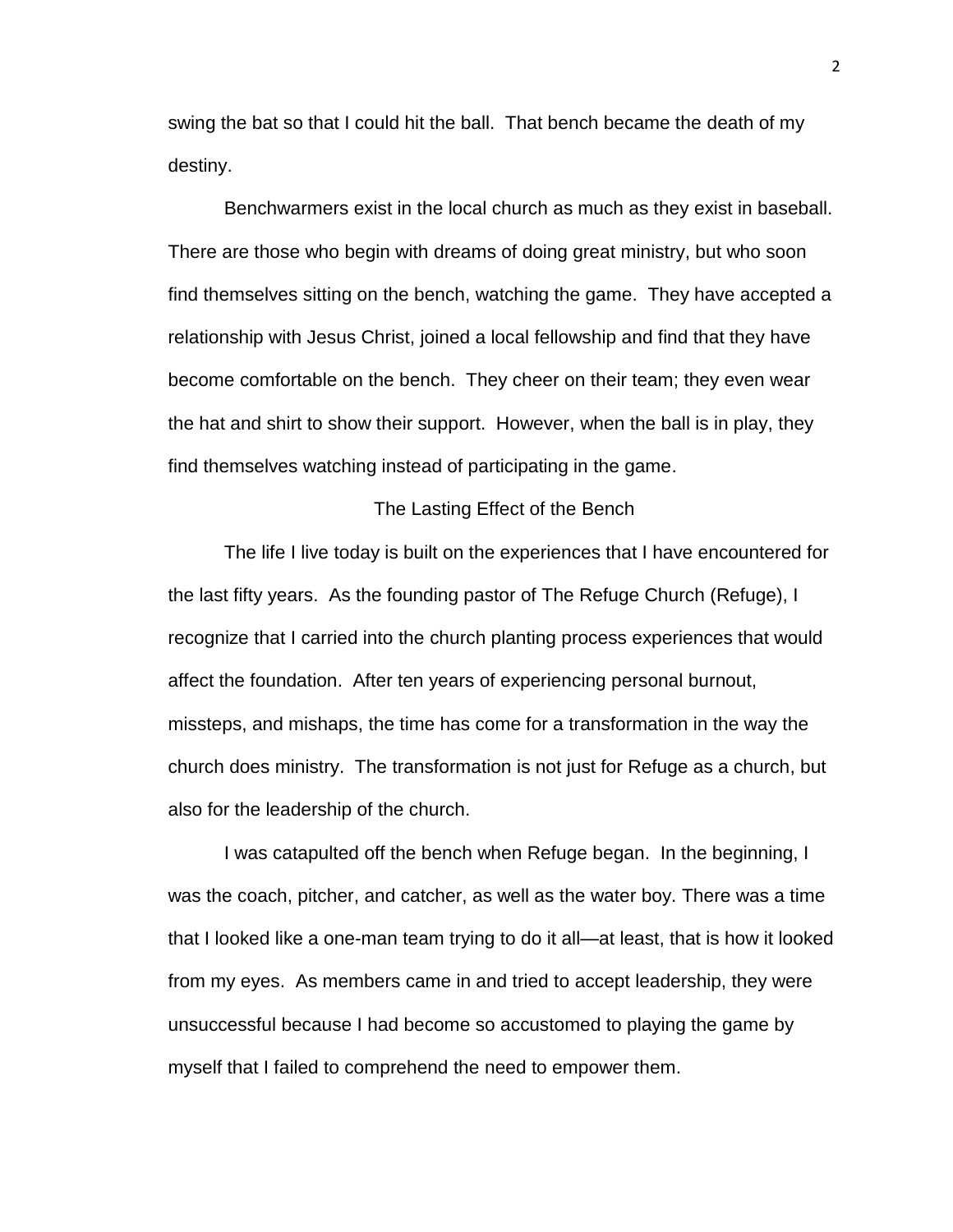I entered the Doctor of Ministry program with a desire to obtain the necessary knowledge to establish a strategy for leadership development at Refuge. I not only wanted to create a leadership development process, but also to enact a functional change in all of the leadership roles. I intend to fulfill all of my expected pastoral leadership roles at Refuge; however, there must be a strategy for equipping, empowering and encouraging leaders. Without a strategy for leadership development, leaders would be unable to function in their leadership roles if the pastoral position became vacant at Refuge.

#### A Great Ballpark

<span id="page-14-0"></span>Refuge began in 2004 as an Assemblies of God church plant. Refuge is located in Perry, Georgia, a community of 10,000 residents and in a county of 150,000 people. There is a military base approximately ten miles away and therefore there is constant transition within the community. Perry is a blue-collar community with a small town perspective that has traditionally been opposed to growth. Refuge is in the county outside of city limits. Therefore, building and growth have only required county approval.

Since its inception, Refuge has completed four building programs and currently owns facilities located on ten acres that can accommodate 250 people. Refuge presently has an average attendance of 150 people on Sunday mornings. Refuge has a family friendly atmosphere and in ten years has not experienced any serious conflicts. Most who attend enjoy the services, support the church financially and appreciate the hour and half that they spend there on Sunday morning. For many pastors this would be a dream position, but I am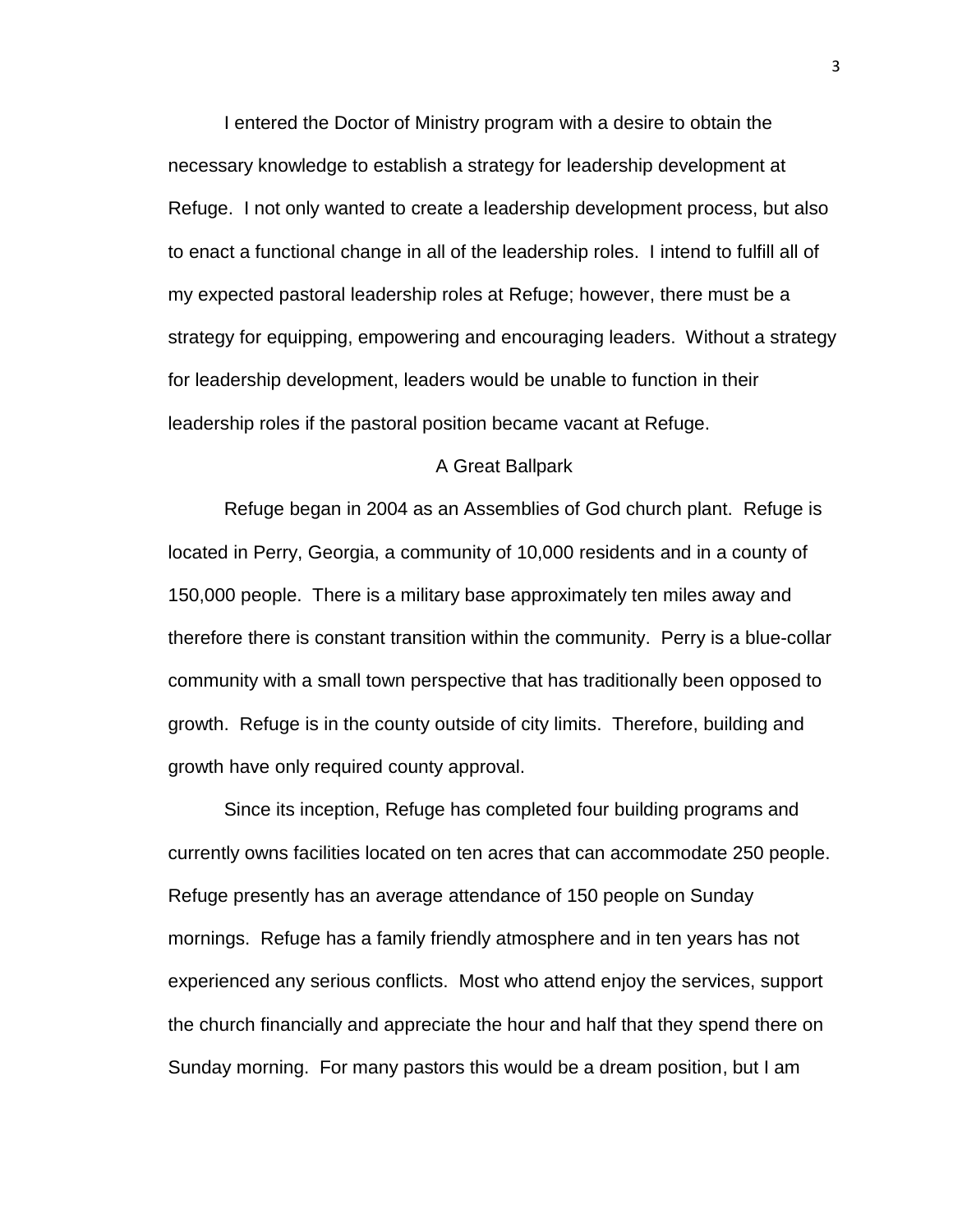aware that I will not remain in the role that I am presently serving forever; this forces my dream into a nightmare when I realize the lack of functional leadership within the fellowship.

Refuge, like many other local churches, has many good people sitting on the bench. Some members have a desire to be in a leadership role, but fail to truly understand the sacrifice or commitment that is required in a position of leadership. The majority, however, enjoy watching the game from the stands. The Leadership Team (LT) structure at Refuge consists of those who are in professional and lay leadership. Some people on the LT wear the shirt and hat and even hold a glove; but generally they are hoping the ball does not ever fly in their direction. The LT are faithful to meetings but seem unclear in their understanding of their leadership roles. When there are leadership challenges in their ministries, they often refer them to the pastor or simply ignore the situation. Again, the LT consists of good people who love God, their church, and their pastor; they simply do not know how to lead their ministries.

#### Who is on the Team?

<span id="page-15-0"></span>The LT consists of twenty individuals, including church staff (pastor, minister of music, youth pastor and children's pastor), deacons and their spouses, as well as those who lead respective departments and ministries. Only seven have had formal training past high school. There has been a lack of professional training among the leadership team. In the first ten years, more time was given to construction of facilities than training of leaders.

Education and training for positions of ministry must become a priority at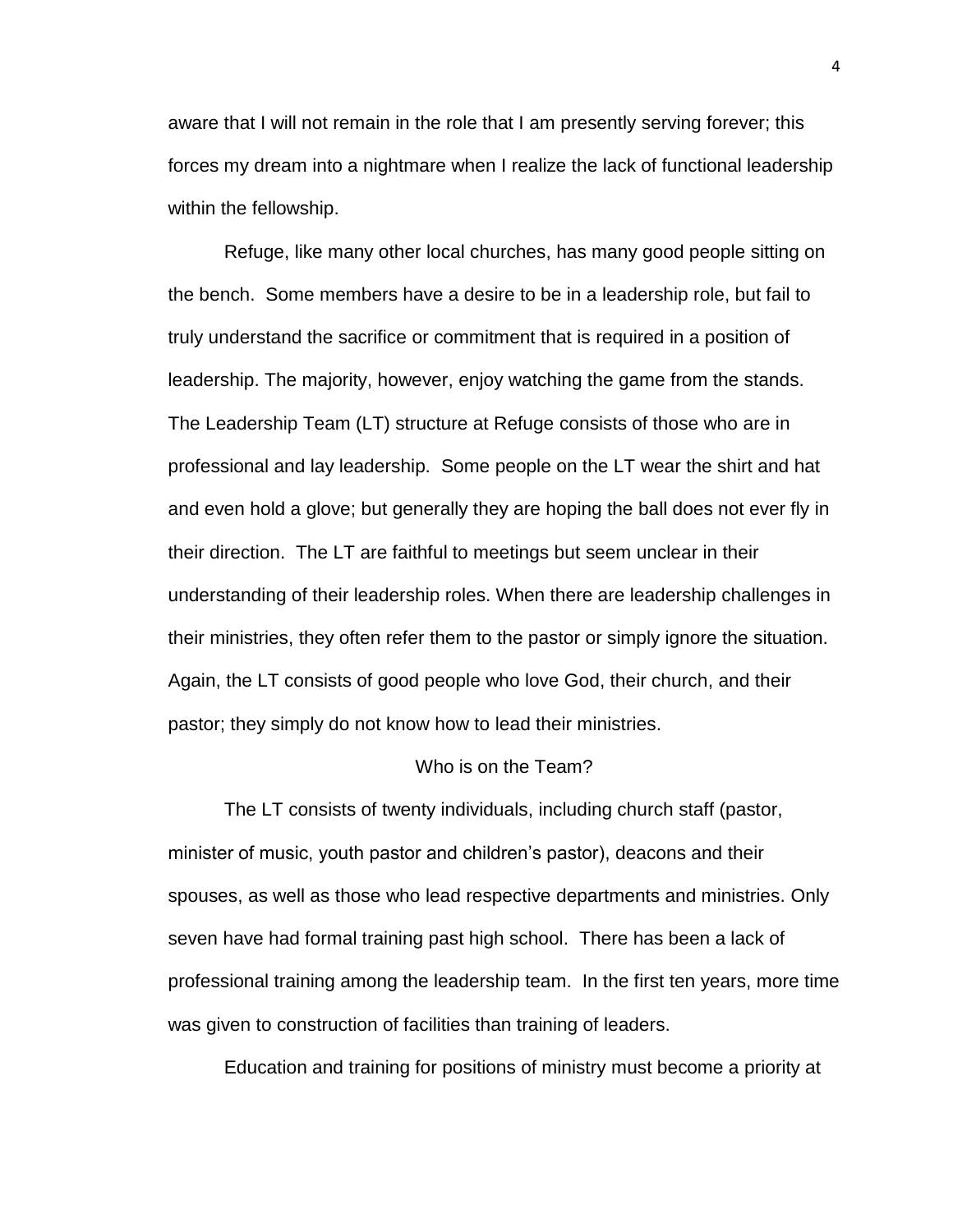Refuge. Due to lack of coaching, the LT has struggled to experience wins as they endeavored to recruit teams and participate in the game and the result is discouragement, frustration and despair. The LT goes through an emotional turmoil when they feel that their ministries are not progressing because the bench is simply too comfortable for people and they have failed in their efforts. The LT often find themselves dejected and so they return to the bench as well. These emotions have transferred into the fellowship and developed a culture that is not inspiring a winning attitude.

William Hull in his book *The Disciple-Making Pastor* develops the reasoning behind the establishment of conviction for change of this nature. He writes, "If the disciple-making pastor intends to get commitment from Christians, he must build convictions. A clearly understood objective produces sustained conviction."<sup>1</sup> Therefore, the coaching must begin with a conviction from the pastor of the value of Refuge to the Kingdom of God. According to Hull, "once the Christian has the big picture, he will need resources to join the cause."<sup>2</sup>

Conviction will establish the vision for leadership at Refuge. John P. Kotter states, "A great vision can serve a useful purpose even if it is understood by just a few key people. But the real power of a vision is unleashed only when most of those involved in an enterprise or activity have a common understanding

<sup>1</sup> Bill Hull, *The Disciple-Making Pastor* (Grand Rapids, MI: Fleming H. Revell,1988), 112.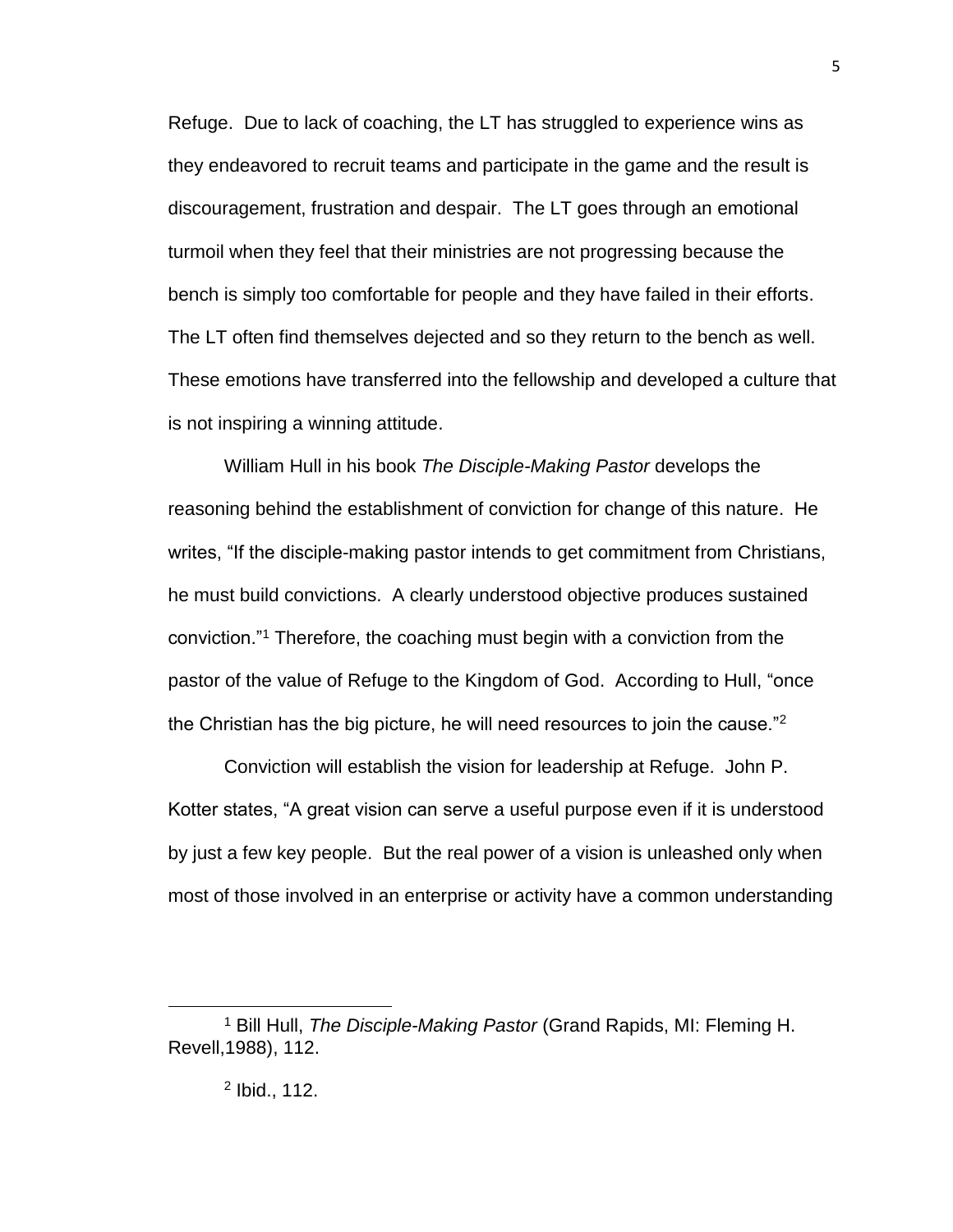of its goals and direction."<sup>3</sup> With a common conviction and vision, there can be a leadership change at Refuge that will change the culture of the church.

### The Culture of the Ball Club

<span id="page-17-0"></span>Samuel Chand in his book *Cracking Your Church's Culture Code* explains that culture is "the personality of the church or nonprofit."<sup>4</sup> The personality of the church is not something that is written on paper and posted on a sign as a vision or mission statement: "Vision and strategy usually focus on products, services, and outcomes, but culture is about people -- the most valuable asset in the organization."<sup>5</sup> It is the culture of the fellowship that changes when feelings of inadequacy and frustration exist. Chand explains the positive signs of a good culture:

A strong, vibrant culture stimulates people to be and do their very best and reach the highest goals. Spiritual leaders point the way forward, but they invite meaningful participation from every person at all levels of the organization. Together, they work hard toward their common purpose, and they celebrate each other's accomplishments every step along the way. Trust is the glue that holds the organization together and gives it the strength it needs to excel.<sup>6</sup>

If Refuge is going to create a culture as described by Chand, there must

be adjustments in leadership training, changes that encourage the LT to be

vibrant and goal oriented. The LT members need encouragement and team

building exercises. The LT must feel that they are participating in a game that

<sup>3</sup> John P. Kotter, *Leading Change* (Boston, MA: Harvard Business School Press, 1996), p. 85.

<sup>4</sup> Samuel R. Chand, *Cracking Your Church's Culture Code* (San Francisco, CA: Jossey-Bass, 2011), 3.

5 Ibid., 4.

 $\overline{\phantom{a}}$ 

 $6$  Ibid., 4.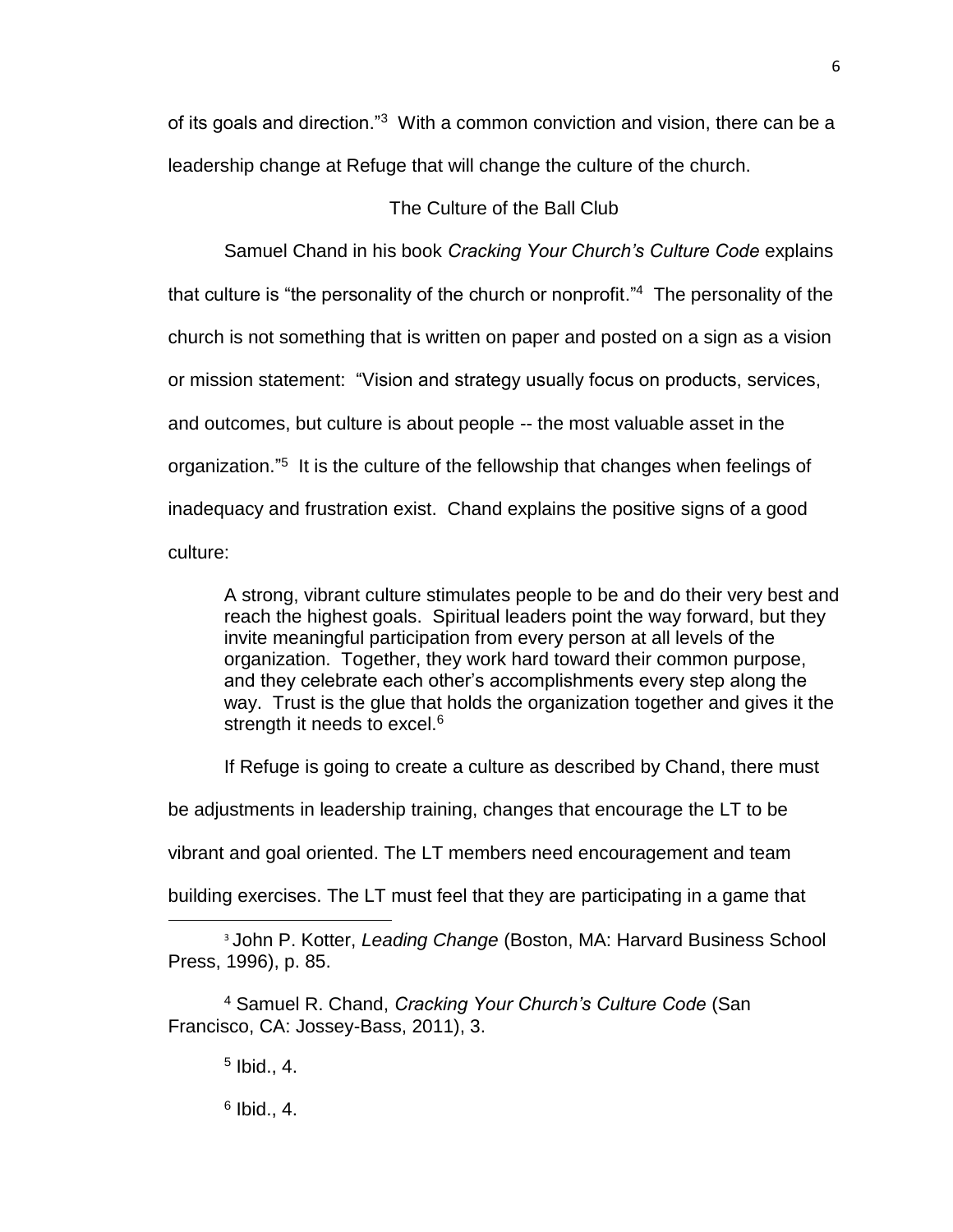has a common vision or goal. This project seeks to develop a plan that will equip, empower and encourage the LT to fulfill the ministry that God has given them. Coaching the leadership team through the spring training model of this project will empower them to take ownership of their present ministries. Numerical growth is not the concern; rather, the concern is the attitude of ownership embraced by the leadership. Analyzing something by observation is difficult. Therefore, leaders will be establishing a meeting agenda and plans for their ministry. This will be examined through personal coaching as well as pre- and post-surveys to assist in reaching the conclusions.

While I aspire to see everyone at Refuge fulfill the destiny that God has for them, I am focusing this project on the development and training of the LT so that they may be encouraged to give time to their individual ministry teams, creating a sustainable and rewarding ministry at Refuge. The purpose of this qualitative study will be to develop a new culture at Refuge by initiating a training procedure for the LT that will equip, empower and encourage them to cultivate and lead their respective teams. LT members who desire training must commit to participating in personality inventories, surveys, group training and personal coaching over a four-week period. Participants will explore their personality traits, talents and ministry gifting through a "Spring Training" process. This will fulfill the two research questions of this project:

1. Can the LT be equipped, empowered and encouraged to understand their competency as leaders of specific ministries at Refuge through an Appreciative Inquiry Model project?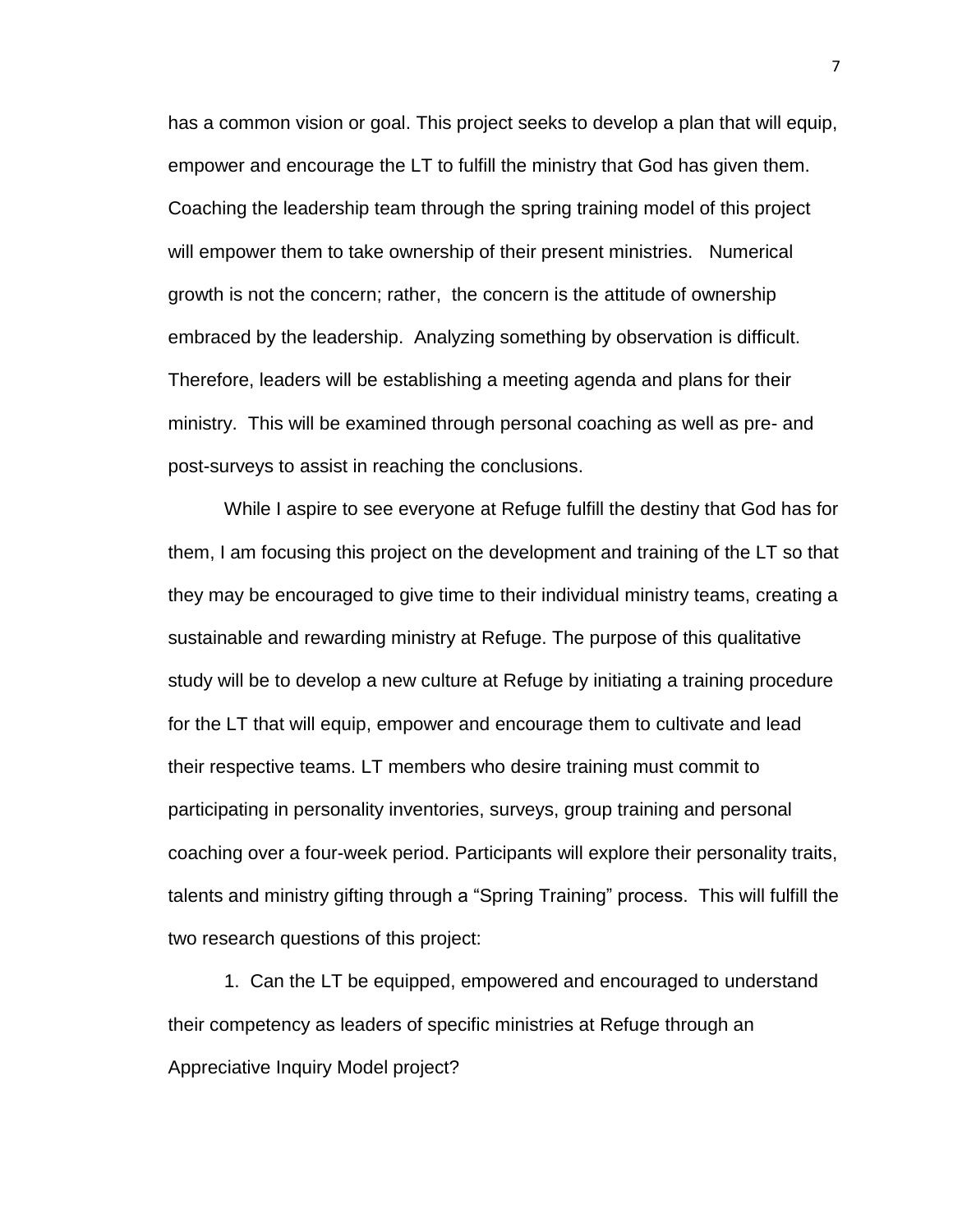2. What alterations in leadership style can the Pastor employ to equip, empower, and encourage the LT to perform their ministries at Refuge?

#### <span id="page-19-0"></span>Spring Training

Participants must commit to the entirety of the "Spring Training" event, attending all practices and participating in all functions. Participants will commit to the following procedures:

1. An informational meeting to discuss the process and invite all members of the LT to participate. The training will be for four consecutive Friday night and Saturday mornings. Each person that chooses to participate will do a preevaluation of their leadership mindset to compare to a post-evaluation during his or her post-interview.

2. A session on *Christian Lifestyle Concepts Seminar* led by Dwayne Barnes using the DISC behavior assessment tool. Dwayne Barnes is a certified Behavioral consultant that conducts staff and congregational seminars in Georgia. He is ordained with the Assemblies of God and has been an instructor in the Georgia School of Ministry. He holds certification through *The Institute for Motivational Living* in New Castle, Pennsylvania. The DISC tool interprets four different behavioral traits: dominance, inducement, submission, and compliance. Each person has the opportunity to explore his or her own natural talents and abilities.

3. A session on *Where I Fit in the Ministry* conducted by Leon Reece that focuses on practical training for church ministry. Reece is a Doctor of Ministry graduate of McAfee School of Theology and presently serves as the Assistant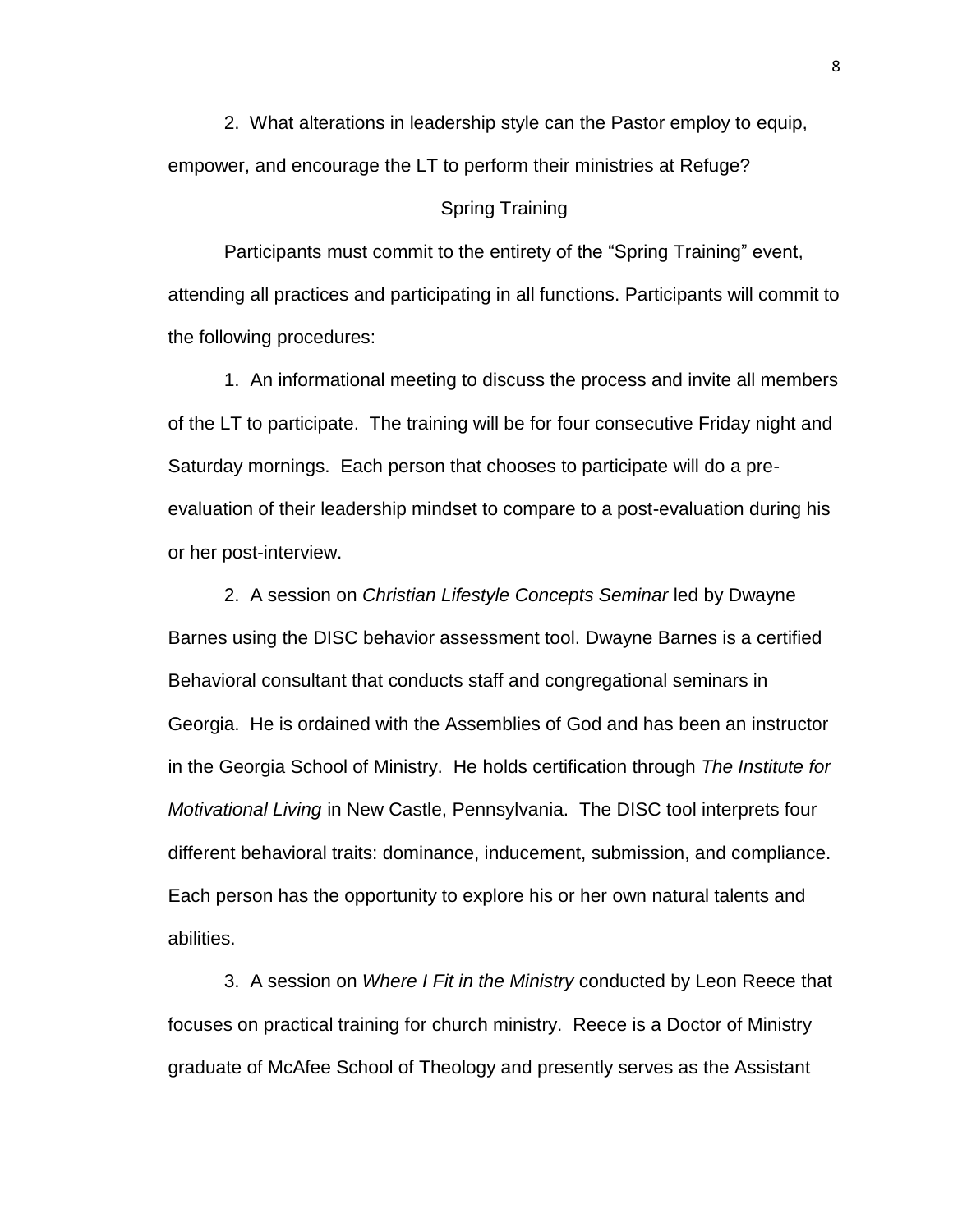Vice President for Professional Studies at Point University in Atlanta, Georgia. Reece has also served as Senior Pastor in an Assemblies of God church.

4. Each person will read the book *What You Do Best in the Body of Christ* by Bruce Bugbee. During the third session, this book will assist in the team building activities.

5. Participation in a ceremony of completion in the final session.

6. A post interview after the completion of all activities.

Because of the comprehensive nature of this training and because most of the LT is employed full time, dinner will be served each Friday night as will a continental breakfast on Saturday morning. Dates for the monthly meetings are set on the church calendar and other meetings can be scheduled individually.

The goal of this project is to develop the LT so that it is equipped, empowered and encouraged to cultivate and lead its respective teams; therefore, there will be modifications in functional roles. Members of the LT will be empowered to begin calling the plays. The coach is always watching the game; the coach's eyes are never off the team. However, the calls that are made on the field are made by the team captain and the players. For Refuge to develop this style of leadership, the roles and positions of the LT will have to be empowered.

#### **Definitions**

<span id="page-20-0"></span>Appreciative Inquiry. According to the *Appreciative Inquiry Handbook,* "*AI* is based on the simple assumption that every organization has something that works well and these strengths can be the starting point for creating positive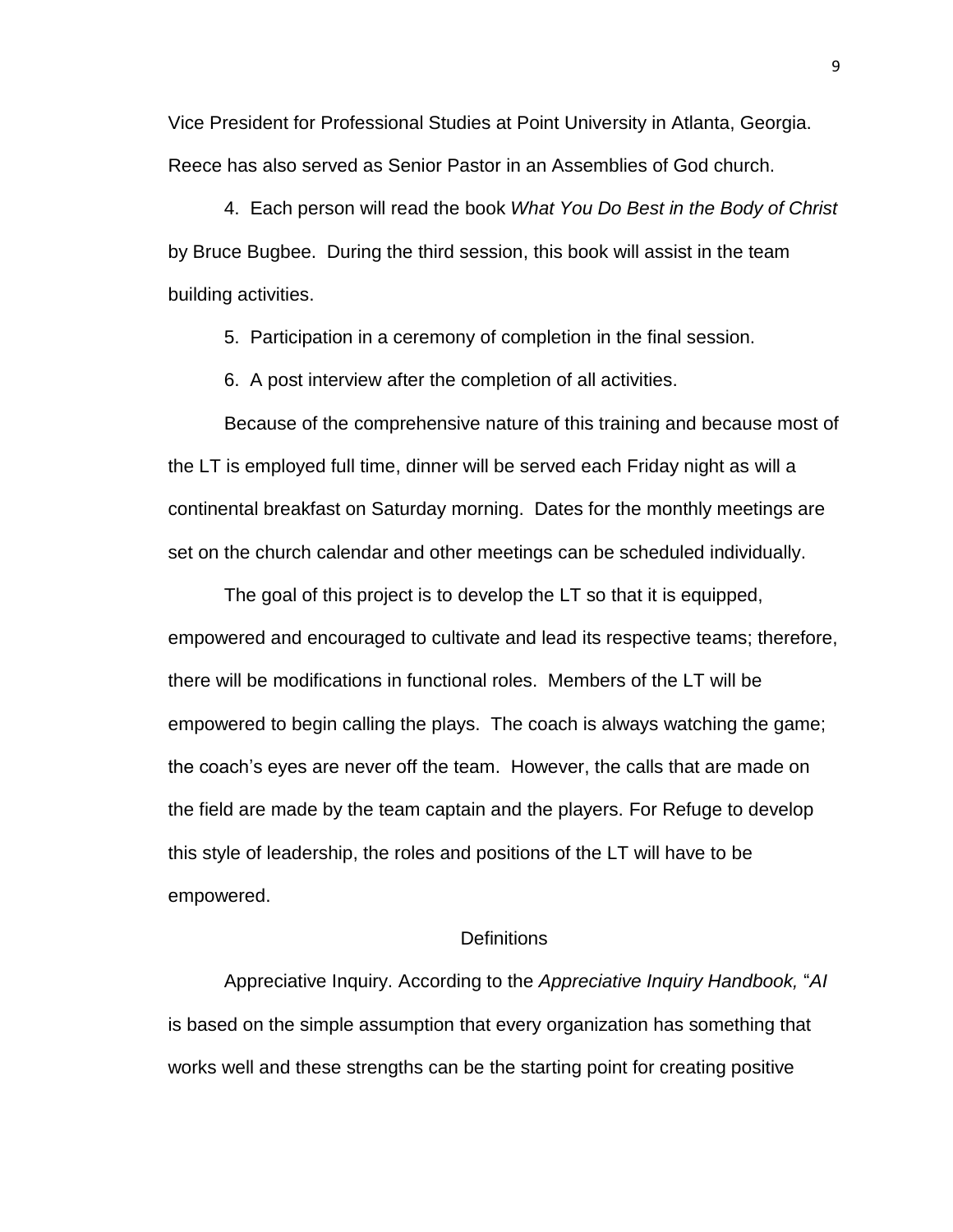change."<sup>7</sup> It also states that "AI, an approach to organizational analysis and learning, is intended for discovering, understanding, and fostering innovations in social organizational arrangements and processes."<sup>8</sup> As a study method, AI will assist in the discovery of what has worked well at Refuge to determine the approach for the future.

The AI Summit (Spring Training) is an organized time to implement the processes of AI and fulfill four phases: discovery, dream, design and destiny.

Leadership Team. Seventeen members of the *Leadership Team* participated in the Spring Training.Team members must have been an official member of the church for at least six months, faithfully support the church and be actively involved in a ministry. Each member of the LT is responsible as a couple with their spouse or on his or her own of leading a ministry at Refuge. The ministries that were represented in the Spring Training were Senior Adults, Women's Ministries, Children's Ministries, Music Ministries, Boy's Ministries, Outreach Ministries, Nursery, Sound and Technology, Hospitality, Pastor and Elders.

### Changing Positions

<span id="page-21-0"></span>Because the pastor of Refuge has served for ten years as the only pastor of the church and, because the tradition of the Assemblies of God focuses primarily on pastoral leadership, the transfer of leadership and the empowerment

<sup>7</sup> David L. Cooperrider, Diana Whitney, Jacqueline M. Stavros, *Appreciative Inquiry Handbook: The First in a Series of AI Workbooks for Leaders of Change* (Bedford Heights, OH: Lakeshore Publishers, 2203), p. 3.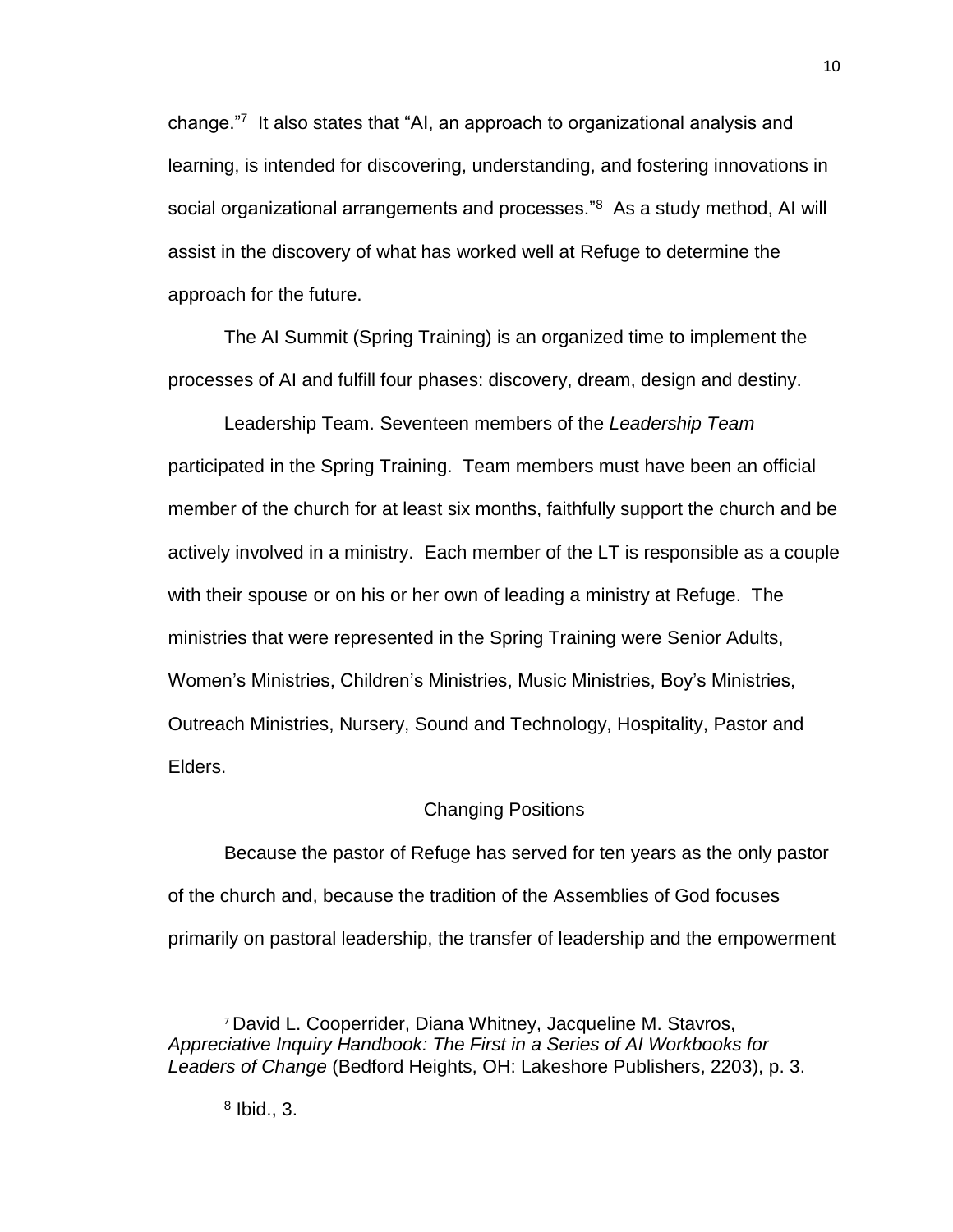process will be the most difficult on the pastor. For this reason, the pastor will be a participant in the leadership training sessions and personality studies. The pastor will have to accept that the new position is in the dugout and not only on the field. When the pastor coaches from the dugout, the LT will understand that it has the ability as a team to play the game.

## This is a Game Changer!

<span id="page-22-0"></span>This type of game change can be difficult. There will be questions, frustrations and even the possible loss of leaders. Chand explains these changes in the following way:

Many leaders focus on changing the external in their church world, but changing a culture rivets our attention on the deeper internal issues: relationships, values, and other matters of the heart. To be a good pastor or team leader, it isn't enough only to think through what you're going to do. You must also take time to consider all of the contingencies and write a comprehensive transitional plan.<sup>9</sup>

Five areas are foundational to this process of team development: the vision of Refuge, ministry territory, team compatibility, personal well-being of the leader; and open communication. If these five areas strengthen throughout the process, then every member of the LT will trust that the modifications will result in greater ministry success.

# Let the Bench Go Cold

<span id="page-22-1"></span>This change in leadership style will be a challenge for the pastor and leadership team, as well as for the larger church. Even a leader like Moses had to learn to approach leadership through team ministry. In Exodus 18, Moses' father-in-law, Jethro, confronted him and demanded that Moses adopt a team

<sup>&</sup>lt;sup>9</sup> Ibid., 154.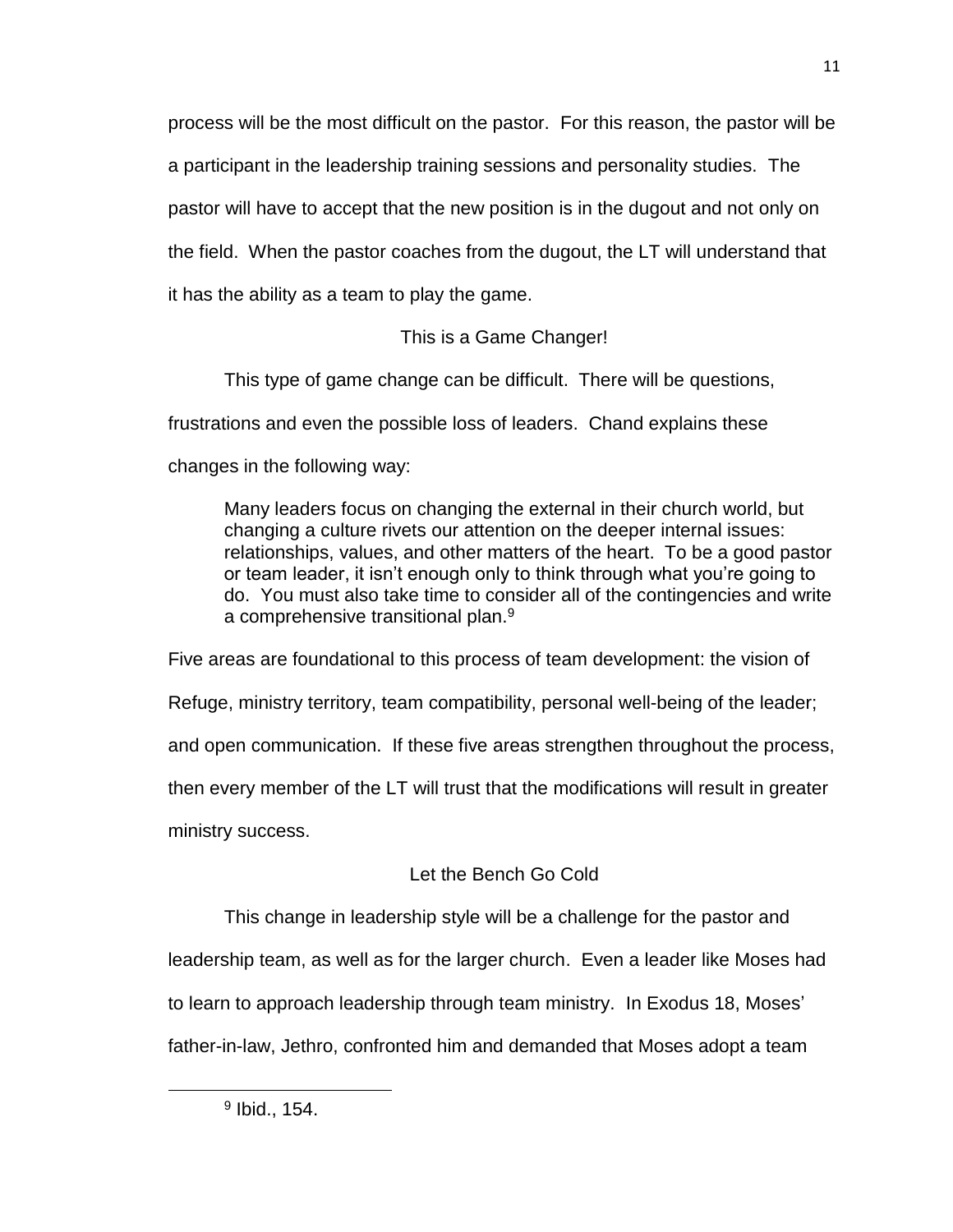ministry approach to leadership of the people of Israel. This biblical story serves as a foundation for the transition in leadership style at Refuge, providing a biblical basis for a new vision. The hope is to experience a transformation in leadership approach that will be as successful as the one that Moses experienced in Exodus 18. This transition and transformation will be one that changes the role and influence of the pastor. It will impose personal transformation on every level of the fellowship. It will enable the LT to move from the bench to the field in a process by which they have been equipped, empowered and encouraged. As they embrace their full potential as leaders, then the foundation of Refuge will be strengthened and the church will be much more successful in its ministry efforts.

The greatest variable in this project is the human variable. Human beings are most successful when they understand themselves to be engaged in work that is significant and for which they are uniquely qualified. In simple terms, they must understand themselves to be participating in something for which they have been destined. The LT must understand that its destiny as a team is to lead the church to accomplish its vision.

A yearning to succeed emerges when the focus of the human variable is fixed on destiny. Psalm 138 is a powerful psalm that stands in marked contrast to Psalm 137. The transition between the two psalms is striking in that Psalm 137 speaks of the silence of Israel when it was unable to sing praises in the midst of its captivity while Psalm 138 expresses joy in the midst of worship and praise for all that God has done. Two different cultures reflect in these two Psalms, modeling the reality and possibility of transformation and reversal of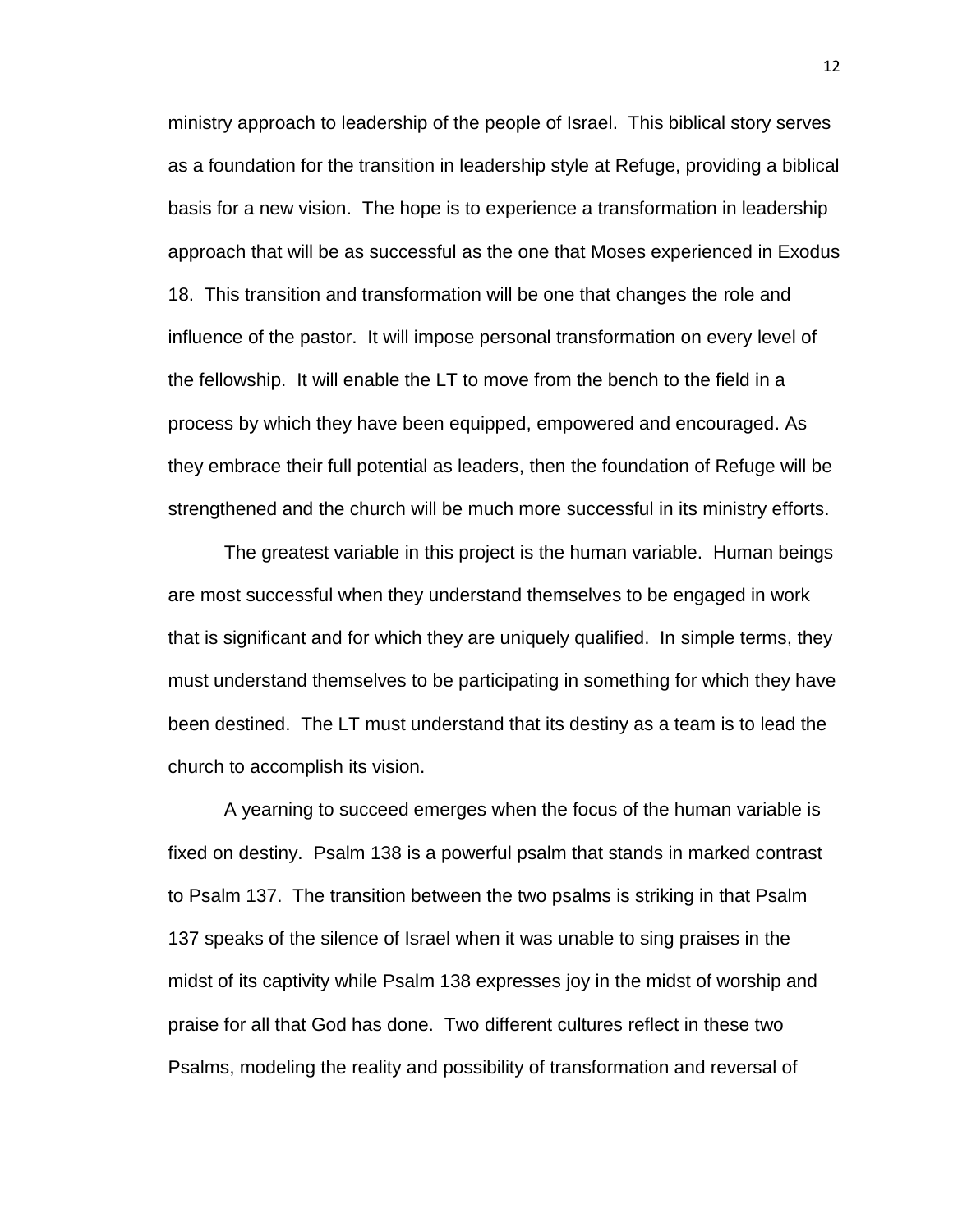attitudes and perspectives. The end of Psalm 138 draws attention to the source of change. Verse 8 states: "The LORD will fulfill his purpose for me; your steadfast love, O LORD, endures forever. Do not forsake the work of your hands."<sup>10</sup> Our destiny is God's purpose. The Lord will fulfill His plan because He loves us. Refuge is His church and He will not forget the work of His hands.

<sup>&</sup>lt;sup>10</sup> All scripture citations are from the English Standard Version (2001) unless otherwise noted.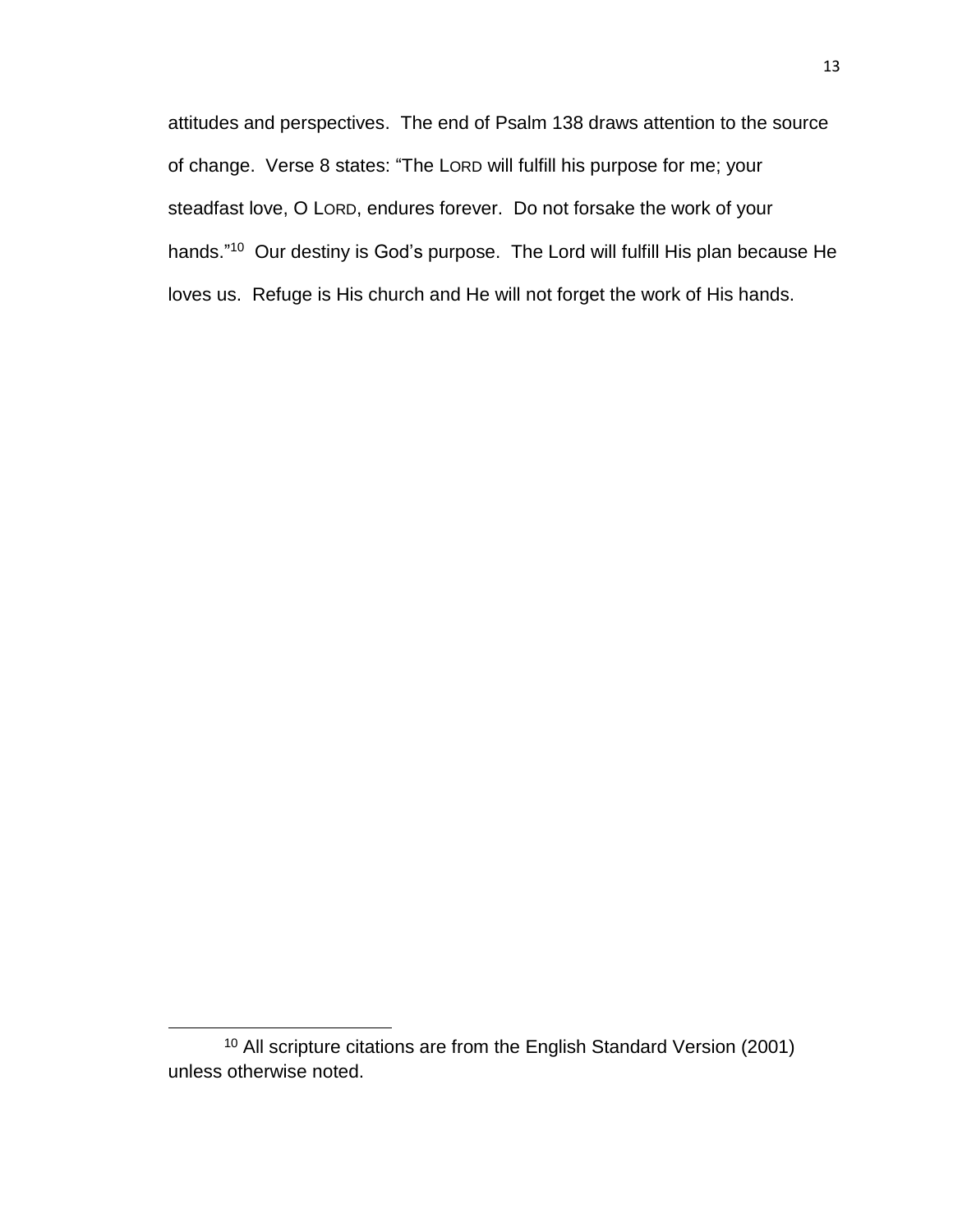#### CHAPTER TWO

## NEW TEAM DEVELOPMENT

<span id="page-25-0"></span>Chapter One presented the need to develop a training program for the Refuge LT that is experiential, both for the team and for the pastor/researcher. Refuge is an Assemblies of God church and the professional clergy have led the AG historically. The change that is being proposed will be one that empowers the LT to embrace an appreciative inquiry approach to leadership that empowers them for ministry and that moves the team beyond the traditions of the Assemblies of God in theology and leadership which it followed in its first ten years.

#### Historical Background

<span id="page-25-1"></span>The Assemblies of God (AG) developed from the Apostolic Faith Movement founded by Charles F. Parham. According to Gary B. McGee, an influential historian of the Assemblies of God tradition, Parham "assumed the title 'Projector of the Apostolic Movement'."<sup>11</sup> Parham, a self-proclaimed leader of the Pentecostal movement, began as a Methodist minister influenced by the Wesleyan holiness theology. The Wesleyan holiness theology helped to form the doctrinal foundation of the AG. Parham left the Methodist Church and formed a new organization in 1895 following his personal experiences with divine healing

<sup>11</sup> Gary B. McGee, People of the Spirit: The Assemblies of God (Springfield, MO: Gospel Publishing House, 2004), 52.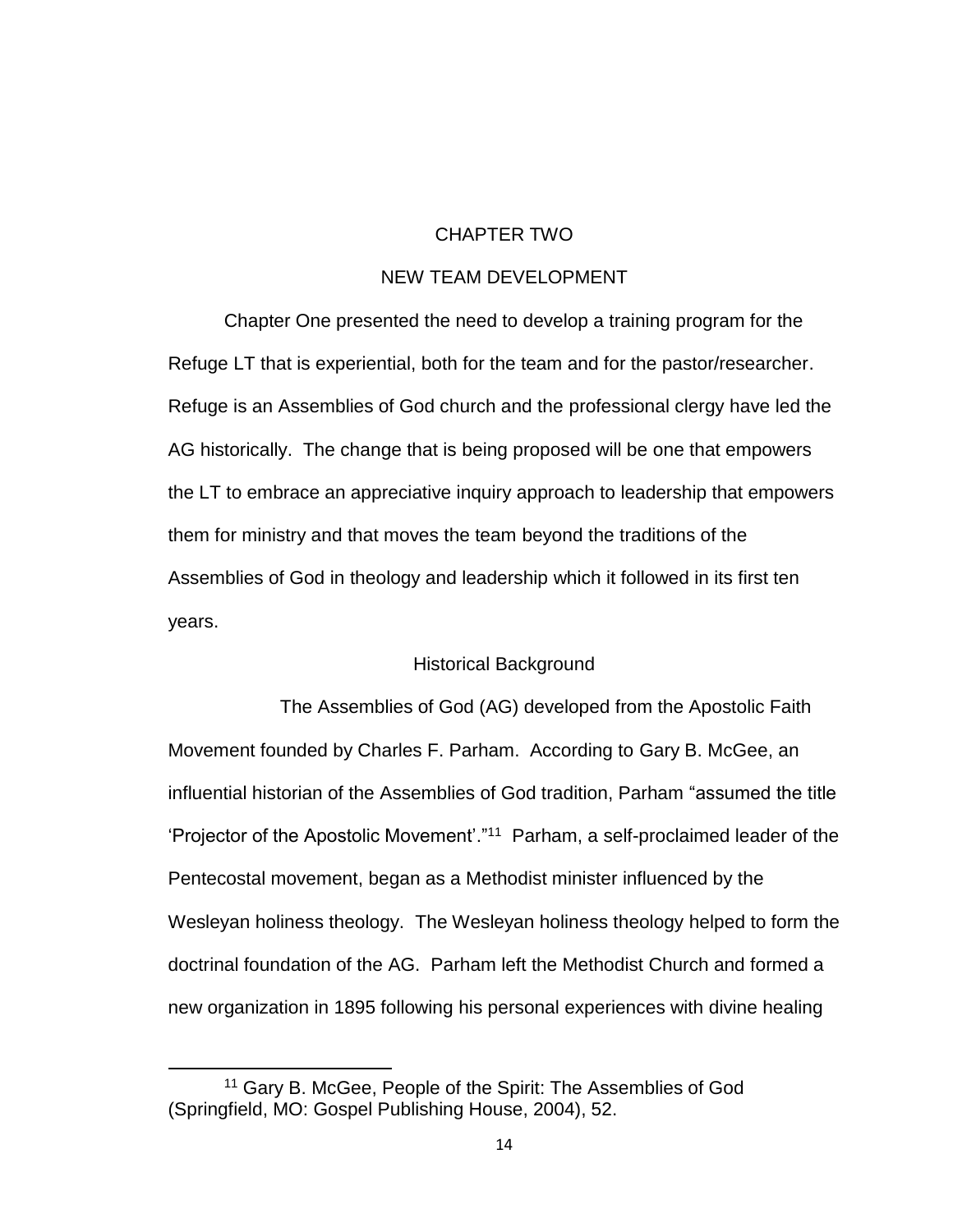and what he considered the biblical evidence of the baptism of the Holy Spirit.

During the first few years, Parham encountered criticism as well as low attendance during his revival style meetings. Although discouraged, Parham continued in his meetings. In 1903, Parham traveled to El Dorado Springs, Missouri to speak. According to McGee, "There he prayed for the healing of Mary A. Arthur from Galena, Kansas. Her dramatic healing in one eye and other ailments drew immediate attention to his ministry."<sup>12</sup> With a renewed vision, Parham traveled to Galena, Kansas to begin a series of meetings. McGee reports "the astonishing response resulted in over eight hundred converts, a thousand reputed healings, and several hundred baptized in the Holy Spirit with speaking in other tongues. The Apostolic Faith movement had risen to new life. $"^{13}$ 

Following the meetings in the Midwest, Parham moved to Houston, Texas to establish his headquarters as well as a Bible college. McGee noted, "Parham spent considerable time training his students on how to conduct street meetings and evangelistic campaigns."<sup>14</sup> By 1906, the movement had reached a following of approximately ten thousand. The Pentecostal experience that Parham was teaching was prominently proclaimed in Topeka, Kansas, Houston, Texas and Zion, Illinois. Smaller cities were reporting revivals, but these three cities were the centers of training and leadership.

l

 $12$  Ibid., 56.

<sup>13</sup> Ibid., 56-57.

<sup>14</sup> Ibid., 57.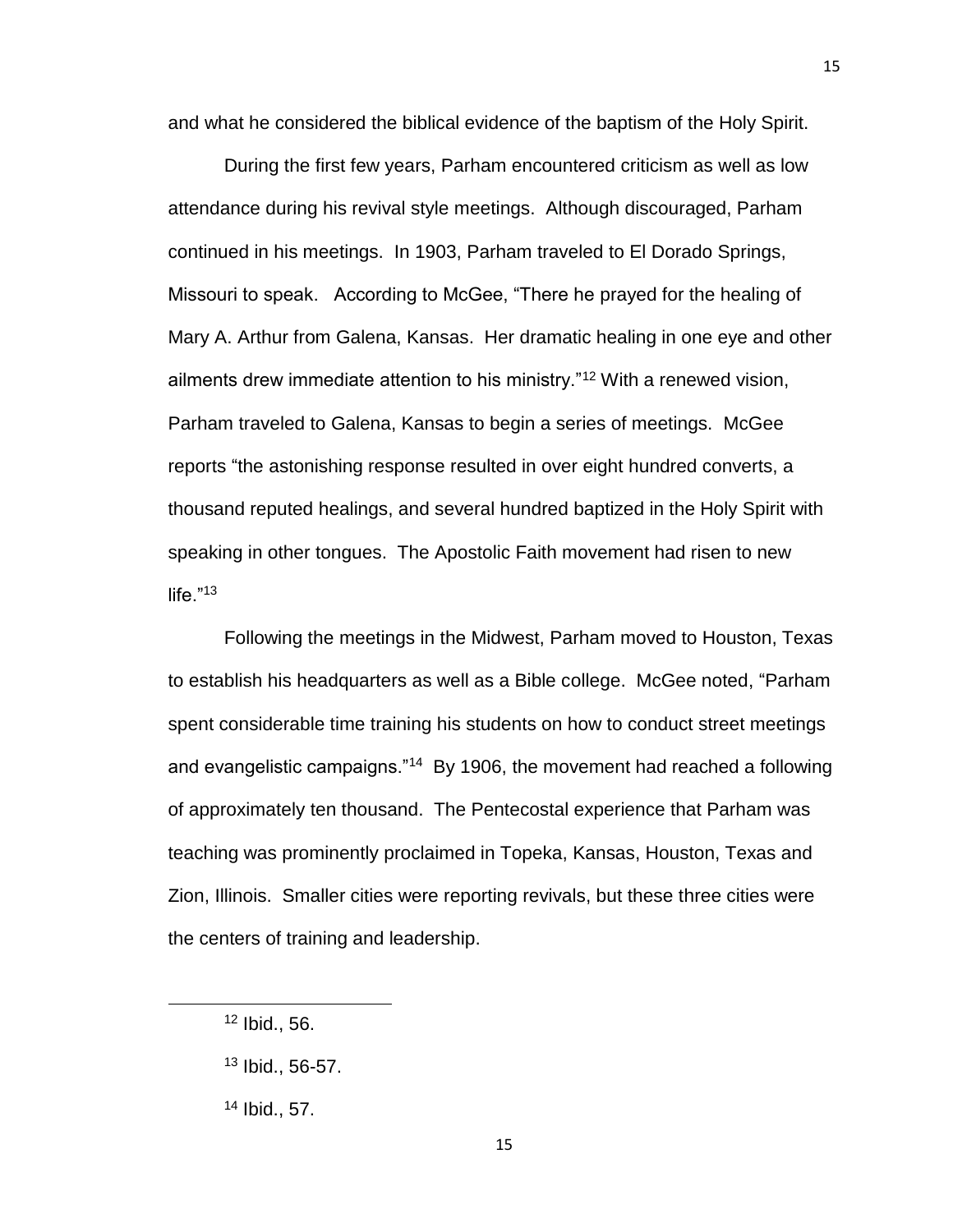During 1904-1905, Wales experienced the same style of Pentecostal revival. Joseph Smale, pastor of the prestigious First Baptist Church in Los Angeles, made the journey to Wales to meet with Evan Roberts, the leader of the Wales revival. When he returned to the United States, his first message in the pulpit brought great dissention. Larry Martin states, "his first Sunday sermon was 'The Great Welsh Revival'. The service lasted from 11:00 a.m. until 2:15 that afternoon".<sup>15</sup> The church board asked Smale to leave his pastorate. Smale founded another church, First New Testament Church, in the same vicinity and continued to preach and pray for a Pentecostal experience in Los Angeles. Other churches in Los Angeles began to associate with Smale and pray for this same experience. Many of these were African-American churches.

The history of the Assemblies of God began to develop with the move of William J. Seymour to Houston, Texas. Seymour, an African American, was born in Centerville, Louisiana, to former slaves who raised him as a Baptist. Seymour had moved with his parents to Memphis and Indianapolis looking for work. It was during the time that Seymour lived in Indianapolis that he was converted. Larry Martin states that, "this life-changing encounter with Jesus Christ marked the beginning of a new pilgrimage for Seymour."<sup>16</sup> Eventually Seymour moved to Houston, Texas and attended a church pastored by a worker of Parham's. Seymour received access to Parham's Bible College. At the Bible College, he listened to the lectures, but had to sit apart from the other students because of

 $\overline{a}$ 

<sup>15</sup> Larry E. Martin, The Life and Ministry of William J. Seymour and a history of the Azusa Street Revival (Pensacola, FL: Christian Life Books, 2014), 122.

<sup>16</sup> Ibid., 71.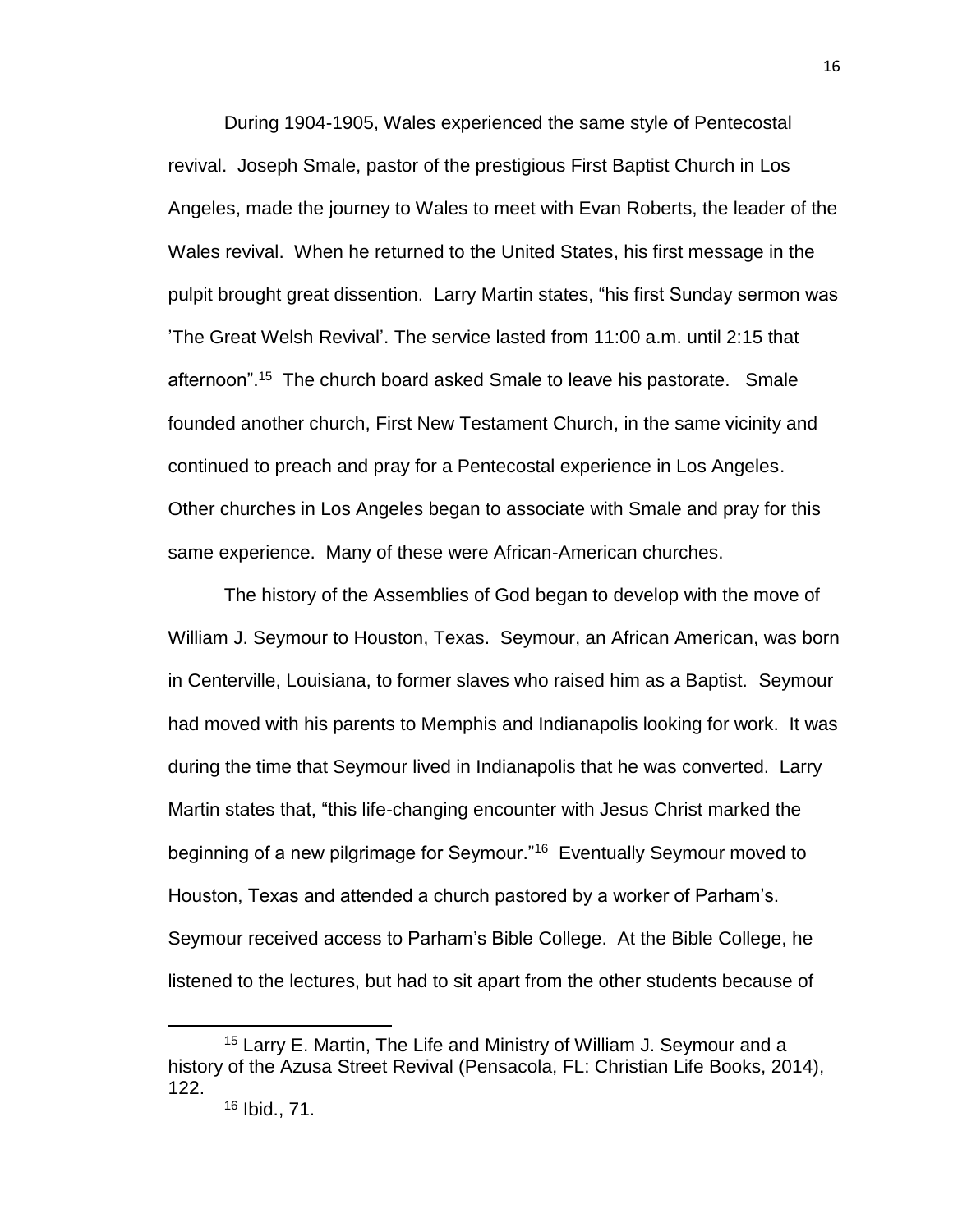his race. A group from one of the African American churches influenced by Smale in Los Angeles visited Parham's school and heard Seymour preach. In 1906, Parham went to Los Angeles as the new pastor of the African American church. Therefore, it was Seymour who linked together Smale in Los Angeles, Parham in Houston, Texas and the Pentecostal revival that gave birth to the Assemblies of God.

Seymour faced opposition to his message and was removed from the church he was pastoring. He did not leave Los Angeles, but continued to preach and teach in local homes with the congregants. Pentecostal revival began to break out in local homes with people testifying that they had been healed and were speaking in other tongues as a physical sign of the baptism of the Holy

Spirit. According to McGee,

Word of these events traveled quickly in both the African-American and Caucasian communities. For several nights, speakers preached on the porch to the crowds on the street below. Believers from Hutchins's missions, First New Testament Church, and various holiness congregations prayed for the Pentecostal baptism. Finally, after the front porch collapsed, the group rented the former Stevens African Methodist Episcopal (AME) Church at 312 Azusa Street in early April. A Los Angeles newspaper referred to it as a 'tumbledown shack.<sup>17</sup>

The revival continued and the reports spread across the nation. People began to travel to Los Angeles from many states as well as Canada and Europe. The revival movement was labeled a Pentecostal movement, McGee noted that,

<sup>17</sup> Ibid., 59.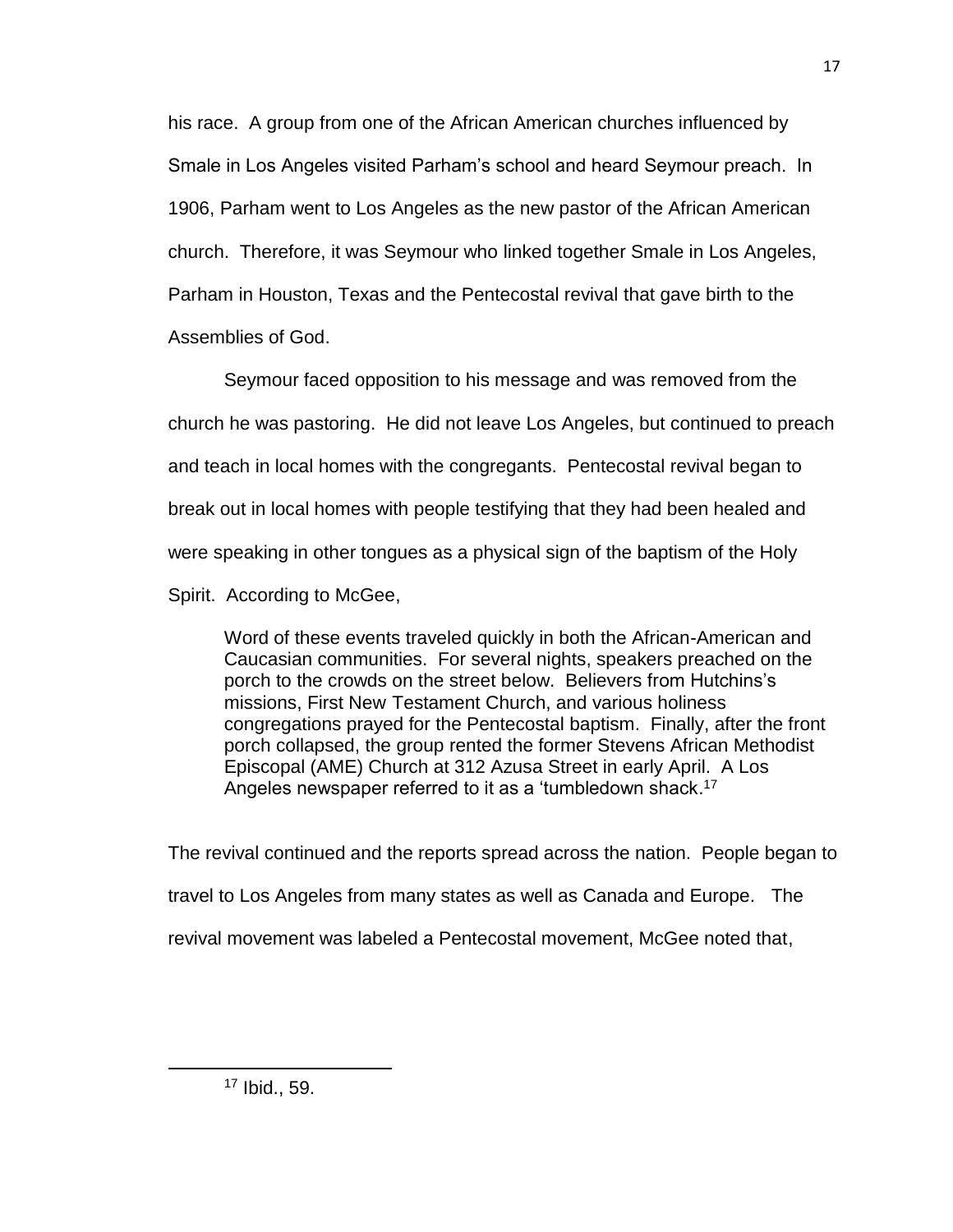"Most who visited the mission came to receive the empowerment of Spirit baptism and be equipped with new languages."<sup>18</sup>

An interesting phenomenon of these early revivals was that race was not an issue in the Los Angeles churches. McGee shares that "For a short time, African Americans, Hispanics, Caucasians, and others prayed and sang together, creating a dimension of equality that allowed men, women, and children to have fellowship collectively and participate in the worship as led by the Spirit."<sup>19</sup> After testimonies spread concerning the revival in Los Angeles, Parham traveled there in a desire to combine the ministries from Houston and Los Angeles. When Parham arrived, he was so offended by the mixture of races that he disassociated himself with Seymour and the Azusa mission. Parham's prejudice and the prejudice of other Anglo-American participants in the movement forced the first separation in the Pentecostal church.

In April of 1914, a meeting was held at the Grand Opera House in Hot Springs, Arkansas. At this meeting, "over three hundred Pentecostal believers had gathered to consider moving beyond just spiritual unity to a limited measure of organizational unity, a church organization with legal standing."<sup>20</sup> Those that gathered were Caucasian, but they invited a choir from an African-American church to sing. The purpose of this meeting was to secure the unity of ministry at home, declare doctrinal unity, begin Bible training and help support overseas

<sup>18</sup> Ibid., 61.

<sup>19</sup> Ibid., 61.

<sup>20</sup> Ibid., 108.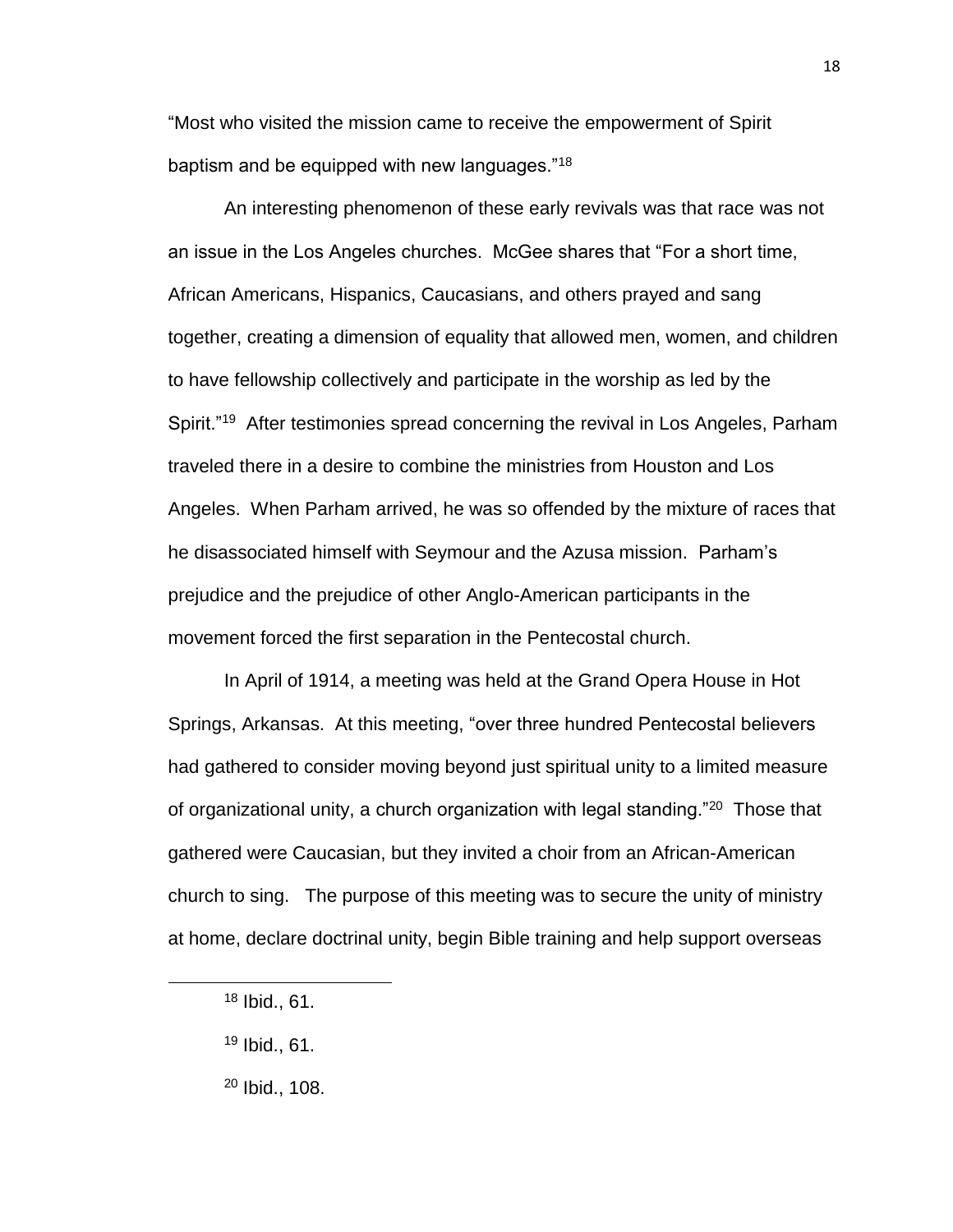missions. These were the desires that led to the founding of the General Council of the Assemblies of God. As the AG has continued to define itself as a fellowship, it has also developed an organization for the future of the fellowship. Margaret Poloma states, "The Assemblies of God has primarily a congregational form of government which allows for self-determination, a trait that is jealously guarded by local churches and pastors." 21

The purpose of the meeting was for unity. William Molenaar states, "Believing that Christ would soon return, Assemblies of God founders stressed the importance of unity. In a 1914 article, Founding Chairman E. N. Bell warned readers "We have no time for strife or contention," because "the coming of the Lord is close at hand." Bell instead encouraged Pentecostals to "work in love, unity, and peace for our Master."<sup>22</sup>

Within a few months individual AG districts began to form across the United States. Ministers were establishing churches to be part of the AG and revivals continued as the movement spread. The movement grew from the Pentecostal revival that inspired emotional excitement and increased faith. However, because of the lack of training, many ministers did remain in local pastorates for long durations. Many congregations did not experience a discipleship or leadership coaching as most of the ministers had received no

<sup>21</sup> Margaret M. Poloma, *The Assemblies of God at the Crossroads: Charisma and Institutional Dilemmas* (Knoxville, TN: The University of Tennessee Press, 1989), 9.

<sup>22</sup> William J. Molenaar, *Christian Unity: A Founding Principle of the Assemblies of God, Assemblies of God Heritage Volume 34* (Springfield, MO: The General Council of the Assemblies of God, 2014), 57.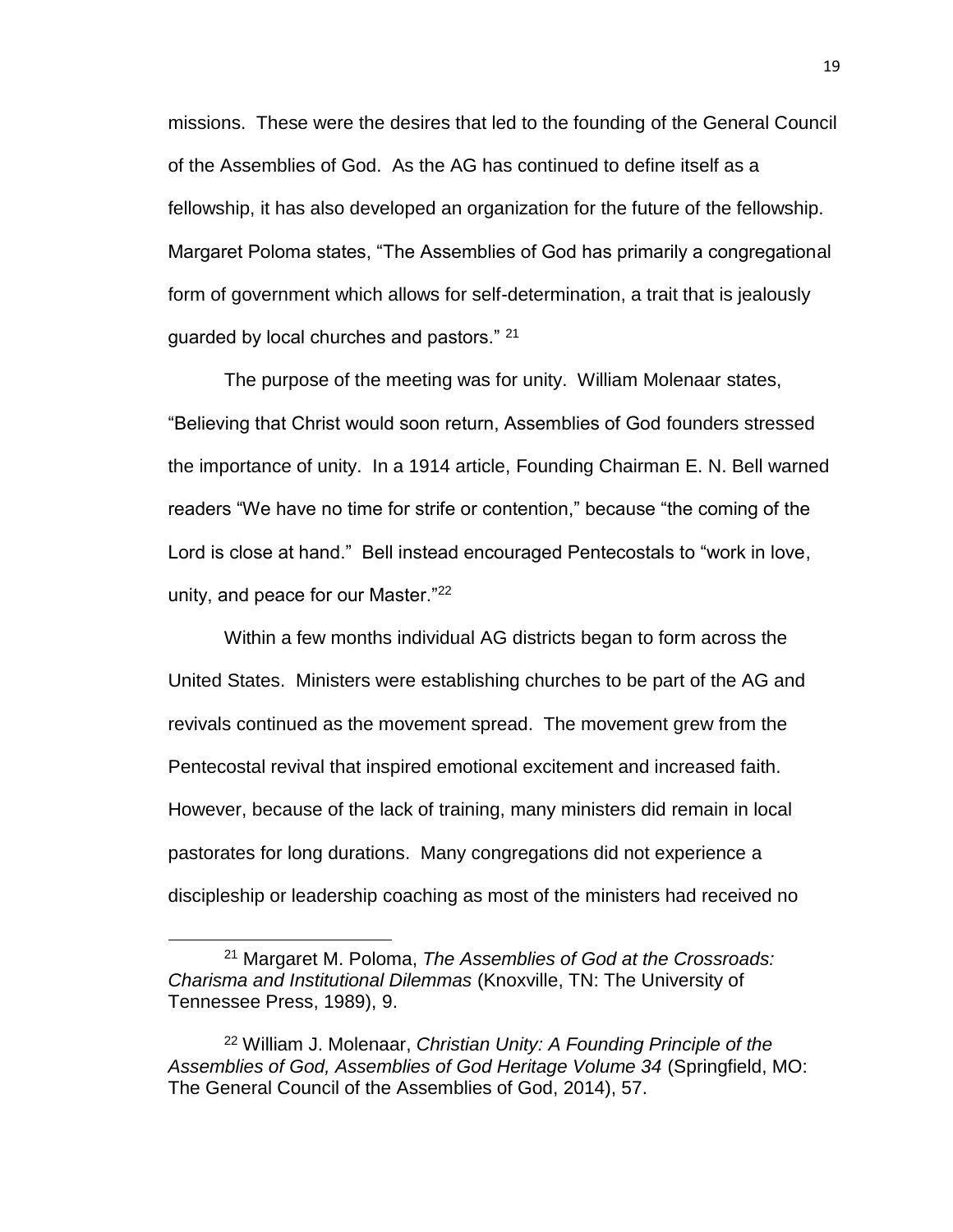training. This left many of the new churches facing doctrinal struggles as well as emotional fanaticism. All they understood was that they were experiencing something new and wanted to move forward. According to Glenn Gohr, "they would say things like, 'We don't want to go back into an old, dead organization like we came out of.'<sup>23</sup>

The AG continued to grow in spite of the doctrinal conflicts, breaks over race relations and other struggles that would plague the new organization. The national headquarters met challenges as it moved from Findley, Ohio to St. Louis, Missouri and eventually in 1918 to Springfield, Missouri, where it is located today.

The leadership of the AG desired that it not be a denomination, but a cooperative fellowship. For this reason, many different styles of worship, understandings of scripture and personal preferences can be found integrated into the foundation of the AG. According to Poloma, "Menzies has observed a number of changes in Assemblies of God ritual that have occurred since World War II. The basic pattern of worship noted above continues, but there are now wide variations."<sup>24</sup> The Sixteen Fundamental Truths of the AG is the doctrinal foundation of the cooperative fellowship: sixteen scripturally beliefs to which all affiliated churches agree. An affiliated church or a credentialed minister must

l

<sup>23</sup> Glenn Gohr, *Reflections of Hot Springs: Dollie Simms Was There, Assemblies of God Heritage Volume 34* (Springfield, MO: The General Council of the Assemblies of God, 2014), 17.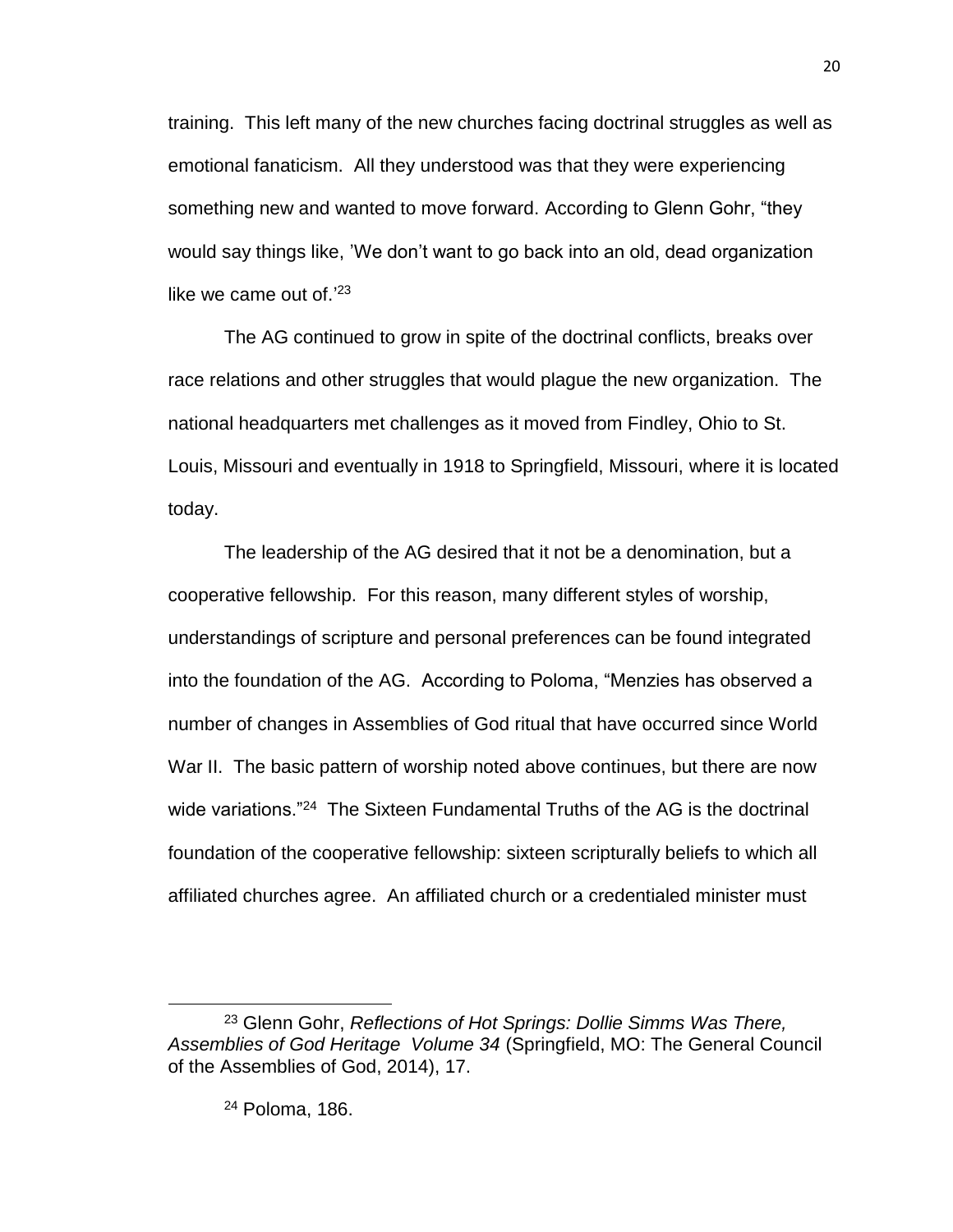accept this doctrinal statement. The fact that most members in any local AG church have no concept of these truths is problematic.

When a minister attempts the written exam for credentials as an AG minister, the first requirement is to write down the sixteen truths with scriptural evidence. Knowing this, most have endeavored to memorize the truths before the exam. It is through this credentialing process that the AG maintains accountability in the local church. For the church to be affiliated, it must have a credentialed AG pastor. The church therefore affiliates as a cooperative fellowship church by agreeing to the fundamental truths; however, the minister is accountable through the credentialing process. Consequently, by the constitution and bylaws the minister automatically becomes the chair of the board, ex-officio member of every committee and final authority on most decisions.

The system has worked for over a hundred years. The AG has grown exponentially during that time. McGee states, "Over the years, the benefits of cooperative fellowship became more apparent. The scope of ministries also enlarged to encompass Jews, Hispanics, Native Americans, and other language groups, as well as those who were deaf and blind."<sup>25</sup>

Each local AG church is different. As McGee writes, "The diversity of ministries, personalities, and creative methods enriched the growth of the Assemblies of God."<sup>26</sup> That diversity rests in the personality of the local pastor.

21

<sup>25</sup> McGee, 260.

<sup>26</sup> Ibid., 260.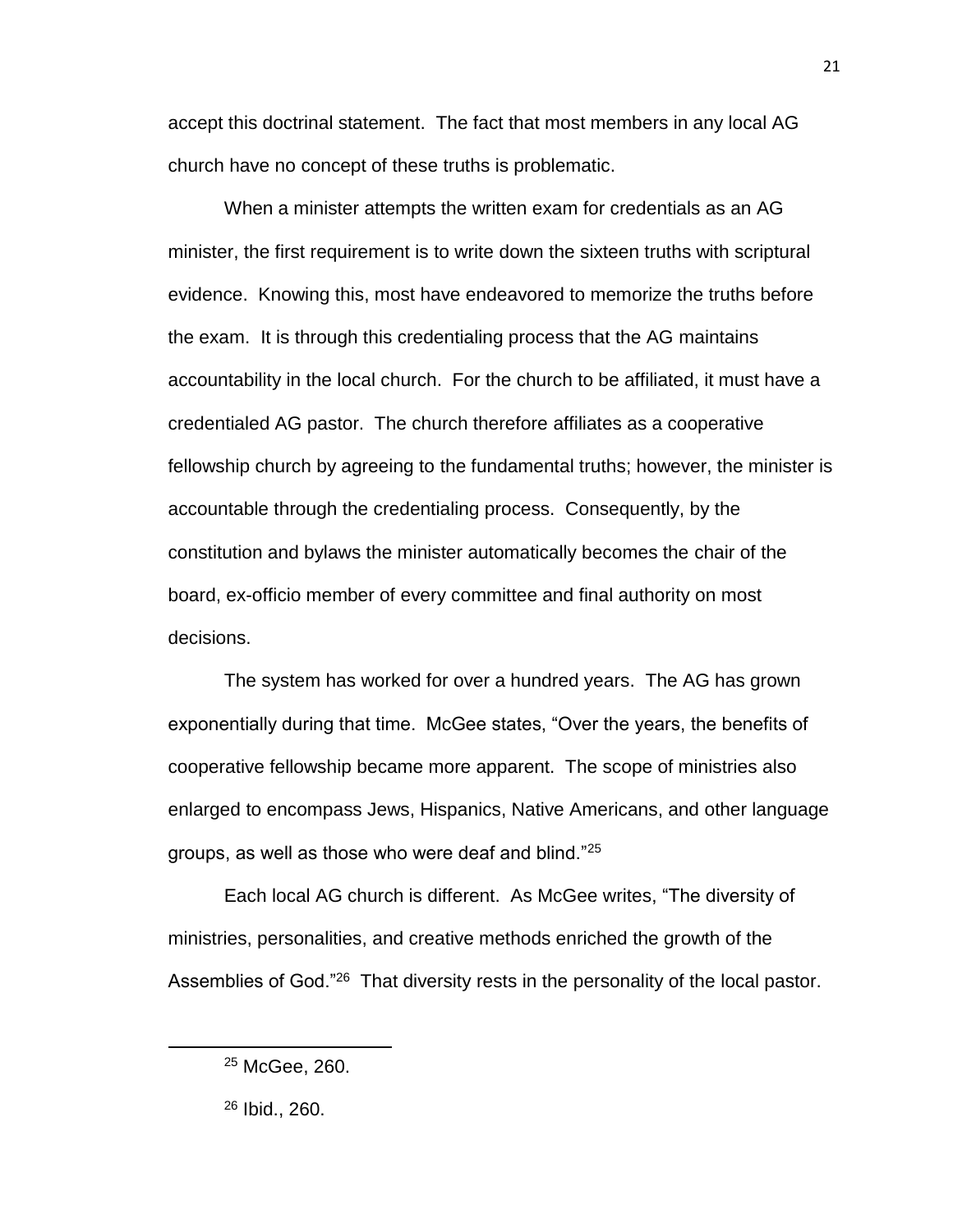The pastor exhibits the personality of the church. One of the greatest challenges is the difficulty for any pastor to be the authority as well as the personality of the congregation. Therefore, short pastoral tenures have been prevalent in the local AG churches. Often the pastor bears the weight of the church obligations, a reality that often leads to burn out and exhaustion.

The AG experienced transformation with the election of Thomas F. Zimmerman as General Superintendent in 1959. Zimmerman served for twentysix years (1959-1985) and is the longest serving superintendent in the history of the AG. He was a kind, generous man who was open to talking with those who were preparing for ministry. He left a tremendous legacy within the AG.

During Zimmerman's tenure as Assistant Superintendent and then as Superintendent, he worked to establish colleges for training ministers as well as laity in a Christian atmosphere. Zimmerman assisted in the establishment of Evangel College in Springfield, Missouri as a liberal arts college of the AG. It was Zimmerman's view of denominational involvement that included a new awareness of training laity. McGee quotes Zimmerman as stating,

I see the denominational structure as providing a support system for the local church. Among the supports are materials and programs which help the church accomplish its ministries. I believe the denominational structure should provide an overall umbrella for the church, while at the same time remaining fluid enough to allow for a variety of expressions of ministry.<sup>27</sup>

The Assemblies of God began a revolution in education in the early 1980's. The development of Christian-based colleges for those who wanted biblical training to

<sup>27</sup> Ibid., 360.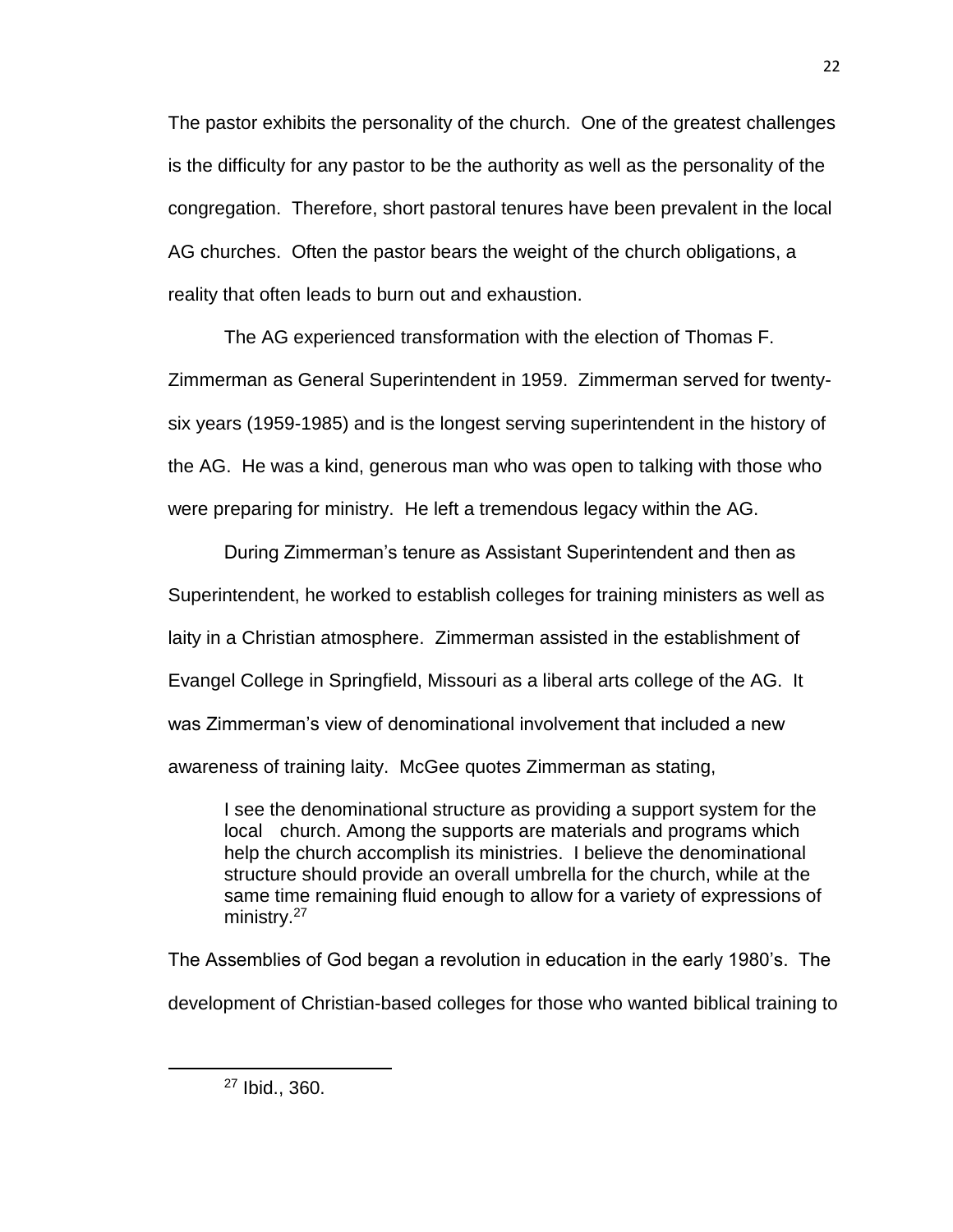minister in the private sector provided a new opportunity for the church as a whole.

Thirty years have passed since Zimmerman began the shift in mindset of

the AG towards the laity. During this time, there have been those who have

opposed the idea, most of them coming from the "old Pentecostal" tradition.

There is a new mindset within a new generation of ministers: they see laity as the

ministers in the local church. For this reason, training is going beyond the

professional ministry in the Bible college to include the training of laity in

Christian liberal arts colleges and now in the local church.

Thomas Trask, Superintendent of the AG from 1993-2007, made the

following statement in the fall 1998 edition of *Enrichment Journal*, the minister's

journal for the Assemblies of God:

We can't expect laity to take on ministry in the church until they are trained. Wise leaders will invest themselves in others to multiply ministry leaders. Jesus gathered the Twelve around Him and poured himself into them. The Twelve in turn poured themselves into others, and the multiplication factor took place. Pretty soon there was a whole army of people doing the work of the Kingdom, doing the work of ministry.<sup>28</sup>

For this to become a reality, the historical fashion of the pastor leading the

church must change. For this change to develop, the church must look to the

<span id="page-34-0"></span>Old and New Testament for new insight.

Biblical Foundations of Leadership

There are two facets taught in scripture concerning the training of the laity

for leadership: equipping and empowerment. For a Pentecostal church to make

 $\overline{\phantom{a}}$ <sup>28</sup> Thomas E. Trask, "Mobilizing Laity in Ministry, " *Enrichment Journal*, 2008, [http://enrichmentjournal.ag.org/199804/008\\_ask\\_the\\_supt.cfm](http://enrichmentjournal.ag.org/199804/008_ask_the_supt.cfm) (accessed April 11, 2015).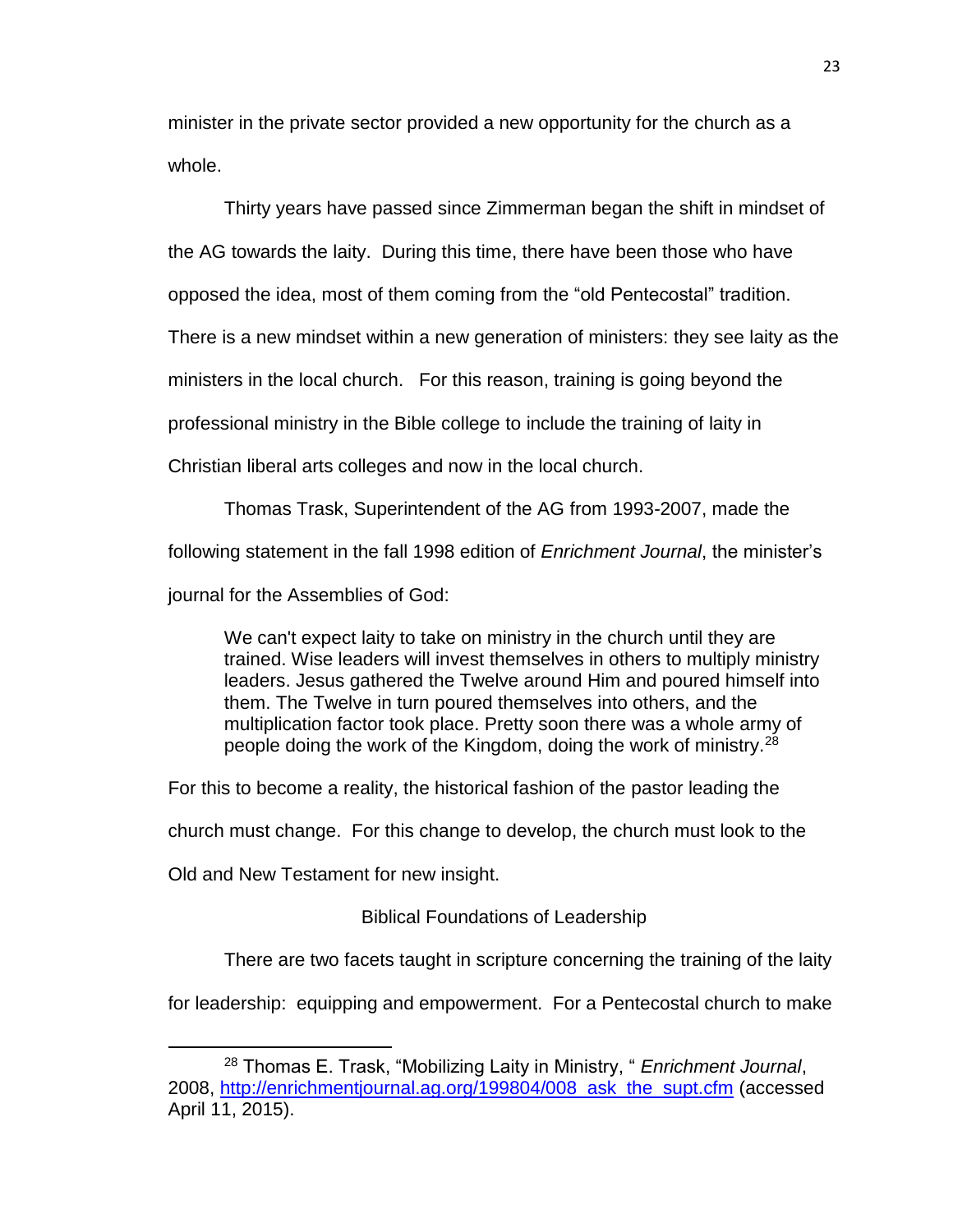a change of this nature, the laity must be coached and equipped spiritually as well as educationally. Combining the two will bring a change in self-image of the laity as well as development of the local church. Those that hold to the pattern of the church being pastor-led will struggle with this new idea.

Some in the fellowship believe the traditional view that God will choose an individual to lead and fulfill the vision of the ministry. They have used examples of characters from the Old Testament: Noah, Abraham, Isaac, Jacob, Joseph, Moses, Joshua, Saul, and David. In each of these, God did choose an individual to lead. However, every one of them surrounded themselves with others to complete the work that God had given them. Noah had his family. Joseph had teams to fulfill the work during the famine. Saul and David had full courts and armies that helped to get the work accomplished. Moses had to assemble leaders before he failed. No one individual has ever been able to accomplish the full vision of God alone. Jesus himself, being fully God, assembled a group of disciples to fulfill His ministry. He understood the power of gathering a team around him to perpetuate the movement that he inaugurated.

In 2013, my father- in-law asked me to come to his house. He had been attending Refuge for about three years. Being a retired pastor, he had experienced some of the struggles that he was observing in my ministry. As my wife and I sat in his house waiting for him to get to his point, we wondered whether it was health, finances or some other situation that caused him to call for this meeting. When he began to speak, I was not prepared for what he had to say. He got to the point very quickly when he told me that I was the problem with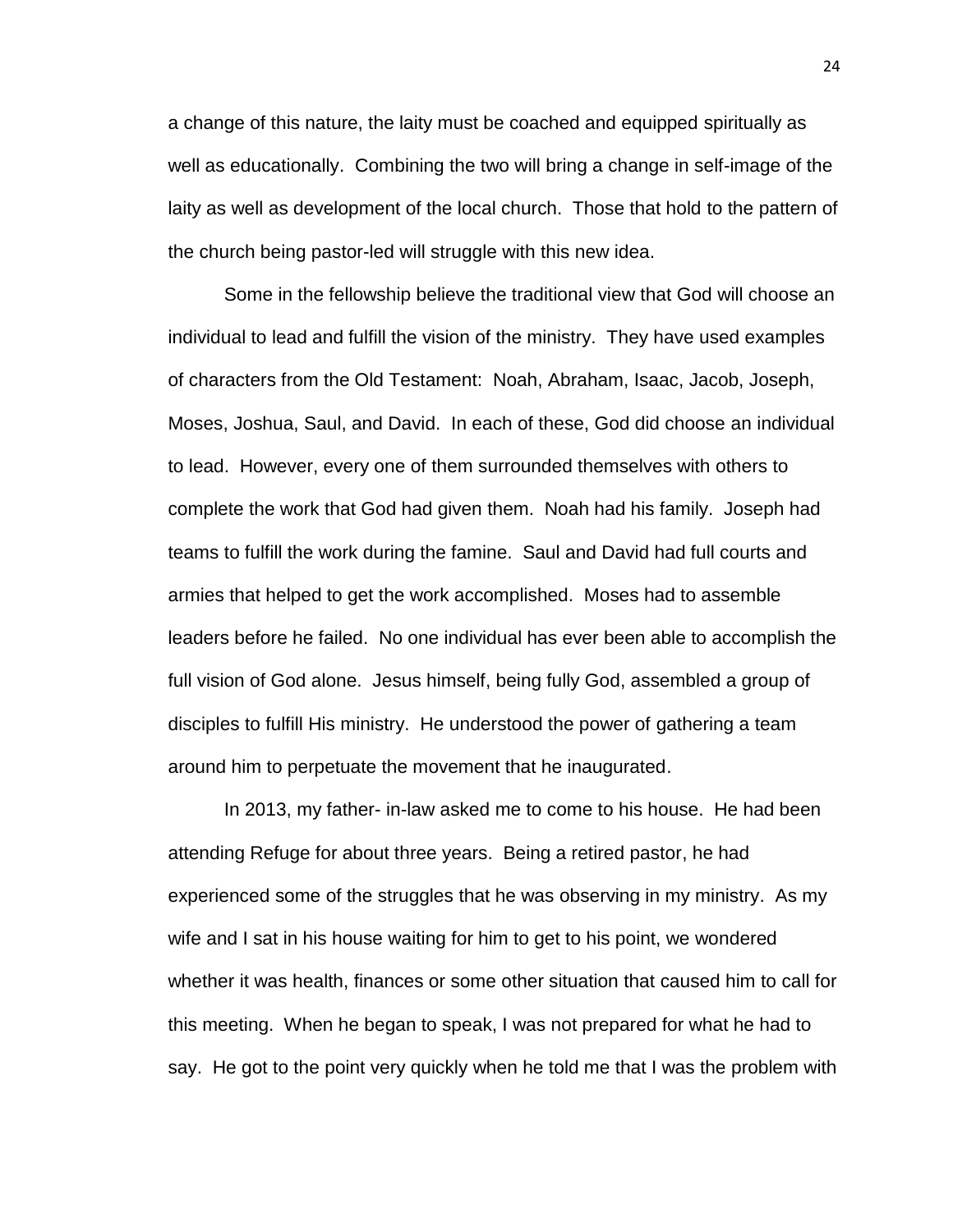Refuge. He claimed that I was trying to do everything myself, was burning out quickly and not trusting the leaders to do the work. His comments stunned and hurt me, and I began to grow angry. We were completing our third building program and had experienced small but continual growth. Financially, we were doing better than most churches and I simply did not see the problem.

As I drove home after the meeting, I began to reflect on the words that he had said. My anger subsided long enough for me to think through what he had said. I attempted to pray. I realized that it was my own human response of defensiveness that caused me to react in the way that I did, I had to force myself to turn to scripture for answers to my dilemma. It was at that time that the story of Moses and his father-in-law Jethro became a shaping story for me and for Refuge.

Two stories emerged for me from Moses' life where he is presented with possibilities for leadership empowerment, one by his father-in-law and one by God. Exodus details the story of Israel's departure from Egypt. Supernatural miracles had taken place that prompted Pharaoh to allow Israel to escape from captivity. The plagues had affected everyone. Moses had continued to follow God and finally Israel gained freedom after four hundred and thirty years (Exodus 12:40). Great celebrations continued to take place as God led by cloud and fire. The crossing of the Red Sea in Exodus 14 created an even greater commitment of the people to their leader. God was doing a great work through Moses. Moses had the vision that God had given. The people experienced miracles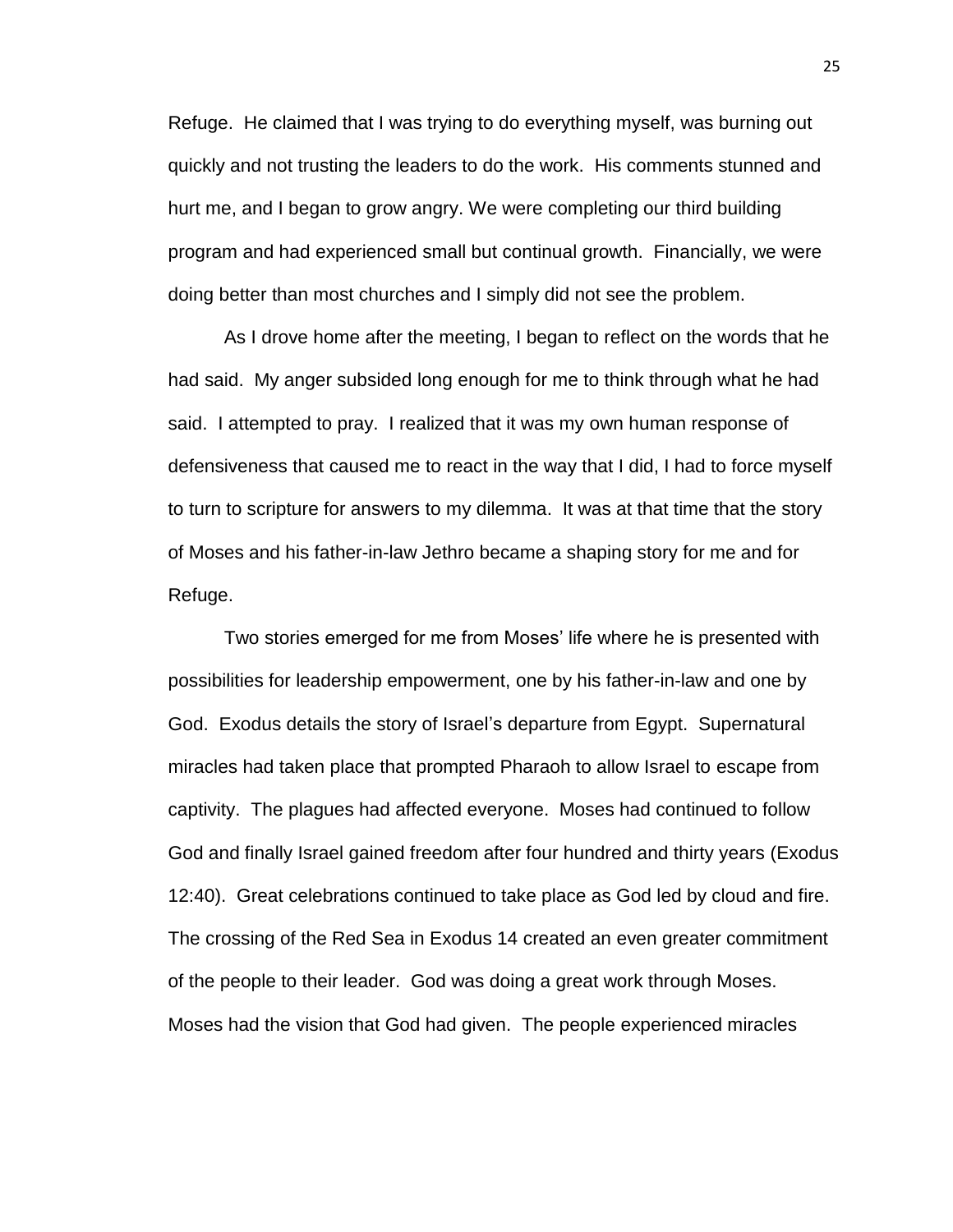through Moses. Israel was marching forward, following Moses who was following God.

With the establishment of a new ministry, it is customary to experience miracles in finances, healings, and material provision. With a new ministry, a level of faith and expectancy appears to influence these types of miracles. Just as with Israel, success sometimes comes early to a new ministry as it embraces its newfound freedom. However, after the celebration of these initial successes, the daily operation of ministry begins. By Exodus 18, Moses appears, not as the supernatural miracle worker, but as the burned out leader of a growing ministry.

The story of Jethro, Moses' father-in-law, who brings his wife and two sons back to him at the summit of Horeb, the mountain of God, can be read in Chapter 18 as well. Moses shared with him all the great things that God had done for Israel. Jethro celebrated with Moses and recognized what God had done. The following day Jethro observed a situation that was of great concern. He knew all that God had accomplished for Israel, but he also saw that Moses was trying to do more than humanly possible. It was here that Jethro gave his advice to Moses:

The next day Moses sat to judge the people, and the people stood around Moses from morning till evening. When Moses' father-in-law saw all that he was doing for the people, he said, "What is this that you are doing for the people? Why do you sit alone, and all the people stand around you from morning till evening?" And Moses said to his father-in-law, "Because the people come to me to inquire of God; when they have a dispute, they come to me and I decide between one person and another, and I make them know the statutes of God and his laws." Moses' father-inlaw said to him, "What you are doing is not good.

You and the people with you will certainly wear yourselves out, for the thing is too heavy for you. You are not able to do it alone. Now obey my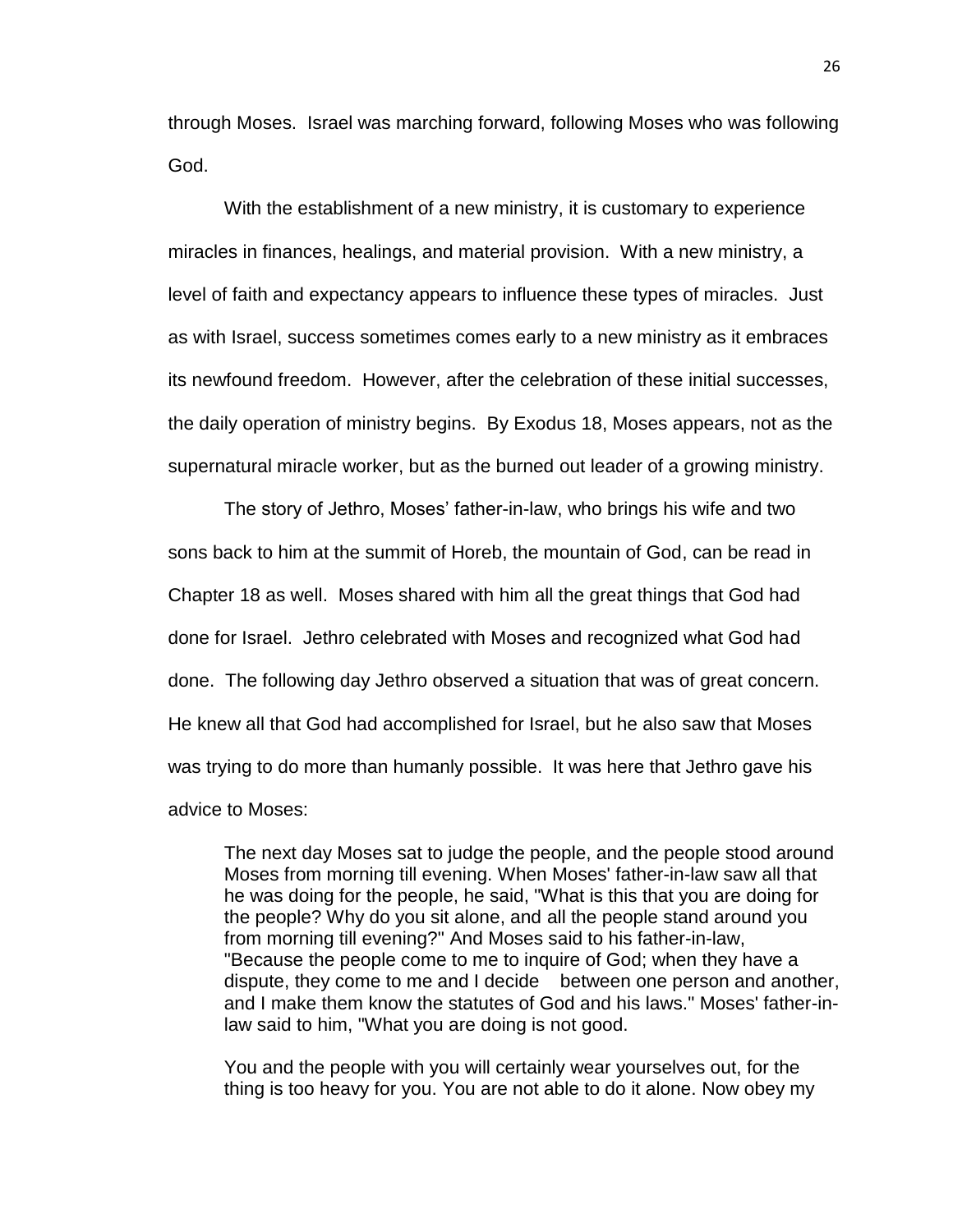voice; I will give you advice, and God be with you! You shall represent the people before God and bring their cases to God, and you shall warn them about the statutes and the laws, and make them know the way in which they must walk and what they must do. Moreover, look for able men from all the people, men who fear God, who are trustworthy and hate a bribe, and place such men over the people as chiefs of thousands, of hundreds, of fifties, and of tens. And let them judge the people at all times. Every great matter they shall bring to you, but any small matter they shall decide themselves. So it will be easier for you, and they will bear the burden with you. If you do this, God will direct you, you will be able to endure, and all this people also will go to their place in peace" (Exodus  $18:13-23$ )<sup>29</sup>

Moses was stunned. As Dennis Olson points out in his commentary on Numbers, "When Jethro counsels Moses to appoint additional leaders to assist him, Moses does not seem to realize there is any problem until Jethro tells him."  $30$  This was the way that I felt when my father-in-law confronted me. He pointed out a problem that I did not see. Transformation is only possible when the leader recognizes the problem or challenge, accepts its reality, and determines to repair it.

The result of this exchange between Moses and Jethro is profound: "So Moses listened to the voice of his father-in-law and did all that he had said" (Ex. 18:24). This was not my exact response to my father-in-law. My understanding of this style of leadership had not yet developed. I was still embracing the assumption that God gave the vision to one man; therefore, one man had to be responsible.

<sup>29</sup> All scripture citations are from the *English Standard Version* unless otherwise noted.

<sup>30</sup> Dennis T. Olson, *Numbers*. (Louisville, KY: John Knox Press, 1996), 62- 63.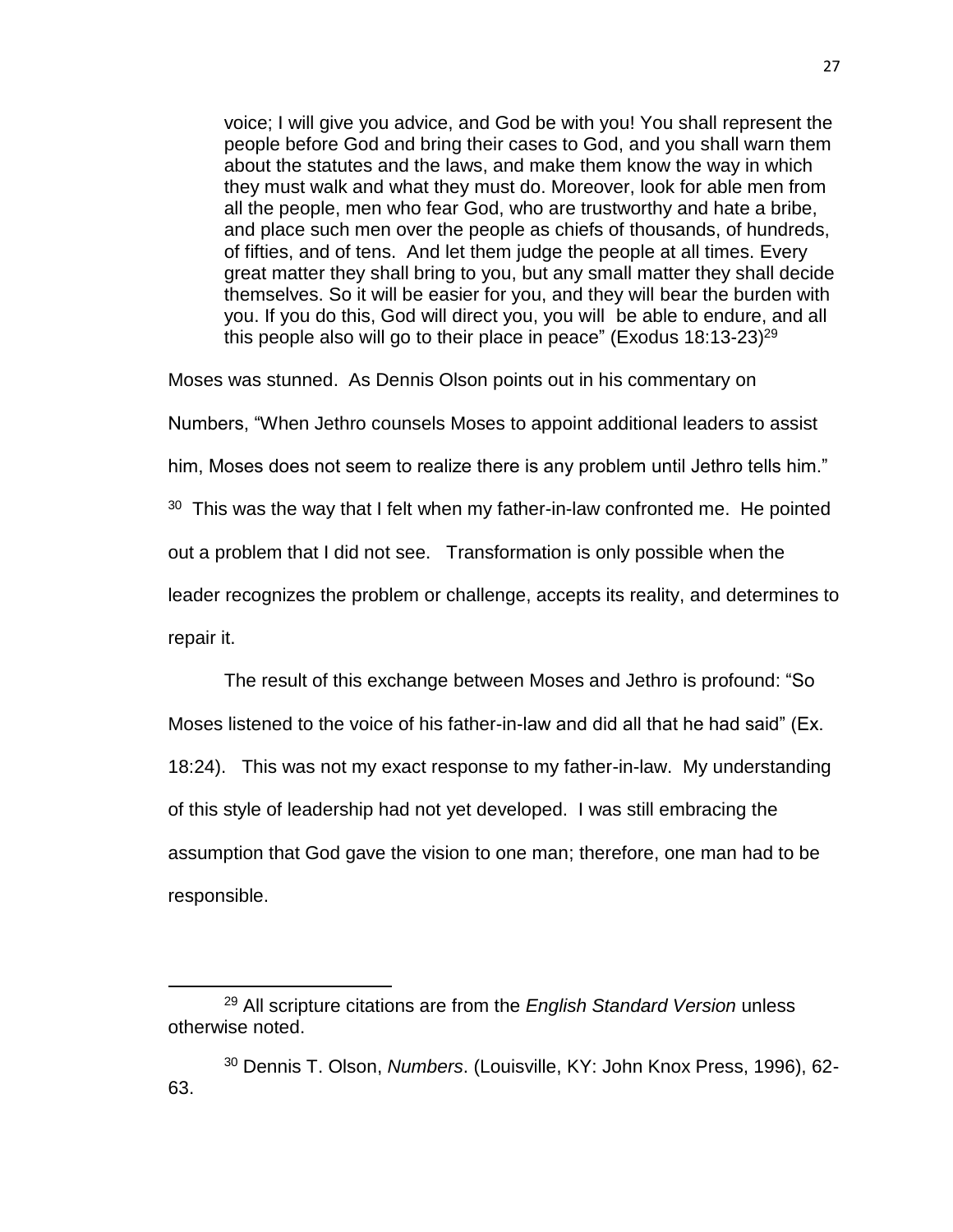Numbers 11 provides another account when Moses faced circumstances

that demanded that others should be empowered to lead. Israel was

complaining about the circumstances that surrounded it. The people felt that

Moses had led them out of Egypt even though they would have been better off if

they had stayed in Egypt. According to Olson, "Numbers 11:4 begins with a

rabble or disorderly mob stirring up the people's desire for meat and other foods

they had enjoyed in Egypt."<sup>31</sup> The greatest difference in this account is that God

himself speaks to Moses and gives similar directions:

Then the LORD said to Moses, "Gather for me seventy men of the elders of Israel, whom you know to be the elders of the people and officers over them, and bring them to the tent of meeting, and let them take their stand there with you. And I will come down and talk with you there. And I will take some of the Spirit that is on you and put it on them, and they shall bear the burden of the people with you, so that you may not bear it yourself alone" (Nu 11:16-17).

Moses is not just appointing leaders but God is taking some of the Spirit

(spiritual authority) that is on Moses and sharing it with seventy elders. This

action enabled the enhancement of their leadership skills in ways that benefitted

Moses and that assisted in the attainment of God's purposes as well.

The circumstances surrounding this development were extremely different from the experience with his father-in-law. In Exodus, Israel had made honest requests for needs that it hoped to fulfill. In Numbers, Israel is complaining and endeavoring to force God to do what it wanted. Moses was also in a different state. In Exodus, he was simply doing the ministry and did not realize that he

<sup>31</sup> Ibid., 64.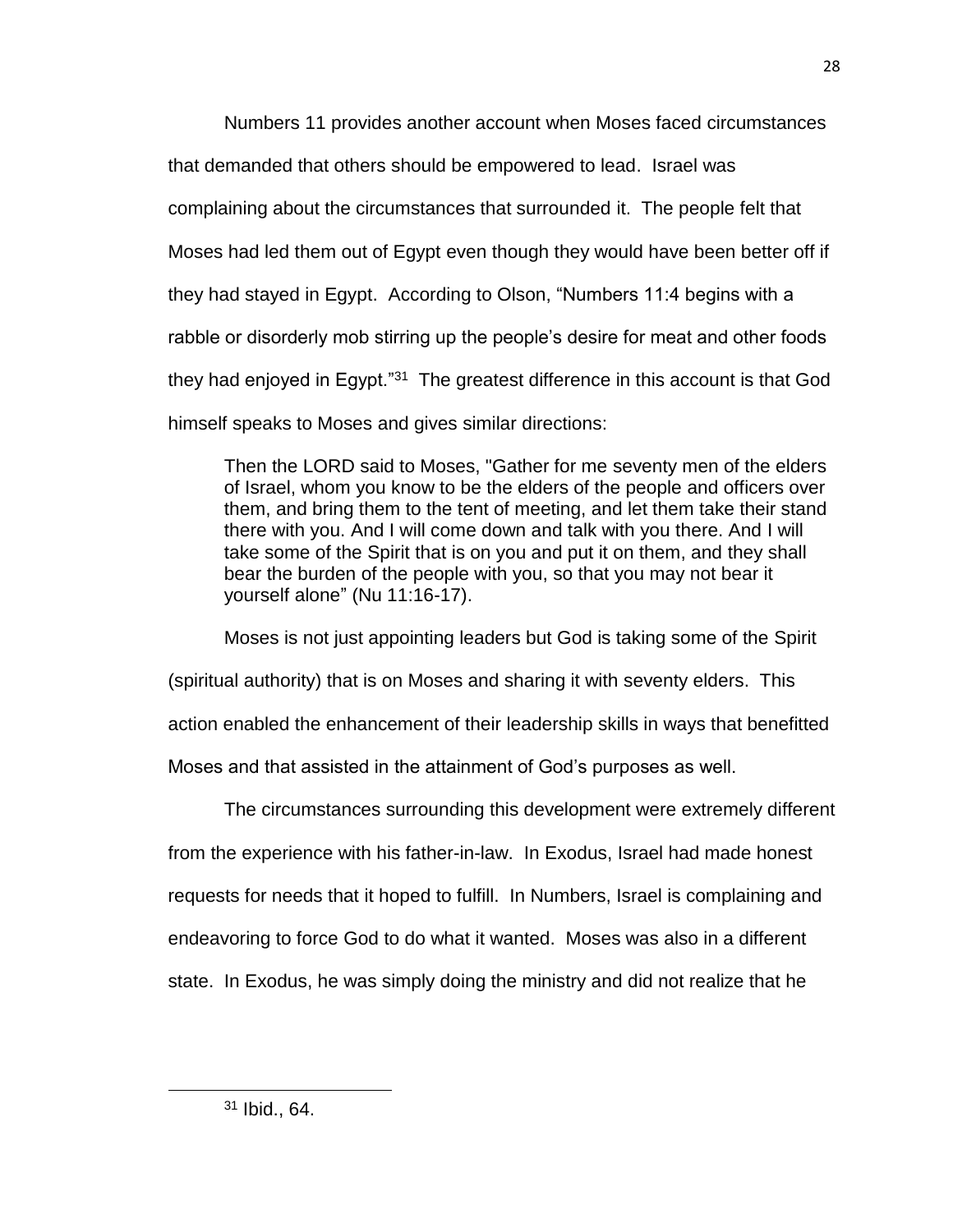needed help. In Numbers, he was burned out and complaining to God. Moses cried out to God and said:

Why have you dealt ill with your servant? And why have I not found favor in your sight, that you lay the burden of all this people on me? Did I conceive all this people? Did I give them birth, that you should say to me, 'Carry them in your bosom, as a nurse carries a nursing child,' to the land that you swore to give their fathers? Where am I to get meat to give to all this people? For they weep before me and say, 'Give us meat, that we may eat.' I am not able to carry all this people alone; the burden is too heavy for me. If you will treat me like this, kill me at once, if I find favor in your sight, that I may not see my wretchedness (Nu. 11:13- 15).

Moses was pointing out all the complaints as being against him. As stated

above, he says, "have I," "Did I," Where am I," "I am not able," "if I," "that I may".

The "I" was the focal point of Moses' complaint to God. It was the complaint of

Israel; it was what the complaint was doing to Moses personally. It was so

serious that he would ask God to take his life. When ministers allow complaints

of the church to become personal, they find themselves engaged in ministry

alone. Such solitary ministry can lead to failures spiritually, morally, and

physically.

 $\overline{\phantom{a}}$ 

It is worth noting that Parham, who was credited earlier in this chapter as one of the founding authorities on Pentecostal doctrine, separated himself from Seymour and others over race relations. It was in 1907 in San Antonio, Texas that he and another man were charged with sodomy. He maintained his innocence and the charges were eventually dropped. McGee states: "Ironically, the 'Projector of the Apostolic Faith Movement' spent the last two decades of his life in obscurity with a few thousand loyal followers." <sup>32</sup> The historical and biblical

<sup>32</sup> McGee, 66.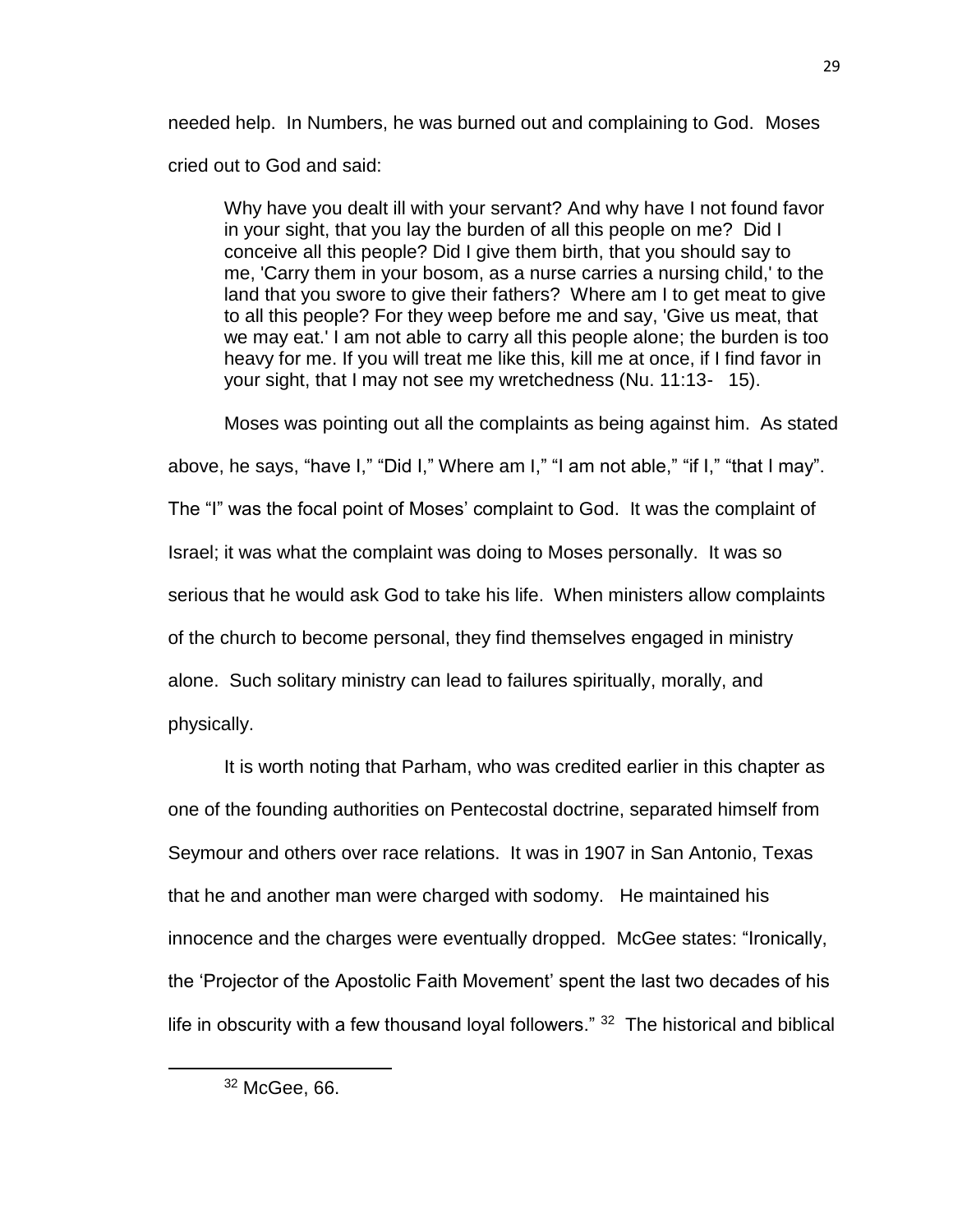truth maintains that a team becomes necessary for leadership as well as

accountability in the ministry. There is safety in numbers.

Israel was acting very differently in the accounts as told in Exodus and Numbers. The response of God was also extremely different. Olson states an obvious difference between these two stories:

What has happened between these two texts is that God has established the covenant with Israel at Mount Sinai. Before Sinai, Israel was like a newly adopted child who did not yet know the rules of the household. God, the divine Parent, bent over backwards to satisfy the legitimate needs of an Israel immediately out of Egypt. But by the time we reach Numbers, the people of Israel know their responsibility and is answerable for its relations to God.<sup>33</sup>

The complaints of Israel in Numbers 11 began a repetitive rotation in which Israel complained, God became angry, Moses interceded, and God stopped the punishment. Numbers 1-10 had been a time of great celebration and contentment. It was only as chapter eleven unfolds that this complaining and the anger of God became habitual.

Olson explains the change as "the refusal to be satisfied with the gifts God has given that leads the rabble to stir up a mood of disgruntled dissatisfaction among the Israelites." <sup>34</sup> While Moses determined the complaints were directed at him, the complaints were actually against God. As Moses observed these complaints, he then began his rant to God. Moses, in his solo act of ministry, had become dissatisfied with what God had done for him also. Olson explains the situation:

 $\overline{a}$ 

<sup>33</sup> Olson, 63.

<sup>34</sup> Ibid., 65.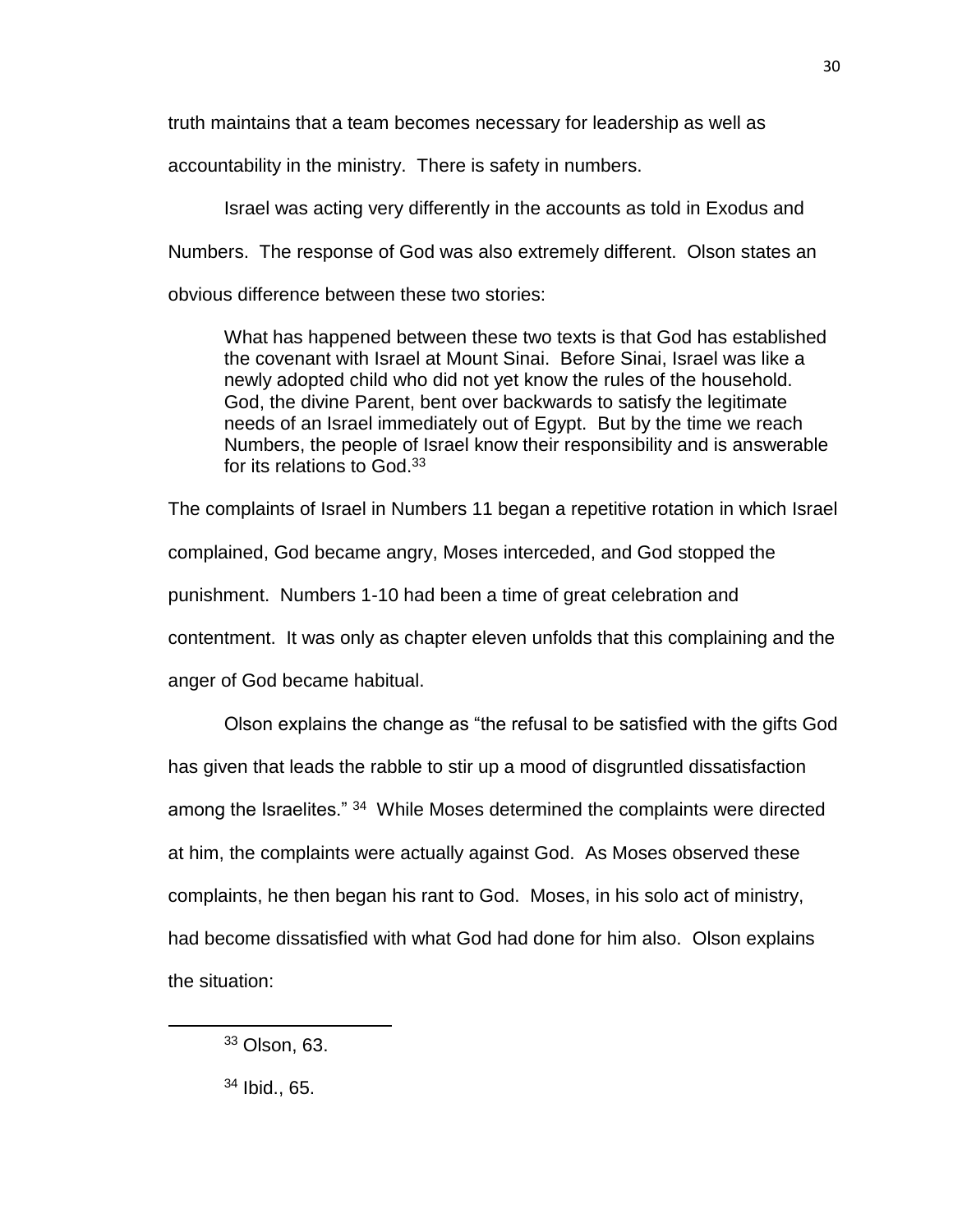The problem is that Moses feels alone in his responsibility, which weighs heavy upon his shoulders. The stress leads him over the edge. Moses appeals to his special and intimate relationship to God so God will grant the favor of putting Moses to death, separating him from the Israelites and from God.<sup>35</sup>

God responds quickly to Moses' cries with the instruction to appoint the

seventy leaders. After the appointment of leaders in the book of Exodus, the

question had been raised as to where those leaders were at the time. Olson

states that:

One rabbinic interpretation, troubled by this new appointment of seventy elders, concludes that the first group of seventy elders in Exodus was killed by divine fire in the first rebellion at Taberah in Num. 11:10-3. That left Moses to rule alone, and so God appointed a new group of elders. However, it is more likely that these stories are simply alternate traditions. 36

What took place with the first leaders cannot be confirmed. The only

conclusion is that Israel was complaining, Moses wanted to die, and God

stepped in with a solution.

The solution in Numbers 11 states that God was going to take some of the

Spirit (spiritual authority) of Moses and place it on the chosen seventy:

So Moses went out and told the people the words of the LORD. And he gathered seventy men of the elders of the people and placed them around the tent. Then the LORD came down in the cloud and spoke to him, and took some of the Spirit that was on him and put it on the seventy elders. And as soon as the Spirit rested on them, they prophesied. But they did not continue doing it (Numbers 11:24-25).

The exact meaning of the Spirit's work is unclear. Olson writes, "Leaders

and prophets often have a special spirit that sets them off as rulers or guides for

31

<sup>35</sup> Ibid., 67.

 $\overline{a}$ 

<sup>36</sup> Ibid., 67.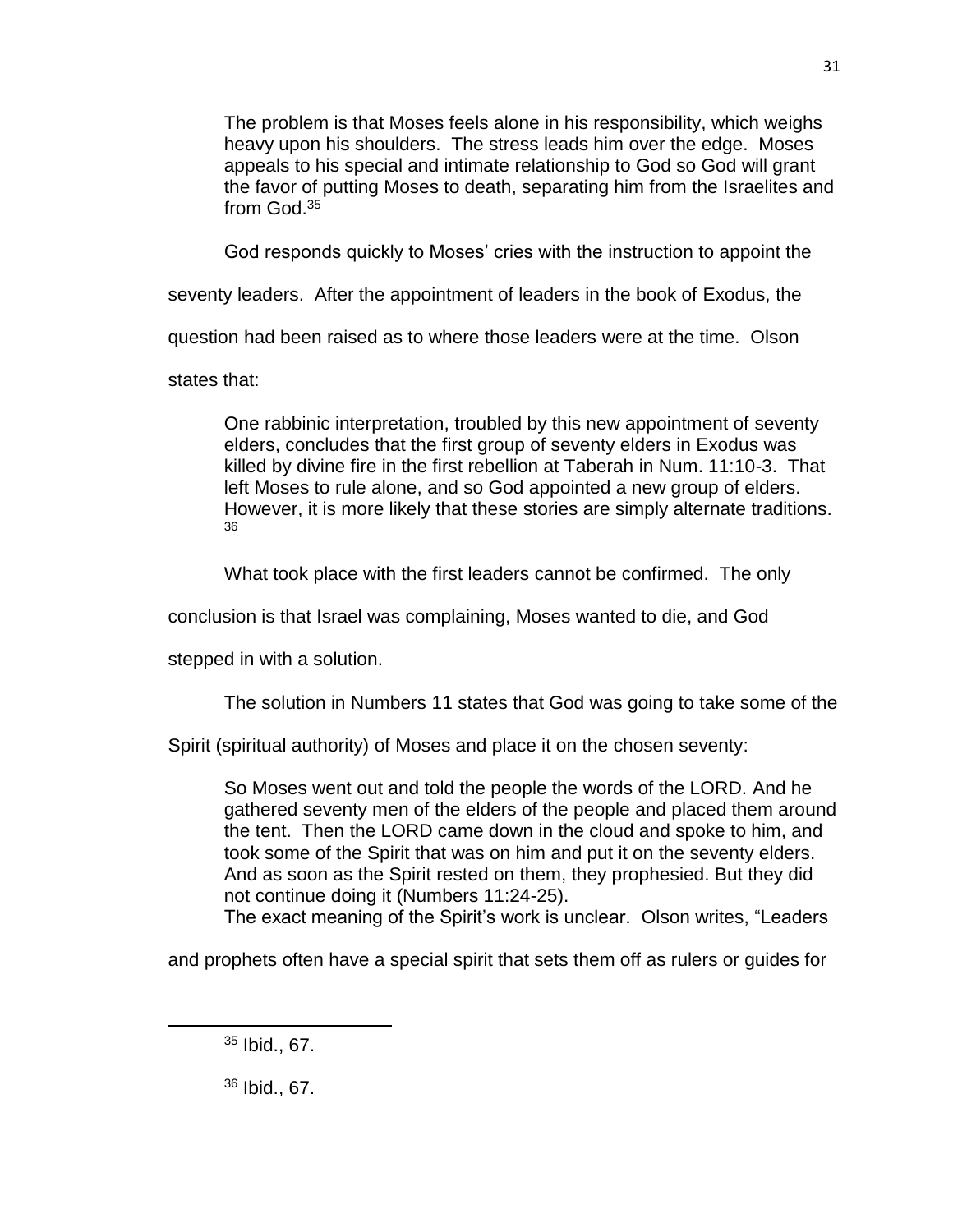the community." <sup>37</sup> There are multiple times within scripture that the Spirit of God comes to groups and individuals. In the Pentecostal tradition, most would begin at Acts 2 and continue through the New Testament for references to the Spirit of God being given to human beings. This would be considering the Spirit as an internal, personal experience. The Spirit in the book of Numbers is the same Spirit of God, but in a different context. The context for the Spirit is for service to the people of God.

The Spirit that was on Moses that was to be transferred to the seventy

was very likely obtained at the burning bush experience:

Now Moses was keeping the flock of his father-in-law, Jethro, the priest of Midian, and he led his flock to the west side of the wilderness and came to Horeb, the mountain of God. And the angel of the LORD appeared to him in a flame of fire out of the midst of a bush. He looked, and behold, the bush was burning, yet it was not consumed. And Moses said, "I will turn aside to see this great sight, why the bush is not burned." When the LORD saw that he turned aside to see, God called to him out of the bush, "Moses, Moses!" And he said, "Here I am." Then he said, "Do not come near; take your sandals off your feet, for the place on which you are standing is holy ground." And he said, "I am the God of your father, the God of Abraham, the God of Isaac, and the God of Jacob." And Moses hid his face, for he was afraid to look at God. Then the LORD said, "I have surely seen the affliction of my people who are in Egypt and have heard their cry because of their taskmasters. I know their sufferings, and I have come down to deliver them out of the hand of the Egyptians and to bring them up out of that land to a good and broad land, a land flowing with milk and honey, to the place of the Canaanites, the Hittites, the Amorites, the Perizzites, the Hivites, and the Jebusites. And now, behold, the cry of the people of Israel has come to me, and I have also seen the oppression with which the Egyptians oppress them. Come, I will send you to Pharaoh that you may bring my people, the children of Israel, out of Egypt (Exodus. 3:1- 10).

There are two points to consider in this scripture. First, Moses responded, "Here

I am" and then God responded, "I will send you". The work of God's Spirit

<sup>37</sup> Ibid., 67.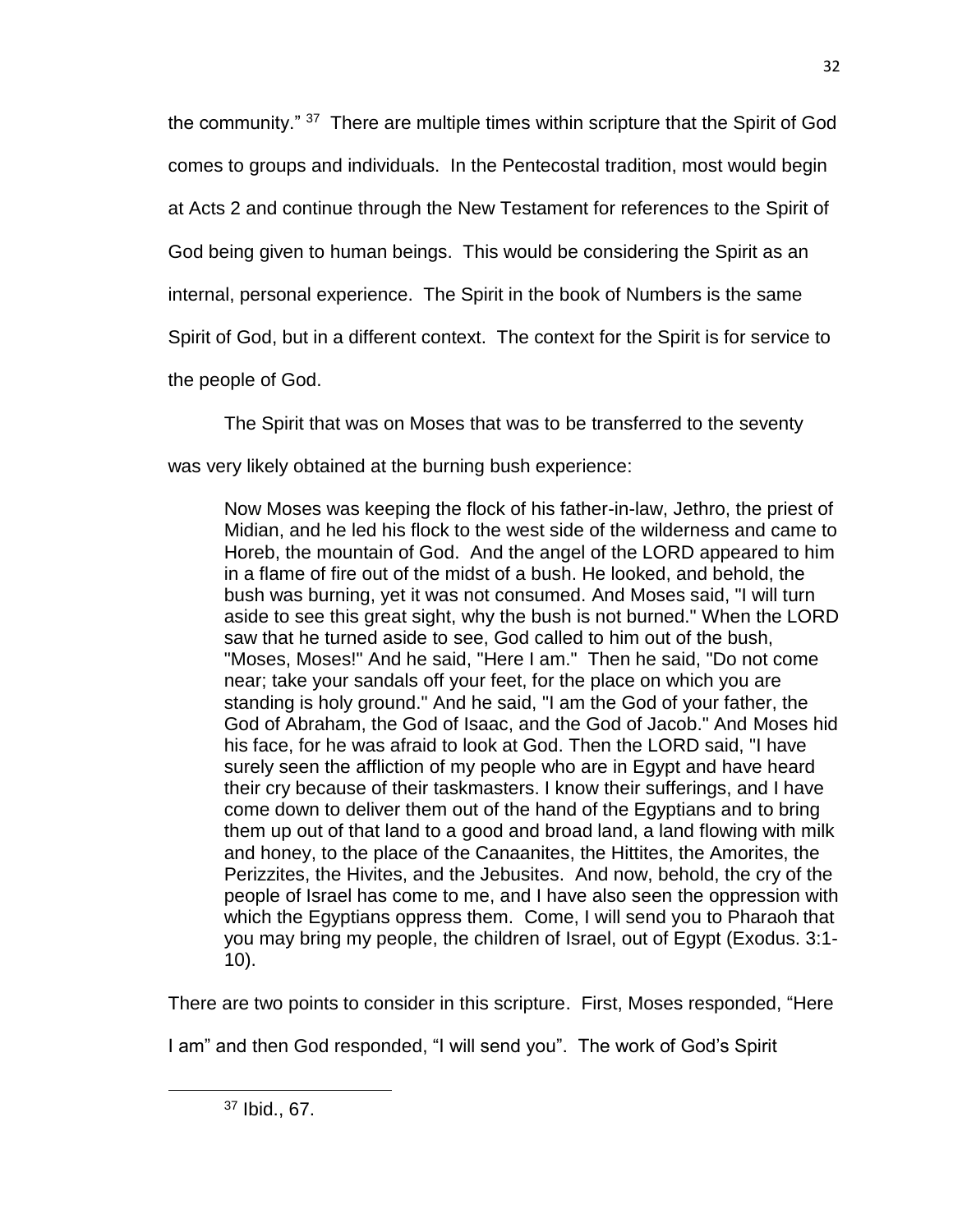requires both responses. The Spirit of God is often referred to as fire in scripture (Acts 2:3-4, Isaiah 4:4, Matthew 3:11-12, Luke 3:16-17, and I Thessalonians 5:19). Here it is possible, once again, that the depiction of fire is the Spirit. Moses responded affirmatively, God called him, and he experienced the fire of the Spirit to fulfill the service that God had called him to do.

The leadership of the seventy is a pattern within Jewish custom. Olson points out that "In the New Testament Gospel of Luke, Jesus sends out a group of seventy evangelists to assist him in his mission to preach and to heal (Luke 10:1-20)."<sup>38</sup> Now that the Spirit of God was working not only in the leader, but also in those that have been given the spirit of leadership through the leader, the ministry of the New Testament was progressing.

# Special Focus of Leadership

There are multiple expressions of the Spirit living in and guiding individuals in the New Testament. There is a belief in the Pentecostal tradition that the Holy Spirit, the Spirit of God, manifests in the life of believers at the beginning of the Church, in the book of Acts, chapter 2. It was then that the Holy Spirit came with tongues of fire and sat upon those gathered together in prayer. Those gathered had just experienced Jesus' ascension and were anticipating His return. As they were waiting and praying, an experience took place such as never before:

And suddenly there came from heaven a sound like a mighty rushing wind, and it filled the entire house where they were sitting. And divided tongues as of fire appeared to them and rested on each one of them. And

<sup>38</sup> Ibid., 67.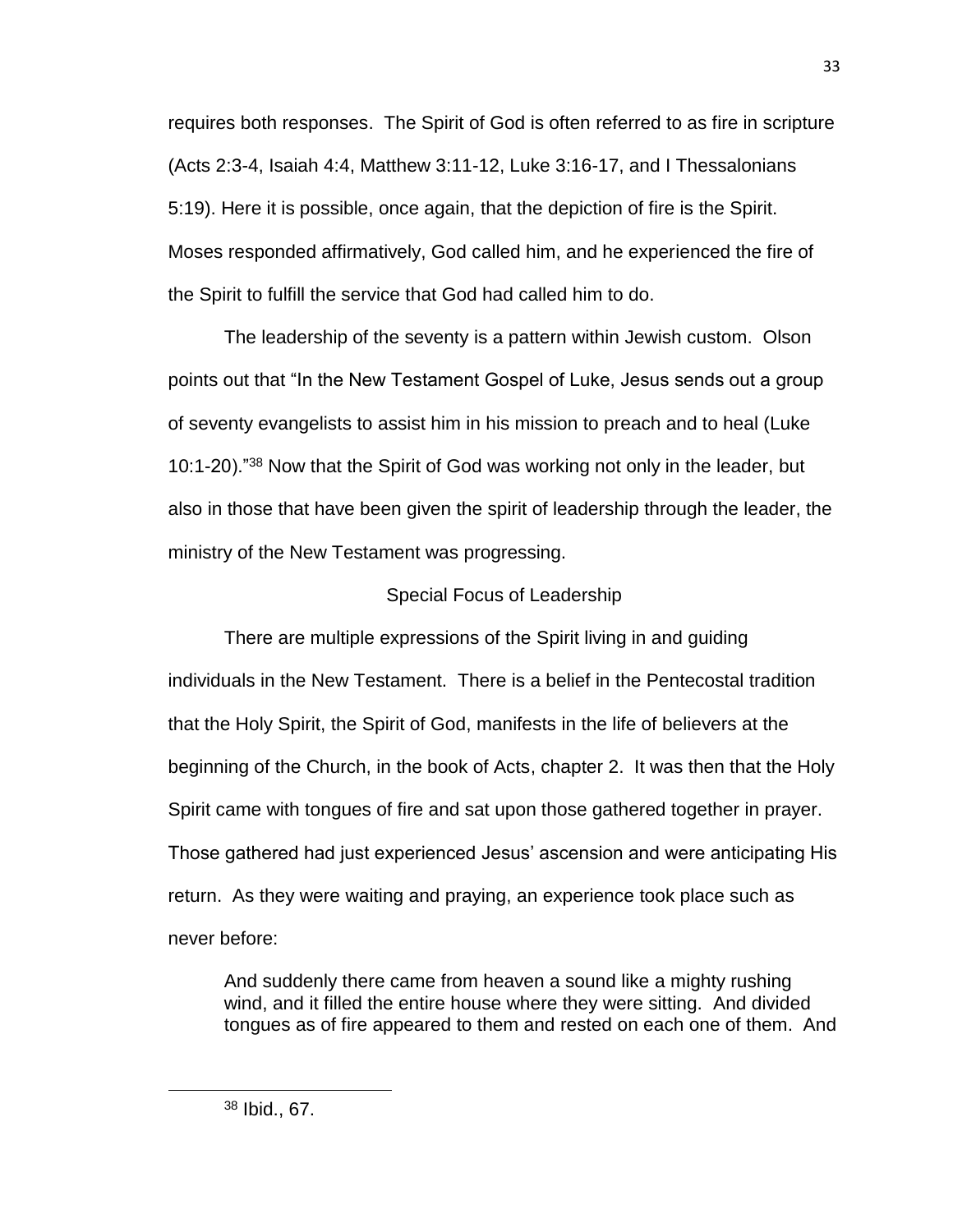they were all filled with the Holy Spirit and began to speak in other tongues as the Spirit gave them utterance (Acts 2:2-4).

Many have read this as a description of the Pentecostal experience of the manifestation of tongues (spiritual language), but there was more to this experience than often depicted. It was through this type of experience that Peter received the ability to stand up and preach on that day. Acts 2:41 states that over three thousand were added to the Church that day because of Peter's ministry.

The Holy Spirit experienced on the day of Pentecost was the spiritual authority from God. It was also the Spirit that was on Christ that he promised to believers. It was also the Spirit that was on Moses that was shared with the seventy. It is also the same Spirit that is given to leaders and pastors. It is the same Spirit that can be imparted to empower leadership to do the work of the ministry.

In *The Church in the Power of the Spirit*, Jurgen Moltmann explains the foundational purpose of the church:

The church has its true being in the work of Christ. That excludes an independent ontology of the church and permits merely the account of the history of Christ's acts. He works through 'Spirit and Word' (the mention of the Spirit before the Word is surprising in a Reformation catechism but is correct in view of the breadth of the Spirit and the abundance of the Spirit's gifts).<sup>39</sup>

For the Spirit to work affectively within the church, the laity must be empowered and coached to do the ministry. As the coaching and the Spirit work in unity,

<sup>39</sup> Jurgen Moltmann, *The Church In The Power Of The Spirit.* (New York, NY: Harper & Row, 1977), 69.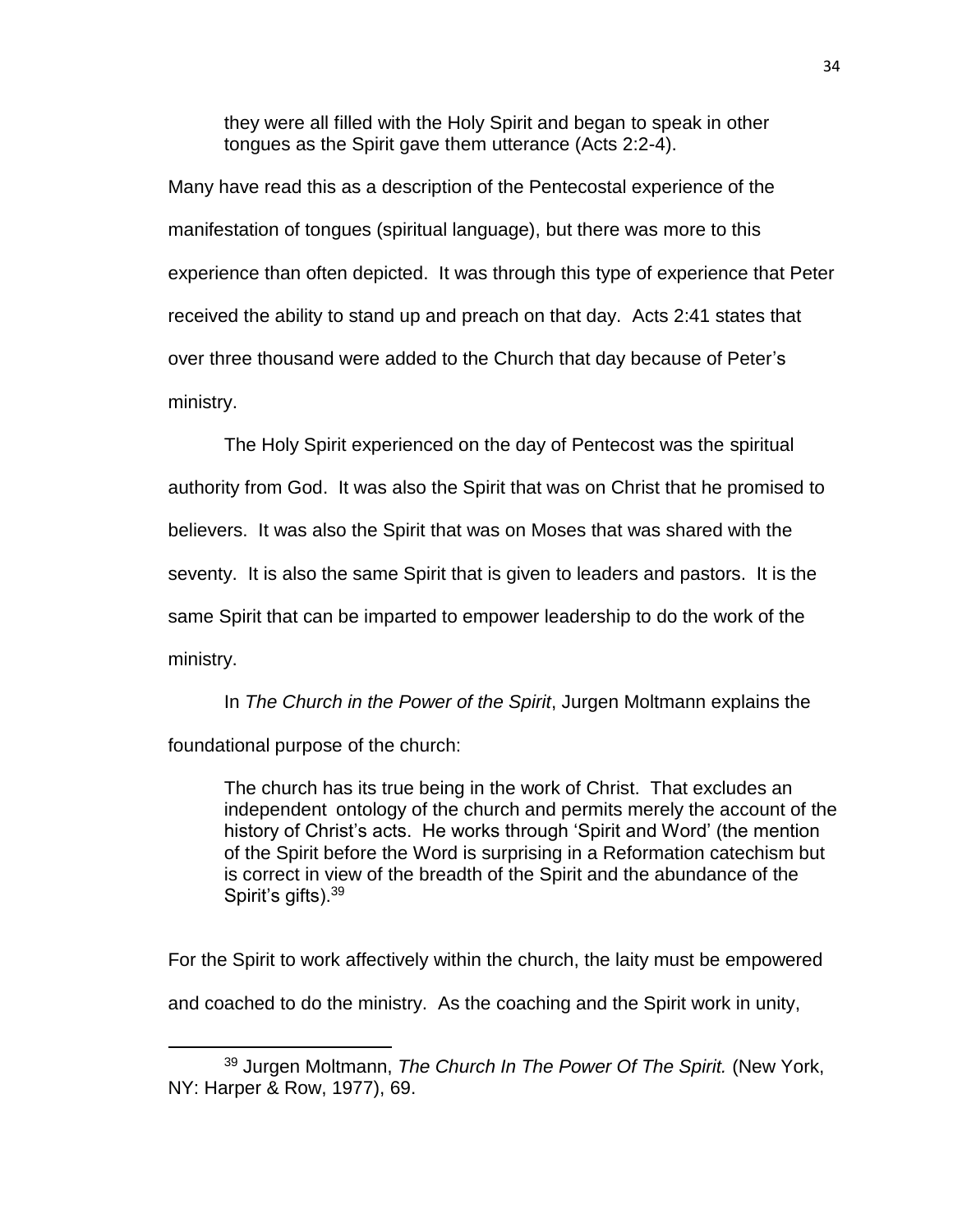together they enable the church to progress in the direction God intends.

According to Richard Dresselhaus, the Apostle Paul declared the

complete work of the church in Ephesians 4:11-13:

In this passage the apostle Paul challenges spiritual leadership to so equip the body of Christ that each member is prepared to see life as a holistic opportunity for ministry and service. Here then is a job description for every authentic, dedicated, and sincere spiritual leader. Pastor, this is what we are to be about. We are equippers. Facilitators. Motivators. Vision casters. Enablers. It is our calling to empower God's people for works of service.<sup>40</sup>

In examining Ephesians 4:11-13, Dresselhaus states, "What is the united

purpose for the offices of leadership? The clarity and simplicity is profound: 'to

prepare God's people for works of service.' That's it. Apostles, prophets,

evangelists, pastors, and teachers have one assignment."<sup>41</sup> Ephesians 4:11

gives to us this list of offices of professional ministry. This is the fivefold

ministry.<sup>42</sup> The fivefold ministry gifts were given to the church in order "to

equip the saints for the work of ministry, for building up the body of Christ"

(Ephesians 4:12). If the leader is serving in one of the fivefold ministry gifts, then

the purpose of service must be for the fulfillment of this verse. The Apostle Paul

goes further in chapter four explaining how to fulfill this calling. It is after he had

described what the life would exemplify that he finally says, "And do not grieve

l

<sup>40</sup> Richard Dresselhaus, "The Long Reach of Laity, "*Enrichment Journal*, 2008, [http://enrichmentjournal.ag.org/199804/008\\_ask\\_the\\_supt.cfm](http://enrichmentjournal.ag.org/199804/008_ask_the_supt.cfm) (accessed April 13, 2015).

 $41$  Ibid.

 $42$  There are some that question whether all five ministries are available today, but that is not for this discussion. I accept that this is the fivefold ministry gifts that were given at that time.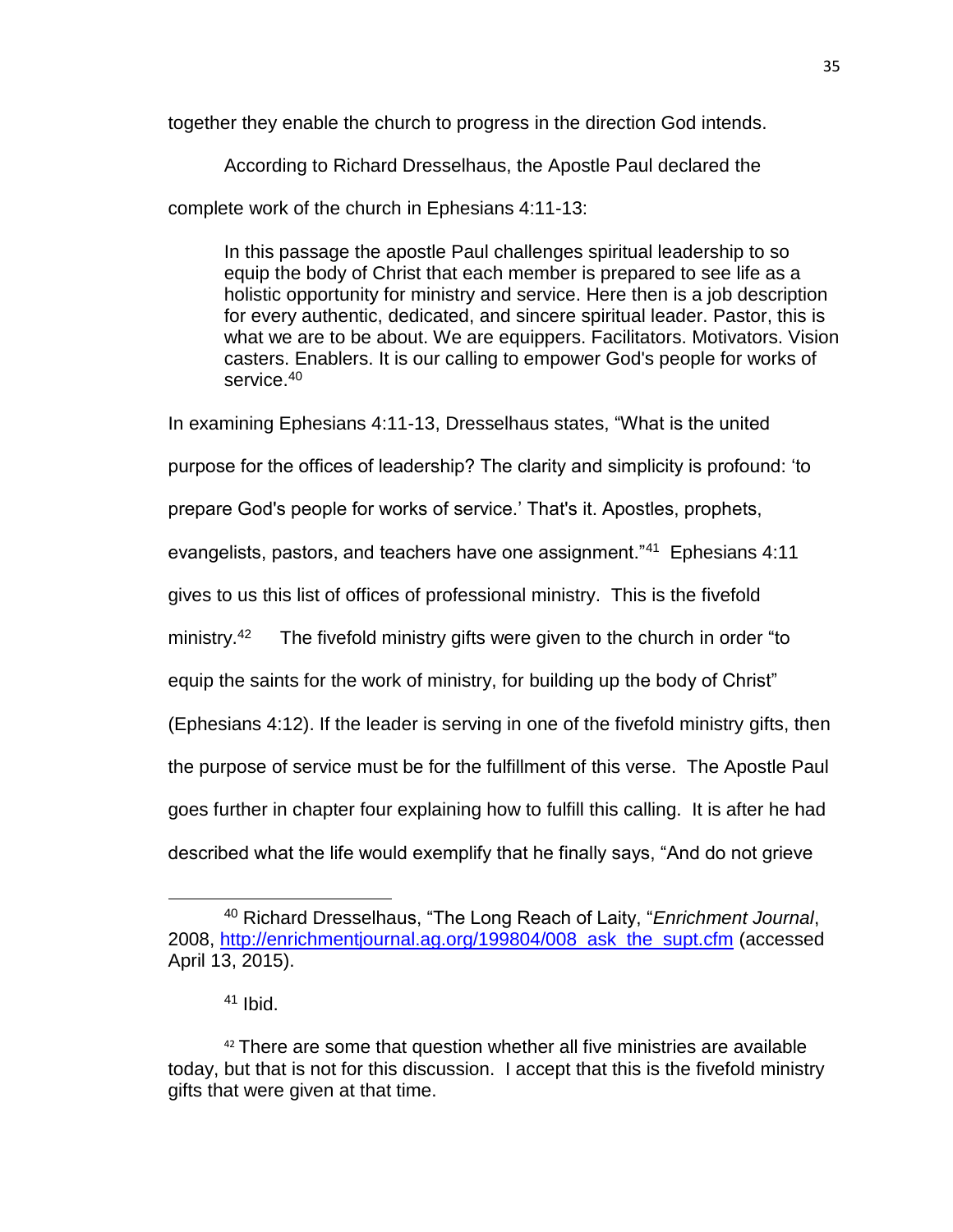the Holy Spirit of God, by whom you were sealed for the day of redemption" (Ephesians 4:30). This means that you grieve the Holy Spirit by your sin. For a leader in the body of Christ, the greatest sin is the sin of disobedience. In Romans, Paul addresses the sin of Adam when he says, "For as by the one man's disobedience the many were made sinners, so by the one man's obedience the many will be made righteous."<sup>43</sup> It is understood that Paul is asserting that everyone was born into sin because of Adam and that by Christ all can be made righteous. As leaders, we are in disobedience and grieving the Holy Spirit by not equipping the laity to fulfill the work of the ministry. Dresselhaus said, "When spiritual leadership empowers God's people for works

of service, the body of Christ is built up in unity, knowledge, and maturity so that

its impact in the world will be profound."<sup>44</sup>

Change in church is difficult. Change in clergy is difficult. Yet, change in the church and among the clergy is necessary. The key to this change is a change in the mindset of the church and the minister. Paul instructed us towards this change in the book of Romans,

I appeal to you therefore, brothers, by the mercies of God, to present your bodies as a living sacrifice, holy and acceptable to God, which is your spiritual worship. Do not be conformed to this world, but be transformed by the renewal of your mind, that by testing you may discern what is the will of God, what is good and acceptable and perfect. For by the grace given to me I say to everyone among you not to think of himself more highly than he ought to think, but to think with sober judgment, each according to the measure of faith that God has assigned. For as in one body we have many members, and the members do not all have the same function, so we, though many, are one body in Christ, and

<sup>44</sup> Ibid.

<sup>43</sup> Romans 5:19.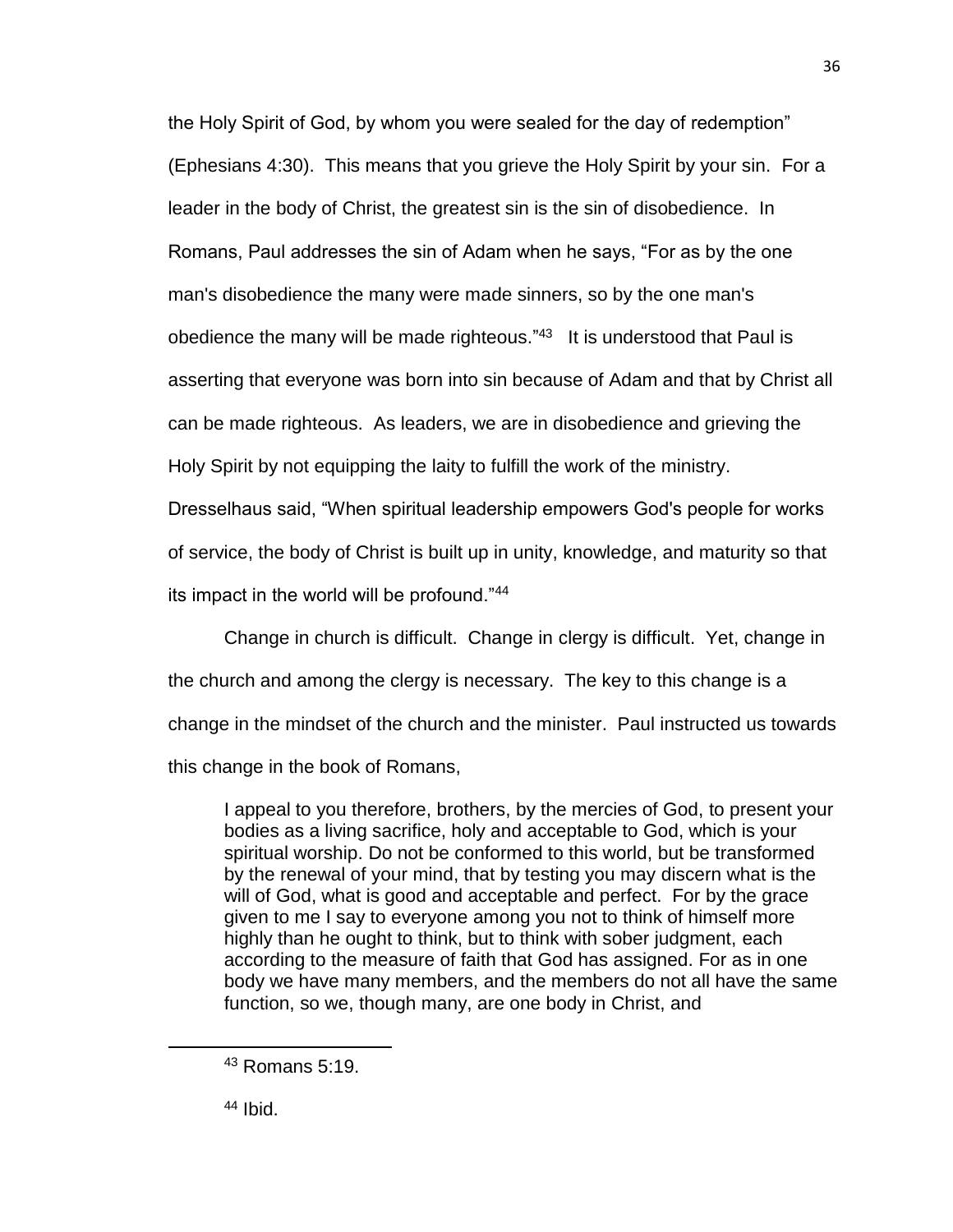individually members one of another. Having gifts that differ according to the grace given to us, let us use them: if prophecy, in proportion to our faith; if service, in our serving; the one who teaches, in his teaching; the one who exhorts, in his exhortation; the one who contributes, in generosity; the one who leads, with zeal; the one who does acts of mercy, with cheerfulness (Romans 12:1-8).

Paul instructs believers in three things: first, to renew their mind for the discovery of the will of God; second, to not think that they are more important than they are; and third, to understand that everyone has a place in the Kingdom of God. Understanding these three instructions is essential for the renewing of the mind.

In Reggie McNeal's, *The Present Future*, there is a comparison of the old and the new reformation. The new reformation is the releasing of people to do the ministry. McNeal writes, "The last Reformation moved the church closer to home. The new Reformation is moving the church closer to the world."<sup>45</sup> As the church is moving closer to the world, there is a necessity of being Spirit led. The leadership of the church has the ability to be equipped, empowered and encouraged. However, it is only by the leading of the Spirit of God that any church will ever be able to fulfill this vision.

The New Testament is the story of the church. In the midst of that story, you find the stories of many characters as well as individual churches with their diverse characteristics, some of which church leaders will want to retain and some of which they will not want to retain. Perhaps the church at Philippi serves as the best model for Refuge. Acts 16 explains the foundational history of the church at Philippi. During Paul's second missionary journey, he had experienced

<sup>45</sup> Reggie McNeal, *The Present Future: Six Tough Questions for the Church*. (San Francisco, CA: Jossey-Bass, 2003), 43.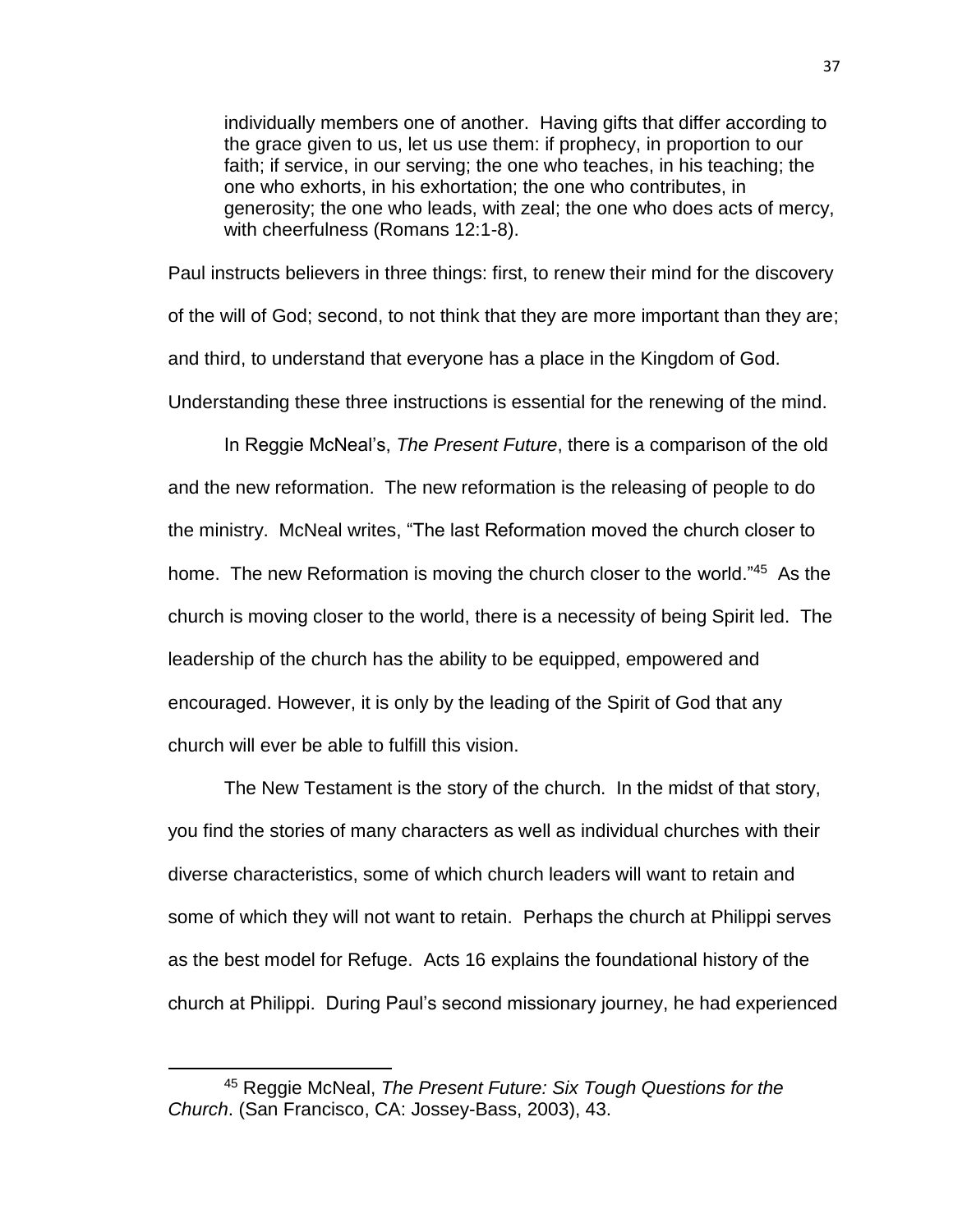a supernatural vision of a man from Macedonia that instructed him to change his course and go to Macedonia. Paul, Silas and Timothy traveled to Macedonia following the leading of the Spirit. Philippi was the first city that Paul visited on this trip. Paul met Lydia who was a worshipper of God and heard Paul speaking. She believed, was baptized, and became a leader in the church at Philippi. Following the conversion of Lydia and her household, Paul had another supernatural experience. He cast a demon out of a girl used to make money for her owner. With the loss of income, they brought legal charges against Paul and Silas and had them placed in prison.

At midnight, Paul and Silas were in jail singing and praying as an earthquake erupted. The jail doors were broken and the chains that were holding them fell off. The jailer supposed that they were gone, but they were still there. The jailer accepted Christ, he, and his household were baptized. Paul and Silas went free and they left Philippi after encouraging the new converts.

Few ministries begin with exemplary conversions, demons cast out of children, earthquakes shaking and jail doors opened. Without question, Philippi made an impact as a church. Not only did the church at Philippi make an impact on the city, but also it made an impact on Paul. Paul's attitude about the church at Philippi was different from his attitude about the other churches to which he related.

Calvin J. Roetzel stated in his book, *The Letters of Paul*, that "The relationship between Paul and the Philippian church remained warm, supportive,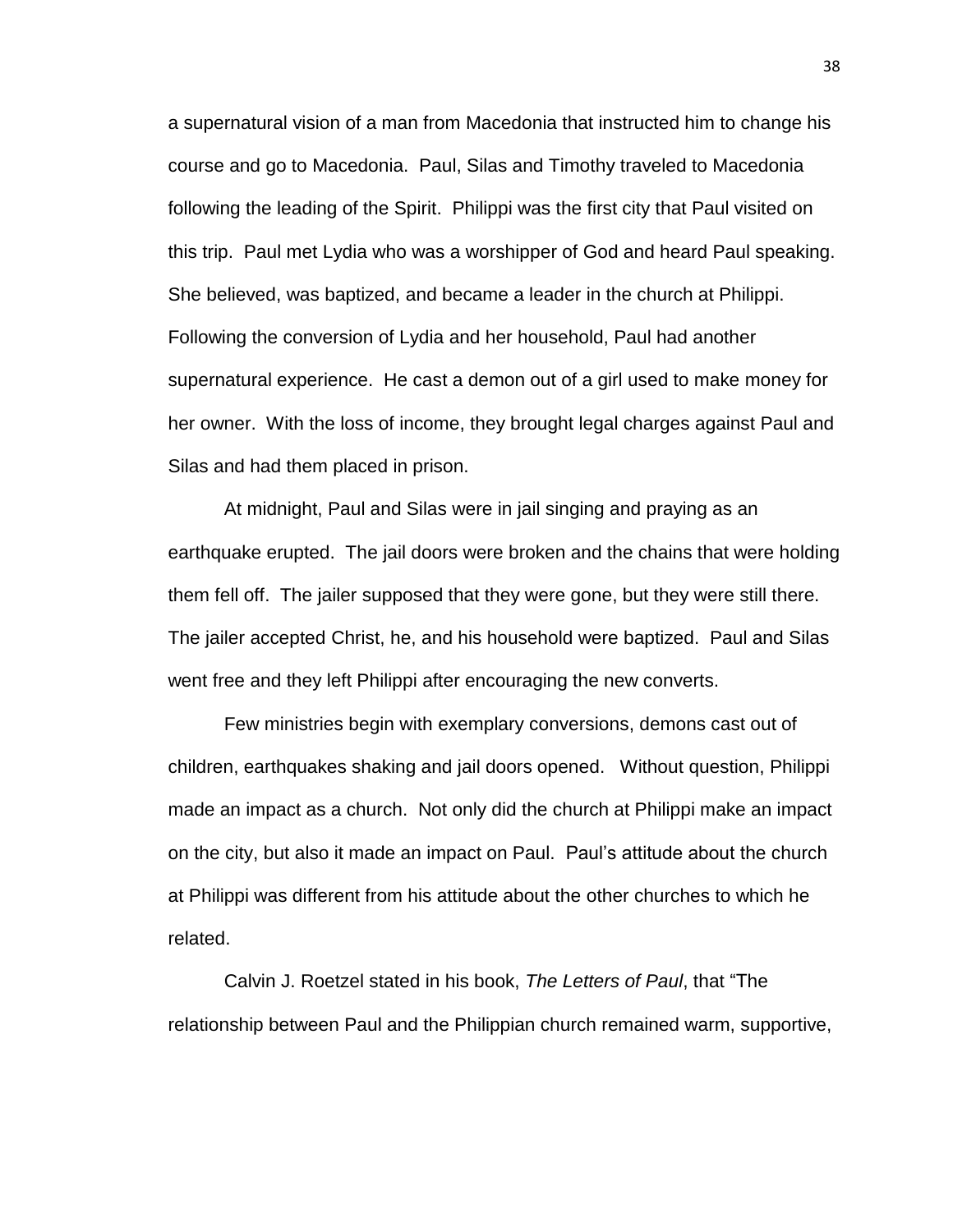and affectionate.<sup>"46</sup> The mutual love and support between Paul and the church was evident by the support that the church sent to Paul and the joy written in this New Testament letter. Roetzel said, "In spite of the competing claims, the internal strife, and the external threats, there is a genuine warmth and human tenderness in Philippians that is refreshing when compared with the bitter clashes in Galatians and 2 Corinthians."<sup>47</sup>

# Process of Evaluation

Using the Appreciative Inquiry (AI) method, I will be evaluating the approach to leadership at Refuge over the last ten years. The intention is to encourage the participants by identifying what is working well at Refuge and to equip, empower and encourage them to further their individual ministries. Paul essentially models an AI approach to leadership in that he looks to the future by sharing with the church at Philippi what they have done correctly. Four theological foundations from the book of Philippians provide the foundation for this approach and can assist in the development of a new mindset in each participant:

First, I am full of joy that we are partners together.

I thank my God in all my remembrance of you, always in every prayer of mine for you all making my prayer with joy, because of your partnership in the gospel from the first day until now. And I am sure of this, that he who began a good work in you will bring it to completion at the day of Jesus Christ. It is right for me to feel this way about you all, because I hold you in my heart, for you are all partakers with me of grace, both in my

<sup>47</sup> Ibid., 125.

l

<sup>46</sup> Calvin J. Roetzel, *The Letters of Paul: Conversations in Context.*  (Louisville, KY: John Knox Press, 2009), 122.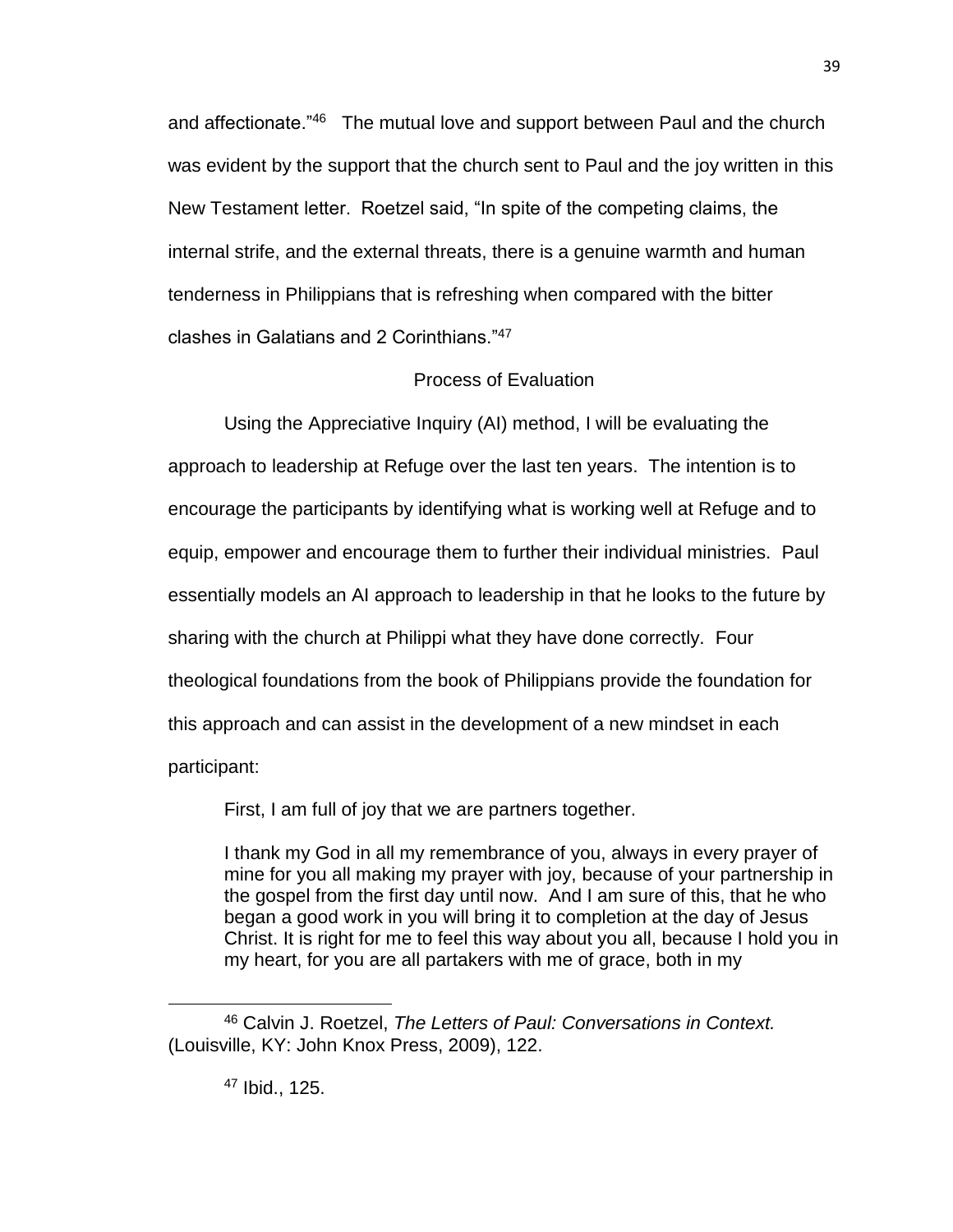imprisonment and in the defense and confirmation of the gospel (Philippians 1:3-7).

In his commentary on *Philippians*, Gordon Fee writes, "He now indicates the basis of his joy, which serves as further reason for his thanksgiving: their partnership (*koinonia*) in the furtherance of the gospel."<sup>48</sup> As Paul shared his joy for the church at Philippi, he fully understood that they were partners together with Christ in sharing the gospel. Similarly, for this project to be successful there must be a feeling of comradery between the pastor and the LT. The LT must know that the pastor is proud of them and appreciates them. The LT must understand that this is not something just for the pastor, but it is something that they are doing together.

Second, we must accept that this project is not only about Refuge

Church's Leadership Team:

So if there is any encouragement in Christ, any comfort from love, any participation in the Spirit, any affection and sympathy, complete my joy by being of the same mind, having the same love, being in full accord and of one mind. Do nothing from rivalry or conceit, but in humility count others more significant than yourselves. Let each of you look not only to his own interests, but also to the interests of others (Philippians 2:1-4).

When the LT is working together with one common goal, that goal must be the goal that God has given. Therefore, the goal of the project is never about the individuals on the LT, but for those that they will lead. Fee states, "The cure is the same for all: in humility before God, each of us putting the interests of others ahead of our own, rather than constantly looking at the other to supply our

<sup>48</sup> Gordon Fee, *Philippians* (Downers Grove, IL: Intervarsity Press, 1999),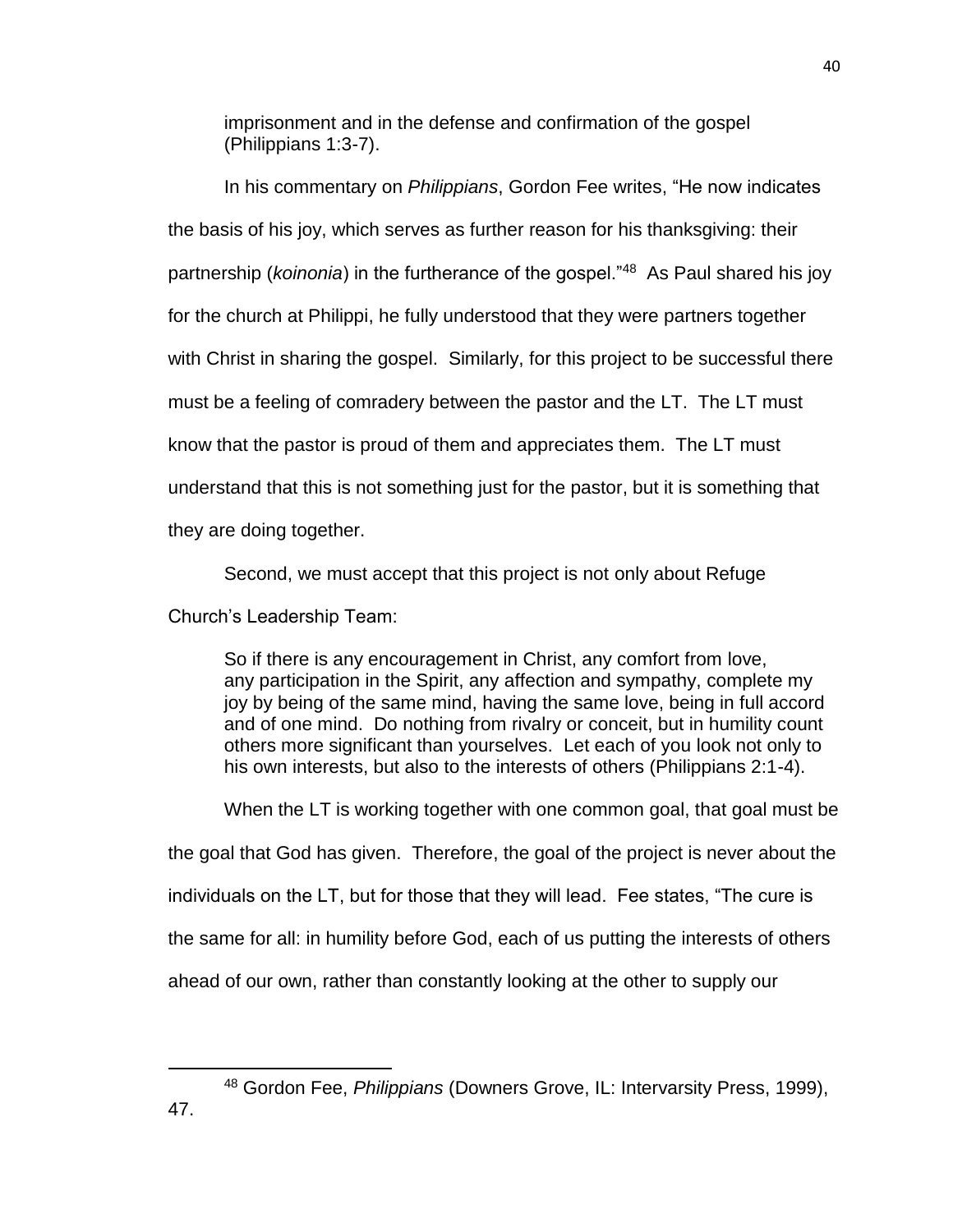needs."<sup>49</sup> As changes take place in the mindset of every participant, it is

anticipated that a servant attitude will be manifest.

Third, no one has yet achieved the final goal.

Not that I have already obtained this or am already perfect, but I press on to make it my own, because Christ Jesus has made me his own. Brothers, I do not consider that I have made it my own. But one thing I do: forgetting what lies behind and straining forward to what lies ahead, I press on toward the goal for the prize of the upward call of God in Christ Jesus. Let those of us who are mature think this way, and if in anything you think otherwise, God will reveal that also to you. Only let us hold true to what we have attained (Philippians 3:12-16).

The goal that will be instilled is not the goal of attaining a summit, but

being more like Christ. As Fee says, "In context the 'there', of course, is not

heaven or reward as such but the final prize of knowing Christ even as Paul

himself is known."<sup>50</sup> The goal of this project is to mature and grow in Christ.

Leadership is developed by following after another leader. Each leader must be

displaying the goal of becoming like Christ. For this mindset to be established,

everyone must forget those things that were not successful and concentrate on

the things that lead us toward the goal. The goal is the fulfillment of the vision

that God has given to each of us.

Fourth, keep the mind's perspective focused on the characteristics of the

Spirit.

 $\overline{a}$ 

And the peace of God, which surpasses all understanding, will guard your hearts and your minds in Christ Jesus. Finally, brothers, whatever is true, whatever is honorable, whatever is just, whatever is pure, whatever is lovely, whatever is commendable, if there is any excellence, if there is

<sup>49</sup> Ibid., 89.

<sup>50</sup> Ibid., 153.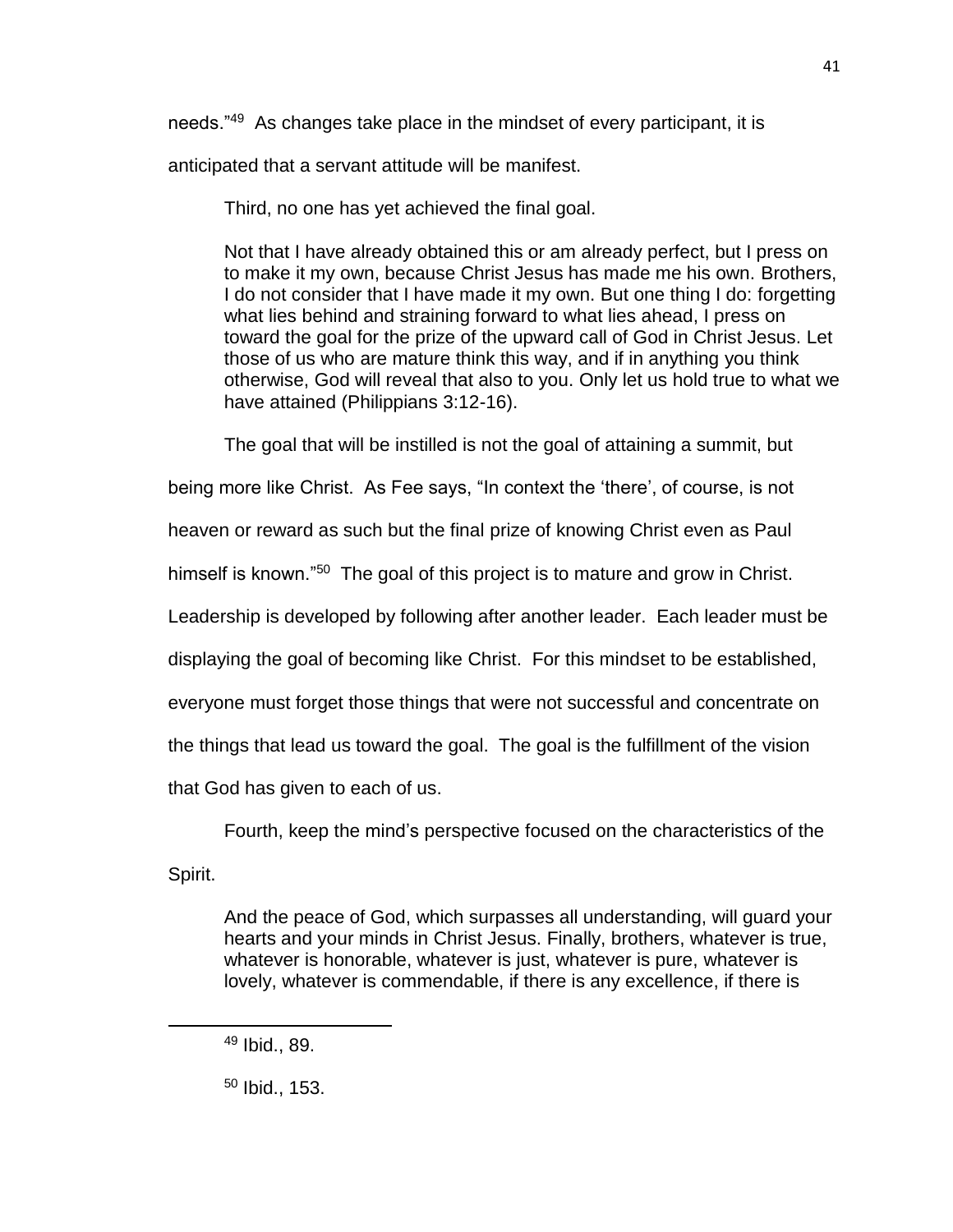anything worthy of praise, think about these things. What you have learned and received and heard and seen in me--practice these things, and the God of peace will be with you (Philippians 4:7-9).

# Fee wrote:

There is nothing else like verse 8 in Paul's extant letters. It reflects a world with which the Philippians were familiar before they had ever become followers of Christ and friends of Paul; for although some of these words are common stock in Jewish wisdom, they are especially the language of Hellenistic moralism. In effect Paul tells the Philippian believers to take into account the best of their Greco-Roman heritage, as long as it has moral excellence and is praiseworthy.<sup>51</sup>

In the AI summit, the LT will be looking at accomplishments and the

talents that have already resourced Refuge. Theologically, Paul is encouraging the church at Philippi to look at their past and take those accomplishments that were good and build upon them to become more like Christ. Even before the church at Philippi had come to the knowledge of Christ, they had successful moral accomplishments. Paul is encouraging them to reach into the past and see how God had been working in them already.

The objective of the changed mindset is that it becomes more reliant upon the Spirit of God than upon the flesh. When the mind is reliant upon the Spirit of God, there is peace that will guard every circumstance that is experienced. When this peace takes over the mind, the mind begins to view the world differently.

Paul ended the letter to the church at Philippi with a common conclusion that he had used in other letters, "The grace of the Lord Jesus Christ be with your spirit" (Philippians 4:23). Paul was intent on tying the letter together about the

<sup>51</sup> Ibid., 178.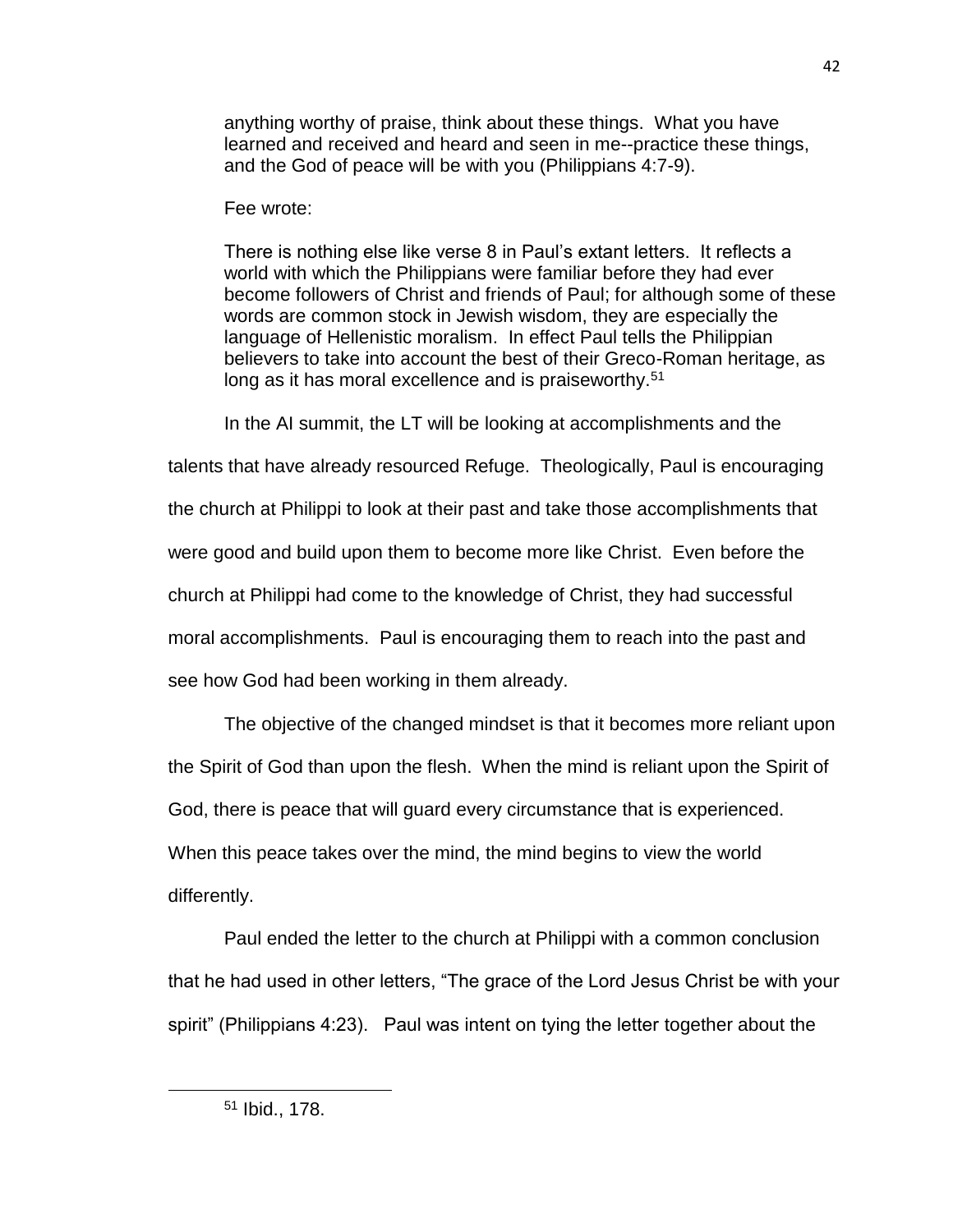grace of Christ. Every chapter had a facet of the personality of Christ, his plan, his humility, his righteousness and his provision. The letter was written with the intent of encouraging the church at Philippi to continue in the faith and to finish the course. Only when the grace of Christ is experienced as well as demonstrated will this be complete.

# **Summary**

This project will utilize an Appreciative Inquiry approach to build upon the best practices of the Assemblies of God tradition and of the best practices of Moses and Paul in building a team approach to leadership. Utilizing this approach allows the researcher to concentrate on the positive issues involved in the foundation of the AG as well as Refuge. With full understanding that there are negatives in both areas, the positive reinforcement will develop a hope and desire for future.

Moses experienced the contribution of his father-in-law and was able to organize the laity to fulfill the vision given by God. With this same intensity, this project will endeavor to learn from the similar experiences and develop the LT to take the leadership initiative of their prospective ministries. Paul wrote to the church at Philippi of the positive things they had accomplished; this project will point to the positive accomplishments of the first ten years of Refuge as building blocks toward a significant future of shared leadership.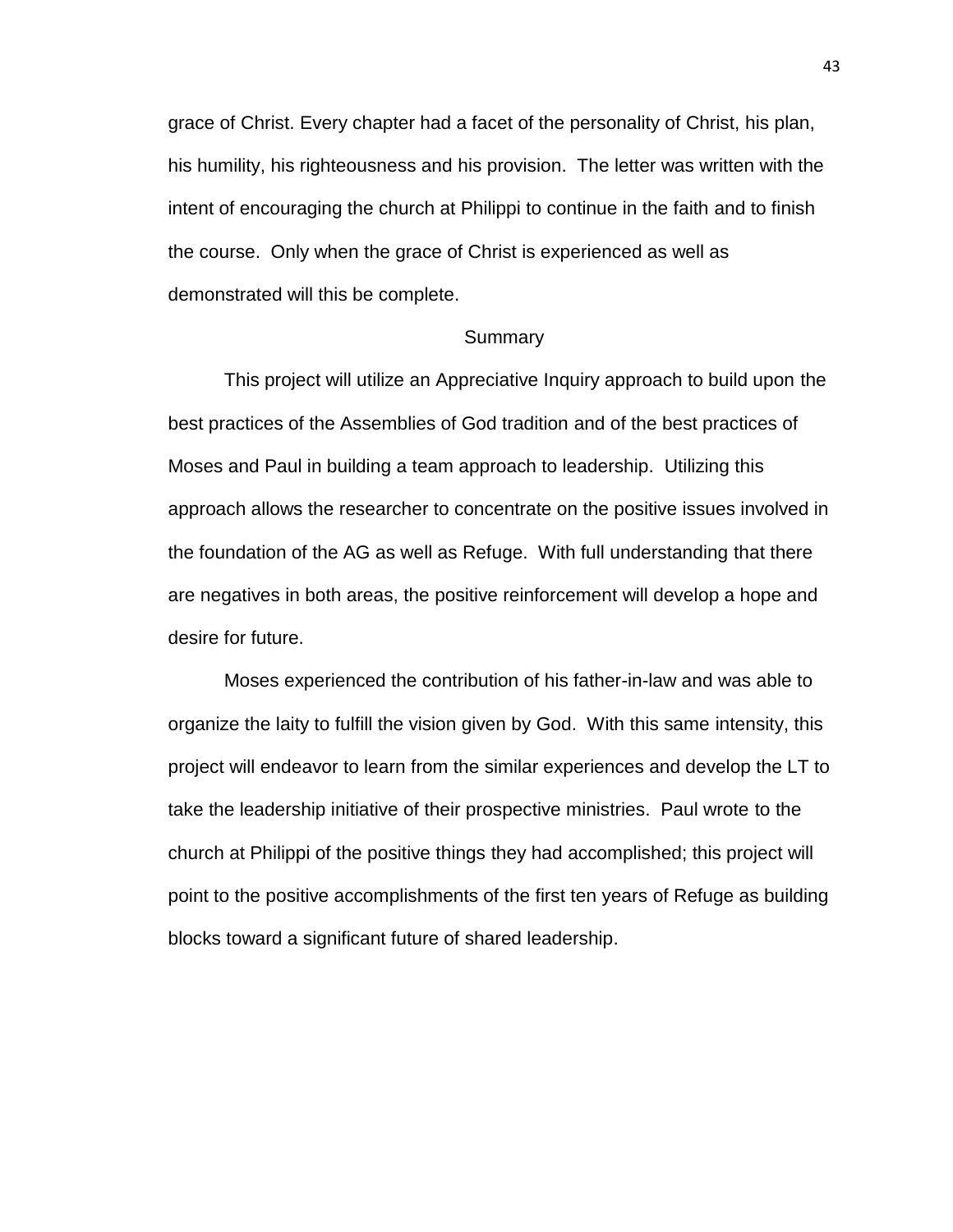# CHAPTER THREE

# THE PLAYBOOK

Chapter Two developed the historical, biblical and the theological foundation for the development of leadership at Refuge. The history of the Assemblies of God, and the pastor's own personal experience, and biblical interpretations that relied on historical studies confirmed the need for change in the style of leadership of Refuge.

Chapter Three will look at the context of Refuge and how that context affects the future of the church. The culture of Refuge mirrors the culture of the community; therefore, the change proposed is a change that affects the attitudes of the LT not only in the church but also in the community. The hope is that this program will be a life-changing experience for all participants.

## The Ball Park

Refuge is an Assemblies of God church in Perry, Georgia. Refuge was founded in January of 2001 with four members: my wife, our two children and me. The church began with no financial or membership support from other churches or the AG. The history of the AG in Perry had begun over fifty years prior to the founding of the church. Because of the constant failure of previous church plants and the significant financial investment, the executives of the fellowship made a decision that no church would be planted in Perry. In October of 2003, I requested permission to allow my family to plant the church with the

44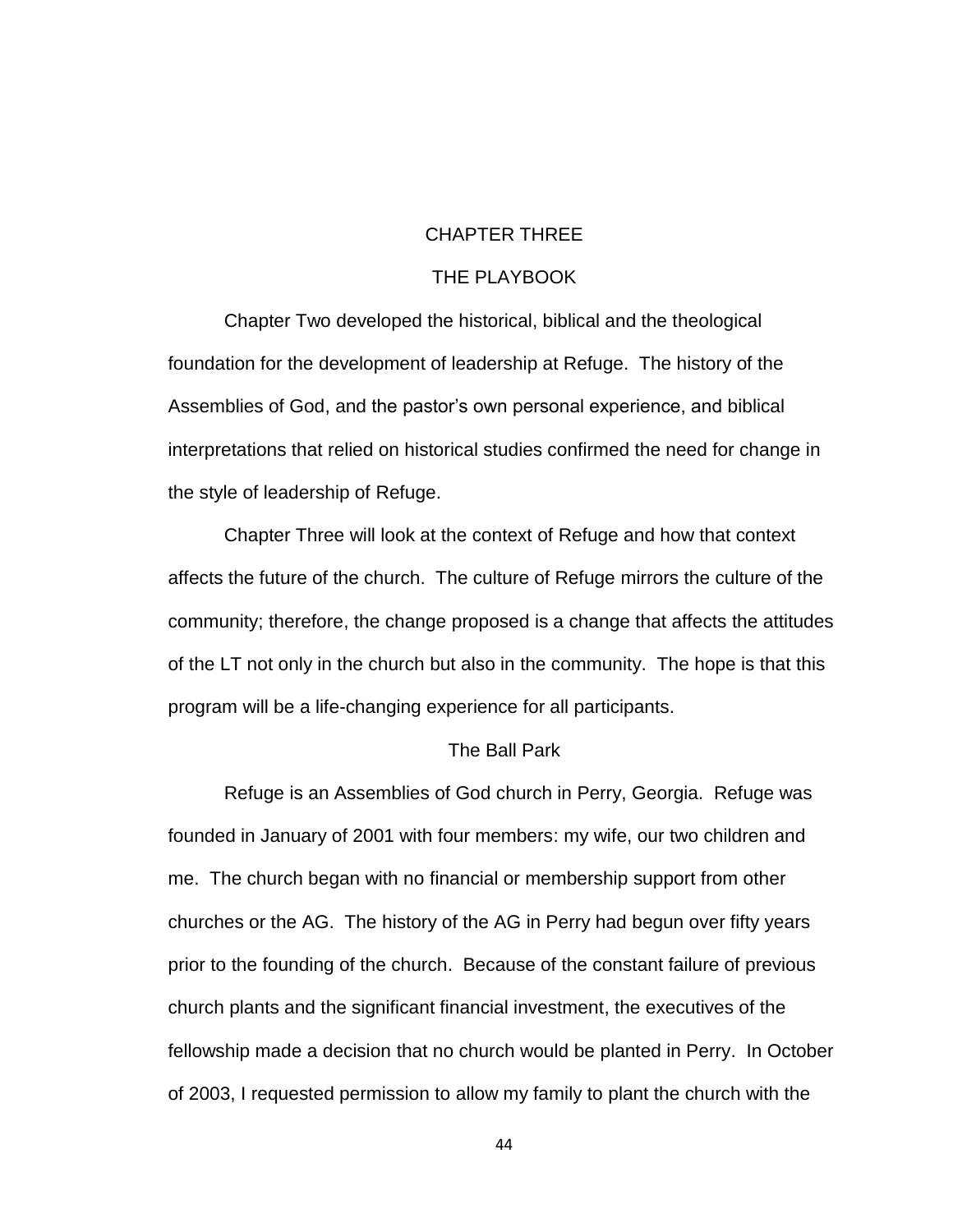agreement that we assumed all responsibilities and financial obligations. Believing that it was a call from God to plant this church, we began preparing for what would be required of us.

After the initial launch of a church plant, there are recommended processes that ensure that the church plant will flourish. Having had this training in church planting as well as having been a mentor for church planting boot camps, I understood the challenges and the process. With no money and no support, we simply skipped them all. I accepted a job outside of full-time ministry for the first time in twenty-five years to support my family. The AG owned a twoacre piece of property purchased on a handshake between two older pastors many years before. As the presbyter for the section, I was asked to go to Perry and sell the property.

When I stepped on the property with my wife, I told her that God spoke to me to plant a church on this property. The district had a financial obligation of \$21,000 on the property and I received a bill for that amount the week following my decision to plant the church with no support. There was a dilapidated double wide trailer on the property that had been deserted and abandoned. After a month of cleaning, we put out a small sign and began having prayer services in the living room. There was no advertisement or publicity, though there was much prayer and faith. Word of mouth began to spread and soon a small congregation of about twenty people had assembled. At the end of the first year, there was no space in the double wide trailer. All walls were removed that were not structurally necessary. Discussion began to surface concerning the possibility of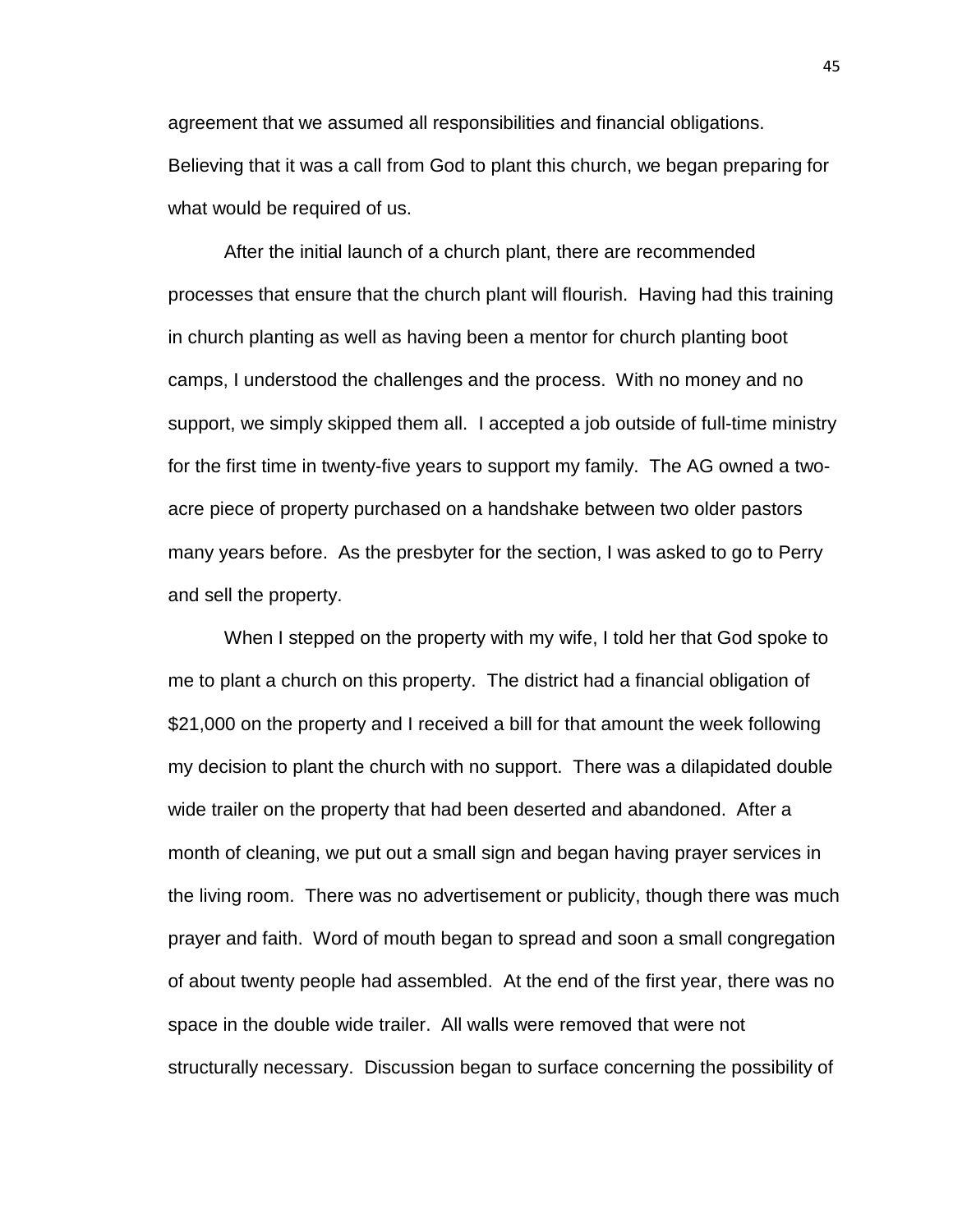building on the property. There was not enough money to pay a pastor; but we had no choice, as there were no facilities available to rent. We began our first building program in October of 2005. Within eight months, we had completed our first building which was dedicated in the summer of 2006. This building was five thousand square feet with a sanctuary that would seat one-hundred, a coffee shop, offices, restrooms and nursery. The church had sacrificed and built with a belief that this facility would last for many years. Within twelve months, there was an understanding that we had only begun with the building process.

The church has progressed through four building programs since January of 2004 and presently has over fifteen thousand square feet in the main facility. Refuge owns over ten acres of land. The present facility is a sanctuary that will seat 250 and that includes classrooms, offices, youth sanctuary, and fellowship hall. Located on the property is a separate children's facility, two houses used as rentals as well as a large storage garage and pavilion. The value of all property ten years ago was approximately \$22,000. The appraised value of the present property is \$1.6 million. There is an indebtedness of only \$420,000. The rent from the trailers makes over half of the payments.

## The Community of the Ball Park

Perry, Georgia is the county seat for Houston County, Georgia. Houston County comprises three cities: Centerville, Warner Robins and Perry. Fourteen smaller communities complete the county. Warner Robins is the largest of the three cities and the surrounding communities are included in statistics for Warner Robins. Houston County is just south of Macon, Georgia. Because Perry is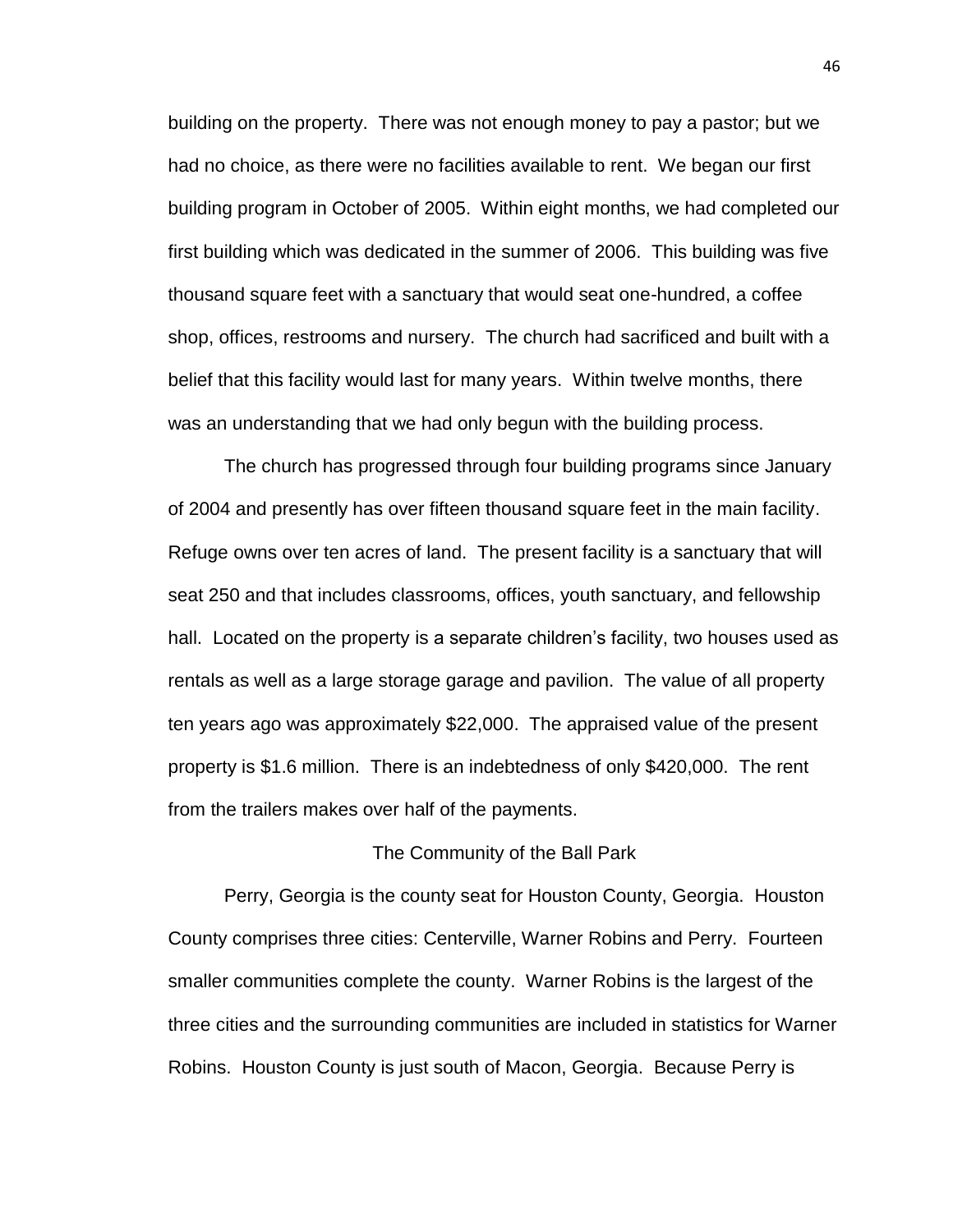located just two hours north of the Florida border, the weather is warm and there is normally no snowfall during the winter months. The city of Perry has approximately twelve thousand people within the city limits. Houston County has approximately one hundred and forty thousand people. Refuge is located outside of the Perry city limits in the county. The Church is approximately two miles from the Perry city limits, but is referred to as "the church way out there".

Perry is an old southern town that has chosen stability over growth. The former mayor retired at the age of eighty-one after serving for twenty-one years. He passed away only five months after his retirement from failing health. At his retirement, it was announced that he was the longest serving elected mayor in the state of Georgia. Change is not something that happens often in Perry. The establishment and survival of a new church is rare. Refuge is the only surviving church established in the last ten years other than a single United Methodist church plant. Many have attempted. Most new churches lasted approximately one year. Most people did not think Refuge would last more than six months.

As Refuge has continued to grow, it has not experienced the anticipated numerical growth. The AG is different from many other denominations in that it counts Sunday morning attendance and not membership. The official membership of Refuge is forty-eight. Ages of members range from newborn to eighty-five. There is no age group that can be considered numerically dominant within the congregation; there is equal representation of all ages.

Of those that attend on Sunday mornings, less than fifteen percent have attended college and less have graduated from college. A significant number of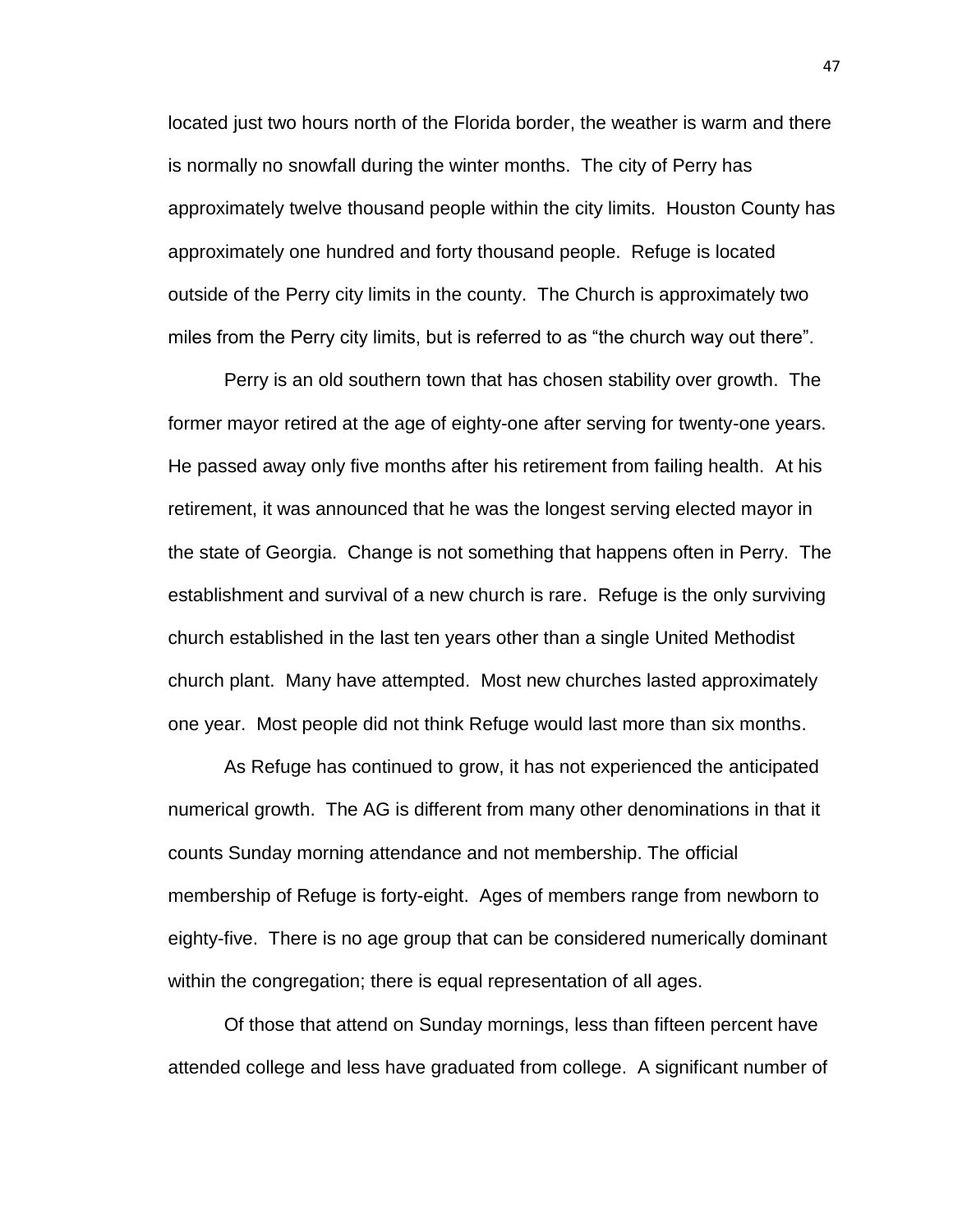those that attend that did not complete high school. The four-man board is made up of two men that finished high school, and one who went into the military one who has a college degree. The absence of formal education can prove difficult in obtaining credible jobs. Warner Robins Air Force Base is located ten miles from Perry. The Air Force Base has been a source of employment for many. With recent cuts and layoffs, even government jobs have become insecure. Refuge is a blue-collar church with many living paycheck to paycheck.

The mission statement of Refuge is "To share the Love of Christ with Middle Georgia." This has been the guiding theme of the church since its inception. The faithfulness of the congregation for outreach and the willingness to give towards the needs of the local area has helped to influence the attitude toward the church of those in the surrounding area. Being a community church has proven to be a valuable asset to Refuge. Opportunities have opened for Refuge to be involved in community services and holiday festivals.

It has been a challenge for Refuge to overcome the stigma that is often associated with Pentecostal churches. Despite its ten years in Perry, the church faces questions about snake handling. Most AG churches are not extremist in their beliefs, practices or worship services. There is none that handle snakes. Many that attend the services comment that it is not what they expected. Refuge does have a strong, exuberant worship service. There are hymns incorporated into every service. The focus of most AG churches is the same as any other Protestant church with a focus on introducing people to Jesus Christ and promoting the work of Christ in the immediate area and around the world.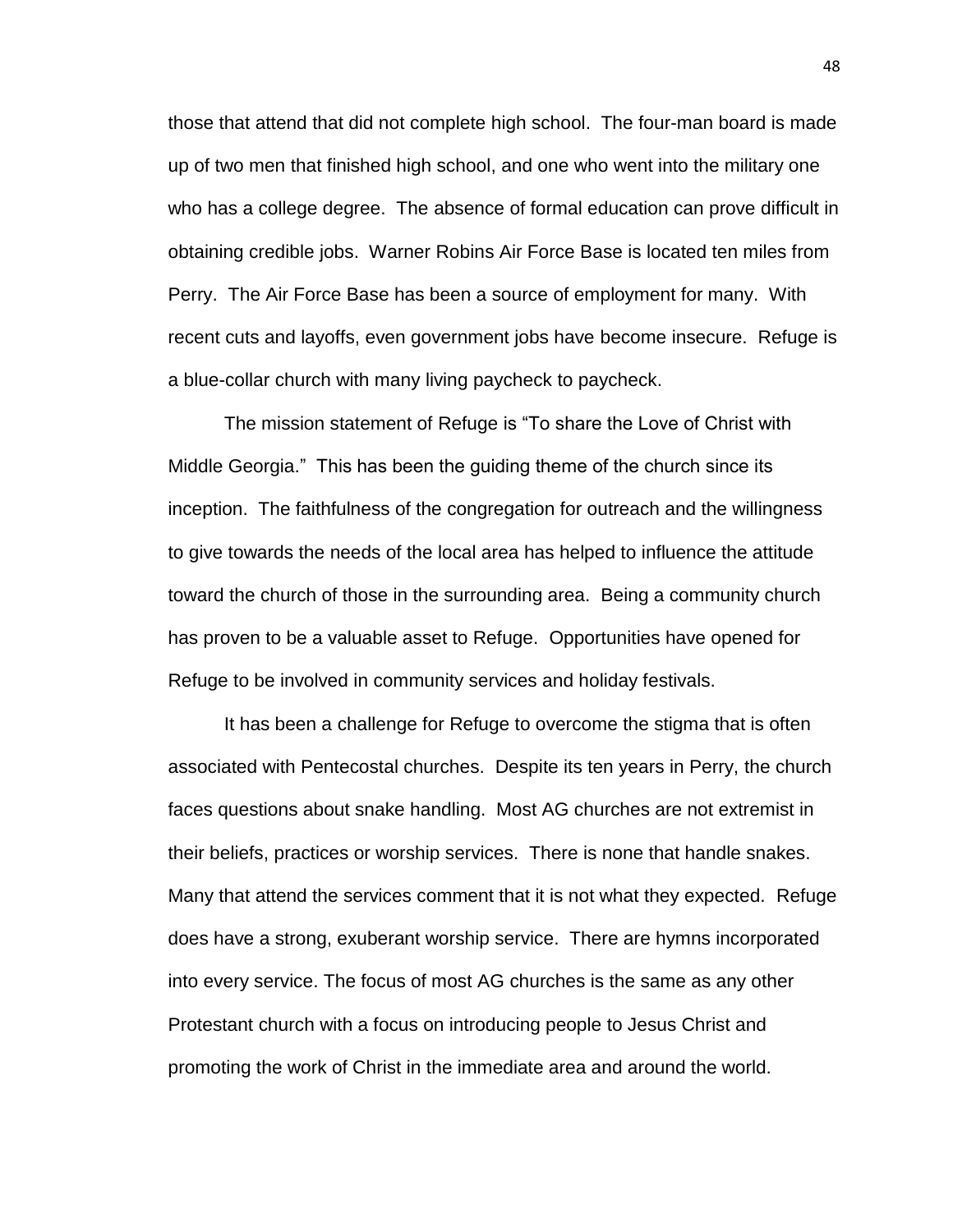The AG is considered a fellowship of local churches. Therefore, it is a choice by the local church to affiliate with the local district and become an AG church. Refuge is located in the Georgia district with offices in Macon, Georgia. The congregation of Refuge consists of people from many different theological and denominational backgrounds. Refuge has members that have had pervious worship affiliations with Baptist, Nazarene, and Episcopal, Catholic as well as other Pentecostal fellowships. As an AG church, there are sixteen fundamental truths (biblical doctrines) established by the AG by which a local congregation agrees to abide. 52

<sup>52</sup>[http://agchurches.org/Sitefiles/Default/RSS/AG.org%20TOP/Fundament](http://agchurches.org/Sitefiles/Default/RSS/AG.org%20TOP/Fundamental%20Truths%20(cond).pdf) [al%20Truths%20\(cond\).pdf](http://agchurches.org/Sitefiles/Default/RSS/AG.org%20TOP/Fundamental%20Truths%20(cond).pdf) accessed December 18, 2016

Assemblies of God Fundamental Truths Condensed. These are nonnegotiable tenets of faith that all Assemblies of God churches adhere to. This list is derived from the official Statement of Fundamental Truths.

<sup>1.</sup> WE BELIEVE...The Scriptures are Inspired by God and declare His design and plan for mankind.

<sup>2.</sup> WE BELIEVE...There is only One True God–revealed in three

persons...Father, Son, and Holy Spirit (commonly known as the Trinity).

<sup>3.</sup> WE BELIEVE...In the Deity of the Lord Jesus Christ. As God's son Jesus was both human and divine.

<sup>4.</sup> WE BELIEVE...though originally good, Man Willingly Fell to Sin–ushering evil and death, both physical and spiritual, into the world.

<sup>5.</sup> WE BELIEVE...Every Person Can Have Restored Fellowship with God Through 'Salvation' (trusting Christ, through faith and repentance, to be our personal Savior). [1 of 4 cardinal doctrines of the AG]

<sup>6.</sup> WE BELIEVE...and practice two ordinances—(1) Water Baptism by Immersion after repenting of one's sins and receiving Christ's gift of salvation, and (2) Holy Communion (the Lord's Supper) as a symbolic remembrance of Christ's suffering and death for our salvation.

<sup>7.</sup> WE BELIEVE...the Baptism in the Holy Spirit is a Special Experience Following Salvation that empowers believers for witnessing and effective service, just as it did in New Testament times. [1 of 4 cardinal doctrines of the AG] 8. WE BELIEVE... The Initial Physical Evidence of the Baptism in the Holy Spirit is 'Speaking in Tongues,' as experienced on the Day of Pentecost and referenced throughout Acts and the Epistles.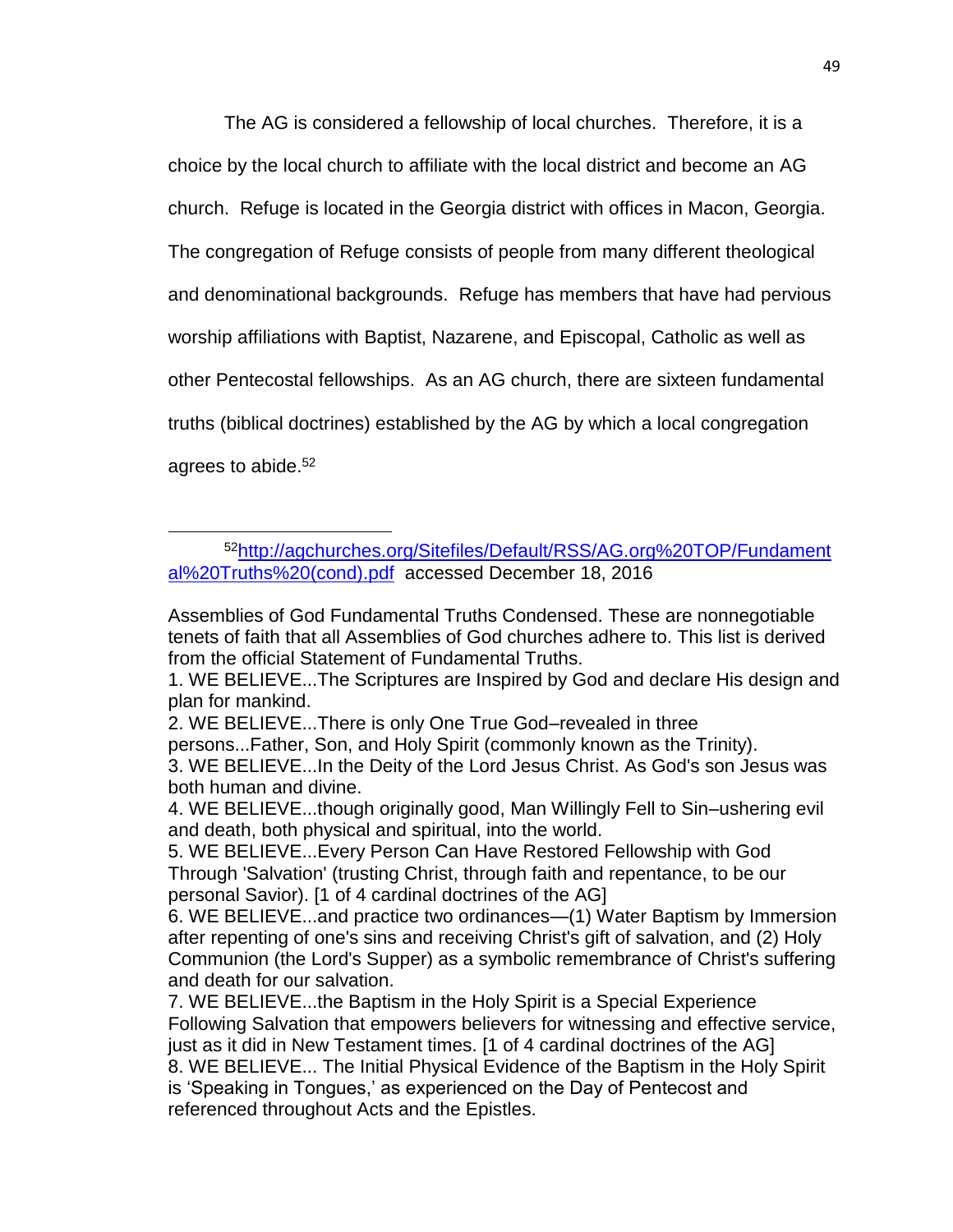There is no financial obligation from the local church to the district or national

office. The only agreement is the acceptance of the Fundamental Truths of the

AG.

 $\overline{\phantom{a}}$ 

The Coach

Since Refuge is an affiliated church, Refuge's Senior Pastor is

credentialed through the AG. As a credentialed minister, there is a financial

obligation for the pastor to pay his tithes to the district office. Every local church

12. WE BELIEVE...Divine Healing of the Sick is a Privilege for Christians Today and is provided for in Christ's atonement (His sacrificial death on the cross for our sins). [1 of 4 cardinal doctrines of the AG]

13. WE BELIEVE...in The Blessed Hope—When Jesus Raptures His Church Prior to His Return to Earth (the second coming). At this future moment in time all believers who have died will rise from their graves and will meet the Lord in the air, and Christians who are alive will be caught up with them, to be with the Lord forever. [1 of 4 cardinal doctrines of the AG]

14. WE BELIEVE...in The Millennial Reign of Christ when Jesus returns with His saints at His second coming and begins His benevolent rule over earth for 1,000 years. This millennial reign will bring the salvation of national Israel and the establishment of universal peace.

15. WE BELIEVE...A Final Judgment Will Take Place for those who have rejected Christ. They will be judged for their sin and consigned to eternal punishment in a punishing lake of fire.

16. WE BELIEVE...and look forward to the perfect New Heavens and a New Earth that Christ is preparing for all people, of all time, who have accepted Him. We will live and dwell with Him there forever following His millennial reign on Earth. 'And so shall we forever be with the Lord!'

<sup>9.</sup> WE BELIEVE...Sanctification Initially Occurs at Salvation and is not only a declaration that a believer is holy, but also a progressive lifelong process of separating from evil as believers continually draw closer to God and become more Christlike.

<sup>10.</sup> WE BELIEVE...The Church has a Mission to seek and save all who are lost in sin. We believe 'the Church' is the Body of Christ and consists of the people who, throughout time, have accepted God's offer of redemption (regardless of religious denomination) through the sacrificial death of His son Jesus Christ. 11. WE BELIEVE...A Divinely Called and Scripturally Ordained Leadership Ministry Serves the Church. The Bible teaches that each of us under leadership must commit ourselves to reach others for Christ, to worship Him with other believers, to build up or edify the body of believers–the Church and to meet human need with ministries of love and compassion.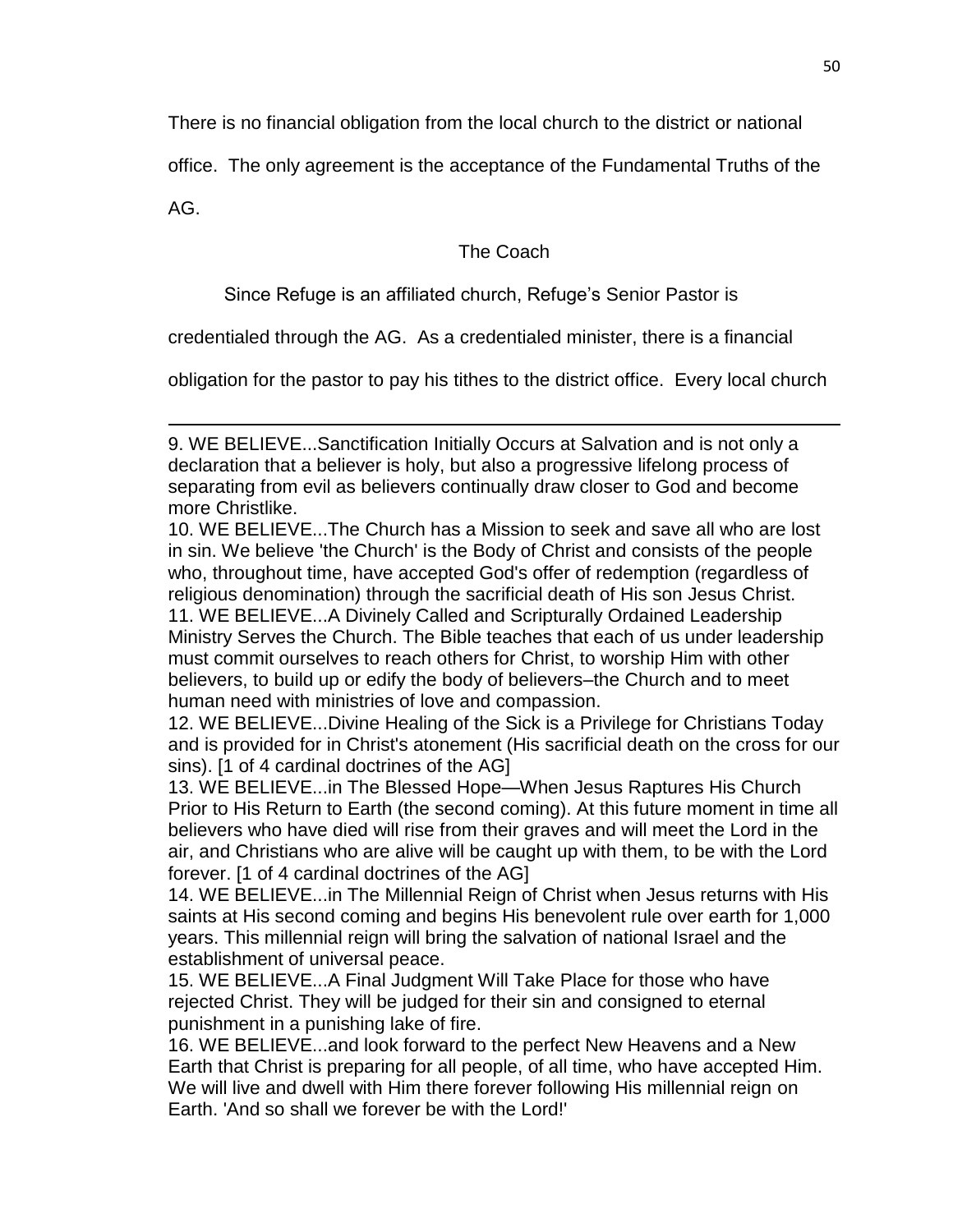is self-supporting and autonomous. Services and activities are at the discretion of the local church pastor and board.

The founding pastors' job description continues to expand. There are times that a founding pastor is more a father than a pastor. Many look to the pastor for many of life's decisions. As a founding pastor, I have found it to be difficult to distinguish the line between spiritual pastor and earthly father.

The role that I presently serve is that of senior pastor. In the AG, the senior pastor is the chair of the board and serves as the final authority in most capacities of ministry. I have heard other pastors say that this is one thing they like about being in the AG, but I have found that it can prove difficult in the development of leaders. A pastor with authority can often misunderstand authority as power. Power can become a detriment to the fulfillment of leadership in the local congregation. As chair of the board, multiple decisions can be left up to the pastor. With the decisions come the responsibilities and with the responsibilities come the performance of duties. Therefore, a deficiency of leadership develops in the congregation. The pastor can become the authority and the one main source of labor.

# Issues on the Team

There are many challenges that Refuge is facing internally as well as externally. Internally, the challenge is in development of roles and responsibilities. One of the greatest challenges is shifting the leadership team from the assumption of titles only to active leadership roles. Many on the team are fretful about making decisions; they do not want to take responsibility or

51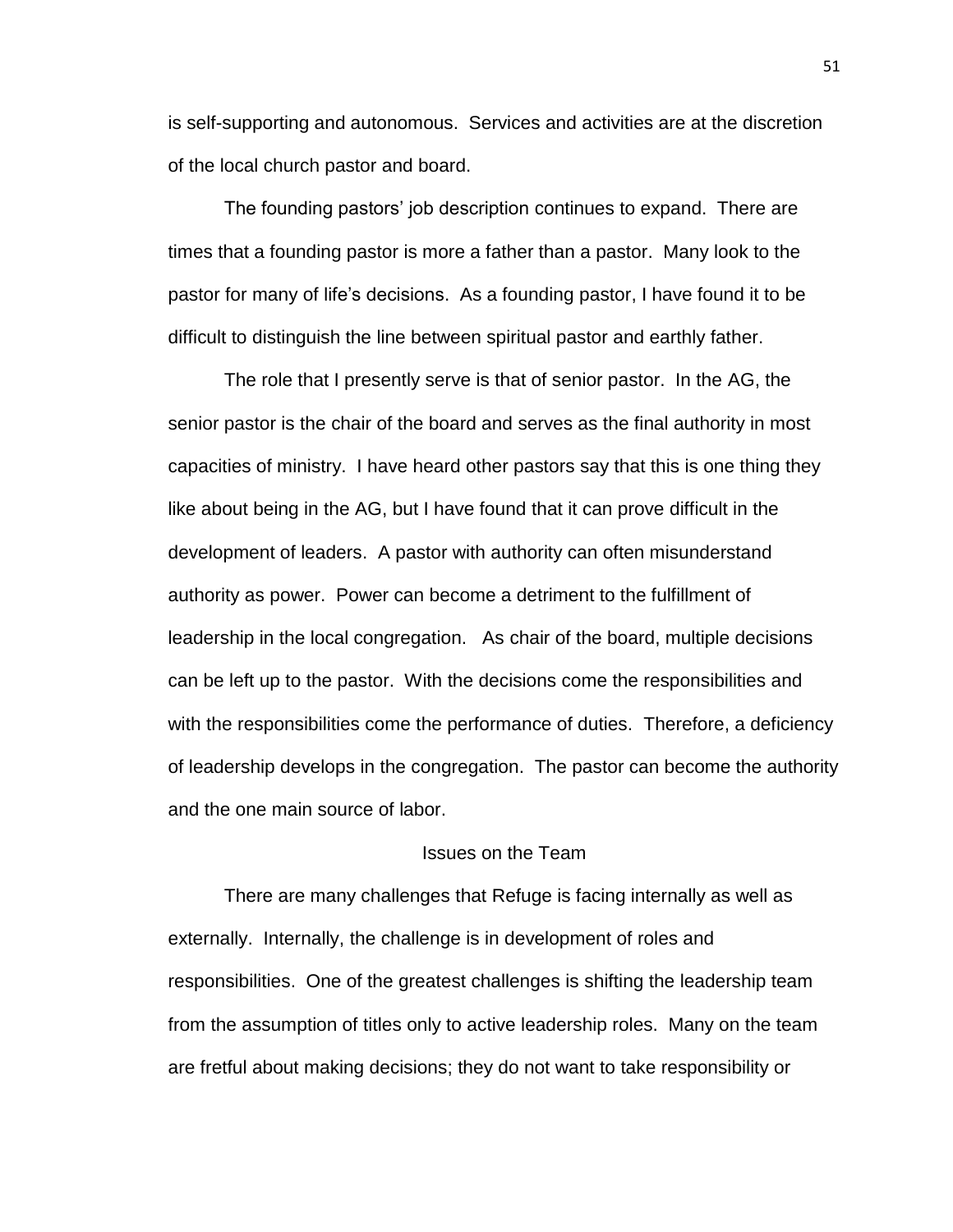simply do not know how. Therefore, one of the greatest challenges is the development of leaders who are not afraid of their roles.

Refuge has had difficulty in connection to the local community, primarily the stigma of being a white Pentecostal church. There have been numerous efforts at outreach and community endeavors. There is little response from the follow up. The local community has not connected by participating in the normal Sunday services. This does not mean that ministry is not taking place. All outreach and community efforts are ministry-focused and individuals reached even if they are not attending church.

The immediate surrounding area of Refuge is multi-cultural. It has been a challenge to overcome the perception that Refuge is a "white church." There are many who consider this "their church" and "their pastor," but they have never entered the door of the church. One woman who lives across the street from Refuge would ask that the windows be opened so that she could hear the services, but would not step inside because she considered it a "white church." She did attend for our dedication service in honor of "her pastor."

One man who lived directly across the street from the church passed away. I was called to minister to the family and to officiate the funeral. I was told that the man considered me his pastor and yet he had only walked through the door of the church one time; he was an alcoholic and the day he visited the church, he was intoxicated. He entered the door in the middle of the service yelling "preacher, preacher." I knew who he was and he simply wanted me to know that his friend had died. I was able to pray with him in the aisle of the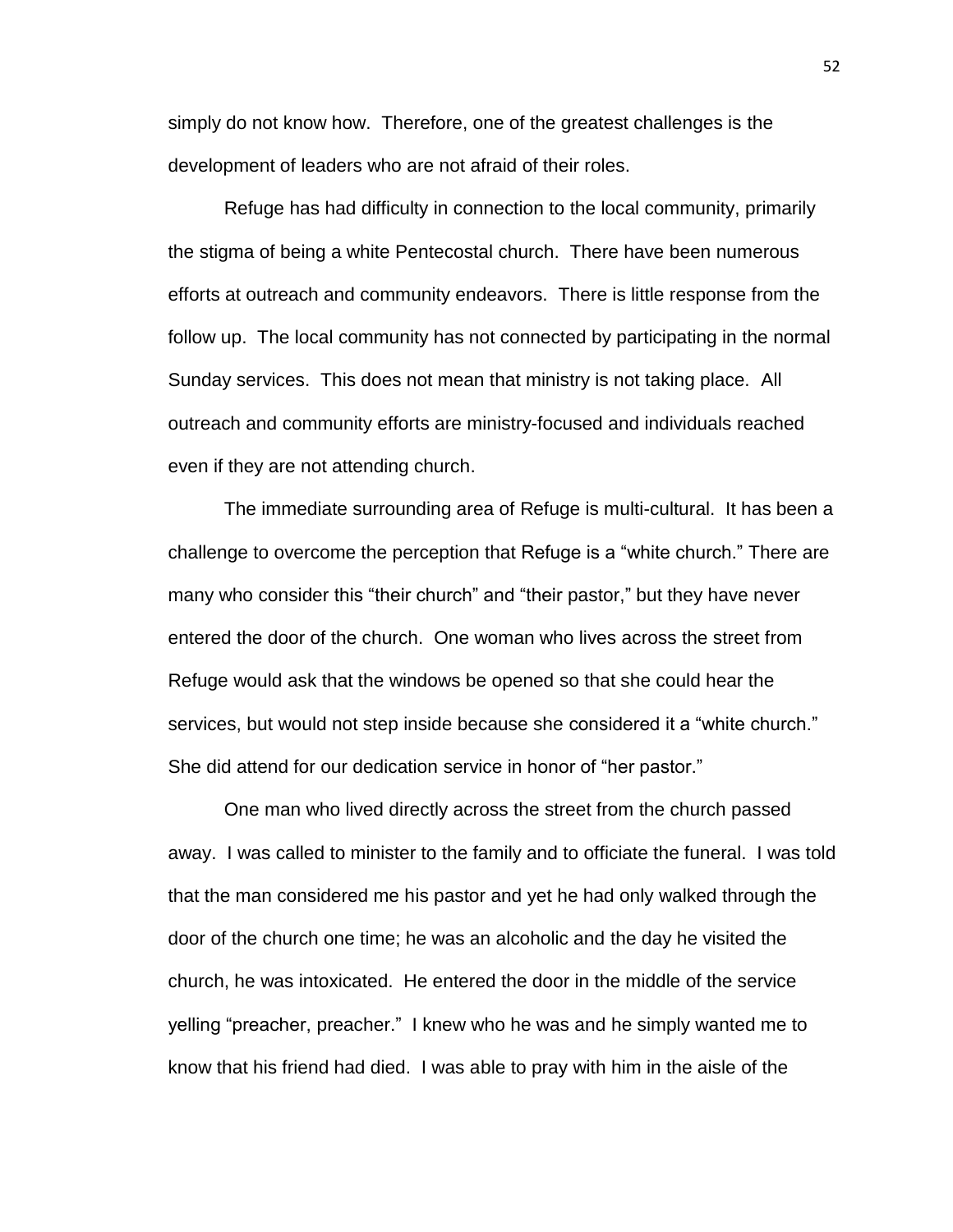church that day. Many in our church were alarmed when he entered and actually had attempted to draw firearms. He did not want to come to the church, but wanted to know his preacher. This attitude seems to be prevalent in the local area. They want to know the preacher, not the church.

Refuge has a non-geographical congregation. Many of those that attend the church on a regular basis travel over ten miles. Some travel over thirty minutes to attend services. There are numerous churches in Houston County. To attend a chosen church you will drive past various other fellowships. Most that attend Refuge will drive by multiple churches just to attend. The church sits on a piece of property that is easily accessible from two counties and four cities or towns, but few people with a city zip code attend. Refuge was able to obtain demographic profile obtained from Percept Group.<sup>53</sup> According to this profile, there is an anticipated population growth of approximately twenty-five percent in the ten-mile radius of Refuge in the next five years. The greatest growth will come from those ages eleven to thirty. Household income of the immediate area is approximately \$30,000 per year; therefore, Refuge should expect young families with initial jobs. The families in this immediate area have children under the age of seventeen and they are looking for a church to offer social activities as well as marriage and family counseling.

According to Percept, only 2.7% of people in the area would be considered Pentecostal; over 30% have no faith involvement of any style.

<sup>53</sup> Percept Group, "The Refuge Church, 100 Todd Road, Perry, Georgia 31069: 10-mile radius," Ministry Area Profile 2012, ID# 260182:260182.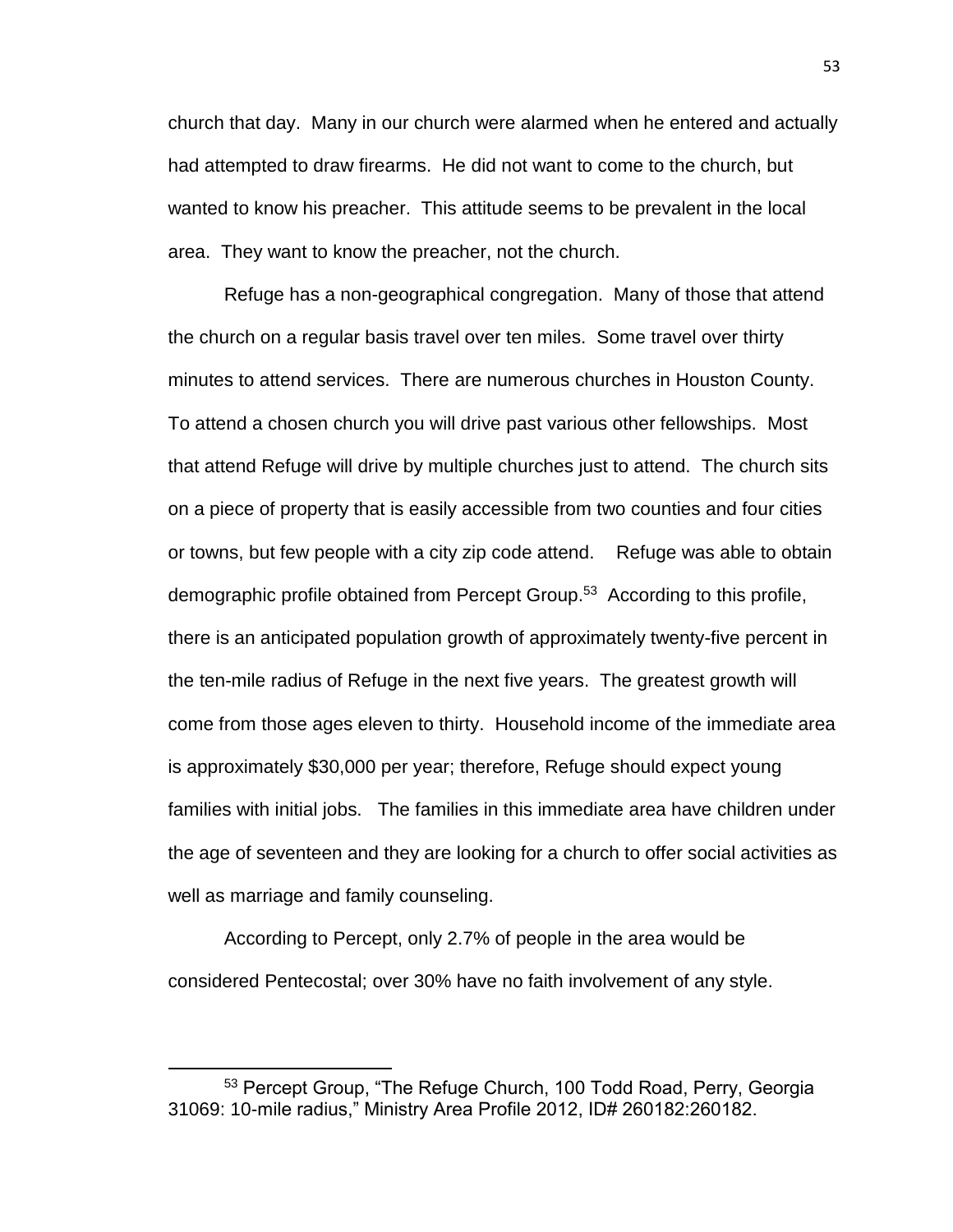Therefore, Refuge must reach this population without the emphasis of the traditional Pentecostal traditions.

Refuge is a viable church with a great future. There are obstacles to address and changes that will develop. Remaining consistent in doctrine and practice as a Pentecostal church while also reaching people will be a significant challenge. This has not been a traditional pattern within the Pentecostal church. Perception is that if you keep the Pentecostal doctrine, you fail to be relevant to the needs of people. Refuge must change this thought by becoming relevant while maintaining doctrinal truths.

As the founding pastor, I would like to believe with some confidence that the last ten years have progressed appropriately. Hindsight is always accurate. I acknowledge errors have been made in leadership. As the ten-year anniversary was celebrated, I found myself looking back at the short history. There were successes to celebrate and questions that were still unanswered. Change does not come easily to this community; but it is possible, and my hope is that Refuge can be an agent for change in this community.

#### Developing a New Game Plan

#### Methodology

Two questions that this project will endeavor to answer: How can individuals be equipped, empowered and encouraged to understand their competency as leaders of specific ministries at Refuge through an Appreciative Inquiry Model project? What alterations in leadership style can the Pastor employ to empower the Leadership Team to perform their ministries at Refuge?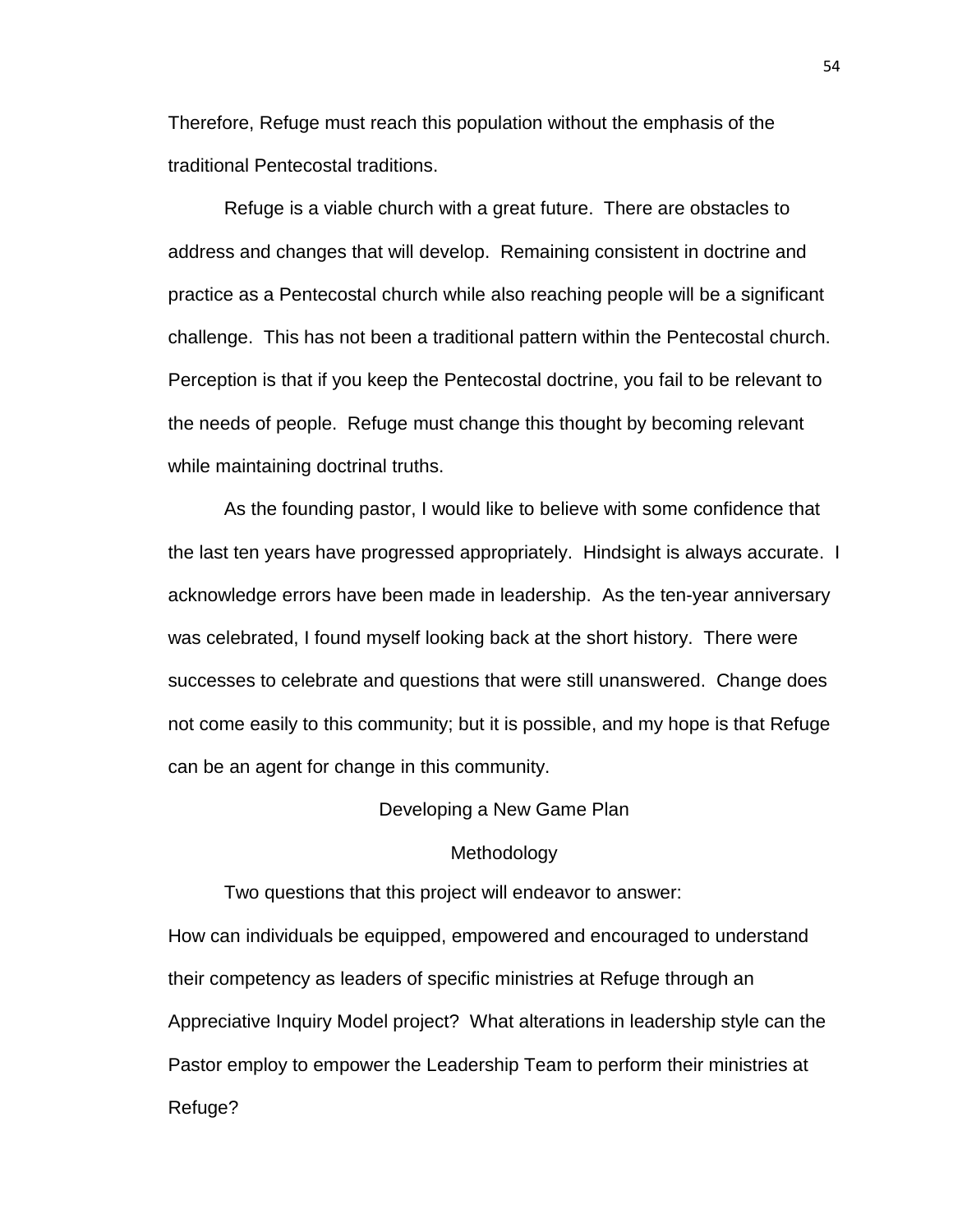The project used the qualitative study method of Appreciative Inquiry (AI).

As an applied research project, these two questions develop through the

experience of a Spring Training (Appreciative Inquiry Summit) for the LT. The

purpose of this project will be to give the LT the equipping, empowering and

encouragement that they need to develop the ministries that they are presently

leading. This project not only equips and empowers the LT, but also will

encourage them to move forward in their ministries.

I discovered the ministry research hypothesis during a class with Michelle

Garber and Brett Younger in the Doctor of Ministry program at McAfee School of

Theology of Mercer University. Younger asked the class to quickly summarize

on paper what we hoped to accomplish in our project. I wrote the following:

I believe that the Leadership Team in Refuge Church has the abilities, talents and calling to fulfill the ministries of the Church. They have become dependent upon the pastor over the course of time and have felt that they were not trained or responsible. For this reason, they have been willing to say that they are not capable and therefore not willing to complete the ministries that they are called to. They choose instead to rely upon the Pastor and allow him to make the decisions and to do the majority of the work.

With this project, I desire for the Leadership Team to feel that they have been trained and equipped, therefore they will be willing to step up to the plate and accept their place of ministry. This will not only be good for the Pastor and Church, but it will be good for them as well to feel accomplished and successful in their lives and calling.

# **The truth is, I believe in these people and want to see them**

**succeed."**

Therefore, the ministry hypothesis is that, through proper training,

equipping and empowerment, the Leadership Team at Refuge will succeed in

leading their various ministries.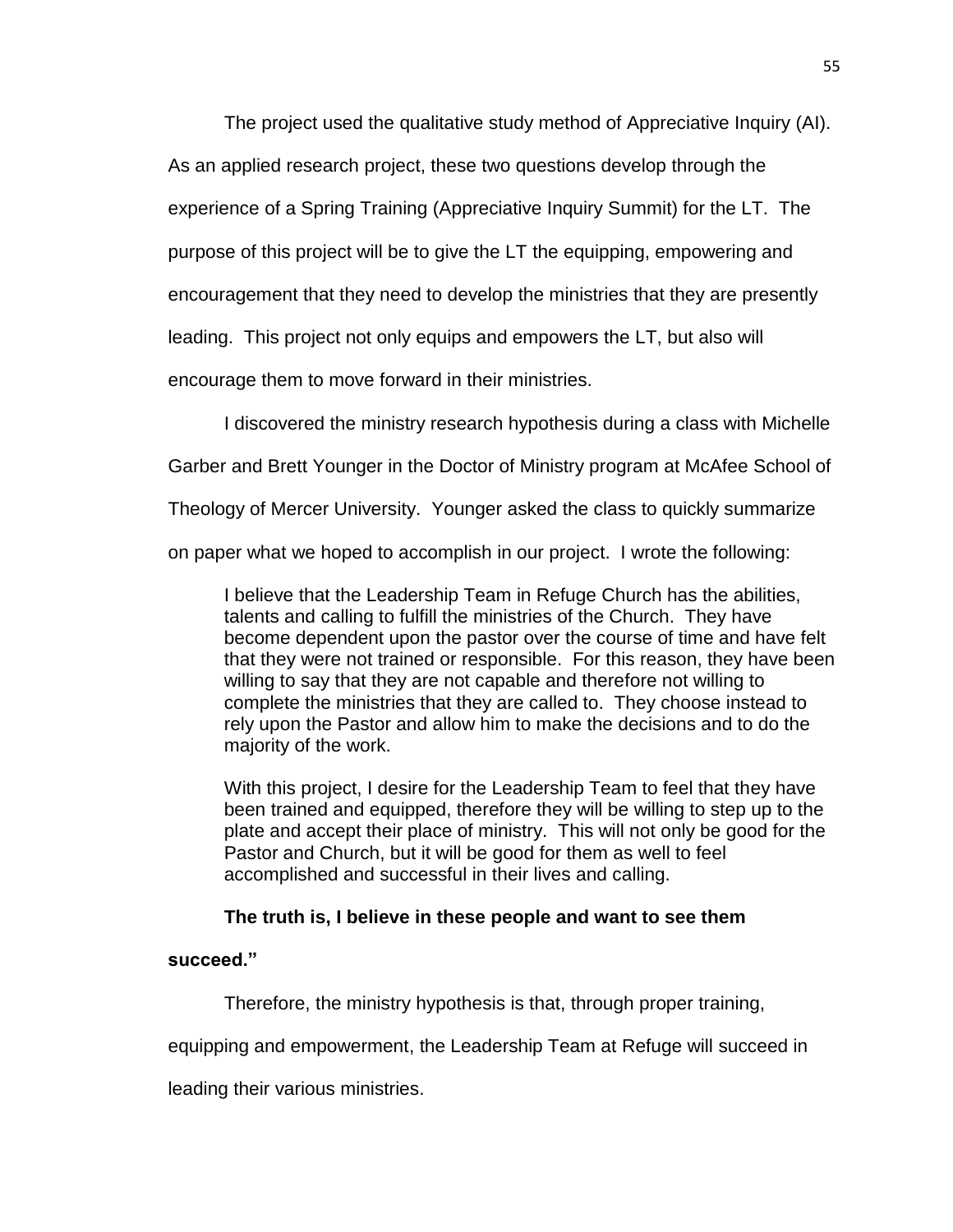Spring Training began for the LT in the summer of 2015. There was an informational meeting on June 7, 2015 for all those serving on the LT to learn about the Spring Training. The Leadership team received a schedule and overview of the process and a full understanding of the time commitment that would be necessary. The team would spend four weekends (Friday night and Saturday morning) together in the month of July. There would be Friday night dinner and a Saturday continental breakfast. Of the twenty-one people who attended the meeting, seventeen signed consent forms and agreed to the schedule. There were two couples that did not feel that they would be able to fulfill the time requirements or had other obligations. Both couples verbally confirmed to everyone that it was not personal and that if it were under different circumstances, they would participate. This number included the pastor who did not do the pre-or post-survey.

The seventeen received copies of the book by Bruce Bugbee, *What You Do Best in the Body of Christ*, and were encouraged to read it over the next month. They then received the Pre- Leadership Team (PLT) survey to ascertain their present feelings about leadership and ministry. The PLT survey examined how they came to Refuge as well as how contented they were with their present ministry relationships and ministries.

The pre survey revealed that most of the team attend Refuge because they were invited by a friend or were searching for a new church. The primary purpose of joining the LT was involvement. Most wrote of a desire to be involved in the church and felt they were expressing this desire by being on the LT.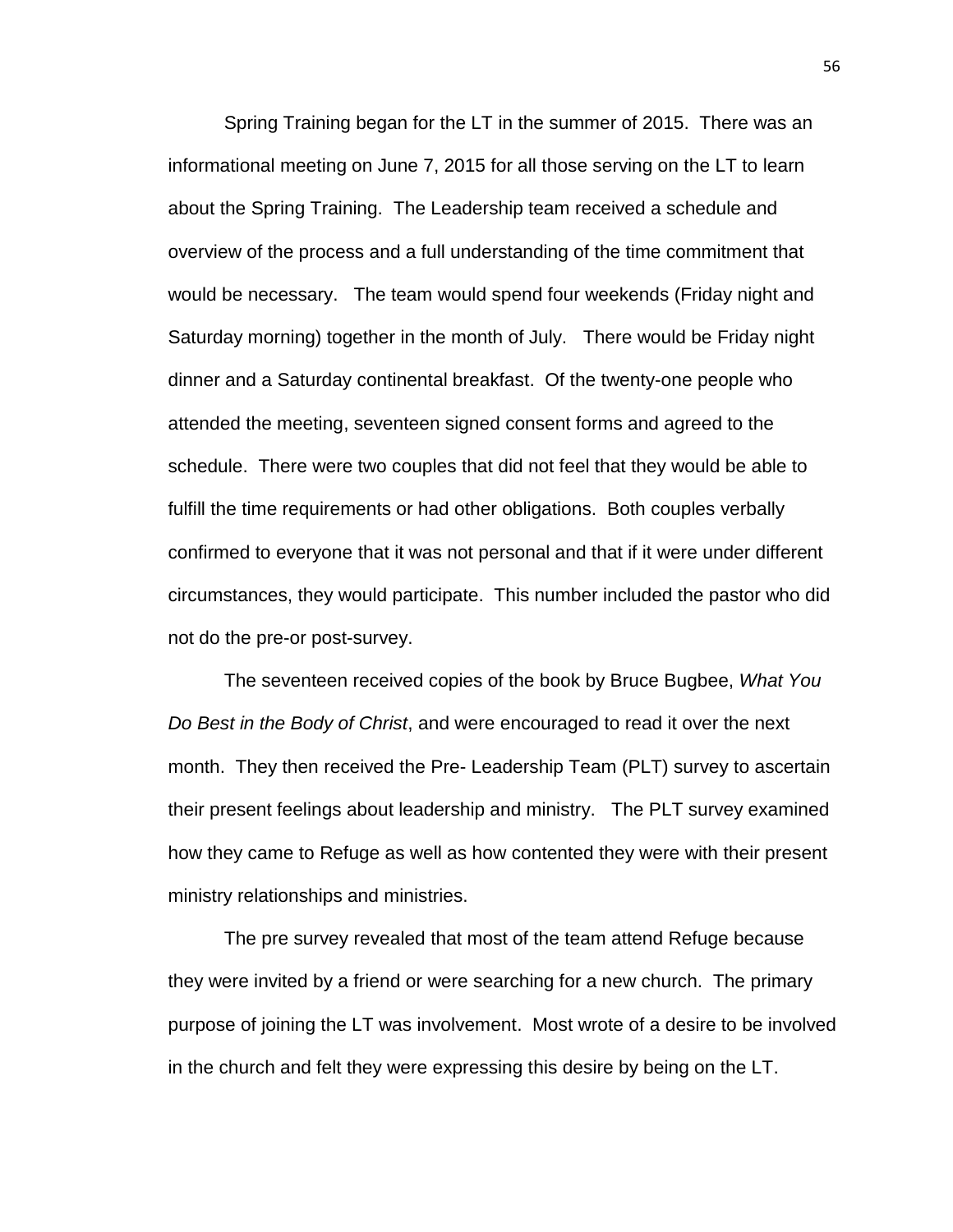Satisfaction with ministry was as high, even if they believed that there was much more to do. Their satisfaction came from the feeling that as part of the LT they were part of the decision making process.

There was a great deal of discussion about their love of the pastor and his family as reasons for attendance. Given this reality, it is possible that many want to be a part of the LT to be close to the pastor and fulfill the desire to be in the inner circle. Many want to be in the inner circle of decision-making and desire to move from decision to activity. The Spring Training endeavored to take the LT from a desire to be in the inner circle to action on the front line of the ministry.

The Spring Training consisted of multiple levels of structural resourcing. Each member received the book, *What You Do Best in the Body of Christ* by Bruce Bugbee to read during the process and invited to experience four individual weekends with an assortment of activities:

## Weekend One

The first weekend Dwayne Barnes guided members through a selfdiscovery about their individual gifts.

Dwayne Barnes is a behavioral consultant with Christian Lifestyle Concepts located in Hampton, Georgia. The seminars use the DISC survey tool to help individuals better understand themselves and their ministry. The brochure for Christian Lifestyle Concepts states, "Each of us has his or her own way of thinking, feeling and acting. But only a few of us really understand our particular behavioral style and how it interacts or conflicts with others." This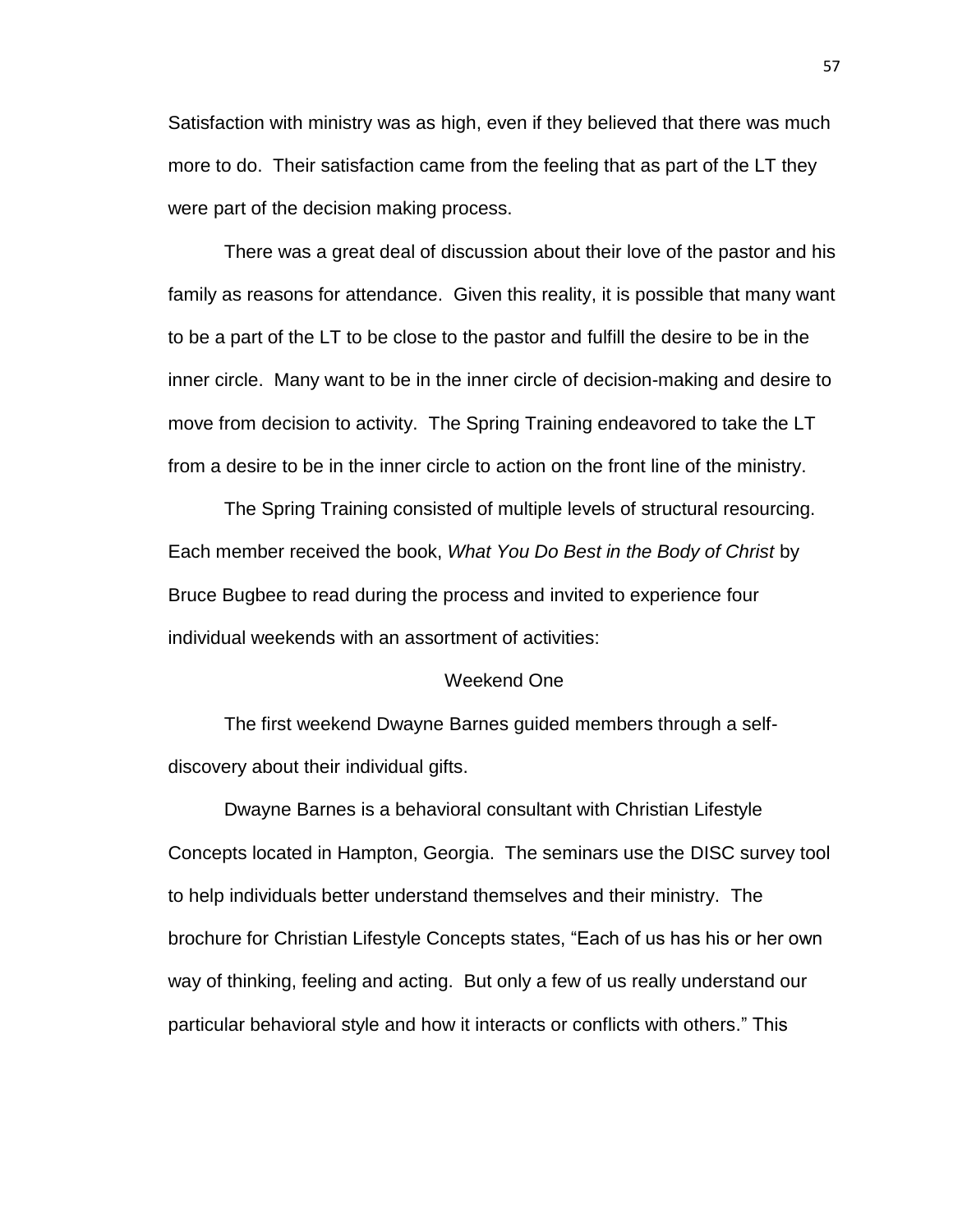seminar will assist the LT in learning their own style of ministry and therefore being able to work with others on the team and in their ministry.

# Weekend Two

The second weekend, the dreaming phase, Leon Reece taught on *Where* 

## *You Fit in the Ministry*.

Leon Reece, Assistant Vice President for Professional Studies at Point University in Atlanta, Georgia who is also a Doctor of Ministry graduate of McAfee School of Theology, was our instructor. Reece allowed the team to dream about their place in ministry. Developing from the first weekend of discovery, Reece articulated a plan for future ministry

On Friday, July 17, Reece began his session with the following statement; "Leadership in the church boils down to one question, are you going to be a positive or negative leader, are you going to serve or be served?" With this statement, Reece began to transform the mindset of the LT from sitting to serving. This weekend proved beneficial as Reece spoke on a very practical level. Reece was willing to answer questions and allowed the LT to see that their present mindset had preempted them from the fulfillment of ministry.

# Weekend Three

The third weekend was spent with the pastor in group activities that used drawing and pottery to discover their future. Following the first weekend of discovery and the second weekend of dreaming, this was a weekend of designing their future and building the team.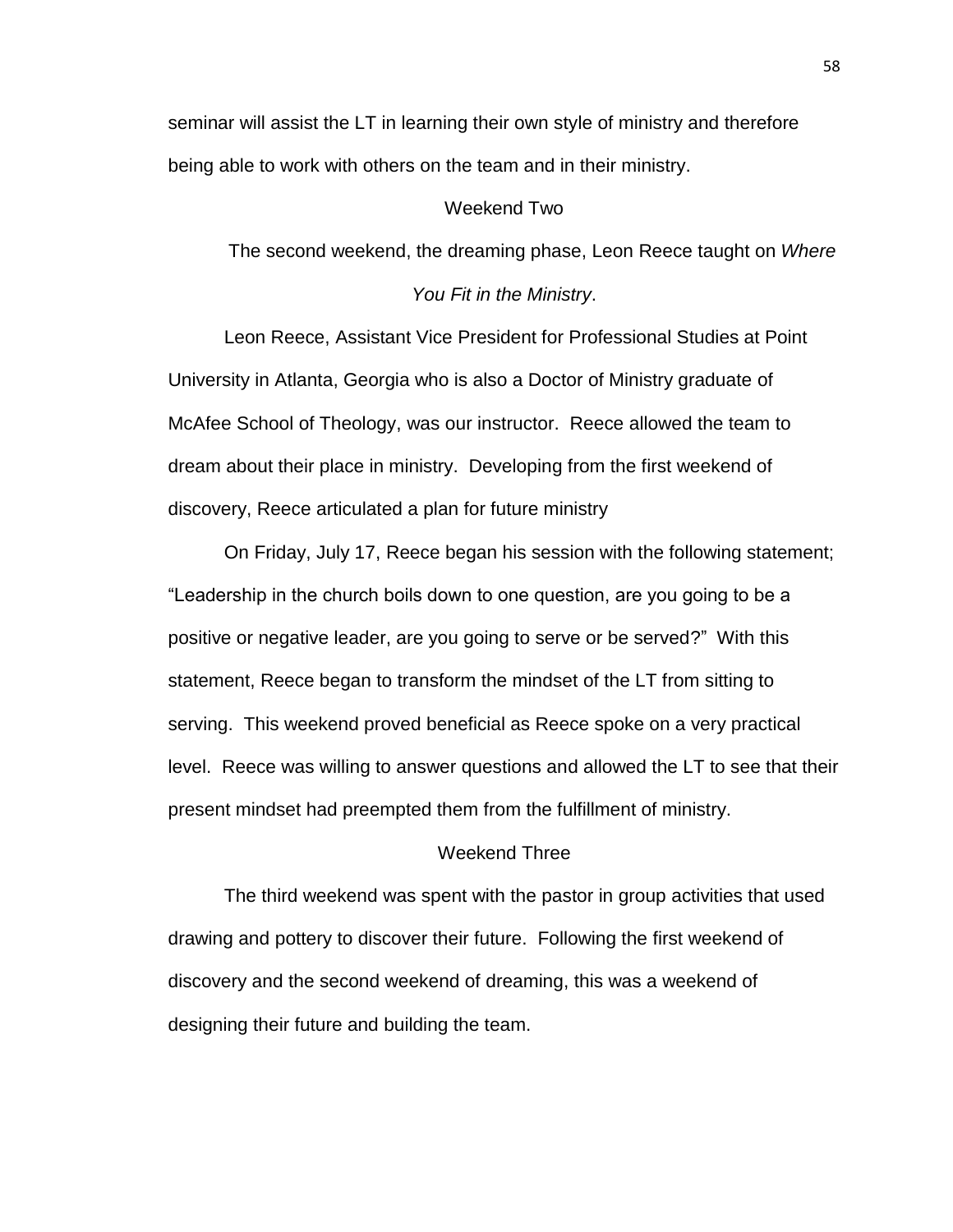In an effort to progress from the last two weekends, this weekend was spent developing the relationship with the team. On Friday night, the team began by each receiving a piece to a puzzle. There were four different puzzles represented in the individual pieces. They had to move around the room to other members to discover where their piece would fit. In contest fashion, the puzzle completed first won a small prize. There was no plan for who received each piece, in order to encourage the development of new relationships. Much excitement and competition took place.

Following the puzzle activity, each member was given a large sheet of paper on which to draw his or her ministry. It was a perceptual idea of how they saw their present ministry and where they would like to see their ministry move in the future. To my amazement, this proved difficult for some. There were actual questions of what their ministry looked like. It is difficult to draw "being a part of the group" when it is supposed to reflect ministry. This activity needed extra time as individuals began to dream and envision ministry for the future.

On Saturday morning, the team was to meet at Refuge to travel to a surprise activity. After meeting at the church and eating a continental breakfast, the group traveled to the *Peach Palette* in downtown Perry, Georgia. *Peach Palette* is a pottery-painting studio where individuals paint pottery. A private session had been scheduled for the LT to paint coffee cups. This was something that many in the group would have never done. When announced, many began to question and state that it was not "manly".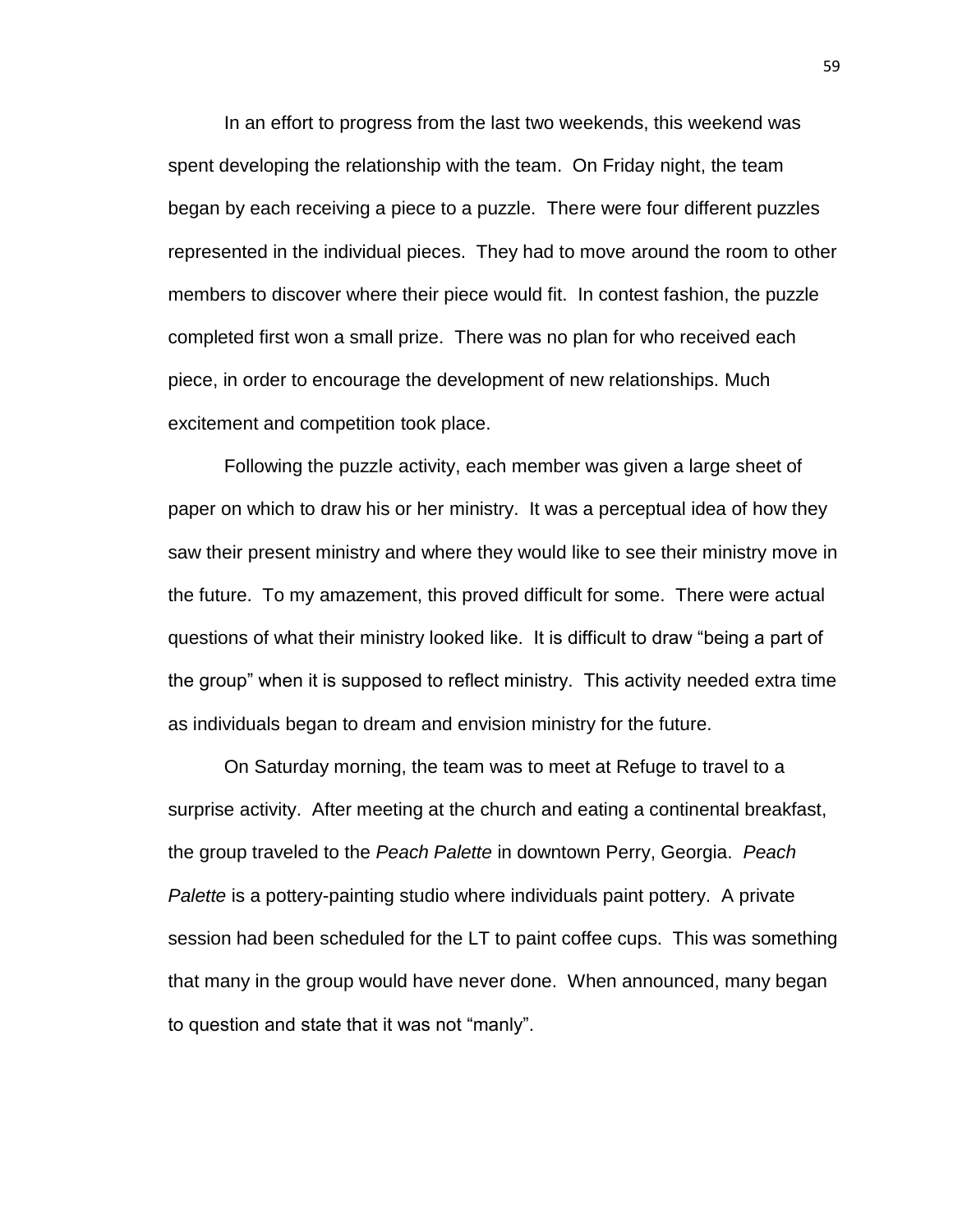There were actually dual purposes in this session. One was to build team and one was to think outside of the church walls in a creative fashion. Some of the men struggled with the process until we arrived and began. The entire team became enthralled with the process. The instructions were to paint a coffee cup that represented their place on the team. Each was given a blank pottery coffee cup and all the paint that they desired. Everyone sat at one long table where they could observe each other and paint. As the pastor, I also painted my coffee cup. As I looked at my own piece, I realized that I had everyone on the team represented on my own individual cup. It was my desire that I be nothing more than a support to them as they progressed in ministry.

The painting session lasted over two hours. When the cups were completed, the cups were left to be put into the kiln and then I would pick them up to present to each member at the final meeting.

#### Weekend Four

The fourth weekend would be a time of celebration of the destiny of the LT. Following the discovery, dream and design phases, weekend four was celebrating and reviewing the future.

The dates of the fourth weekend changed because of scheduling conflicts. After a discussion with the entire group, the sessions were moved to Wednesday and Thursday night. These were the final sessions and were spent developing plans and looking at the process that had just been accomplished.

The fourth session was extremely emotional for the team. They had grown close during this time and there was announcement just prior to the Spring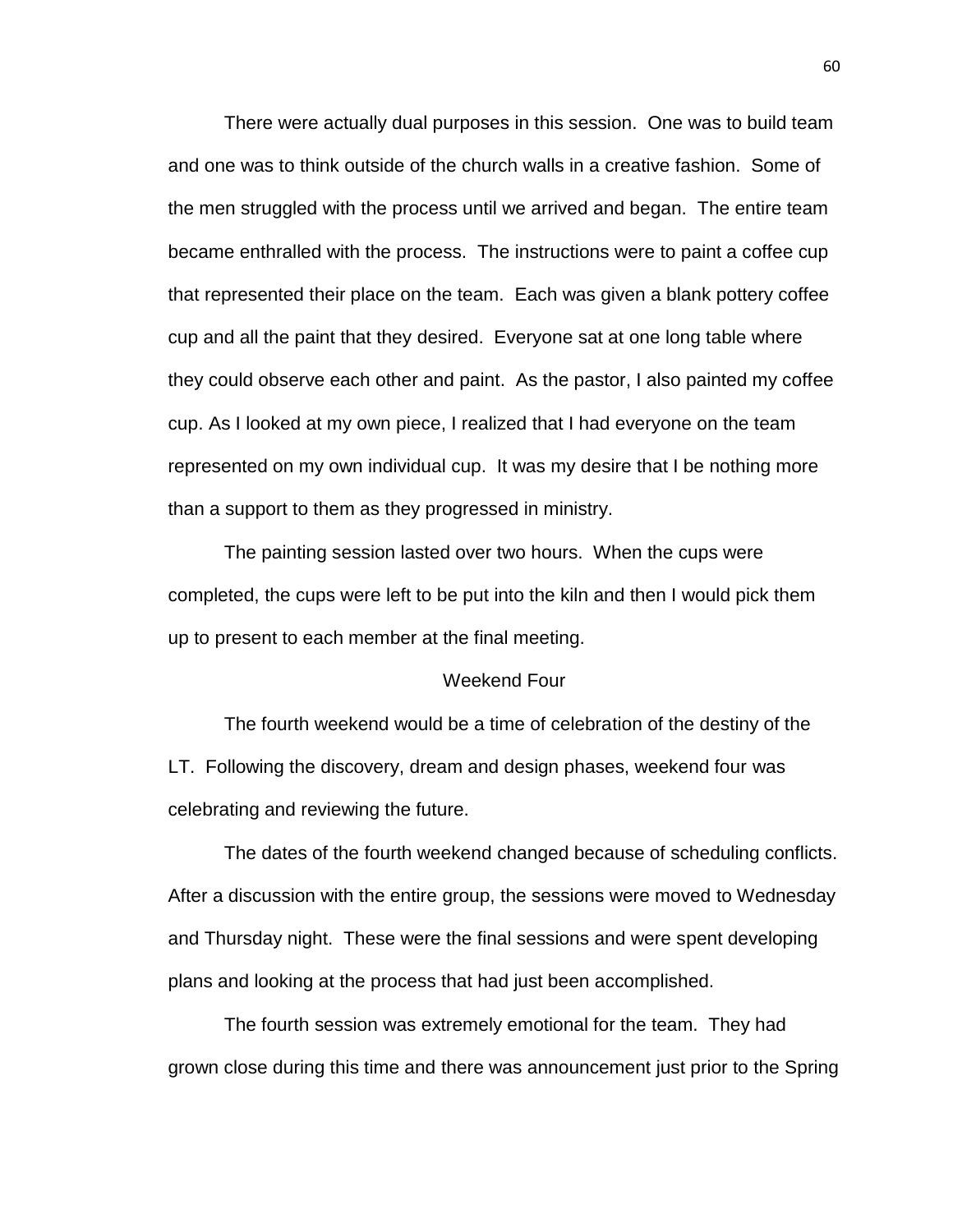Training that I had accepted a national appointment with the AG as Senior Director of U.S. MAPS, a division of the U.S. Missions. When the project began, everyone anticipated that I would retire in Perry, Georgia. This final session made this project more important than had been anticipated. With the resignation of the pastor, this team was going to accept the leadership roles and begin the process of selecting a new pastor. The comradery that built during this project would prove to be the greatest gift that Refuge would ever receive.

During the Wednesday session, the team spent time discussing each of the sessions that they had processed. Each one discussed what they had learned and how they had changed. In the final hour they were given a post interview that they completed. The Thursday session was a graduation from the summit. They received their coffee cup and a time of prayer and spiritual renewal took place. This was a very important developmental time as the pastor was sending them forward to do what they had been developing over the last four weeks.

Following the Spring Training, I met with each member of the LT privately to discuss their ministry and all that they had learned. I knew that they had an opportunity to share their thoughts publicly with the group, but wanted to give them opportunity to privately discuss the summit as well as to express their thoughts on leadership and their ministry. A schedule was arranged so that each team leader could come to Starbucks, have a cup of coffee, and share his or her opinions in a private and comfortable environment. This session took place in a public place so that the pastor was not meeting with members of the opposite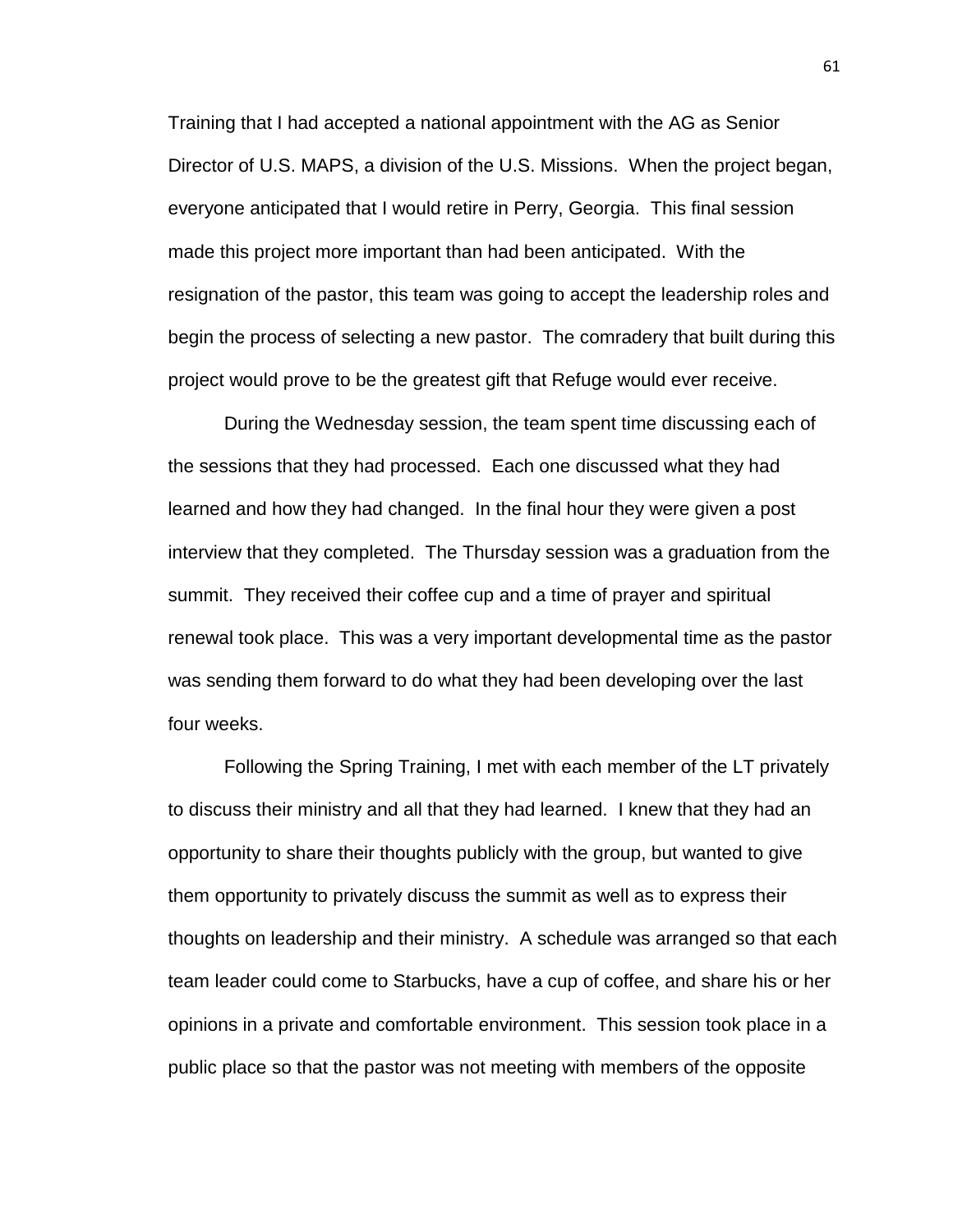sex in private and also to keep the session from becoming too emotional.

#### **Summary**

Refuge had progressed for ten years without a significant structural change in the leadership. To allow Refuge to develop for the future, there must be a change in the structure of leadership. The pastor must be willing to release the LT into ministry as well as the LT to accept leadership and responsibility for their ministries. By equipping the LT, a natural process of empowerment also occurred.

This qualitative project was to discover the abilities of the LT and equip them through a Spring Training (AI summit). The summit was accomplished with pre-surveys, gift and skill assessments and four two-day sessions of developmental training. Evaluations completed from the pretests and post interviews. The summit was developed with a desire to equip, empower and encourage the LT. Each session was developed according to the process of an AI summit. Those who were willing to progress through the summit found out about themselves, how to put their natural talents to the establishment of ministry at Refuge and how to become a team.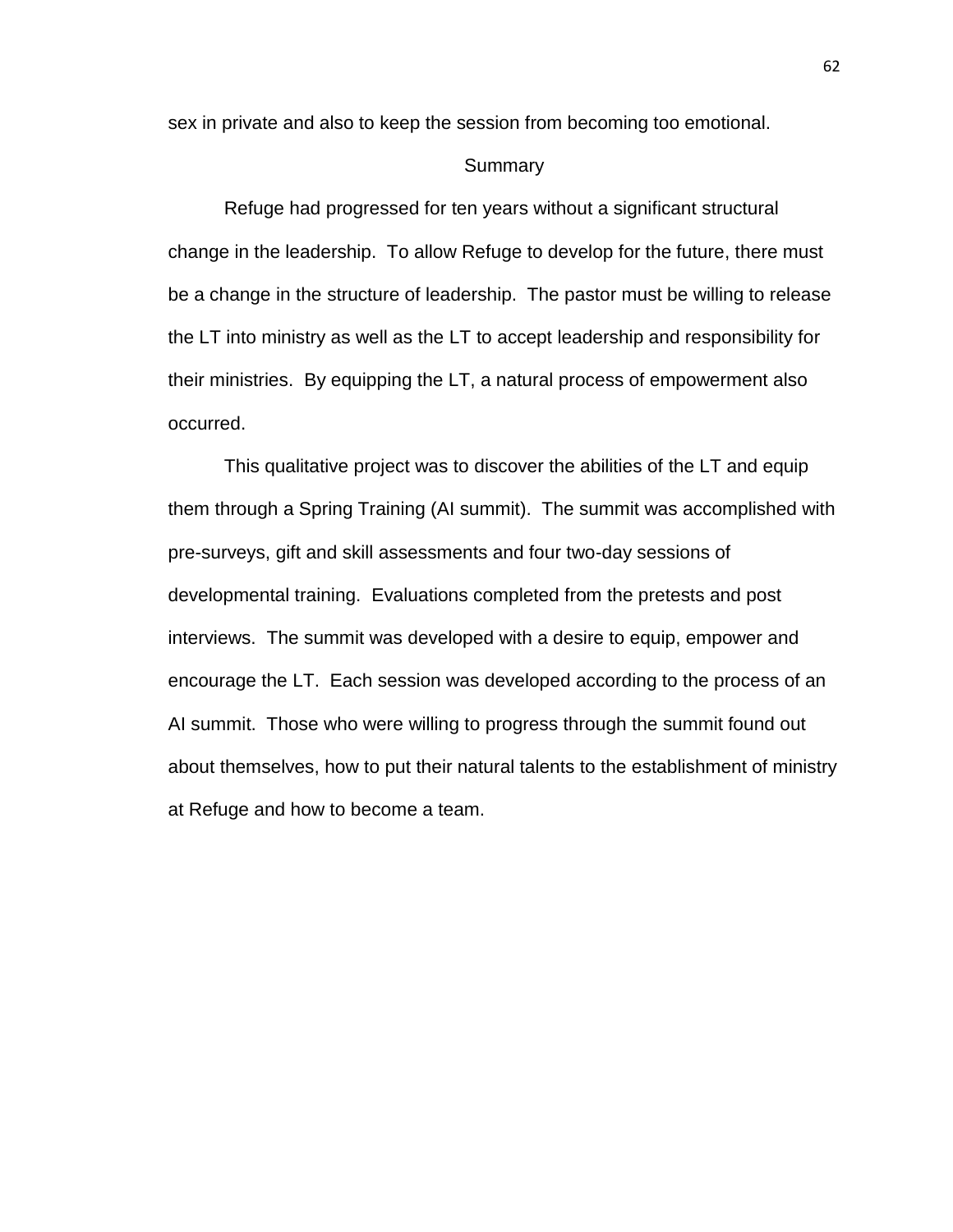### CHAPTER FOUR

### DISCOVERIES FROM SPRING TRAINING

This chapter provides an overview of the Spring Training process at Refuge Church by evaluating the pre and post surveys as well as describing the provided sessions. Each session was specifically established to follow the AI Summit agenda. The sessions provided a succession of training that would allow the LT to become equipped, empowered and encouraged.

To raise excitement and encourage participation, the LT had been in dialogue and consistent discussion for the months leading up to the implementation. It was during this discussion that the LT discovered that the pastor would be leaving for a new position immediately following Spring Training. An open dialogue and meeting with the LT and the pastor was an apparent necessity between the two parties. Even after being given the option of ending the project, the LT felt that the training was still necessary. With the realization that they were going to be required to step into the leadership roles, the LT understood that the new circumstance actually demanded a greater desire to grow and learn.

### Warm Up

During the morning worship service on Sunday, June 7, 2015, the congregation was informed that the pastor would be leaving at the end of July to accept a new position. After the announcement to the congregation, it was

63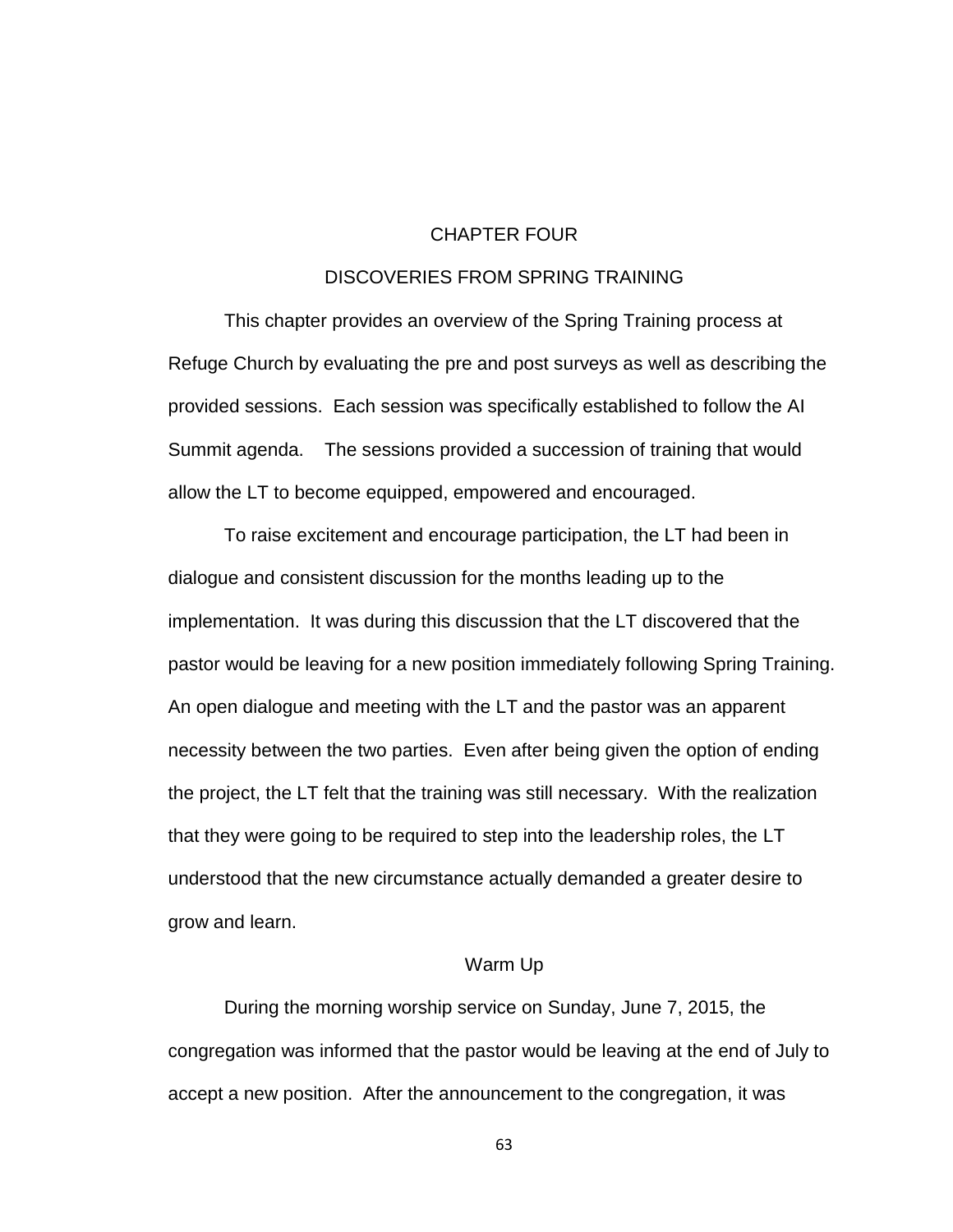anticipated that the LT would have more questions. The LT was already scheduled to meet that evening to discuss the project and to ask questions and to receive clarification on any concerns that they would have in the coming months. Of course, the pastor would also provide more information concerning the move than had been announced to the congregation.

With the clarification of all questions, the discussion turned to the project. The pastor decided that, if the LT did not want to continue with the project in light of the new transition, that that it would cease immediately. After very little discussion, the LT and pastor felt that this was going to be a wonderful time of learning, growing and a time of sharing with the pastor prior to the transition.

There were twenty-one people at the meeting. Seventeen of those persons, including the pastor, proceeded with the Spring Training program. Among the group were seven men and ten women. The ages varied from twenty-five to seventy-seven. The average age was fifty-four. Of the seventeen members, only three of them had been in the fellowship under five years. All members had attended other churches before attending Refuge and had worked in various capacities of leadership. Two had ministry credentials.

There was discussion concerning the approval process and all questions concerning Mercer University's IRB process were explained. An Appreciative Inquiry Summit was defined and questions answered. The schedule was presented and the participants signed the consent forms. The month of July would be dedicated to the Spring Training. This timetable gave everyone four weeks to plan schedules and make preparations for the Spring Training. Each

64

64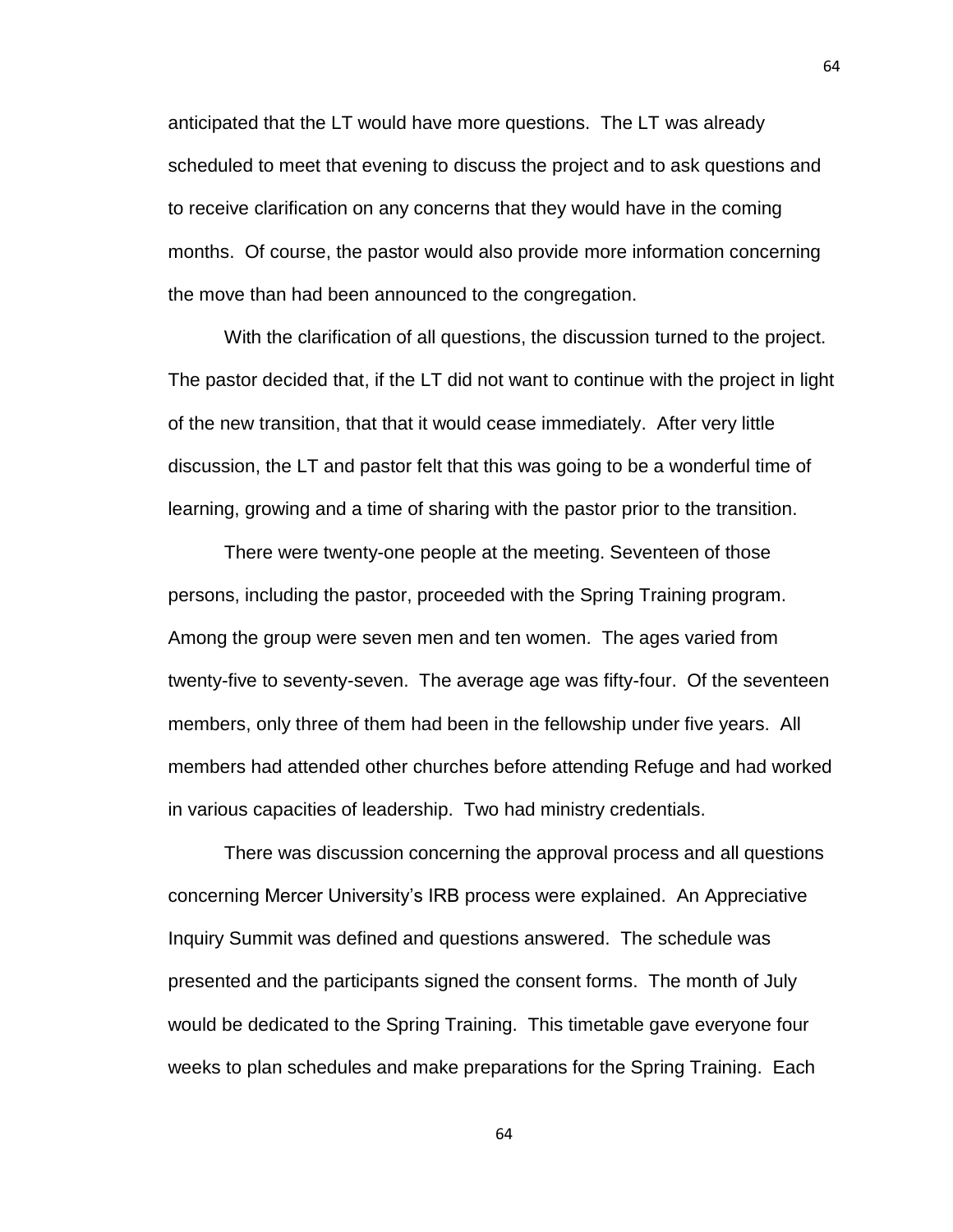member was given a copy of Bruce Bugbee's book, *What you do Best in the Body of Christ,* to read.

Because of the late hour and the emotional day, the Pre-Leadership Survey (PLS) was emailed to each of the LT who had chosen to participate in the Spring Training. The PLS was formatted to allow members to express themselves and write out their answers. This approach was to assist them to express their own desires and thoughts. Many of them printed out the PLS and wrote their thoughts extensively. The majority of the responses were returned before the first meeting.

According to Creswell, a qualitative study requires that a question is posed that is "consistent with the emerging methodology of qualitative research, as a general issue so as to not limit the views of participants."<sup>54</sup> In an effort to fulfill this requirement, the questions were asked so that the LT could openly and freely express their feelings. The PLS proved illuminating as it revealed the desired purpose of participants for joining Refuge and the LT. The eight questions allowed the free expression of thoughts and opinions on leadership and Refuge. Seven of the answers could be classified into simplified answers. According to the AI Handbook, it is important to "identify those key themes that supported resident loyalty."<sup>55</sup> This was accomplished with the first seven questions. The eighth question was simply a list of three wishes for future personal ministry.

<sup>54</sup> John W. Cresswell, *Research Design: Qualitative, Quantitative, and Mixed Methods Approaches* (Los Angeles, CA: Sage Publications, 2014), 139.

<sup>55</sup> David L. Cooperrider, Diana Whitney, and Jacqueline M. Stavros, *Appreciative Inquiry Handbook: The First in a Series of AI Workbooks for Leaders* (Bedford Heights, OH: Lakeshore Publishers, 2003), 145.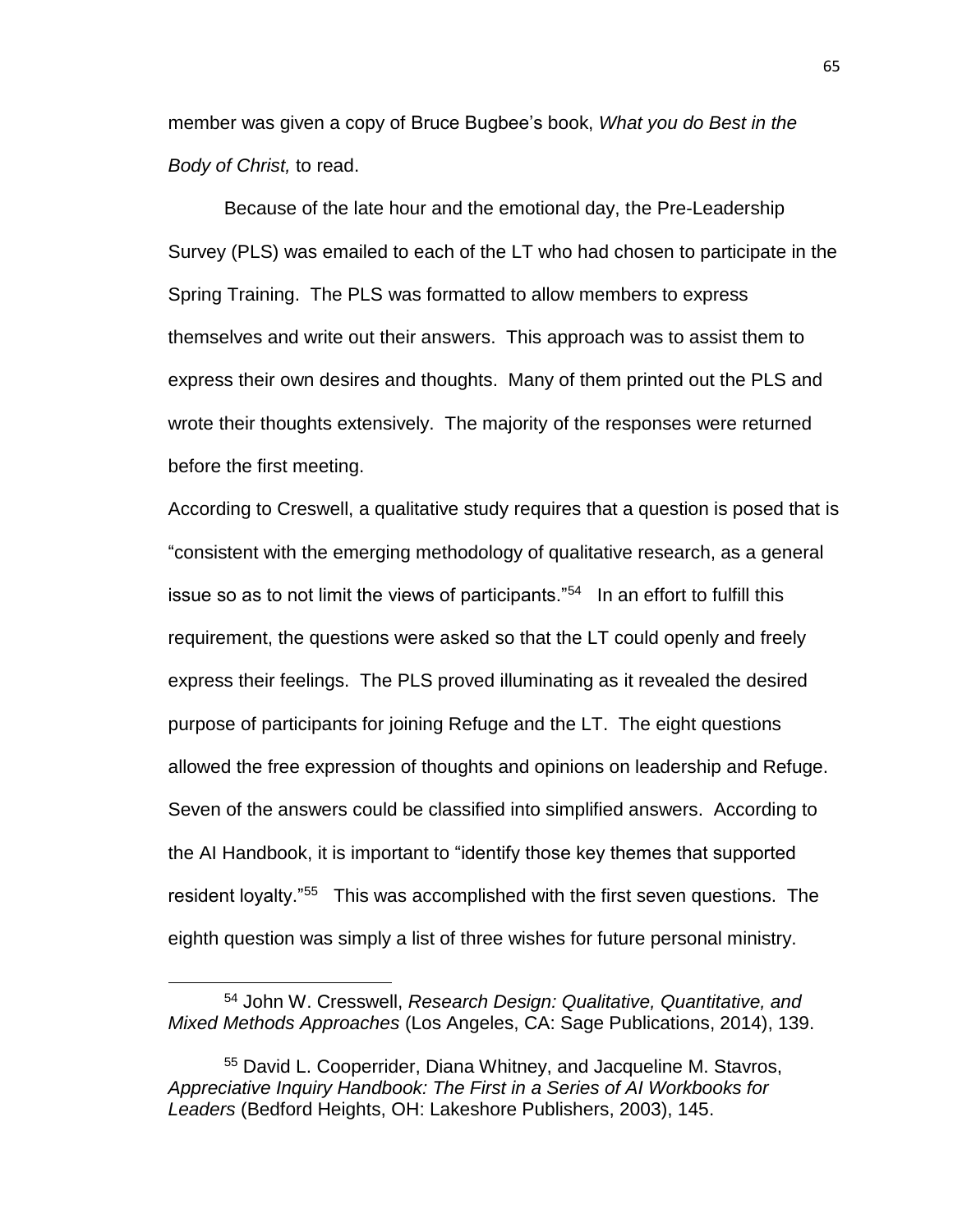This question would provide a departure point for a private conversation with the pastor at the final session.

| Table 1: What brought you to Refuge? |  |  |  |  |  |
|--------------------------------------|--|--|--|--|--|
|--------------------------------------|--|--|--|--|--|

| What brought you to Refuge? | personal invite | seeking a church | <b>location</b> |
|-----------------------------|-----------------|------------------|-----------------|
| Answer                      |                 |                  |                 |

The first question, intentionally designed to ascertain the motivation for joining Refuge, simply asked how members of the LT discovered Refuge. The LT gave a variety of explanations, but individual responses essentially fell into three broad categories. The two largest categories included being personally invited or simply seeking a church, with a few individuals joining because of location. Significantly, most of the LT were actively seeking to find a church to consider their home church, a place to commit and to become involved.

One member commented, "Richard Russell invited us while doing some repairs to our house." Another stated, "My friend visited Refuge when she was here with me when I was going through chemo after cancer surgery. As a result of her visiting the Refuge I started attending." Both members became active workers at Refuge after being personally invited by someone.

Table 2: What made you decide to be in Leadership?

| What made you decide to be in Leadership? | was asked | ∣ wanted involvement   felt called of God |  |
|-------------------------------------------|-----------|-------------------------------------------|--|
| Answers                                   |           |                                           |  |

The second question considered the motivation of involvement in the leadership at Refuge. One team member responded, "I consider the Refuge my home so I felt I needed to be a part in trying to help grow the church." This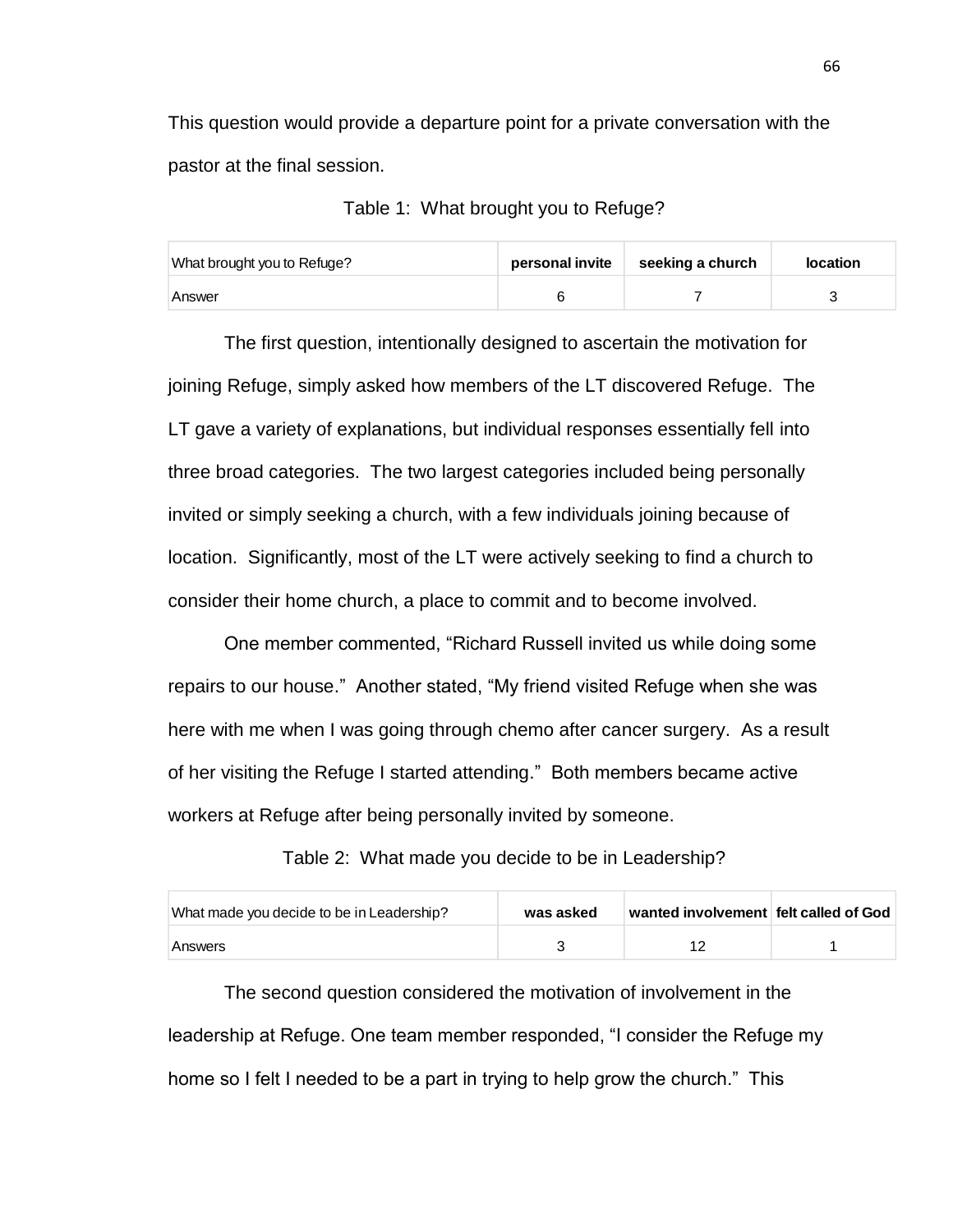answer reflects the attitude of many. As part of the church, they felt that they needed to make a contribution.

Involvement in the ministry was the primary motivating factor. One commented that he or she, "wanted to serve God and my church." Another simply stated, "To strengthen the ministries already in place. Also, felt as members we should be involved to help the current leaders."

Most made the decision to be a participant on the LT because of their desire to be involved. Many of the LT did not see Refuge as simply a church to attend, but understood it to be their family. There appears to be a great desire in many participants to simply be a part of a family atmosphere. As part of the family, they desire to be involved in the activities of Refuge.

Table 3: How satisfied are you with your ministry?

| How satisfied are you with your ministry? | verv | basically | not |
|-------------------------------------------|------|-----------|-----|
| Answers                                   |      |           |     |

The third question gauged their satisfaction with their present ministry. The majority were at least satisfied with their present ministry. Only three of those surveyed expressed a negative feeling or were not satisfied with their ministry. Those members of the LT who were not satisfied were confused about what they should be doing in their ministry. This confusion and ambivalence toward their ministry foci validated the need for this Spring Training.

Some of the LT commented that they had questions about the development of their particular ministries. One stated, "I feel as if I'm at a standstill. Perhaps waiting for the next thing God has for me." Another

67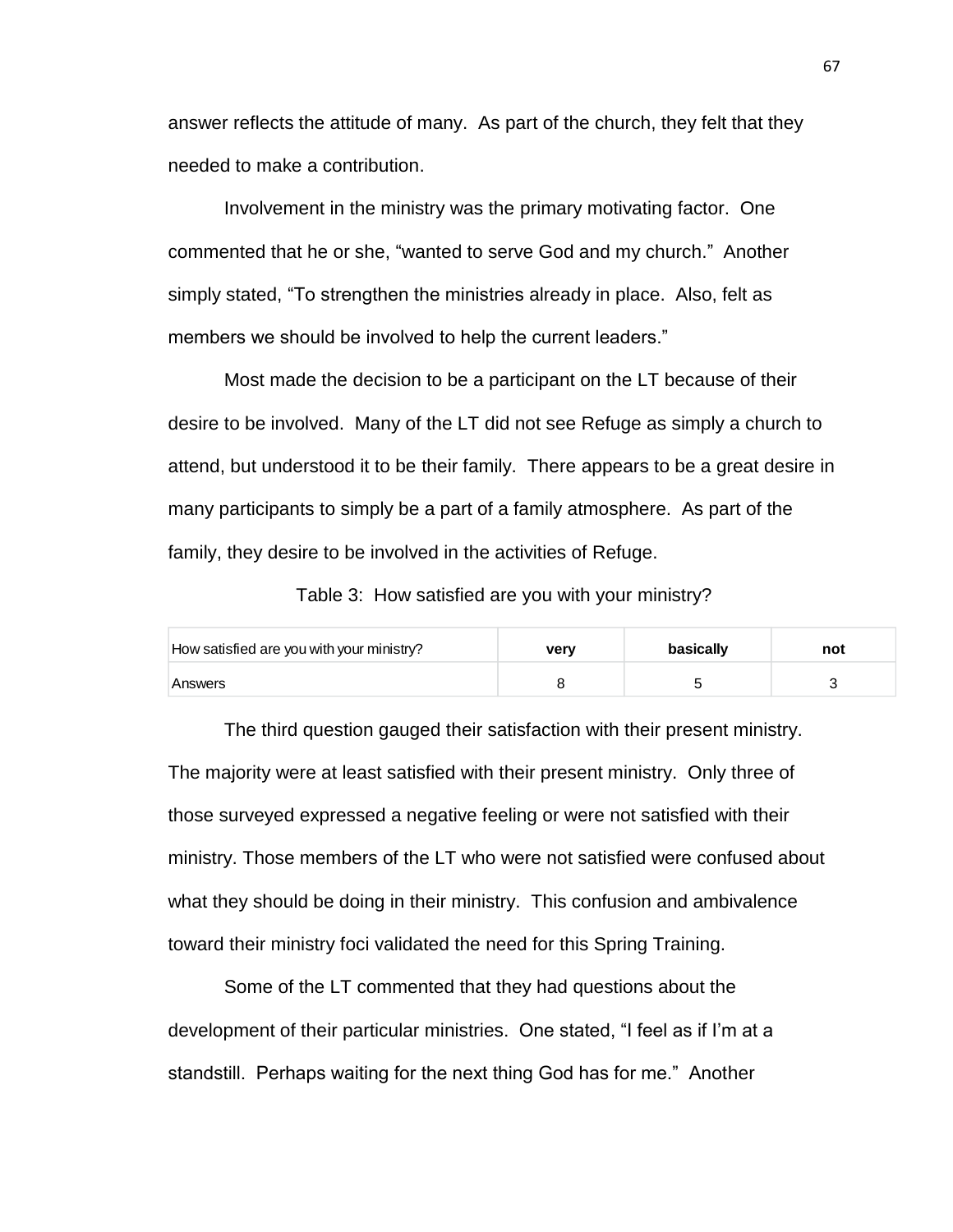commented, "I feel I am doing what God wants me to do and feel good about it." These comments seem to reflect the majority of the group. Each of them desired to do what they felt God had called them to do at Refuge.

Table 4: What is your most rewarding experience at Refuge?

| What is your most rewarding experience at Refuge? | asked to serve | outreach | worship |
|---------------------------------------------------|----------------|----------|---------|
| Answers                                           |                |          |         |

When the LT was asked about their most rewarding experience in ministry, the answers emerged out of their focus on their individual ministries. Three basic categories of response were given. Only one member expressed a feeling of reward of "being asked to serve". One member said, "KidsQuest 2 years ago when the leadership team all worked together." KidsQuest is an outreach for children that the Refuge participated in at that time. Other members of the LT felt that some significant cooperation within the leadership was needed at the time.

Members of the LT have their own individual ministries and therefore interpret their ministries as having the greatest impact on their own situation. The leader of the Senior Adults ministry commented, "While leading the RT's (Recycled Teens), my time with them has been rewarding." The member who oversees church meals finds "cooking" to be the most rewarding experience. The seamstress wrote, "Making costumes for the play." Obviously, their satisfaction emerges from their individual callings and talents.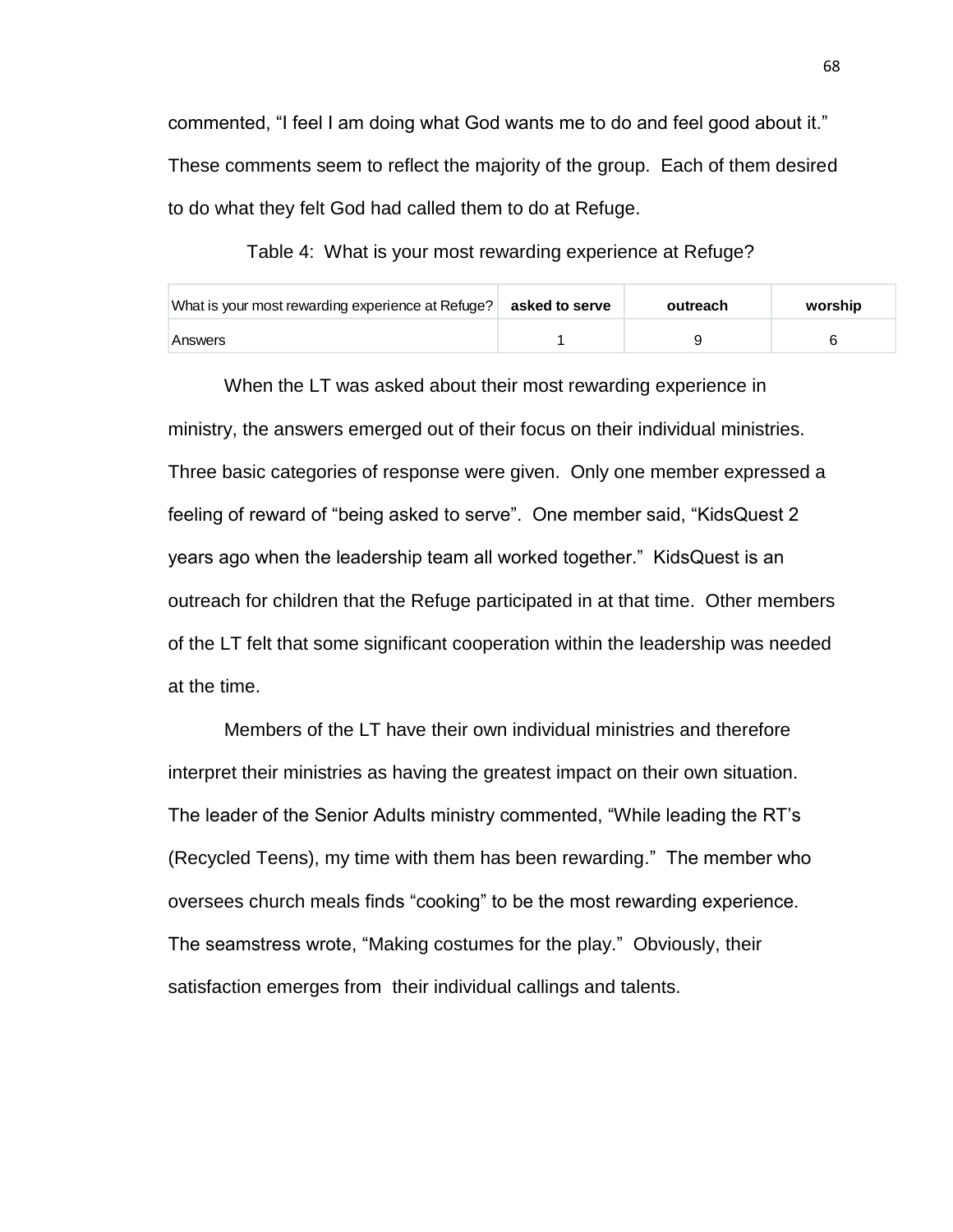| How is your relationship with members of LT? | excellent | fine | poor |
|----------------------------------------------|-----------|------|------|
| Answers                                      |           |      |      |

Table 5: How is your relationship with members of the LT?

Question five asked them to consider the health of relationships among the members of the leadership team. Only one member stated that the relationship was poor. The exact answer was, "Too much jealousy and conflict." This can be a feeling that becomes exposed when individuals are trying to discover their individual places in the ministry. If a member feels that someone has a ministry of greater importance or influence, jealousy and conflict can result. One member expressed the sentiment of the majority, "I think we have an excellent leadership team and I am confident they will be there if a situation should arise that I need them." Those feelings continued with another member, "Love my church family, I look forward to seeing them."

The responses to this question were reflective of the continued appreciation of family. Each member expressed the relationship in words and attitudes of family. There is a sense that, as family, the team will deepen its relationships and work together in all areas of ministry.

Table 6: What is the strongest ministry at Refuge?

| What is strongest ministry at Refuge? | adult ministries | pastor | worship services |
|---------------------------------------|------------------|--------|------------------|
| Answers                               |                  |        | 14               |

The sixth question concerned the strongest areas of ministry at Refuge. There were comments concerning the friendliness of the church, but the majority spoke of the Sunday morning worship experience. One member commented, "I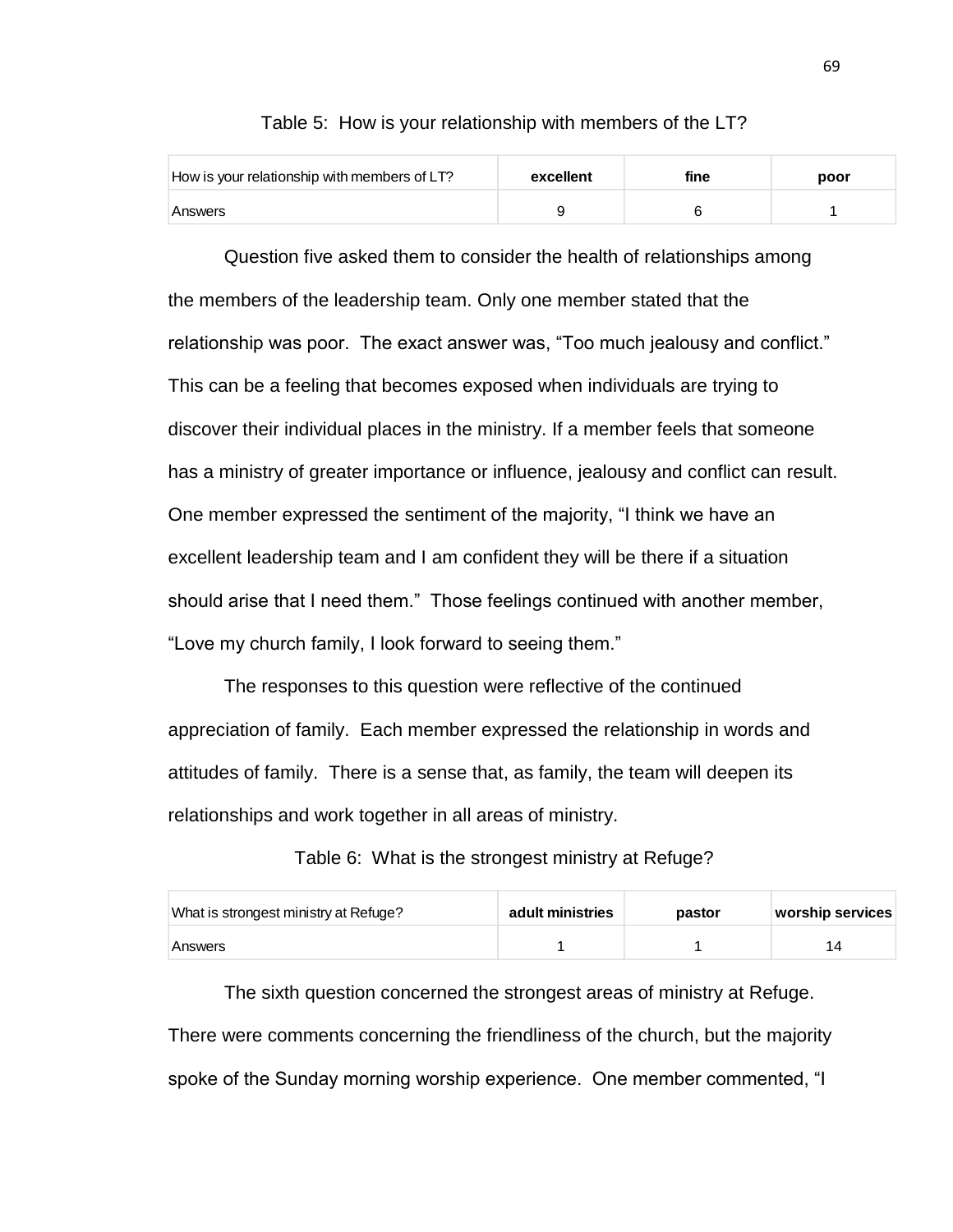think the music worship team is the strongest, they are organized and do a great job." Another stated, "The worship and sermons are really strong and led by God." Another continued with the same idea, "The worship team does a great job." It should be noted that the leader of the worship team did not make this particular comment.

As the pastor, I was concerned that many of the LT viewed the Sunday worship experience as the strongest ministry of the church. They expressed satisfaction in their particular ministries, but did not see theirs as the strongest ministry. If the Spring Training accomplishes its purposes, each member will begin to discover the strength of his or her particular ministry.

Table 7: What makes Refuge unique?

| What makes Refuge unique? | pastor and family | family oriented | growing |
|---------------------------|-------------------|-----------------|---------|
| Answers                   |                   |                 |         |

The seventh question asked about the uniqueness of Refuge. The responses covered a broad spectrum. One said, "It's unique because our pastor can have a church full of crazies and still keep it together." As entertaining as this specific answer is, it reflected the majority of the answers. Many agreed that most unique characteristic of the church was this feeling of togetherness.

Many members of the LT expressed appreciation and fondness for the pastor and his family. There were many comments such as, "Its best is most of the time because of the vision that the Thomas family brought to Perry." One member stated, "The Love from the people for the people. Most everyone truly feels loved and at home." One of the most intriguing answers was, "I have never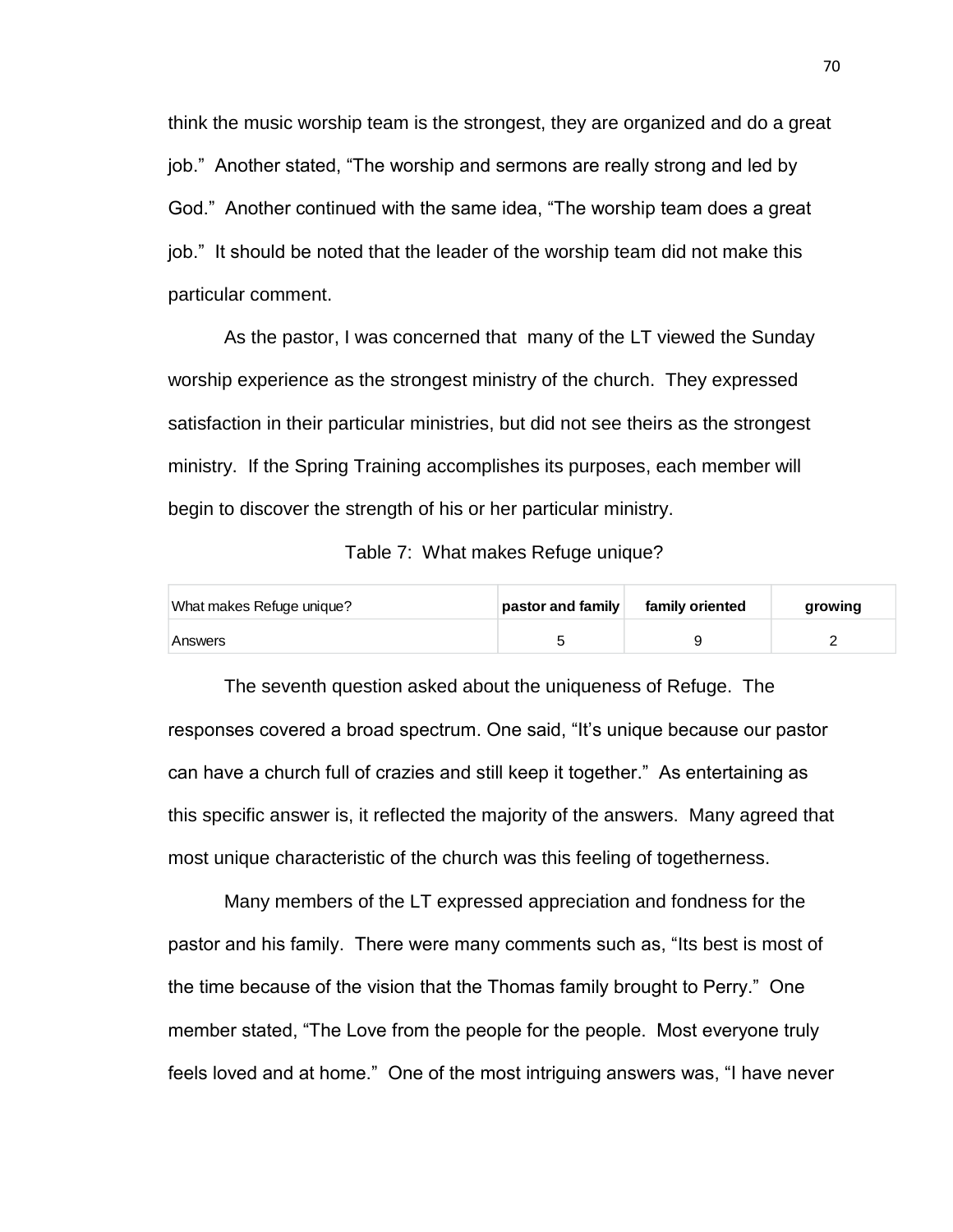felt like I was being judged by anyone." Refuge has continued to be a friendly, family oriented church. The answers given by the LT reinforce this as the most unique attribute of Refuge.

An overall assessment of these responses was that the LT felt that Refuge was doing well and that its members had a sense of being family together. The answers re-enforced the belief that the leadership had enormous potential as a result of the training that was being proposed. Refuge would benefit as this sense of family expanded from the LT to the members of the church.

#### First Inning

#### Discovery Phase

In the first session on July 10, the LT gathered for dinner in the coffee shop. Each member was able to come in, pick up a meal and find a place to sit in the fellowship hall. A set of tables were prearranged in a large square so that everyone would be facing each other. After dinner, the LT was invited to get drinks and begin to make their way to the class room. The class room was set up with straight rows of educational tables facing the front since the first two sessions were going to consist of lecture style training. The session was designed to last for ninety minutes.

At 7:00 p.m. the meeting began and Dwayne Barnes was introduced. Barnes is a certified behavioral consultant with *Christian Lifestyle Concepts* in Hampton, Georgia. Barnes led the weekend sessions that were designed to assist the LT in discovering their natural gifts and personality style by using the DISC personality system. Barnes began by discussing the difference between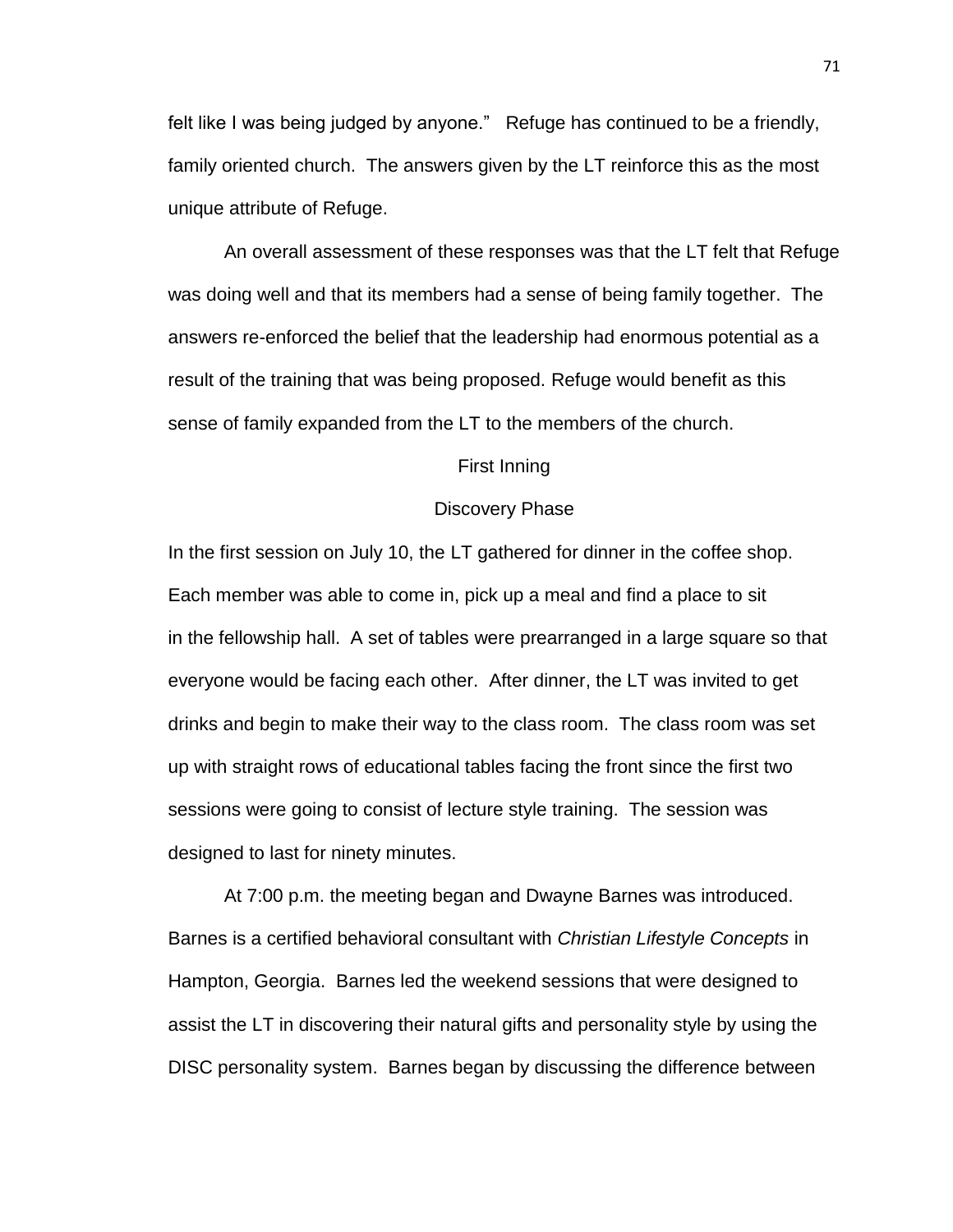perceived strengths and reality of strengths. Barnes was open to full discussion as many were willing to share what their strengths were. As Barnes continued to develop the discussion, he began to ask why they thought certain strengths were actually their strength. Some of the LT found it difficult to identify their strengths and seemed to think that strengths were the result of titles and positions. Barnes was very clear that we did not develop strengths to our titles, but our strengths led us into our positions. Many were under the impression that what they wanted to be, they were. Barnes shared with them illustrations to express the reality that one's actual strengths were not necessarily the same as one's perceived strengths.

The DISC system is a personality system profile that allows the individual to illustrate his or her perceived strengths in contrast to his or her actual strengths. Barnes introduced this system to the LT and then presented them with paper copies of the DISC profile tool for them to complete. Following the distribution of the DISC profile tool, Barnes directed the LT through the completion. Completion of the tool lasted an hour and the time was complete.

On July 11 the team returned for a second session. After an opening prayer, Barnes shared a video with the class explaining the scoring and what participants were about to learn. There was a natural excitement in the air, as many in the room had never attempted anything of this nature.

After the video, the scoring began and questions emerged. The DISC profile attempts to define both one's perceived strengths as well as one's actual strengths. Participants questioned the results of their profiles quite openly and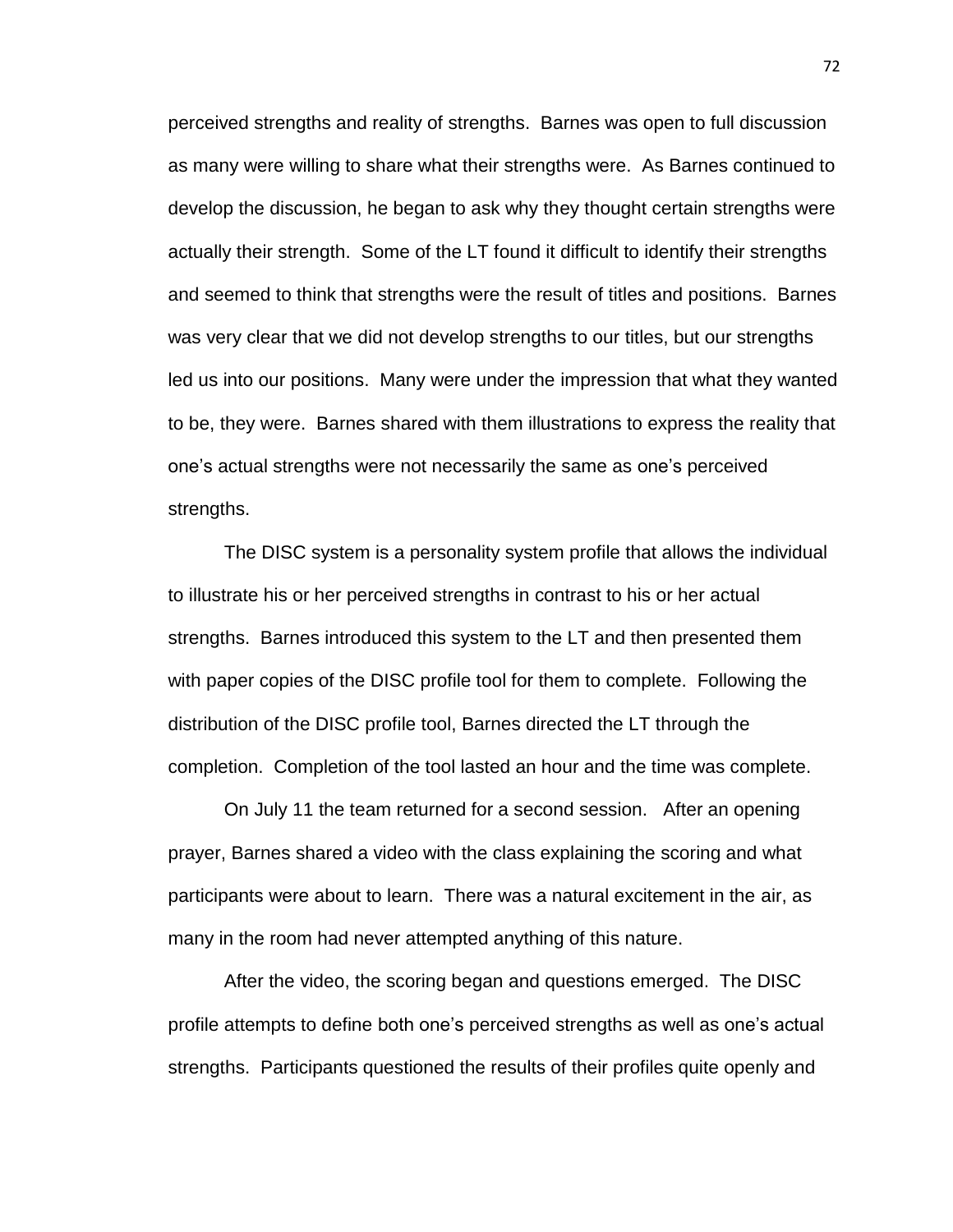seemed concerned that the differences between perceived and actual strengths were so significant. Barnes was patient and graceful to guide each member through their discovery of their natural strengths. As the pastor, I found my place at the back of the room and remained there to allow Barnes and the LT to talk openly about their results.

It was interesting to listen to many husbands say to wives, "I have told you that," or many wives express to their husbands that they saw those traits in them. The post interviews revealed that this morning session was one of the most important sessions in the entire program. Discovering one's natural talents and knowing one's self better is the first step in leadership. Barnes shared a brochure that stated, "This seminar is especially designed to help your congregation understand themselves and therefore they can better understand others."<sup>56</sup>

### Second Inning

#### Dream Phase

On July 17, the LT gathered for the second weekend. Leon Reece from Point University was the guest lecturer for the weekend. His purpose was to assist the LT with dreaming about its place in ministry.

After dinner, the group gathered in the classroom to begin the session. Following prayer, Reece began in an exciting upbeat style. Dwayne Barnes is a very composed older gentleman and Reece is a young, excited and very motivational speaker. It was interesting to watch the difference in the response

<sup>56</sup> Dwayne Barnes, Christian Lifestyle Concepts Seminars (Hampton, Georgia, 2015).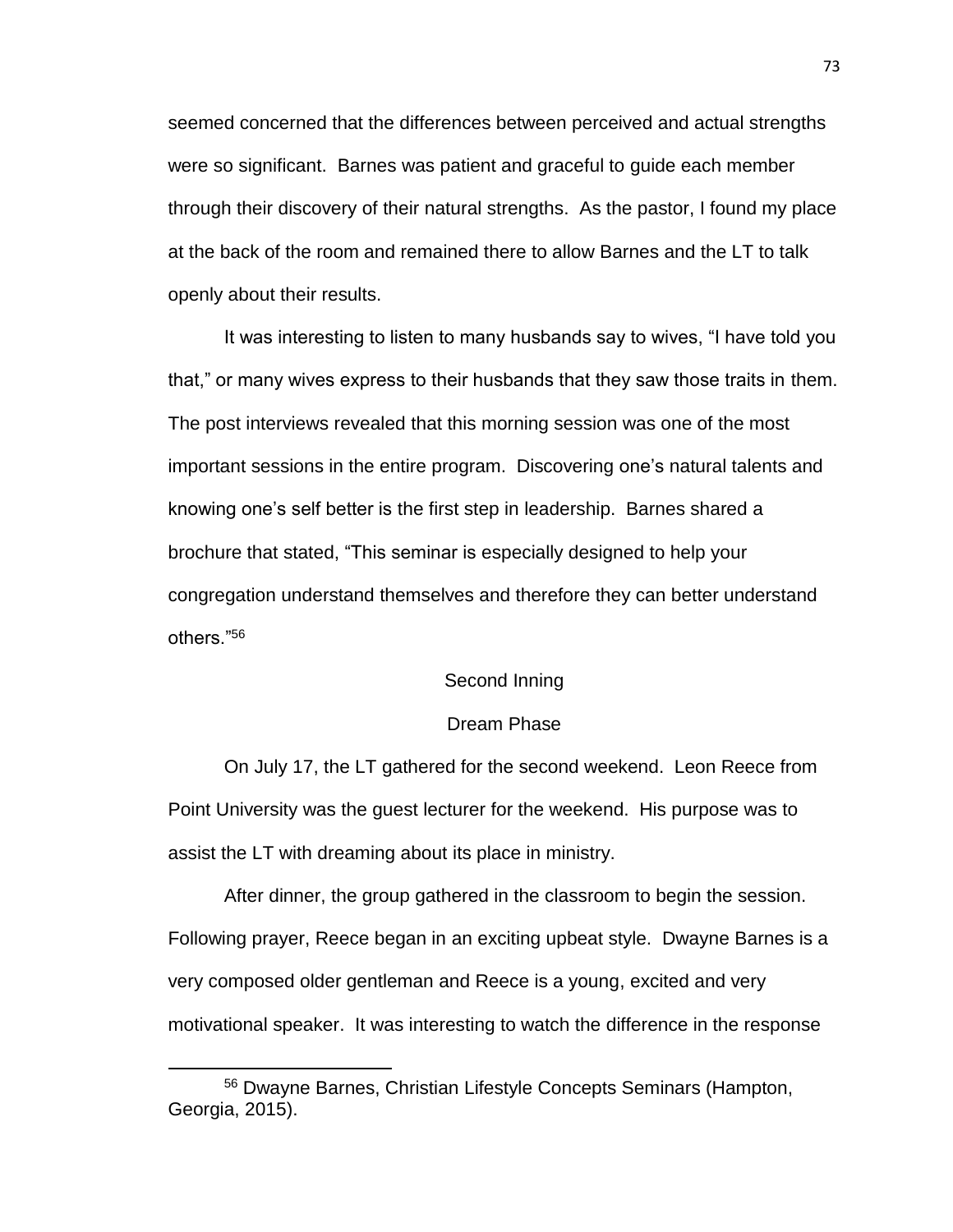of the LT with the two different lecturers. With Barnes they were more reserved and with Reece they were excited and motivated.

Reece began the session by asking everyone to "look at the big picture." He wanted to know what they saw as the "big picture". He informed them that they were stewards of the gifts that God had given them. He invited them to open their Bibles to 1 Peter 4:10 and read the text: "As each has received a gift, use it to serve one another, as good stewards of God's varied grace."

Reece developed a message based on his perception of four different types of people that attend Refuge:

- 1. Hard: They just do not care.
- 2. Shallow: Seed fall amid impressive talk.
- 3. Weeds and thorns: Chafe among the world.
- 4. Fruitful: What we are supposed to be.

Reece pointed out that they must be prepared to reach everyone that comes to Refuge. Reece ended the evening with this statement, "Any position you hold in the Church is on loan from God."

On Saturday, Reece planned to discuss leadership. He discovered that there were many questions that the LT had from the night before. Many of the team was still reflecting on the earlier sessions with Barnes and then integrating it with what he had shared concerning their use of their gifts. As a result of these sessions, they were learning that they had natural strengths and that God was expecting them to use them.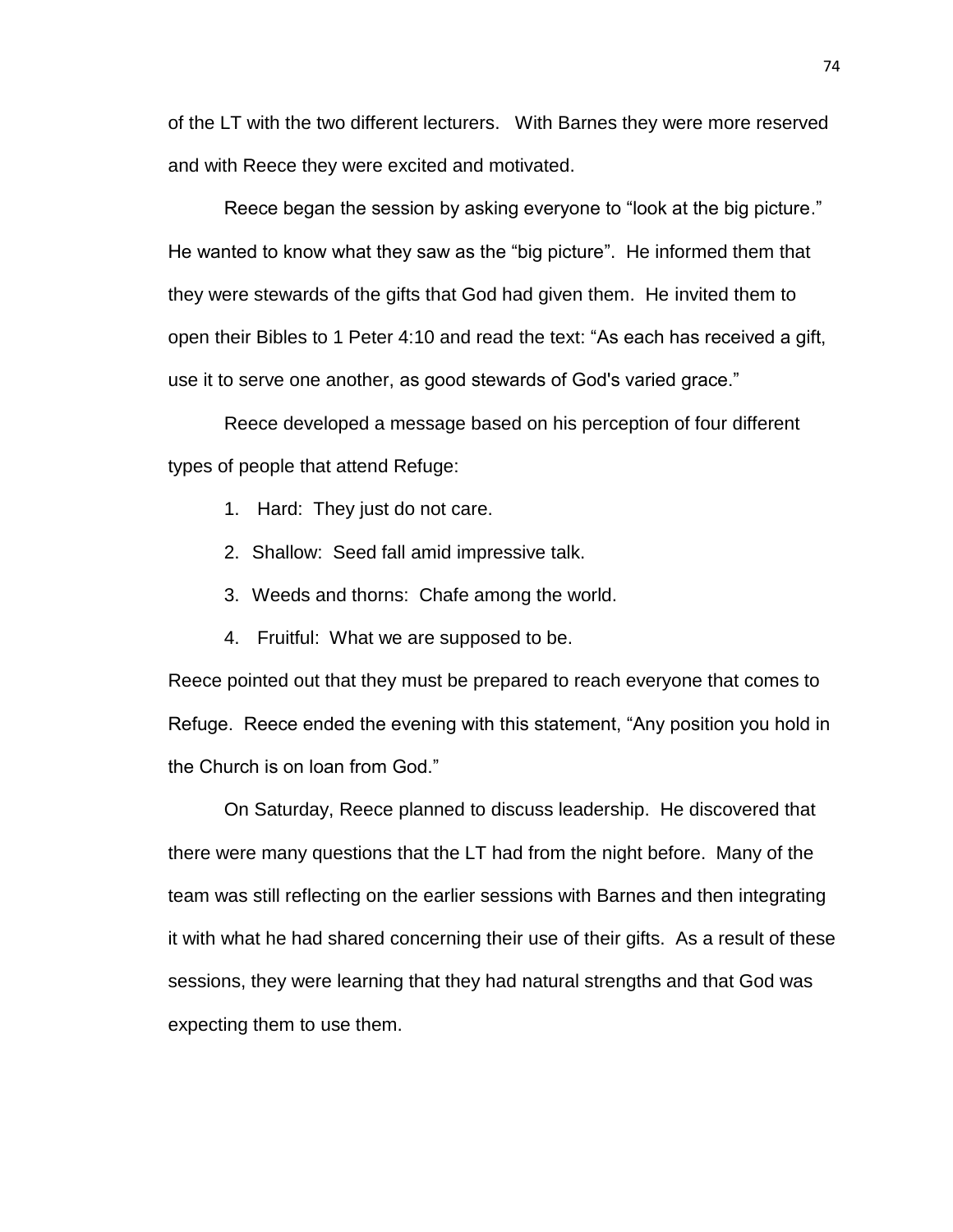Reece responded with enthusiasm to each question. It was obvious that the LT had reached a level of understanding that they were going to have to step up to the plate and could no longer just sit on the bench. Reece began to answer questions concerning the pastor's departure. When one member said that the greatest need was to find a new pastor, Reece responded with "No, the greatest need is you learning your place of leadership." Reece progressed from the questions to the subject of transformational leadership. He stated that organizational change could only be accomplished through transformational leadership.

In the next session, Reece used Matthew 13:4-11 as his text:

"4 And as he sowed, some seeds fell along the path, and the birds came and devoured them. 5 Other seeds fell on rocky ground, where they did not have much soil, and immediately they sprang up, since they had no depth of soil, 6 but when the sun rose they were scorched. And since they had no root, they withered away. 7 Other seeds fell among thorns, and the thorns grew up and choked them. 8 Other seeds fell on good soil and produced grain, some a hundredfold, some sixty, some thirty. 9 He who has ears let him hear." 10 Then the disciples came and said to him, "Why do you speak to them in parables?" 11 And he answered them, "To you it has been given to know the secrets of the kingdom of heaven, but to them it has not been given."

He used this parable to discuss abuse of influence and how to understand the power given to them with the gifts that they had received. His session ended with looking at how they would progress with their natural strengths and how they could use them for the ministry that they were leading. Reece expressed his concern with people trying to lead without the natural strength to lead. He stated that, given their particular strengths, God could use them in ministry, even if it was not in a leadership position.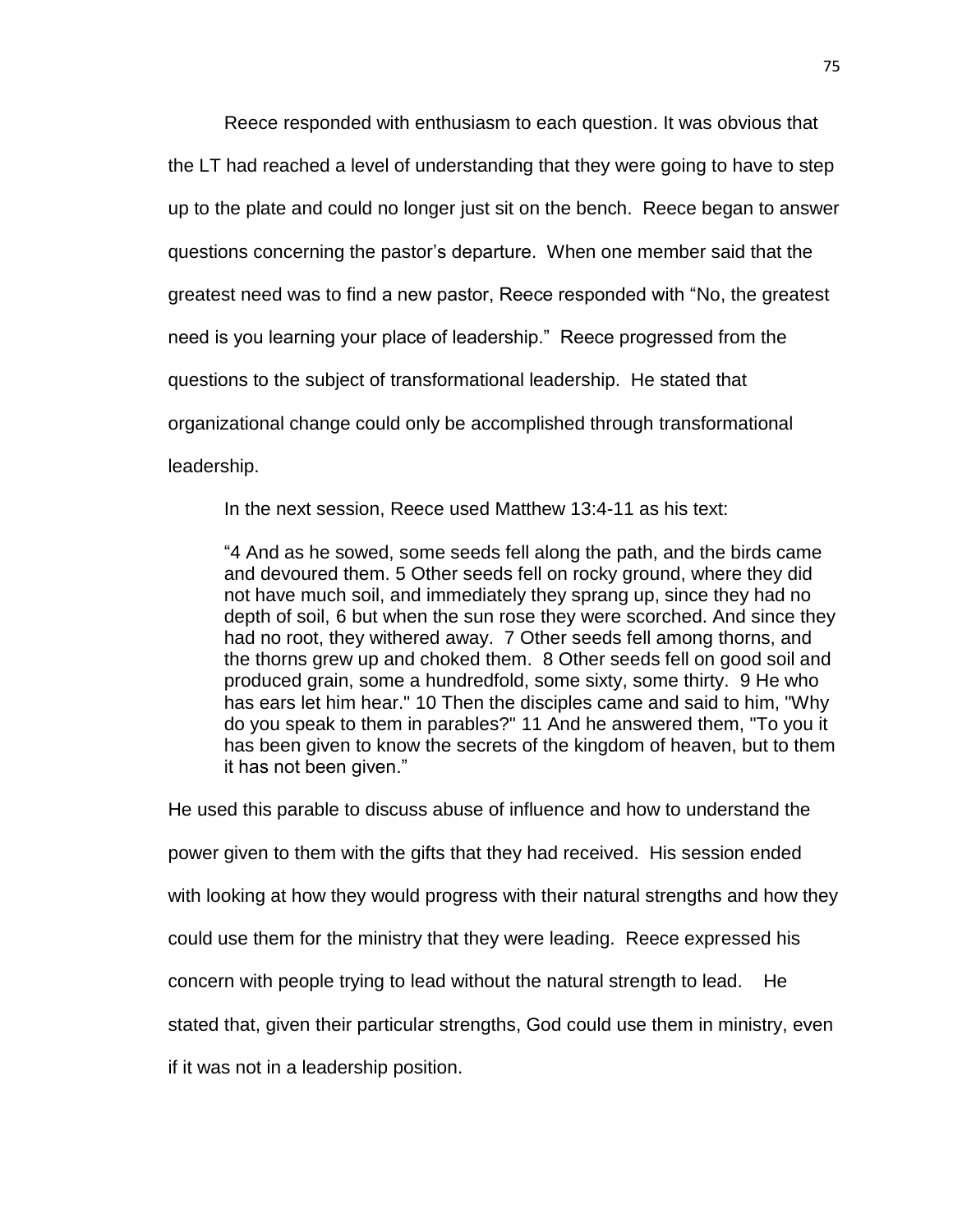#### Third Inning

#### Design Phase

On the third weekend of training, the pastor reviewed and illustrated what the LT had learned in the first two weekends. In accord with the AI summit model, the group moved from the lecture style learning approach to a participatory model. In the first session, an assortment of pieces to four different puzzles was placed in front of each seat. Participants were encouraged to move from their seats and to begin completing the four puzzles with the other members of the LT. The first group to complete its puzzle won a small prize.

The team was helped to the realization that they all came from different points of view and all had different talents, but all fit together to make an interesting picture. Members who had not related with other members had to work together. They had to communicate with people that they had seldom communicated with before this meeting. This activity proved to be a great benefit for building team cooperation and communication.

After the puzzles were completed, members were given large sheets of brown paper and told to tape them on the walls. They were then given markers, colors, pencils and pens and invited to illustrate their ministry. In this way, they could visualize what they do at Refuge. Some struggled to illustrate their ministries and others illustrated ministries that no one else realized that they did at Refuge. This activity accomplished much more than simply helping each individual to visualize his or her personal ministry; it also helped many members of the LT to alter their views of other ministries and other members. It allowed the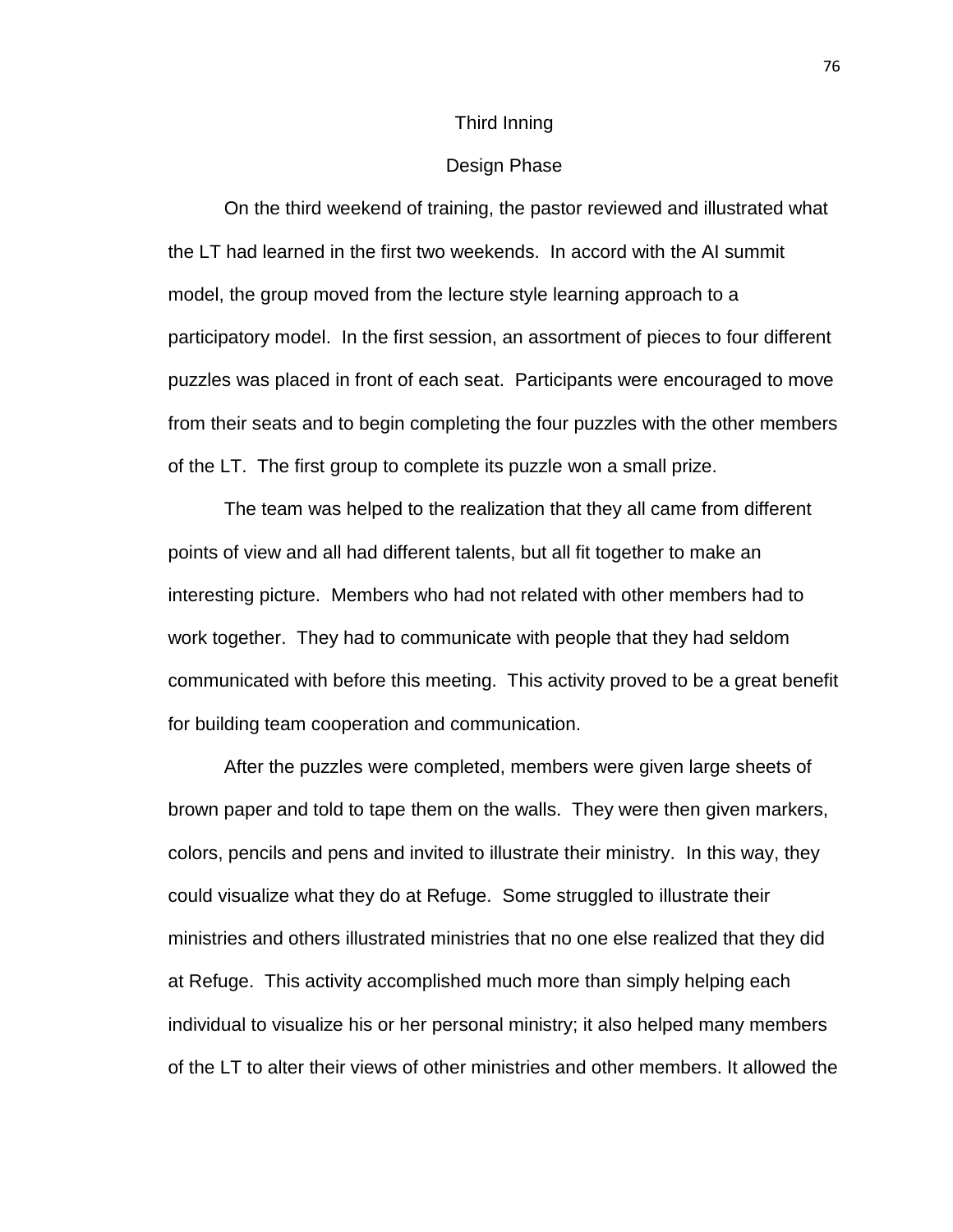LT to see their own ministries and the ministries of others. When the pictures were completed, the pastor asked the team to put the pictures in order of importance. As they began to work as a team, they realized that all pictures were equally important and all must participate.

On Saturday morning the team had been told that they would be traveling to an undisclosed location for an activity. Only the pastor and his spouse knew the destination which was the *Peach Palette,* a pottery painting studio in Perry, Georgia. The pastor had scheduled a private session for all seventeen members to come and paint coffee cups representing their place on the team. Many of the men voiced their displeasure with this activity, at least until they started painting. Everyone was given a cup and told where all the paint and stencils were located in the room. As they began to paint, seventy year old men, who were originally staunchly against the activity, began painting with considerable enthusiasm.

The Saturday morning session was a highlight for many in the group. It was the culmination of the first two weeks of training. As the LT painted, I was able to share with them and listen to their comments about what they were painting. Some painted with great creativity; others less so. It became evident that they were coming together as a team.

#### Fourth Inning

#### Destiny Phase

The final nights of the Spring Training would take place on July 29 and 30. This was going to be a difficult period since Sunday, July 26 was the pastor's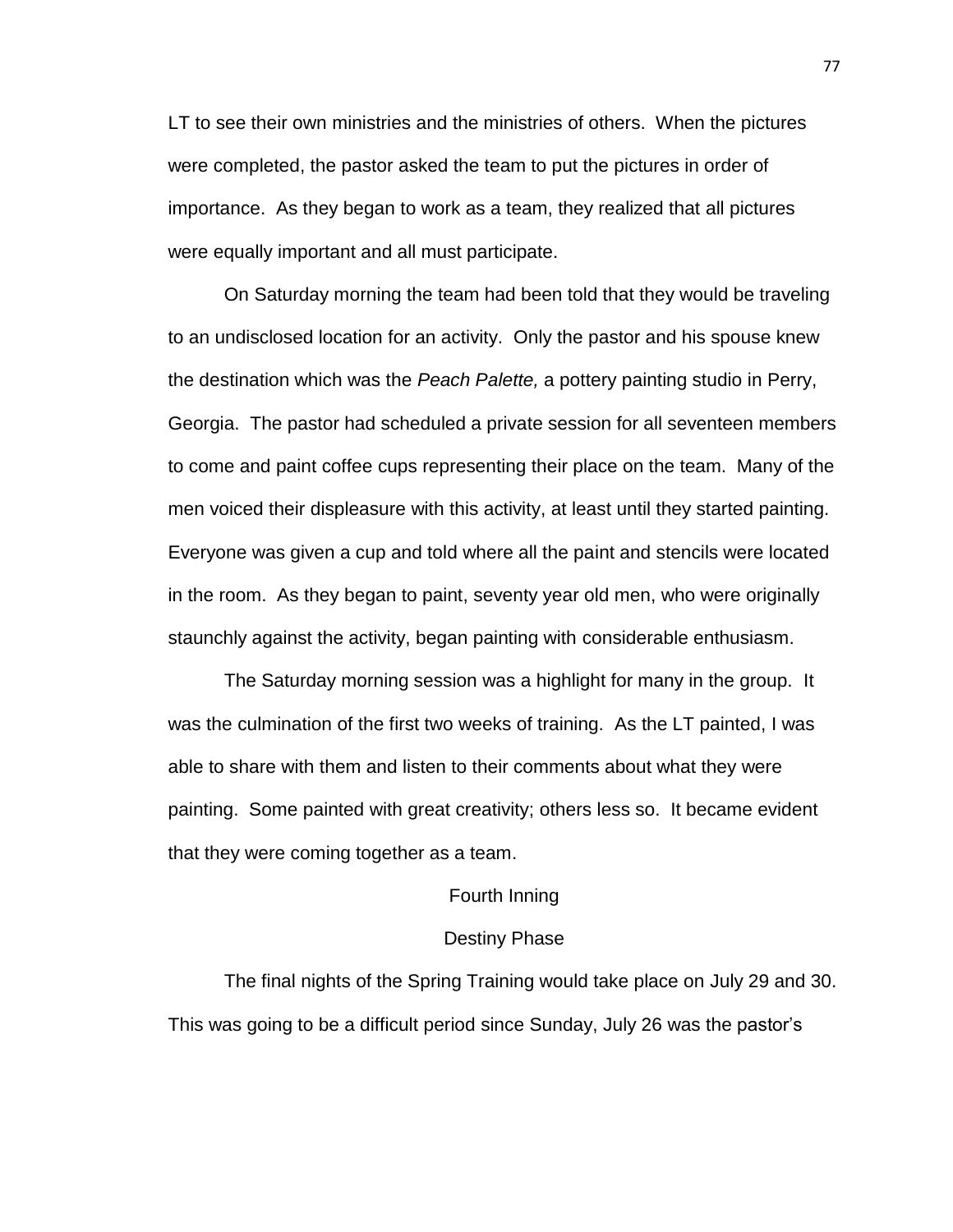final Sunday with Refuge. Emotions were raw and this needed to be a time of healing for the fellowship.

On Wednesday night the group came together in the fellowship hall for dinner where they remained for the evening. The session focused on a discussion of Bruce Bugbee's book, *What You Do Best in the Body of Christ*. Passion for ministry was one of the topics of discussion. Bugbee states, "We have identified passion as the God-given desire that compels us to make a difference in a particular area of ministry or life where God is glorified and people are edified."<sup>57</sup> Discussion followed and the LT discussed the particular passions that they had discovered throughout the classes.

This session was the culmination of all of our prior discussions. One member brought up the quote by Bugbee, "Today, right before our eyes, God is placing ministry back into the hands of every believer across denominational and geographical boundaries."<sup>58</sup> Some members of the LT realized that the book reinforced all that had been discussed in the Spring Training. As Bugbee states, "For most of us, seeing as God sees requires a new way of thinking. Some of the perceptions we have of God, the church, and who we are will not help us to find our unique ministry contributions."<sup>59</sup>

On Thursday night, the LT returned to a formal dinner that functioned as a graduation and commissioning service. The dinner was an emotionally difficult

<sup>57</sup> Bruce Bugbee, *What You Do Best in the Body of Christ* (Grand Rapids: Zondervan, 2005), 81.

<sup>58</sup> Ibid., 33.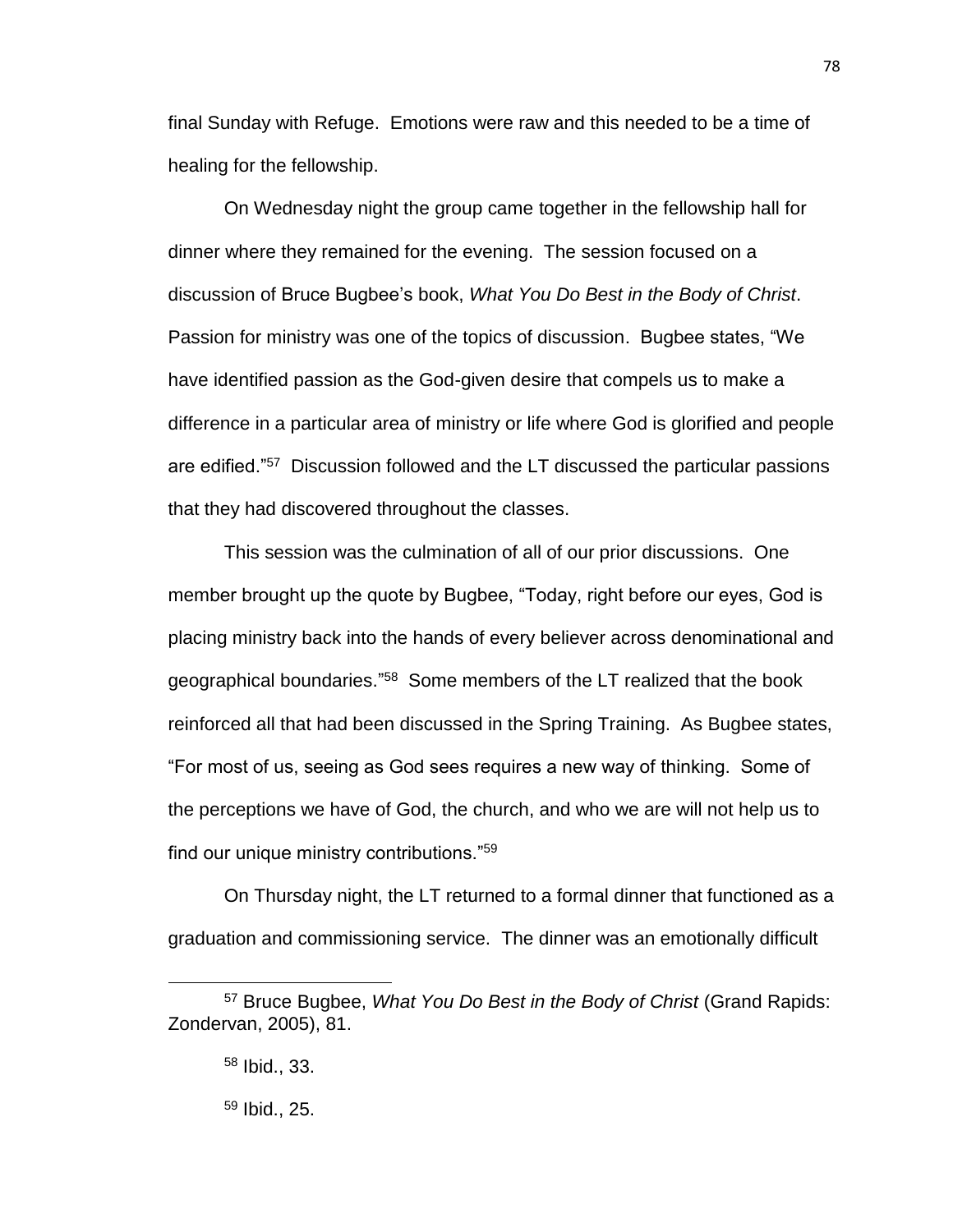event as the LT and the pastor realized that this was their last session together. Immediately following dinner, the LT completed the Post Leadership Survey. After this was completed, the pastor was able to share with the team his joy and appreciation for all they accomplished. It was a time of encouragement and commitment. The end of the session was devoted to presenting the coffee cups that they had made during the previous week and sharing in a time of prayer and commitment to Refuge.

#### The Final Score

Thirteen members of the team agreed to complete the Post Leadership Survey. The four that did not participate included the pastor, his spouse and one couple that indicated they were grieving the departure of the pastor. Six questions were prepared in the same style as the Pre Leadership Survey. The members that completed the survey were able to respond with full statements and allow their emotions to reflect in the survey. Of the six questions, two were for discussion in the private meetings with the pastor and four were intended to gauge the results of the Spring Training.

Table 8: Following the Spring Training, what is best at Refuge?

| Following this project, what is best at Refuge | Talents | Love and Family Nothing |  |
|------------------------------------------------|---------|-------------------------|--|
| Answers                                        |         |                         |  |

The first question on the Post Leadership Survey was in direct correlation to the seventh question on the Pre Leadership Survey. Participants were asked again about their opinion of what is best about Refuge. Answers indicated a shift from love and appreciation for the pastor and his family to love for the church body and the sense of family. The Pre Leadership Survey had made no mention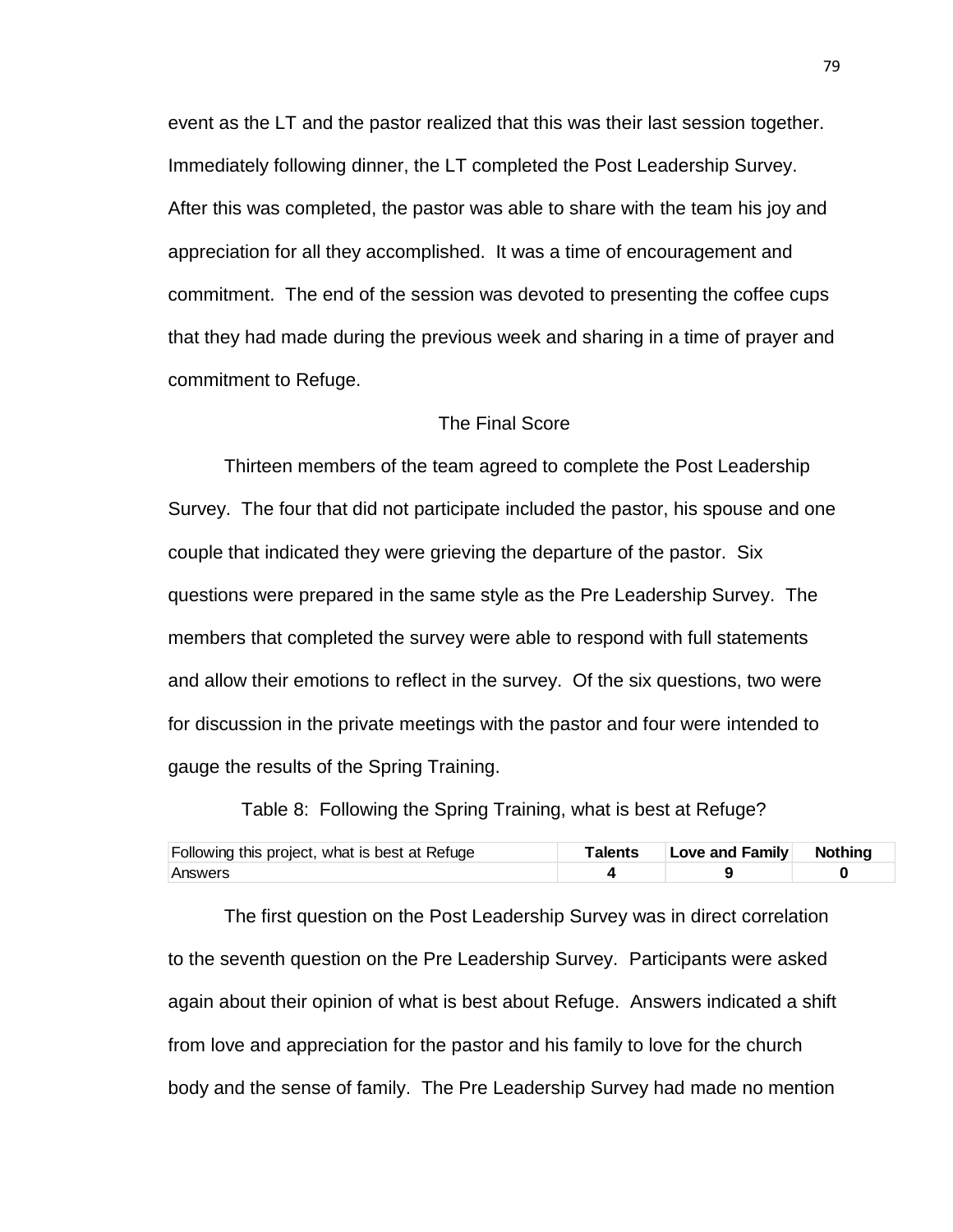of individual talents. There were five on the Pre Leadership Survey that stated that the pastor and his family were the most unique or best attribute. At the Post Leadership Survey, there was no mention of the pastor or his family. The individual members had begun to see their own ministries as ones that strengthened the church. This result was a direct result of the Spring Training.

One member stated, "Best of Refuge is the variety of talents and abilities we have." Another said, "The best part of the Refuge is the people." This was a significant statement as they were seeing that they could now take leadership of their ministries. Another commented, "The Leadership Team and the overall mission of the church." No longer was the pastor a focal point for the ministries of Refuge. Only a single comment concerning the pastor appeared on any team members' post survey. One simply wrote at the bottom of the survey, "Thank you Billy for a great foundation for us to build on and to fulfill your dream for the Refuge." One member who had identified "visitors and family" as the best characteristic of the church in the Pre Leadership Survey changed his or her response in the Post Leadership Survey to, "The Leadership Team and the overall mission of the church." Obviously, many members of the team had experienced a shift in perspective.

Table 9: How satisfied are you with your ministry following the Spring Training?

| How satisfied are you with your ministry following ST | Completely. | Most |  |
|-------------------------------------------------------|-------------|------|--|
| answers                                               |             |      |  |

The second question was in direct reference to question three on the Pre Leadership Survey. When asked about their level of satisfaction prior to Spring Training, eight were completely satisfied, five were mostly satisfied and three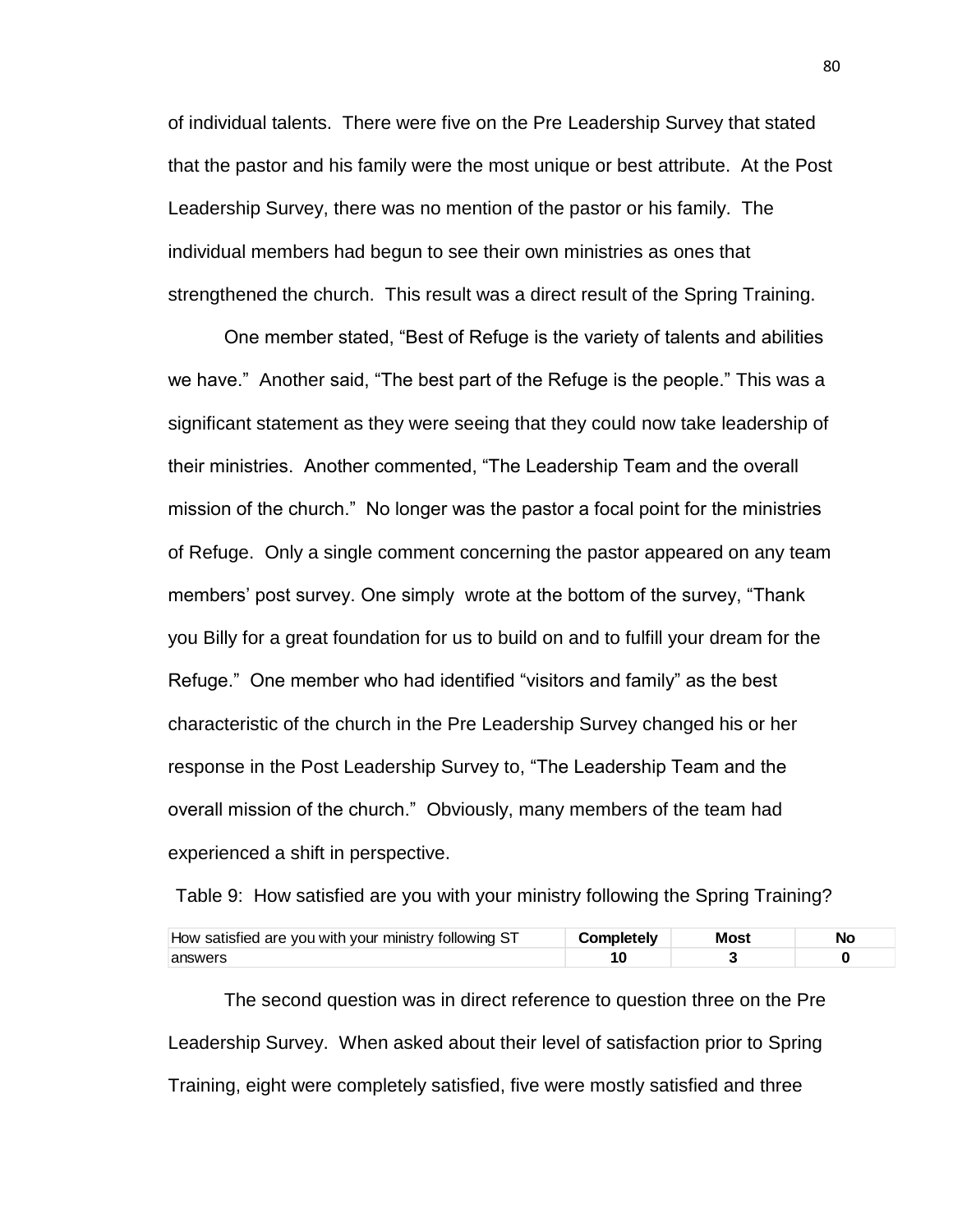were not satisfied. At the end of the Spring Training, ten were completely satisfied and three were mostly satisfied. Obviously, this was a significant shift as several changed their answers from the Pre-survey to indicate a higher level of satisfaction. Even those members of the team who did not take the Post Leadership Survey had indicated on the Pre-Leadership Survey that they were at least mostly satisfied. Therefore, satisfaction with ministry rose considerably.

One member commented, "I am very satisfied with my ministry, our team is united and all work to lead the congregation into the presence of the Lord." Another stated, "The Leadership Class gave me a better understanding of my total ministry." Another member stated, "I have discovered what my true ministry is." One member of the LT who experienced significant transformation during the Spring Training shared, "The Leadership class gave me a better understanding of my total ministry. It opened new doors for me." The excitement that was shared in the comments from the LT provide ample evidence that Spring Training allowed them to grow and develop in new areas of leadership.

Table 10: How have relationships changed during the Spring Training?

| How have relationships changed during the Spring Training | <b>Better</b> |  |
|-----------------------------------------------------------|---------------|--|
| answei                                                    |               |  |

The third question on the Post Leadership Survey reflected on the relationships between and among the LT. On the Pre Leadership Survey nine had responded that their relationships were excellent, but seven stated that these relationships were fine or poor. Following the Spring Training, there was an increase in the satisfaction level of the relationships between the LT. Ninety percent of the members felt that the Spring Training had a positive effect on the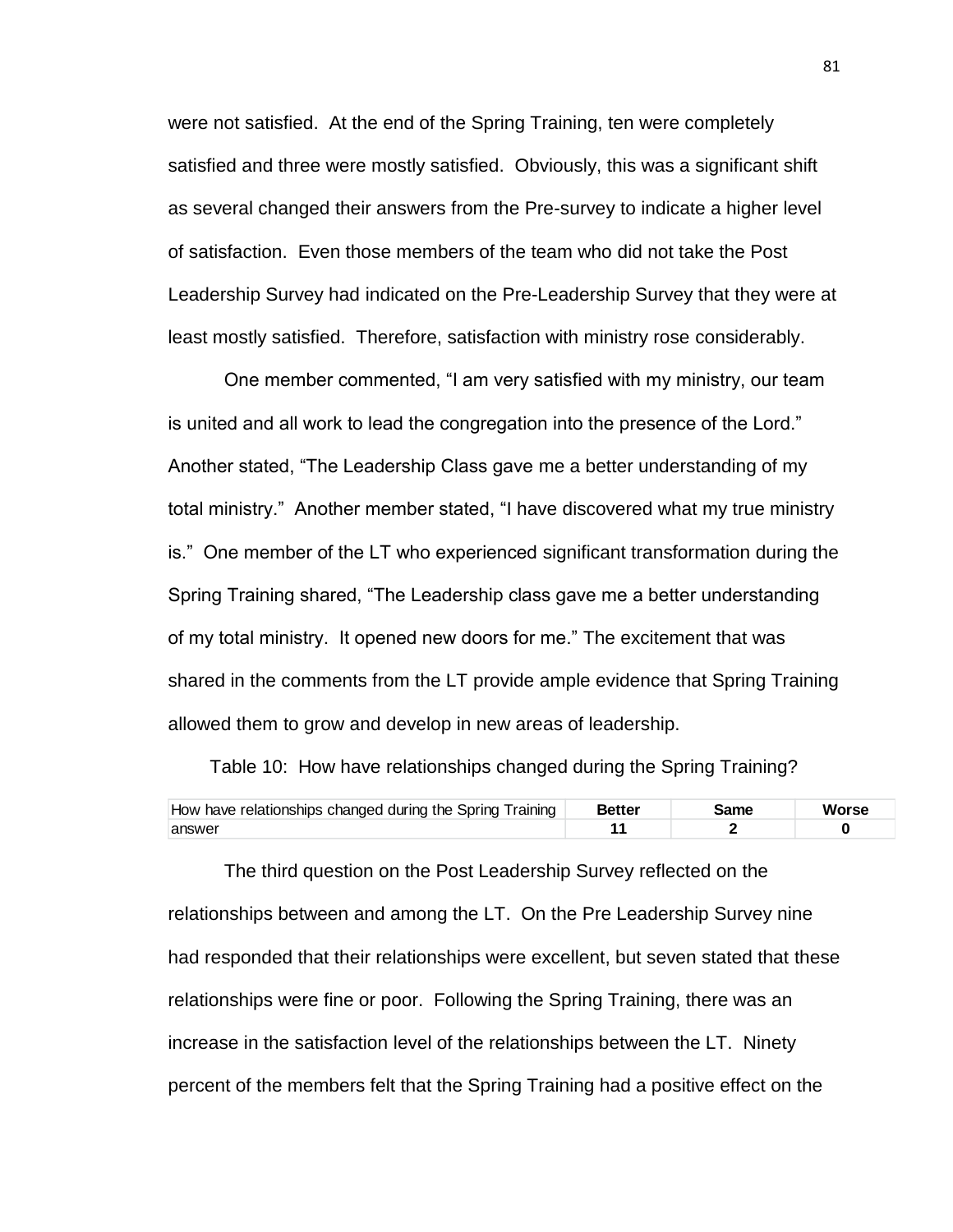relationships among the LT. As one member stated, "My relationships have grown to a new level. We are all getting stronger as we all take on new rolls."

One member stated, "I learned a few things about them (other team members) and hope friendships and cooperation deepens." Another responded, "I definitely feel more comfortable around them, more open." There was one response that exemplified the feelings that were expressed verbally: "I feel that going through this project as a group has created a bond to a large majority of the group." The deeper relationships that were built during this time provide a foundation for better interaction within the LT.

Table 11: What is impact on Refuge from this Spring Training?

| What is impact on Refuge from this Spring Training | <b>Outstanding</b> | Some | None at all |
|----------------------------------------------------|--------------------|------|-------------|
| answer                                             |                    |      |             |

The fourth question was in reference to the impact that the Spring Training had on Refuge. The LT was given the opportunity to respond honestly and without regard to repercussions. These answers were not going to be read before the departure of the pastor.

All but one member responded that the impact of the Spring Training on Refuge was outstanding. The one that responded "some" felt that Refuge was already outstanding. One member responded that the impact of Spring Training created "Unity and more equipped leaders." Another stated, "The potential can be incredible if just a few use what they learned and teach others." One said, "I believe the impact is huge, we have been equipped and trained so our ministries will grow to God's glory."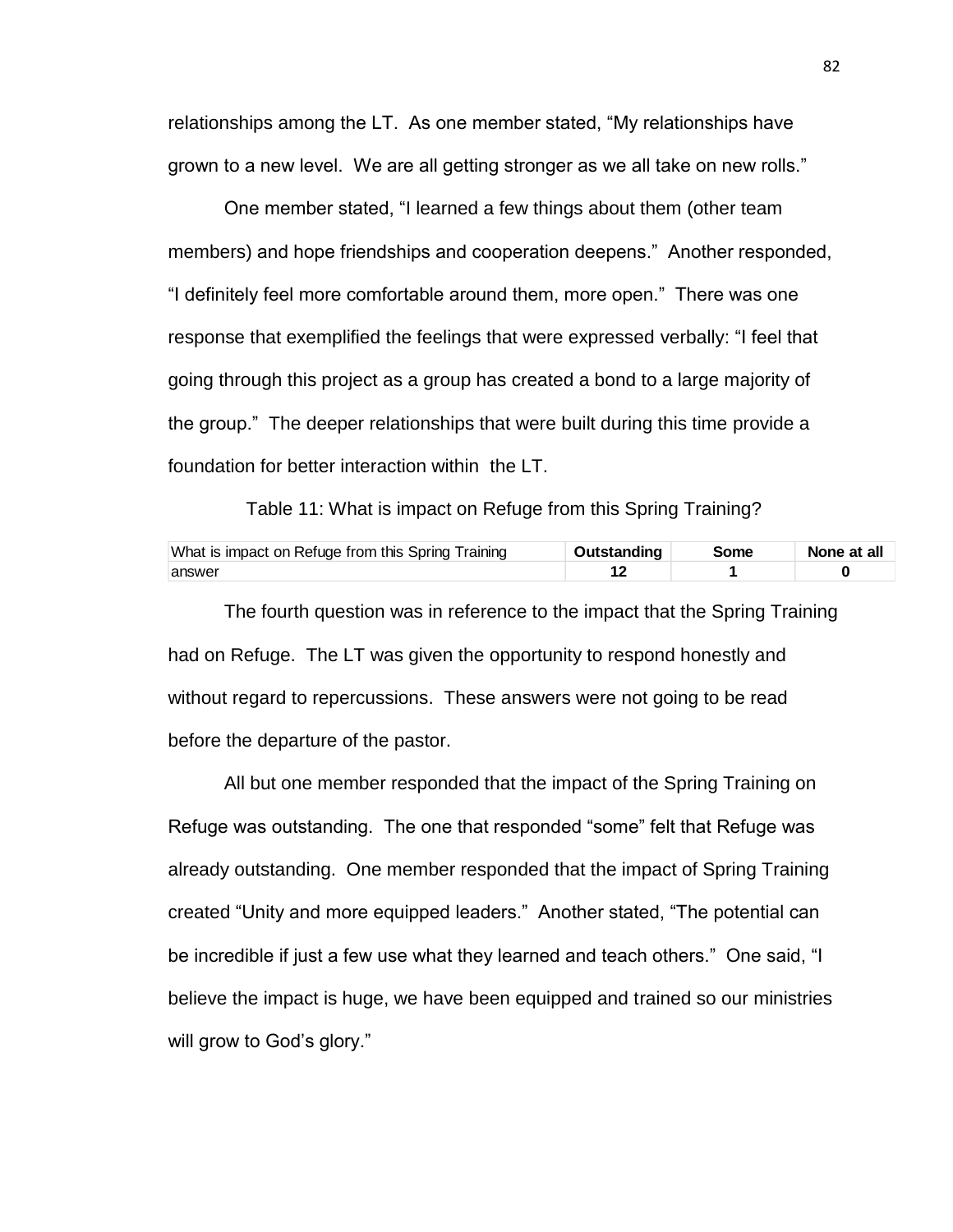One member wrote what was expressed verbally by many of the LT: "This couldn't have come at a better time. Now the leaders are bonded together, to become stronger, and to help the Refuge to grow." As one of the other members clarified, "Great impact if we all do our part." The LT have had the opportunity to develop a lasting bond between them and to learn how to develop their ministries. They will become stronger as each one of them embraces their leadership role more fully.

# Summary

The goal for an AI summit (Spring Training) is to make sure that the desire for positive results manifests naturally. There is always the possibility that the results might not be as positive as one would desire. The Appreciative Inquiry Handbook states:

AI has achieved remarkable results in the areas of productivity improvement, efficiency, and performance. However, the "goal" of the process is to create highly *improvisational organizations*. These are organizations that, according to Frank Barrett, demonstrate consistent strength in four key kinds of competence: affirmative, expansive, generative, and collaborative. In the end, these four key areas of competence are expanded through ongoing application of the skills applied during Discovery, Dream, Design and Destiny."<sup>60</sup>

The ongoing application of the training will be essential in the future for Refuge.

Obviously, the Spring Training had significant impact.

The Spring Training utilized the AI summit approach with the qualitative

method of research. The four separate two-day sessions offered to the LT were

effective and the experience was positive for all that participated. The training

<sup>83</sup>

<sup>60</sup> Cooperrider, p.181.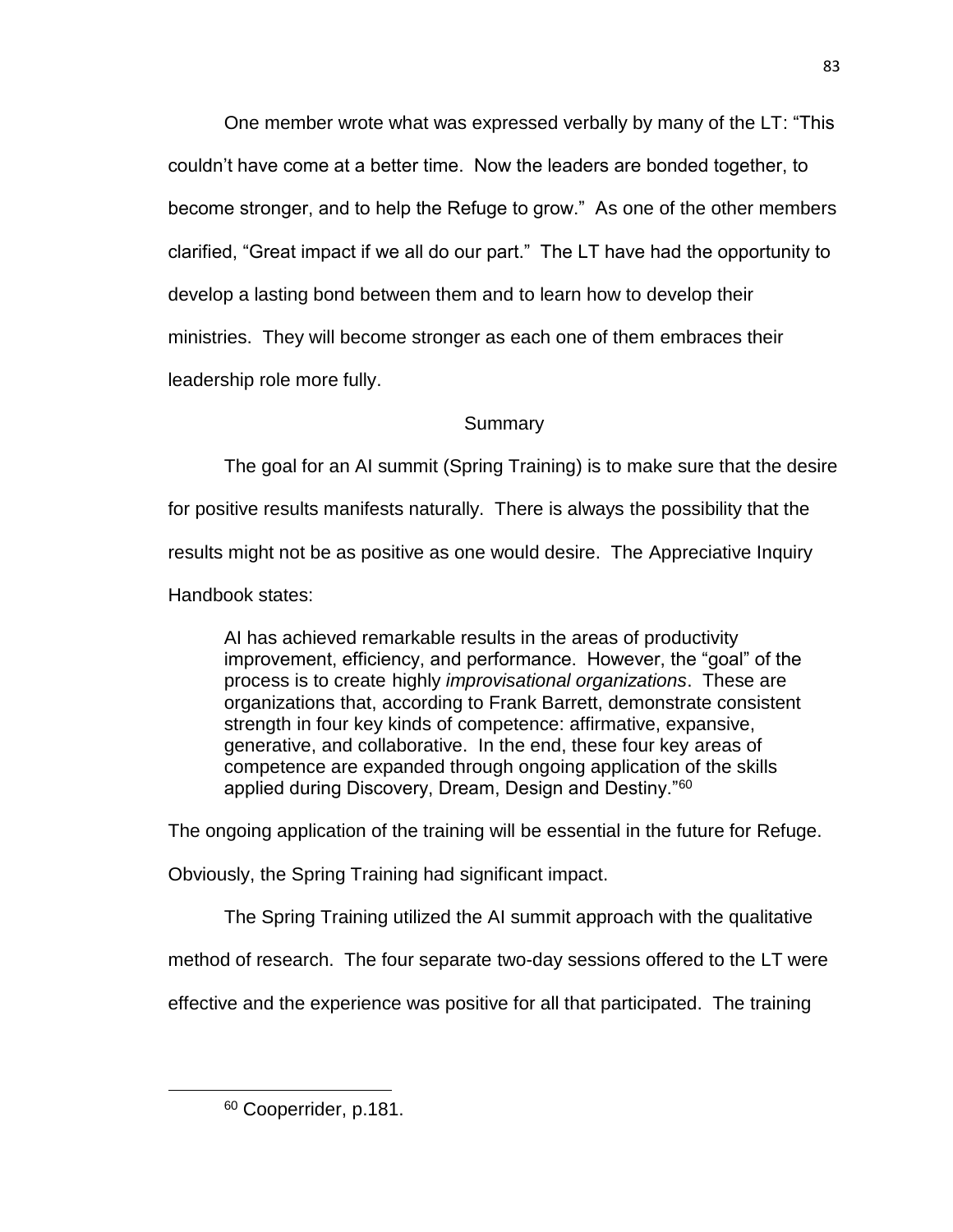provided by the two guest lecturers was both inspiring and deeply thoughtprovoking. The team experienced significant transformation and, as a result, it was better prepared to assume leadership after the pastor's departure.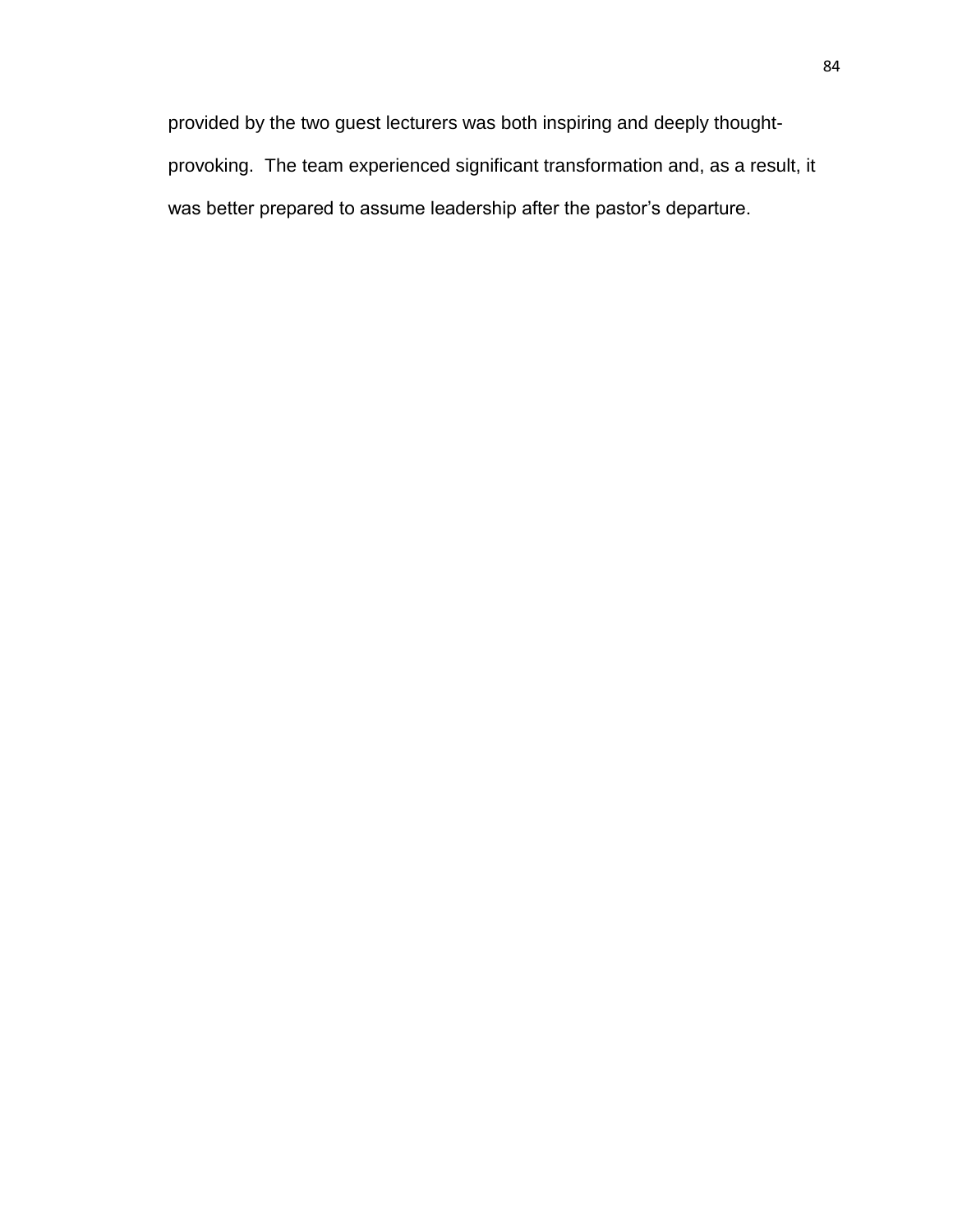### CHAPTER FIVE

### A NEW SEASON

Each new season brings new players and new staff. It is not uncommon for a team to come to a new season with a new coach. It is uncommon for a team to find itself without a coach as it enters into a new season. This was the context in which the LT of Refuge Church found itself as Spring Training came to an end. It now had to assume leadership itself even as it searched for a new coach.

### Transition on the Team

If anyone had suggested to me when I began this project that I would leave the church prior to its completion, I would never have believed them. It was my complete intent to do this project to help establish the ministries of Refuge for the future, a future that I planned to spend with them. We had refinanced our home, made some major changes to our financial situation and were beginning to make plans for retirement in fifteen years from Refuge. My plans are not always God's plans. As it turned out, this project was not intended to make things better for me at Refuge; this project was undertaken in order to make Refuge a better church for the Kingdom of God.

The Spring Training approach was developed so that the LT would be

85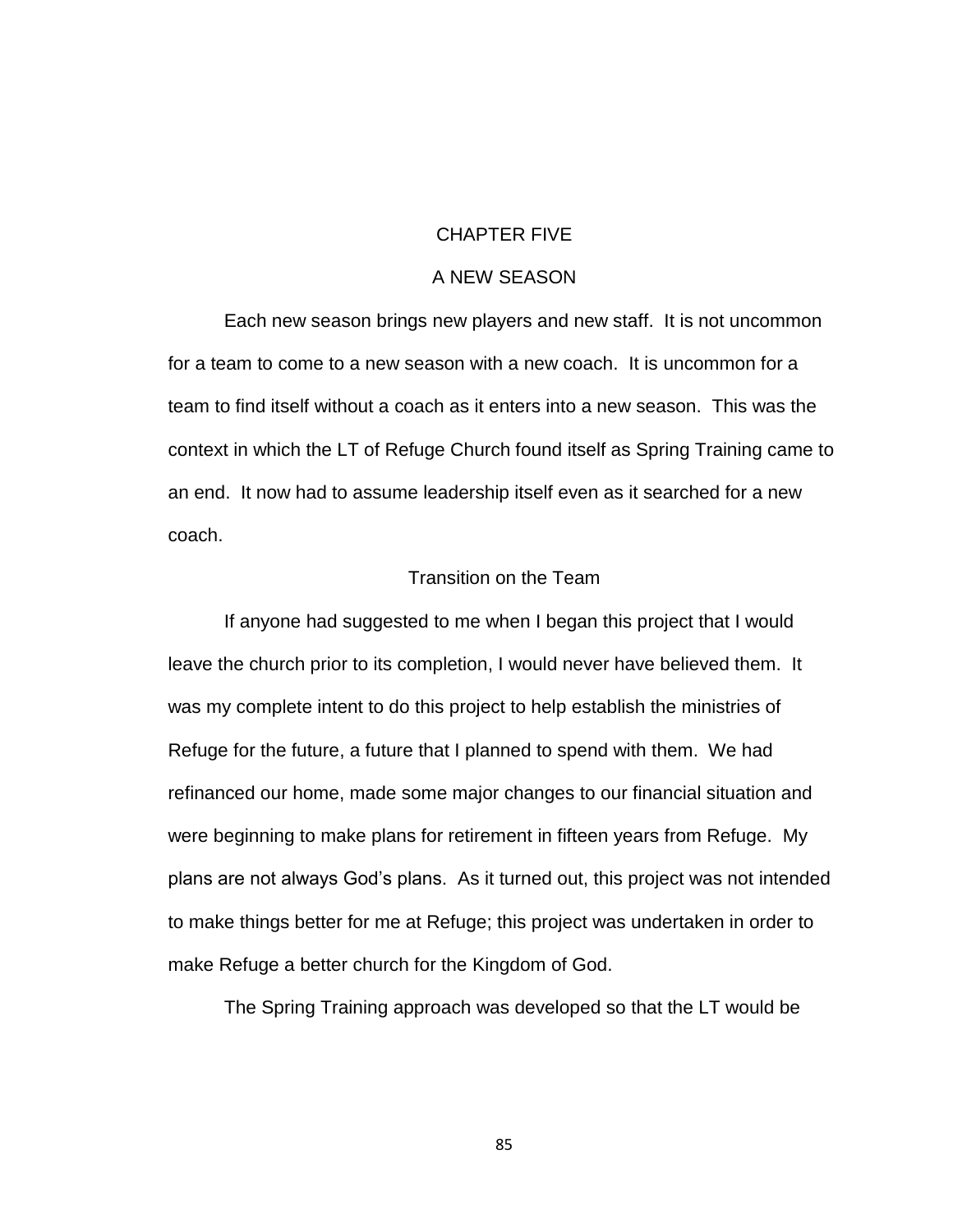equipped, empowered and encouraged to exercise its ministry gifts. When the pastoral transition was announced I was concerned that this goal would not be fulfilled. My concern was that some would leave immediately and others would refuse to participate. Of the twenty members of the LT that came to the first meeting, two couples did not participate in the Spring Training. Both of the couples that did not participate resigned Refuge on the pastor's final day. Those that did participate remained at Refuge until a new pastor was voted in. The attitude that was embraced by all of the LT was one of ensuring the continuation of the church into its next stage of ministry and the coming of a new pastor. There was a concern for the transition, but the desire to begin to lead was obvious. One could believe that this project was prearranged in the knowledge that there was going to be a transition.

Larry Osborne states in his book *Sticky Teams* that "good undershepherds never forget that they work for the Chief Shepherd, not the sheep."<sup>61</sup> It is my opinion that at the beginning of this project I honestly did not understand the role of the undershepherd to The Shepherd. Refuge is God's church. I had been used as the pioneering pastor and had worked to build a great church, but at times I had forgotten that it was not my church. This was God's church, and He was going to use His people to continue His work. I did not work for the sheep, I worked for God. Therefore, as His servant, I would go where he desired and He would be in full control of my life and His church.

<sup>61</sup> Larry Osborne, *Sticky Teams* (Grand Rapids, MI: Zondervan, 2010), 53.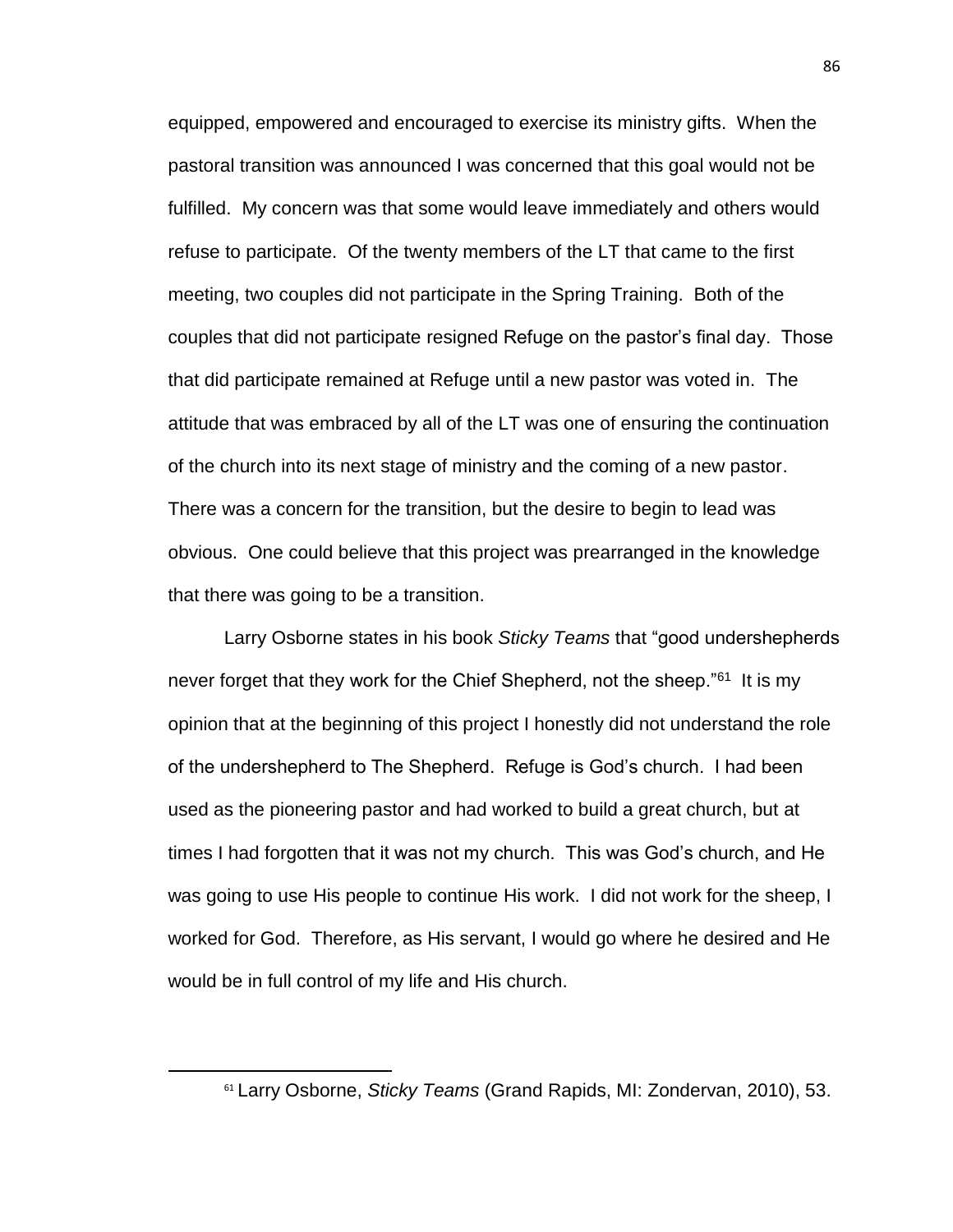### New Team Vision

The changes that took place with this project will have a lasting effect on Refuge. Osborne states, "I've been in ministry long enough to know that what goes on behind the scenes and in the hearts of God's people has a huge impact on what goes on in our churches." $62$  The change that had taken place in the LT would filter into the entire life of the church. Those leaders who were willing to become a part of the Spring Training were prepared and able to lead Refuge on to the next season of ministry.

During the final session, the LT was given a sheet of paper and asked to finish the following statement, "my vision of a team that works is. . . ." Sixteen people completed the statement. Of the sixteen participants, fifteen of them used some form of the term "achieving common goals." Some simply said "same goals" and others "same purpose," but all focused on the common goal. This was a change that had developed over the four week period. In the beginning there was much discussion about assisting in the building of individual ministries. At the end of the Spring Training, everyone shared a common goal.

Osborne uses sports as an illustration of what churches can look like in their leadership structures. He talks of solo track stars, golfing buddies, and then basketball teams. Osborne states, "Basketball is primarily a team sport, not a friendship sport. It requires working together, trusting one another, and sharing the ball. But unlike golfing buddies, members of a basketball team don't expect

<sup>62</sup> Ibid., 27.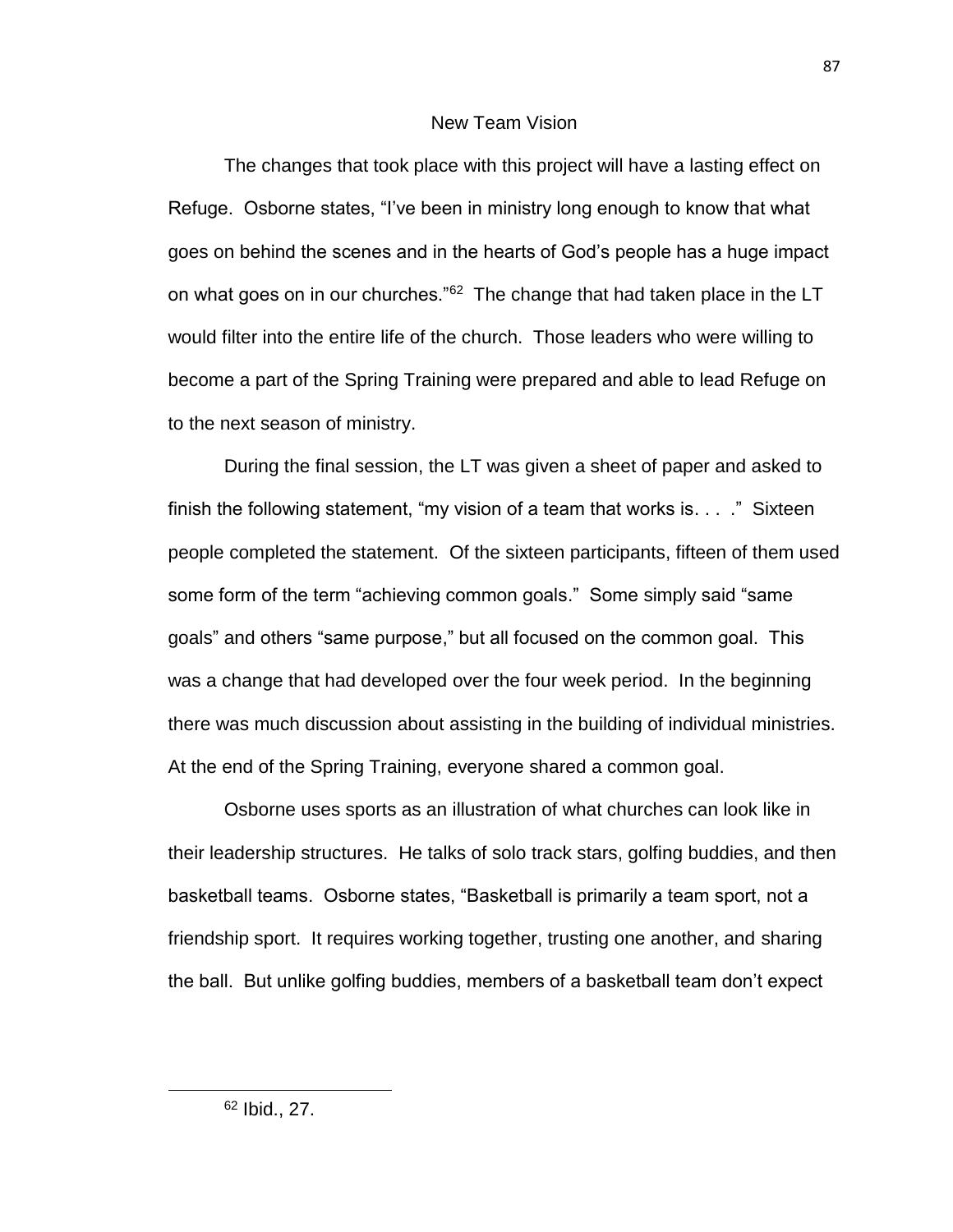that everyone will be best friends."<sup>63</sup> The LT had transformed from solo track stars to a basketball team. Not everyone would be best friends, but the team would work together for the goal of a winning season.

Having gained the desired result of equipping, empowering and encouraging the LT, I discovered three questions that John Maxwell wrote about in his book, *Developing The Leaders around You*. Maxwell encourages the leader to ask the following questions: "What do they want? Do they have a way of getting what they want? Will they be rewarded if successful?"<sup>64</sup> These three questions provided a framework for this project. Through the Pre Leadership Survey I ascertained the desired results and needs of the LT. With the Spring Training, I gave them a way of achieving their desired results, and the reward would come in the results that would be achieved.

There were eight questions on the Pre Leadership Survey. The final question was one that allowed the LT to dream of its shared future and to make plans: "Make three wishes for the future of your ministry. Describe what your ministry would look like and how it would fit in the overall ministries of Refuge."<sup>65</sup> The Post Leadership Survey asked in its final question if there were any changes to those desires. The change that took place offers evidence of the power of the process in the lives of its participants. In the beginning, many on the LT stressed

l

 $63$  Ibid., 65.

<sup>64</sup> John Maxwell, *Developing The Leaders Around You* (Nashville, TN: Thomas Nelson, 1995), 113-114.

<sup>&</sup>lt;sup>65</sup> Taken from the Pre Leadership Survey.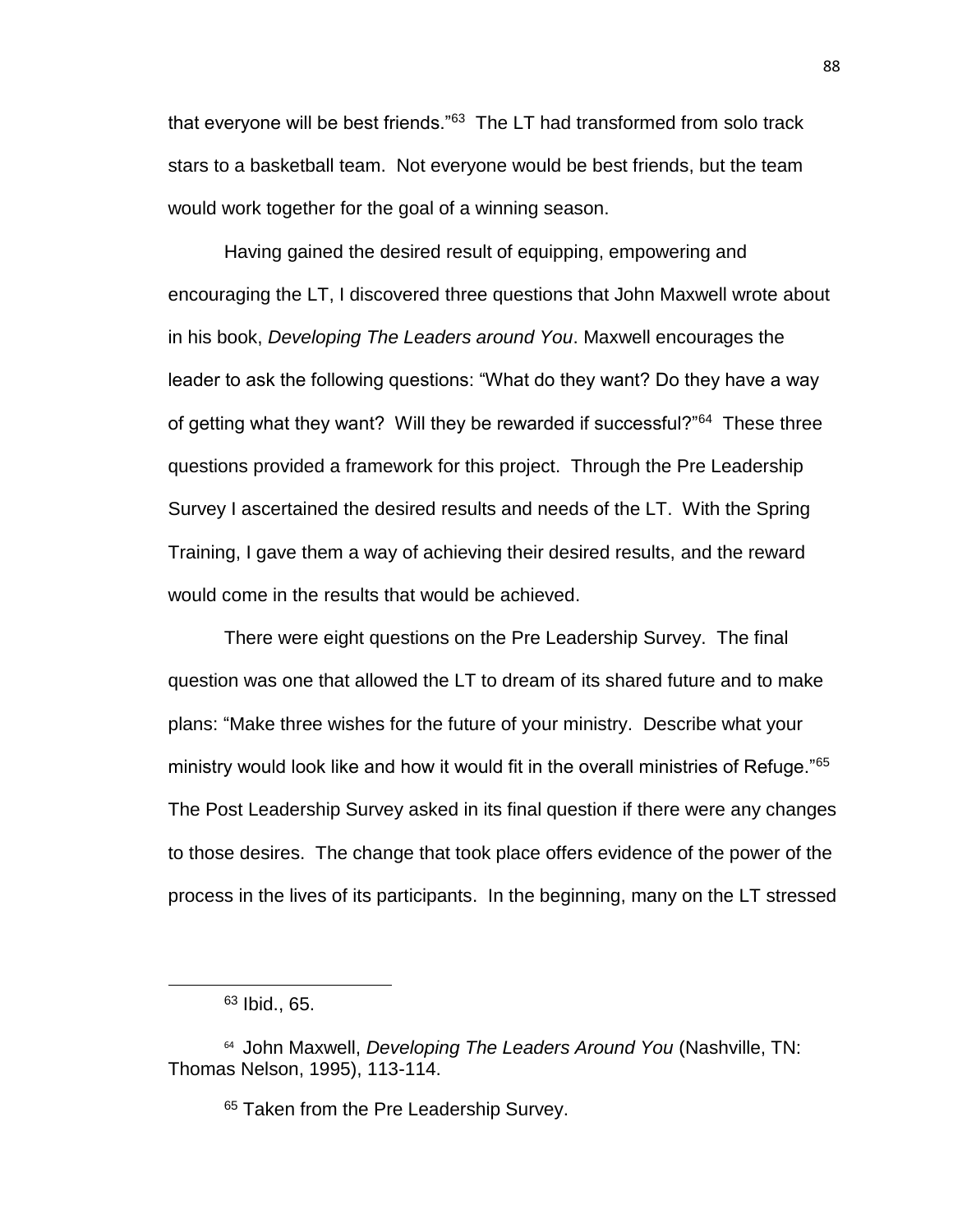personal abilities; in the Post Leadership Survey, the focus had shifted to the

entire group and its abilities to affect change

| <b>Pre Leadership Survey</b>                                            | <b>Post Leadership Survey</b>                                                          |  |
|-------------------------------------------------------------------------|----------------------------------------------------------------------------------------|--|
| I wish to have more wisdom and knowledge to<br>teach the senior adults. | It is my desire for our church to reach the lost and<br>help the poor in our community |  |
| Continuing on doing things I can do.                                    | We all take what we have learned and go with it.                                       |  |
| We want to see the RT's (Recyceled Teens) grow.                         | See more interchnge between the different age<br>groups.                               |  |
| To have funds to continue the improvements on<br>the sound system.      | I have learned how to better communicate with<br>people.                               |  |
| All men at Refuge involved with Men's ministry.                         | I have been given the tools to better communicate<br>and understand others.            |  |
| People willing to help.                                                 | My drive to serve God has grown intense.                                               |  |

|  |  | Table 12: Change in ministry mentality |  |
|--|--|----------------------------------------|--|
|--|--|----------------------------------------|--|

The LT shared its responses in individual meetings with the pastor at a local Starbucks on July 27 and 28. In these sessions, team members discussed any aspects of the Spring Training that they did not feel comfortable sharing with the group. Each member was scheduled to meet for twenty minutes. After the first meeting it became obvious that this was simply not enough time; nevertheless, no one complained.

Each member openly discussed each session and what they had learned. The pastor asked where they were on the DISC profile and if they agreed with its conclusions. At the end of the conversation, they were all asked if their desires for the church at the beginning of the Spring Training had changed. Each member was asked to share one word that would describe what they had learned and how it had affected their ministries. Answers included boy's ministries, life skills, people, children, encouraging, leader, service, care, and people edified,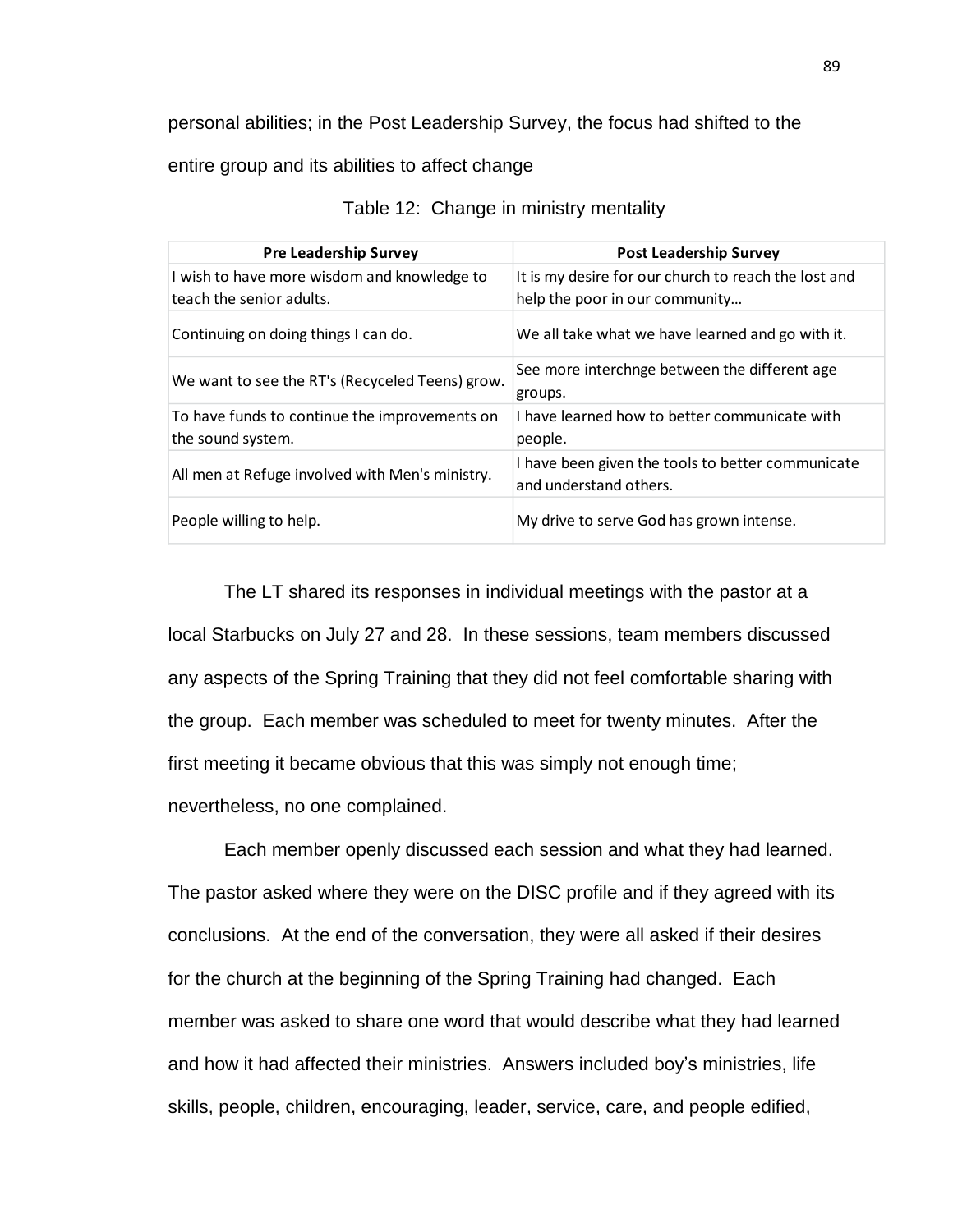connecting, hospitality, helps. The LT contained all that was needed for progress of ministry at Refuge.

The final piece for the LT was the completion of the Focus Group Questions. These questions were simply in reference to the effectiveness and process of the Spring Training. One of the questions asked if the LT believed that the purpose of equipping and empowering leaders was accomplished. It was a unanimous confirmation that it was accomplished.

The question with the most intriguing replies simply asked if the LT member's vision had changed during the Spring Training. Fourteen of the seventeen responded affirmatively and many went on to explain that it had changed greatly. Not only did they feel that they had been equipped, empowered and encouraged, but their vision had changed.

According to John Kotter, "Vision refers to a picture of the future with some implicit or explicit commentary on why people should strive to create that future."<sup>66</sup> With the change in vision of a majority of the LT, a new season had begun. It can be noted that the unity and vision of the LT had become congruous and therefore the work would be done as a team.

Kotter states, "Over the past decade, I've observed a dozen companies as they tried to create effective visions for change. From that experience, I conclude the following: developing a good vision is an exercise of both the head and the heart, it takes some time, it always involves a group of people, and it is

 $\overline{a}$ 

<sup>66</sup> John P. Kotter, *Leading Change* (Boston, MA: Harvard Business School Press, 1996), 68.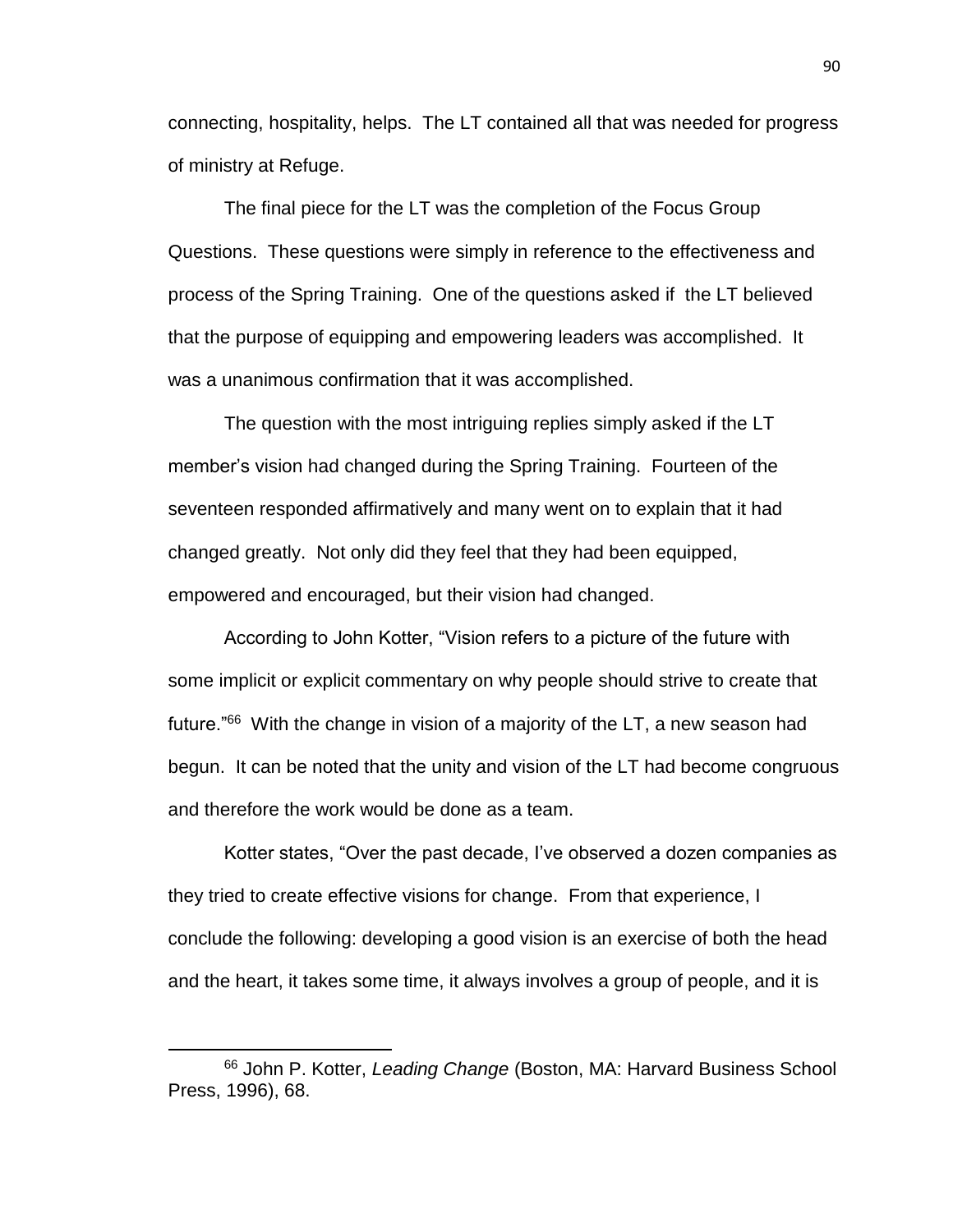tough to do well."<sup>67</sup> The vision for the future of Refuge would come from the head and the heart. The head had developed with the understanding of the other members' ministries and the heart was established in the unity that was displayed. There was no doubt, the LT of Refuge had a vision and was moving forward, even without a coach.

### New Positions

Osborne states, "Healthy teams have great teamwork. There's little role confusion, and everyone knows what the ultimate goal is."<sup>68</sup> The final goal of the Spring Training would be in the clarification of the LT's individual roles. This was completed during the private session. Each member referenced back to the pastor what their job was and how they were going to engage it to achieve a common goal. Knowing one's position and understanding where you fit on the team can be the determination of success for the team. As Spring Training progressed, each member was thinking about their ministry. On any baseball team, the individual players are playing for the team win. Yet, each player plays their individual position to the best of his or her ability. If the catcher and the pitcher change positions in the middle of the inning, the win will be in doubt. Therefore, the members had to understand their individual roles and how they would be contributing to the team's success.

The departure of the coach was a crucial factor that complicated the understanding of role distribution. The members of the team began to talk in the

 $\overline{\phantom{a}}$ 

91

<sup>67</sup> Ibid., 79.

<sup>68</sup> Osborne, 101.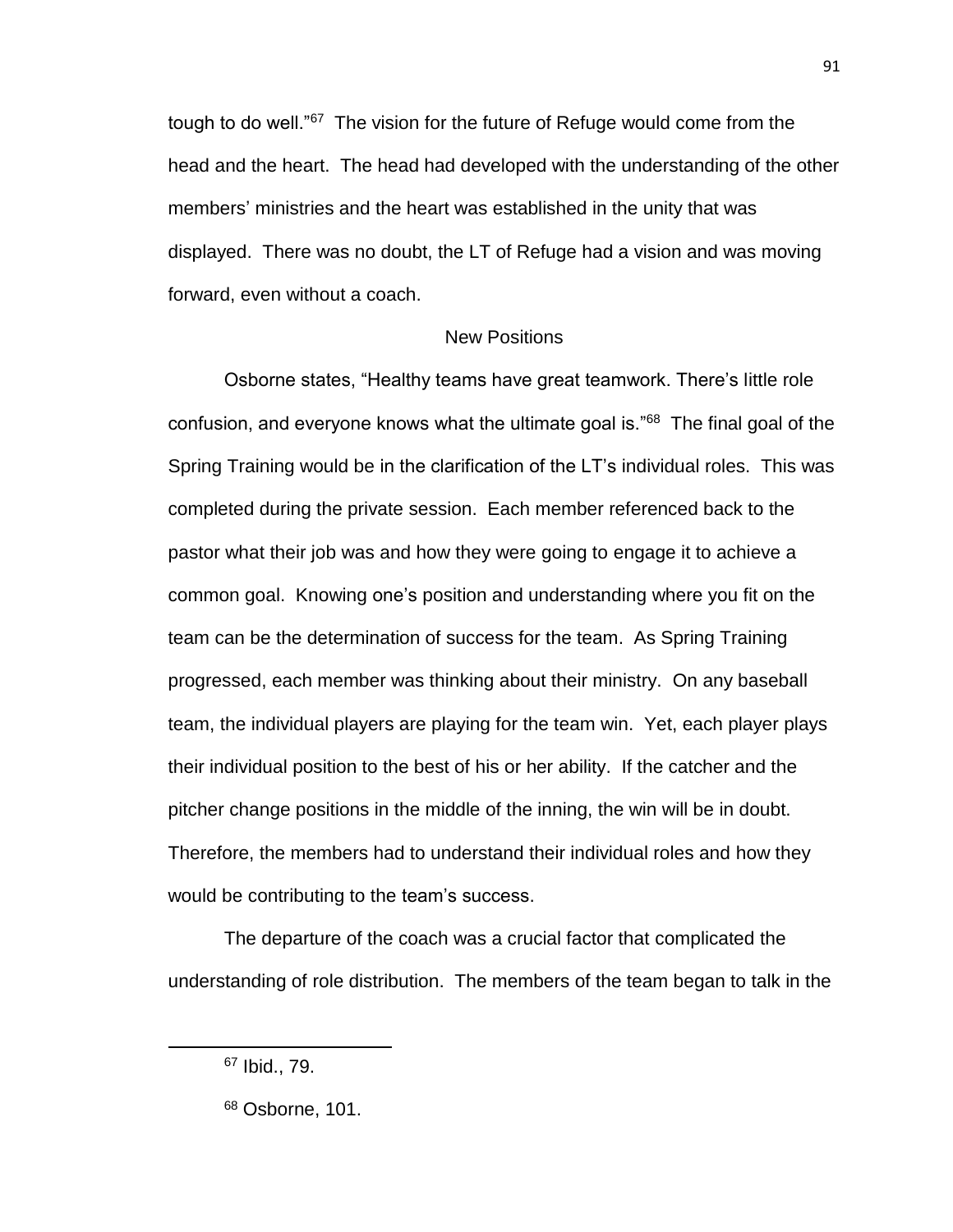final session of the need to begin to fulfil the tasks of the coach until a new coach was selected. They indicated their acceptance of the challenge when they began to talk of the need to delegate tasks more effectively. This realization offered evidence that the LT was prepared to take the leadership of Refuge and move forward.

The LT were asked to read Bruce Bugbee's book, *What You Do Best in* 

*the Body of Christ*. This book was a basic diagram of Spring Training. At the

end of the book Bugbee addresses the leader:

Let's be honest. Speaking leader to leader, we have recruited people to serve and then criticized them for not performing well. Oftentimes we did not train them. In many instances we did not give them adequate feedback. It is very likely, and maybe even probable that we never took the time to ask them if and how God might be leading them to serve. Let's face it, we had some slots to fill, and all we were looking for were some people with a pulse who were warm and willing.<sup>69</sup>

Many leaders of churches have faced this scenario. There is a job to fill and all

that is needed is a willing vessel. Spring Training as undertaken in this project

transformed the LT from willing vessels to equipped, empowered and

encouraged leaders. The LT developed a new vision for and accepted its roles

in that vision. The entire team affirmed that Spring Training would be useful for

future leaders.

 $\overline{\phantom{a}}$ 

John Maxwell tells the following story:

There is a story of a tourist who paused for a rest in a small town in the mountains. He went over to an old man sitting on a bench in front of the only store in town and inquired, 'Friend, can you tell me something this town is noted for? 'Well," replied the old man, "I don't rightly know except

<sup>69</sup> Bugbee, 141-142.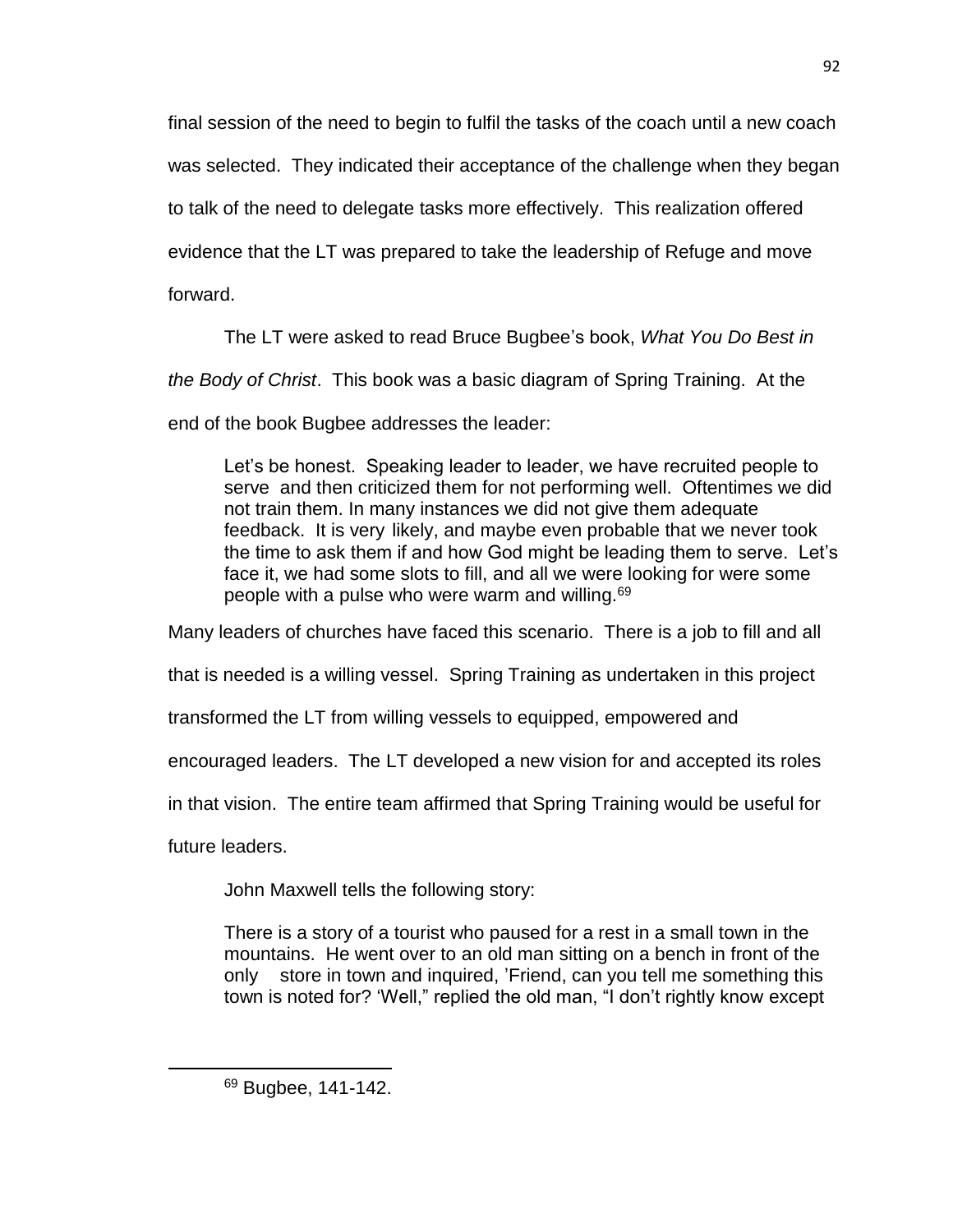that it's the starting point to the world. You can start here and go anywhere you want.' 70

By embracing their gifts and new roles, the LT could look forward to a bright future for Refuge. Spring Training was over and a bright future was ahead.

### **Summary**

The circumstances surrounding the departure of the pastor made the Spring Training an interesting four weeks. The LT was able to hold its emotions in check, thus allowing the Spring Training to be seen as positive for future development. This Spring Training could be a tool that could be used in other churches with minor modifications.

The most influential change was in the pastor. The stakes were high, given the need to complete the project for the degree program and to prepare the LT for a future without his presence. With some considerable effort, the pastor was able to release his many tasks into the hands of the LT. As was stated at the beginning of this chapter, our ways are not always God's ways. There is a part of me that feels that God understood the necessity of releasing and the struggle that it would cause.

I have often wondered what would have happened to Israel if Moses had released leaders earlier in the journey. Moses' father-in-law had to educate him to change; my father-in-law had to prod me. My father-in-law participated in this Spring Training without the knowledge of the motivating factor. The reason I invited him on the leadership team was so that he could experience the

<sup>70</sup> Maxwell, 25.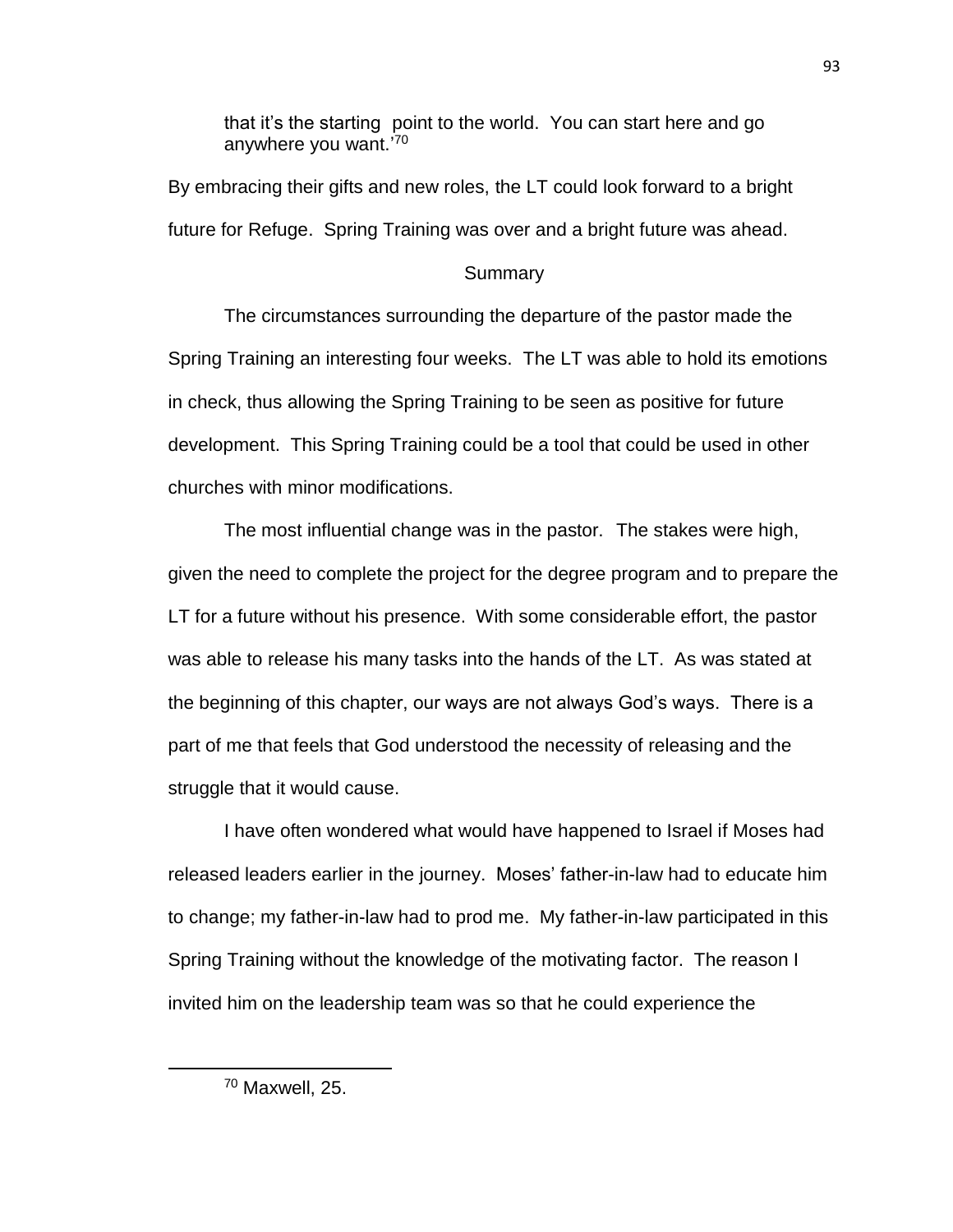development and release of the LT. The question that continues to haunt me:

what if I had done it earlier? If this was part of the foundation of Refuge, where

would Refuge be today? I cannot deny that this training has been an asset to

the LT during this transition. Yet, I have to admit that it would have been of

greater benefit if it had been developed and implemented at the beginning. It

would be much better to implement earlier than to be prodded later.

Jim Collins makes one comment in his book, *Good to Great*, which seems

appropriate for the future of Refuge:

We found instead that they *first* got the right people on the bus, the wrong people off the bus, and the right people in the right seats – and *then* they figured out where to drive it. The old adage 'People are your most important asset' turns out to be wrong. People are not your most important asset. *The right people are.<sup>71</sup>*

The Spring Training allowed an opportunity for the right people to get into the

right seats. There is no doubt that the LT is built with wonderful people that have

a desire to serve God. There is no question of the pastor's struggle over whether

or not to leave them. But, there is also no doubt that this project enabled Refuge

make further progress along the journey with a team that is equipped,

empowered and encouraged.

<sup>71</sup> Jim Collins, *Good To Great* (New York, NY: Harper Business, 2001), 13.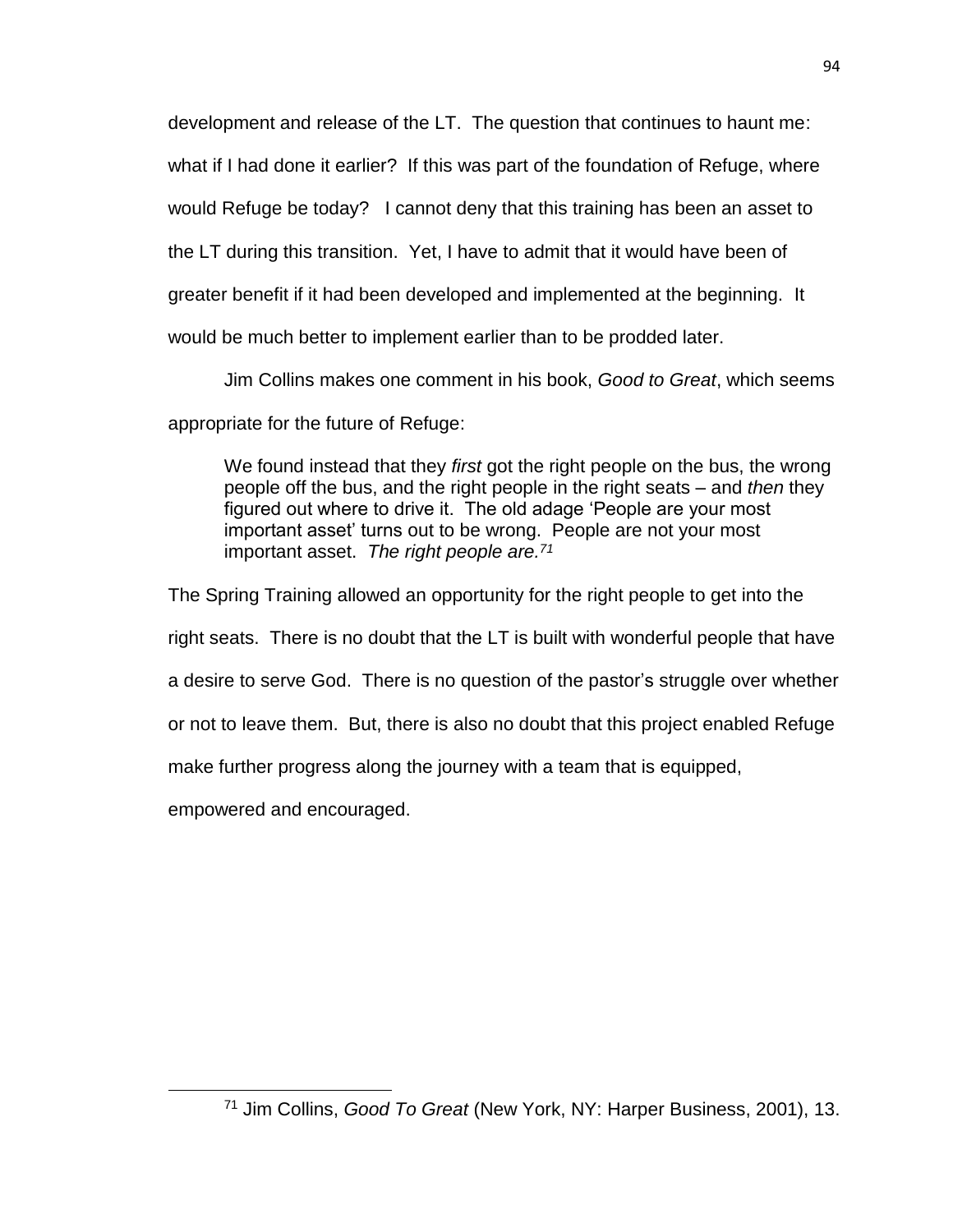APPENDIX A:

INFORMED CONSENT



# COMING OFF THE BENCH:

# COACHING THE LEADERSHIP TEAM TO LEAD

You are being asked to participate in a research study. Before you give your consent to volunteer, it is important that you read the following information and ask as many questions as necessary to be sure you understand what will be asked of you.

Investigator

The investigator for this research study is Billy Dwain Thomas Sr, B.A., M.Div. Equiv. Rev. Thomas is the Pastor of The Refuge Church of Perry, Georgia and a student in the Doctor of Ministry program at the McAfee School of Theology under the direction of Dr. Rob Nash. Rev. Thomas can be reached at 478-213- 7729 or [BillyThomasGA@gmail.com.](mailto:BillyThomasGA@gmail.com)

Purpose of the Research

The purpose of this study is to establish a training program for the Leadership Team at Refuge Church. This study will implement a training program for those that choose to participate that are presently serving on the Leadership Team.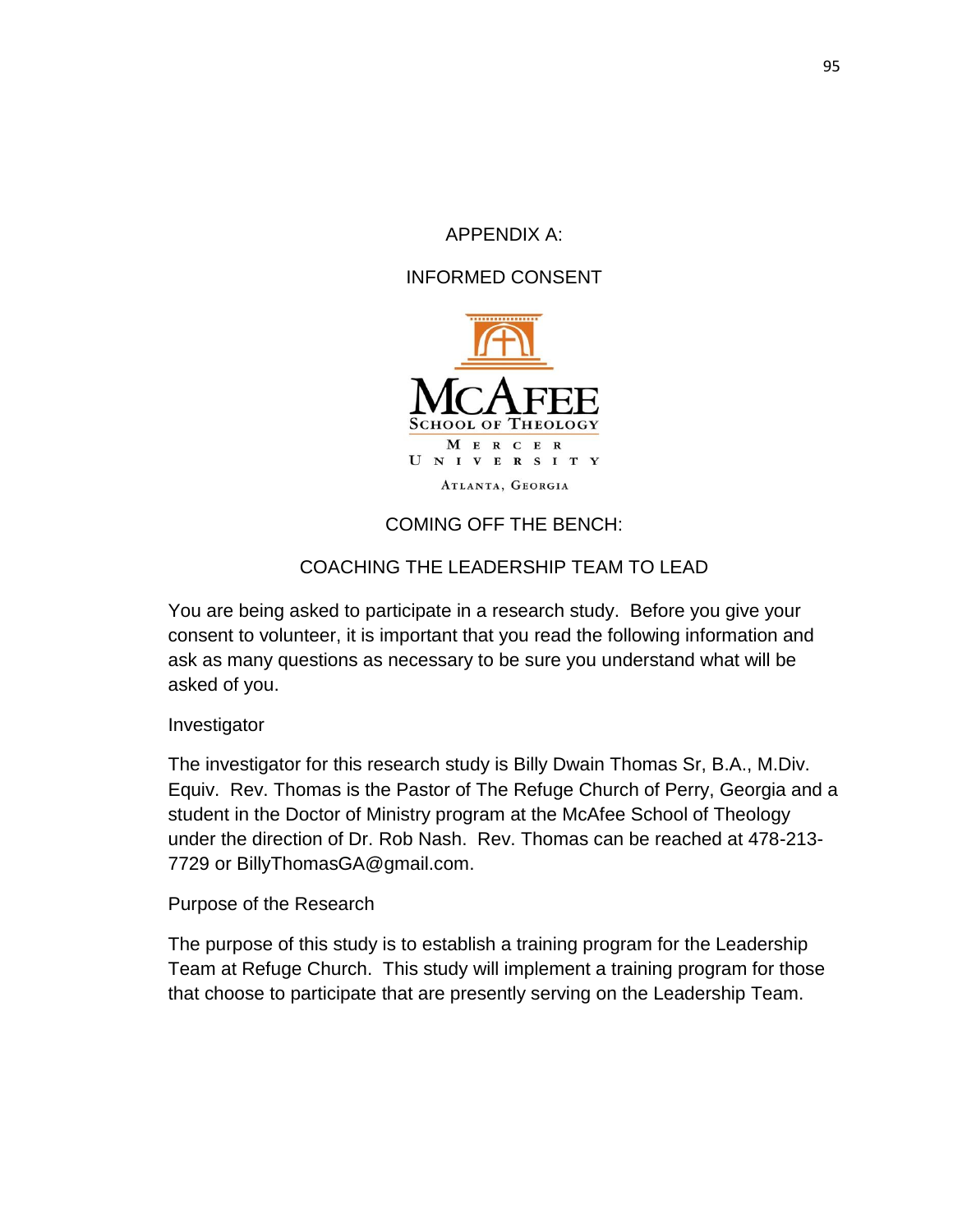## **Procedures**

If you participate in this study, you will be asked to attend a Leadership Team summit that will last for four consecutive Friday nights and Saturday mornings. During the four weekends you will be given opportunity for team building and training. There will also be opportunity for you to have individualized coaching with the pastor twice during this period. During this time you will be exposed to two outside instructors and your coach. You will be given a book to read and surveys to complete. You will end the four week period with a focus group to discuss the changes that you have discovered and implemented.

Potential Risks or Discomforts

There are no foreseeable risks associated with the study.

Potential Benefits of the Research

The summit and training will give insight into future ministry. The strengths of Refuge will be brought out and the ability to build upon them for the future. Your participation in this study will not help you in your own abilities, but also assist in the further of your ministry and Refuge.

## Participation and Withdrawal

Your participation in this research study is voluntary. You may refuse to participate at any time. If you choose to withdraw from the study, please destroy and dispose of any incomplete forms. It will be necessary to inform the investigator of your withdrawal for planning purposes. No questions will be asked concerning your decision.

### Questions about the Research

If you have any questions about the research, please contact Billy Dwain Thomas Sr. at 478-213-7729 or [BillyThomasGA@gmail.com.](mailto:BillyThomasGA@gmail.com) You may also contact Dr. Robert Nash at [nash\\_rn@mercer.edu](mailto:nash_rn@mercer.edu) 

### Audio Taping

If you choose to participate in the focus group, there will be an audio recording which will be stored by the researcher for at least three years after project completion. This will be stored in a safe that only the researcher has access to.

## Reasons for Exclusion from this Study

This project has been approved only for members of the Leadership team that are 18 or older.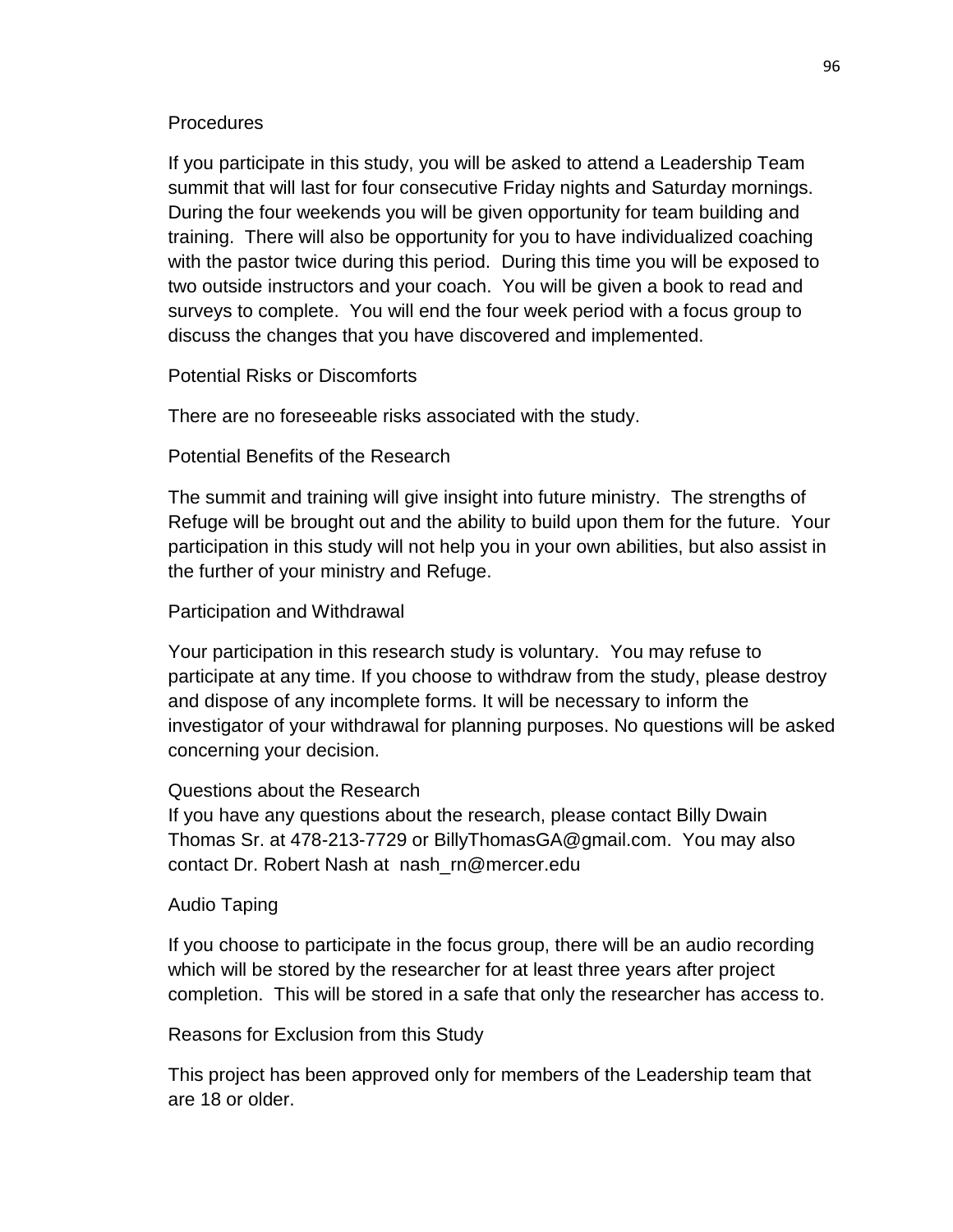This project has been reviewed and approved by Mercer University's IRB. If you believe there is any infringement upon your rights as a research subject, you may contact the IRB Chair, at (478) 301-4101.

You have been given the opportunity to ask questions and these have been answered to your satisfaction. Your signature below indicates your voluntary agreement to participate in this research study.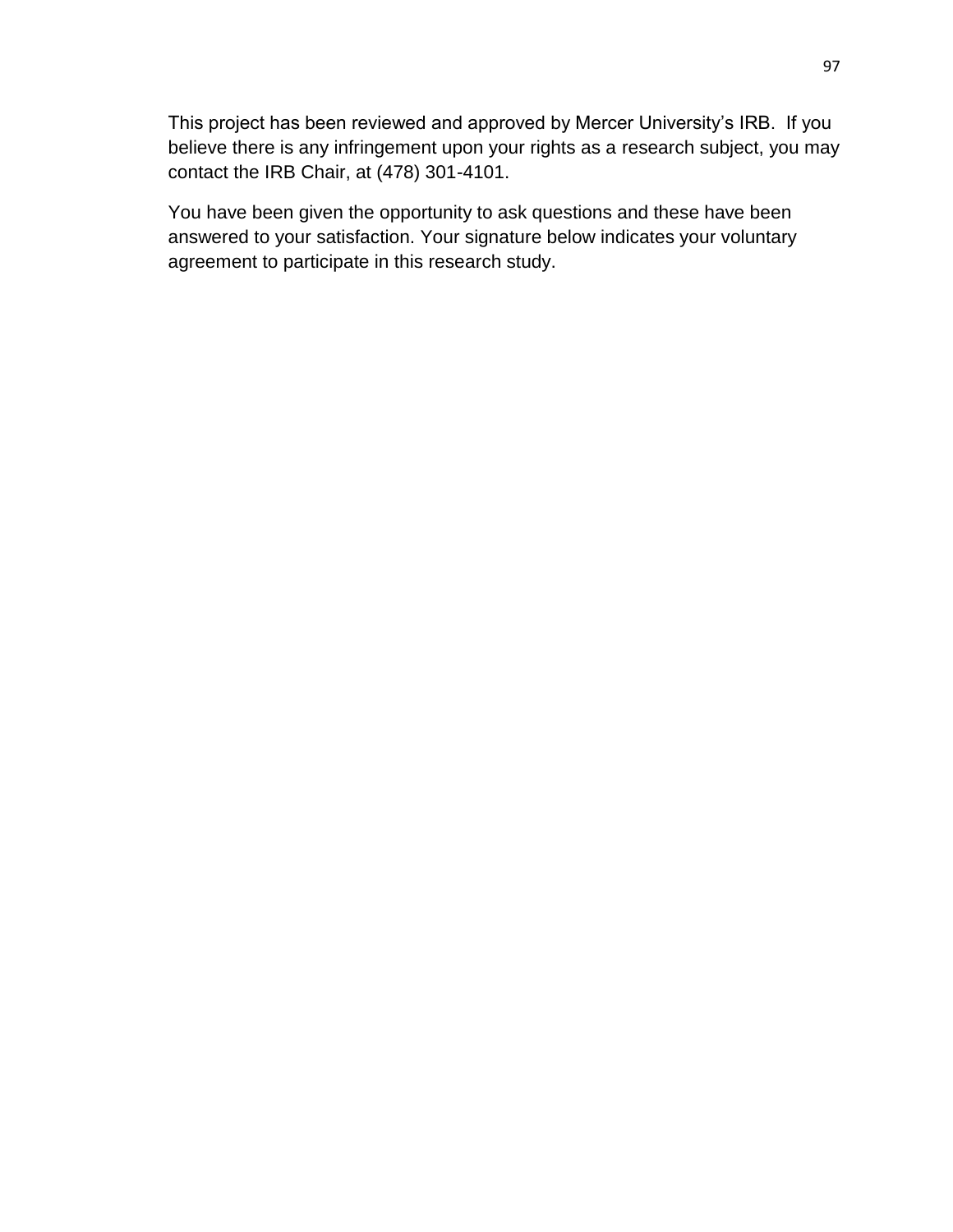| Signature of Research Participant                       | Date |  |
|---------------------------------------------------------|------|--|
| Participant Name (Please Print)                         | Date |  |
| Signature of Person Obtaining Consent<br>Rev.08/19/2010 | Date |  |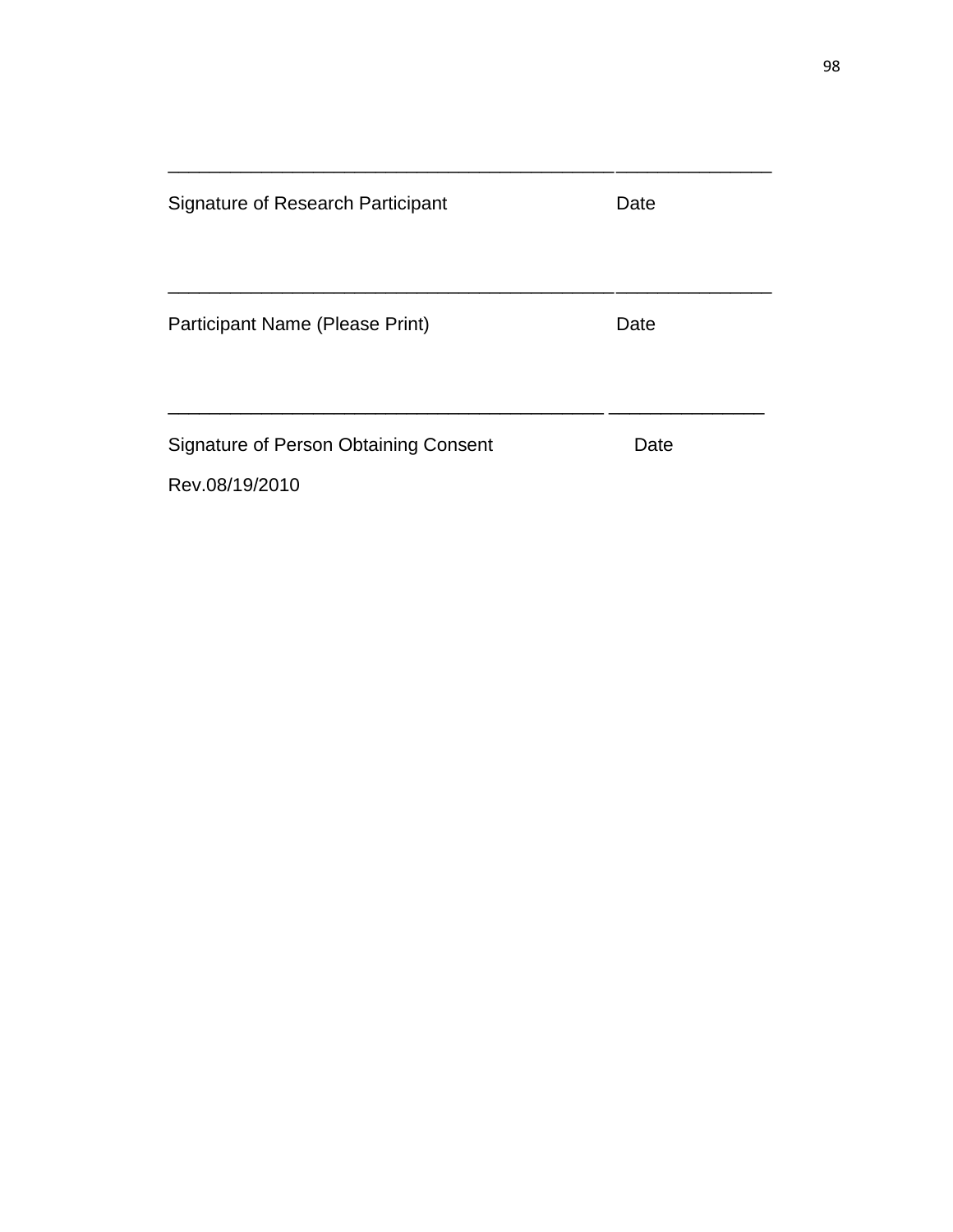### APPENDIX B:

## LETTER TO LEADERSHIP TEAM

Dear Leadership Team:

Over the last few years many of you have walked with me through the process of my Doctor of Ministry program at McAfee School of Theology. As I have continued to take classes in an attempt to develop Refuge, you have been faithful and supportive. I am now entering the phase of my Doctoral Project and am inviting you to participate with me.

The title of my project is *Coming off the Bench: Coaching the Leadership Team to Lead at Refuge Church in Perry, Georgia*. This project is specific for the Refuge Leadership Team. It is my desire to develop a leadership training program that will assist the LT in the development of their ministries.

This project will be open to everyone who is presently serving on the LT. We will be going through a four week summit on Friday nights and Saturdays during the month of July. This will be a time of team building as well as training for ministry.

My desire as your Pastor is to help you reach fulfillment in your ministries. As we look at all that God has done for Refuge, we will then look at the future and where we would like to be in five years.

If you are interested in participating or just want more information about the project, I will be conducting an open meeting on June  $8<sup>th</sup>$  in the old sanctuary at 6:00 p.m. I hope you will consider coming to hear about the project and to see if you might want to be a part!

Chasing after Christ,

Pastor Billy Thomas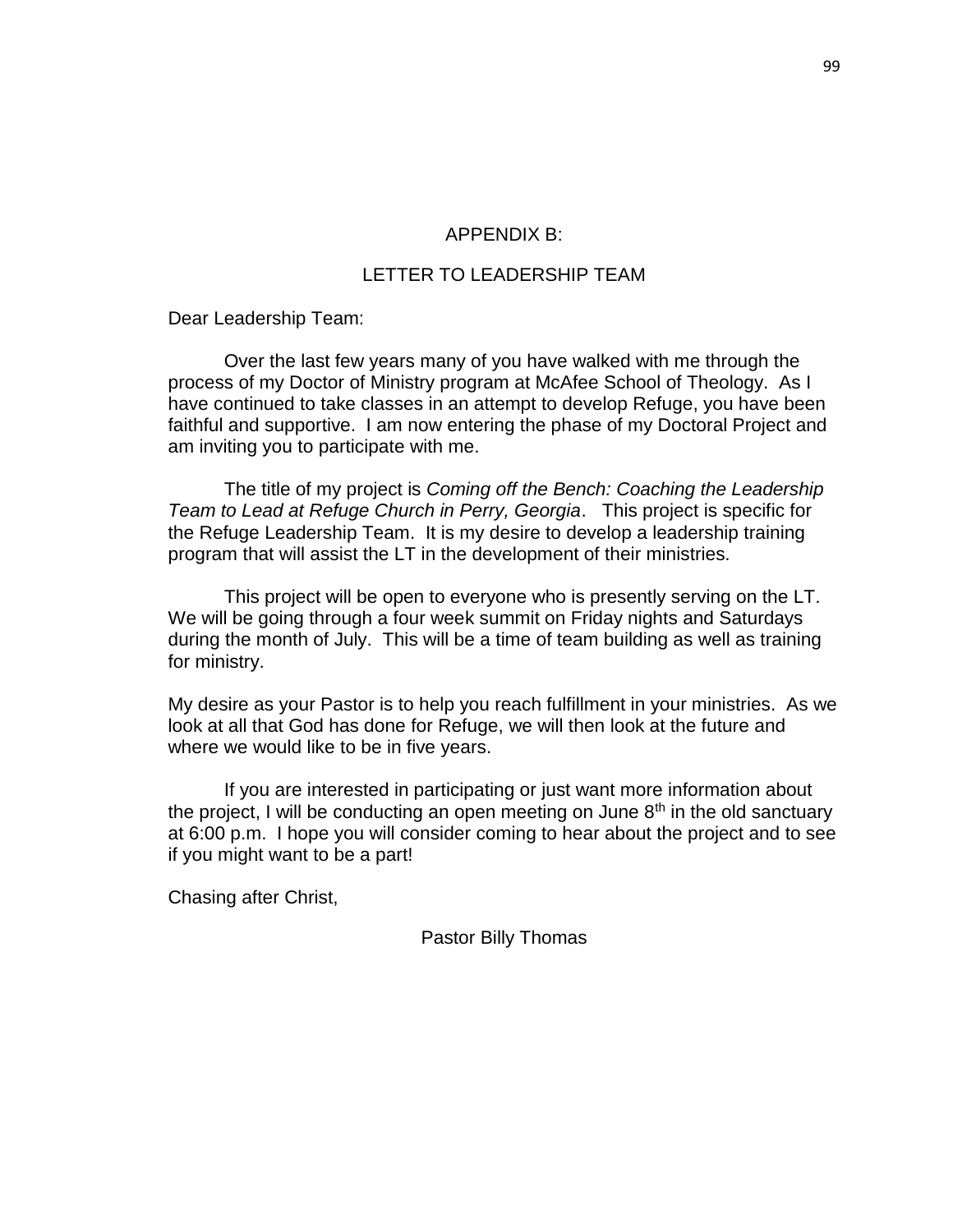## APPENDIX C:

## PRE LEADERSHIP TEAM SURVEY

- 1. What brought you to Refuge?
- 2. What made you decide to become involved in Leadership at Refuge?
- 3. Looking at your present level of ministry; how satisfied are you with your ministry?
- 4. Reflecting on your ministry time at Refuge, what was the most rewarding experience you have had? Who was involved and when did this take place?
- 5. How do you feel about your relationships with the other members of the Leadership Team? Do you feel that you have confidence in them? Do they support you in your ministry?
- 6. When you think about our church, what do you think are the strongest areas? What things do we do really well? How do you define success in these areas?
- 7. When Refuge is at its best, what is that makes this church unique?
- 8. Make three wishes for the future of your ministry. Describe what your ministry would look like and how it would fit into the overall ministries of Refuge.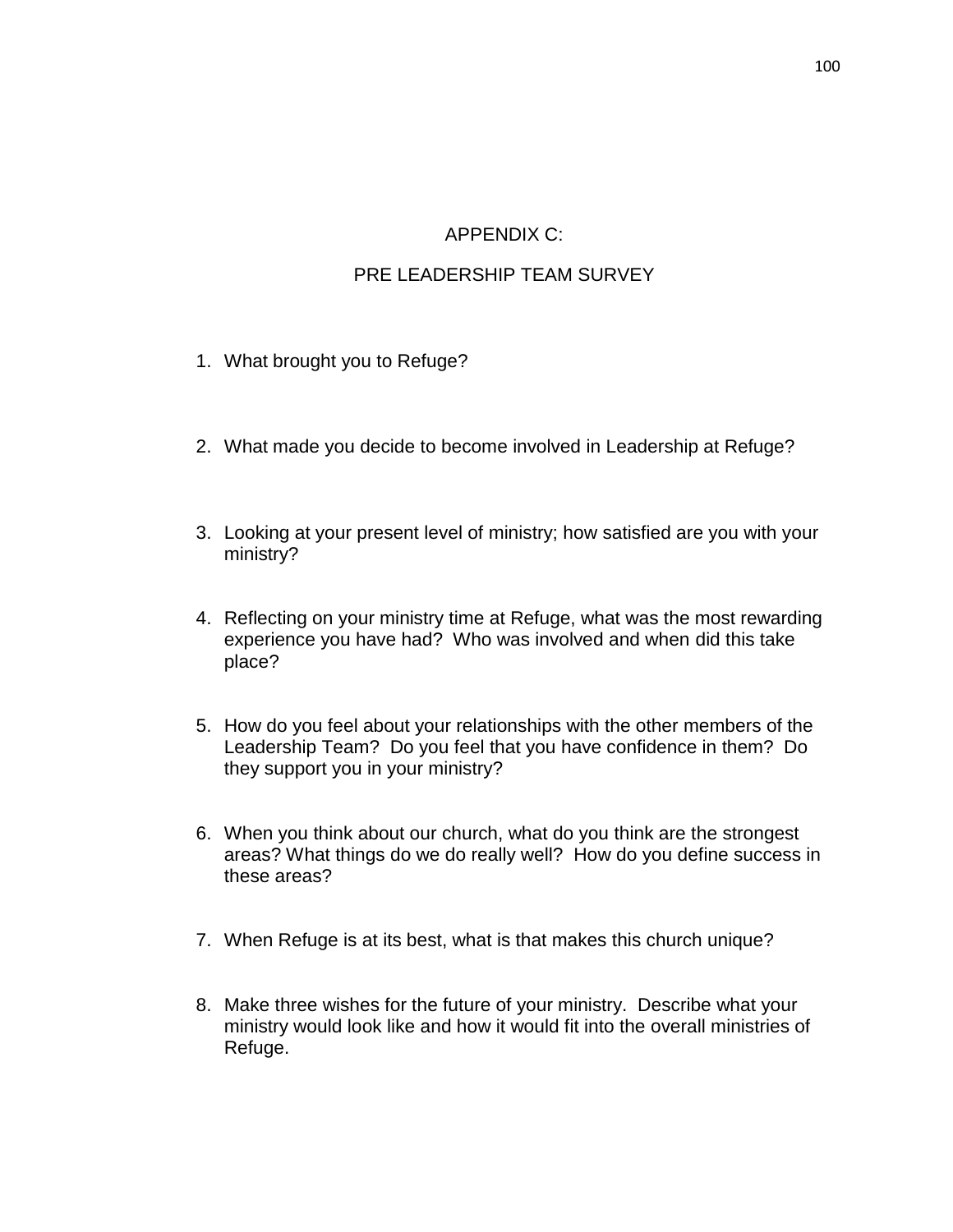## APPENDIX D:

## POST SURVEY LEADERSHIP TEAM

- 1. Reflecting on your entire experience with this project, what do you believe is the considered to be the "best of Refuge"?
- 2. Describe in a few words how satisfied you are with your present ministry now?
- 3. What are two of the highlights of your ministry that you can build on for future ministry?
- 4. How has your relationships changed with members of the Leadership Team over the course of this project? Do you anticipate further change?
- 5. What do you believe is the impact on Refuge from this project?
- 6. At the beginning of this project you stated three wishes that you had for your ministry? How have they changed and what would they be now?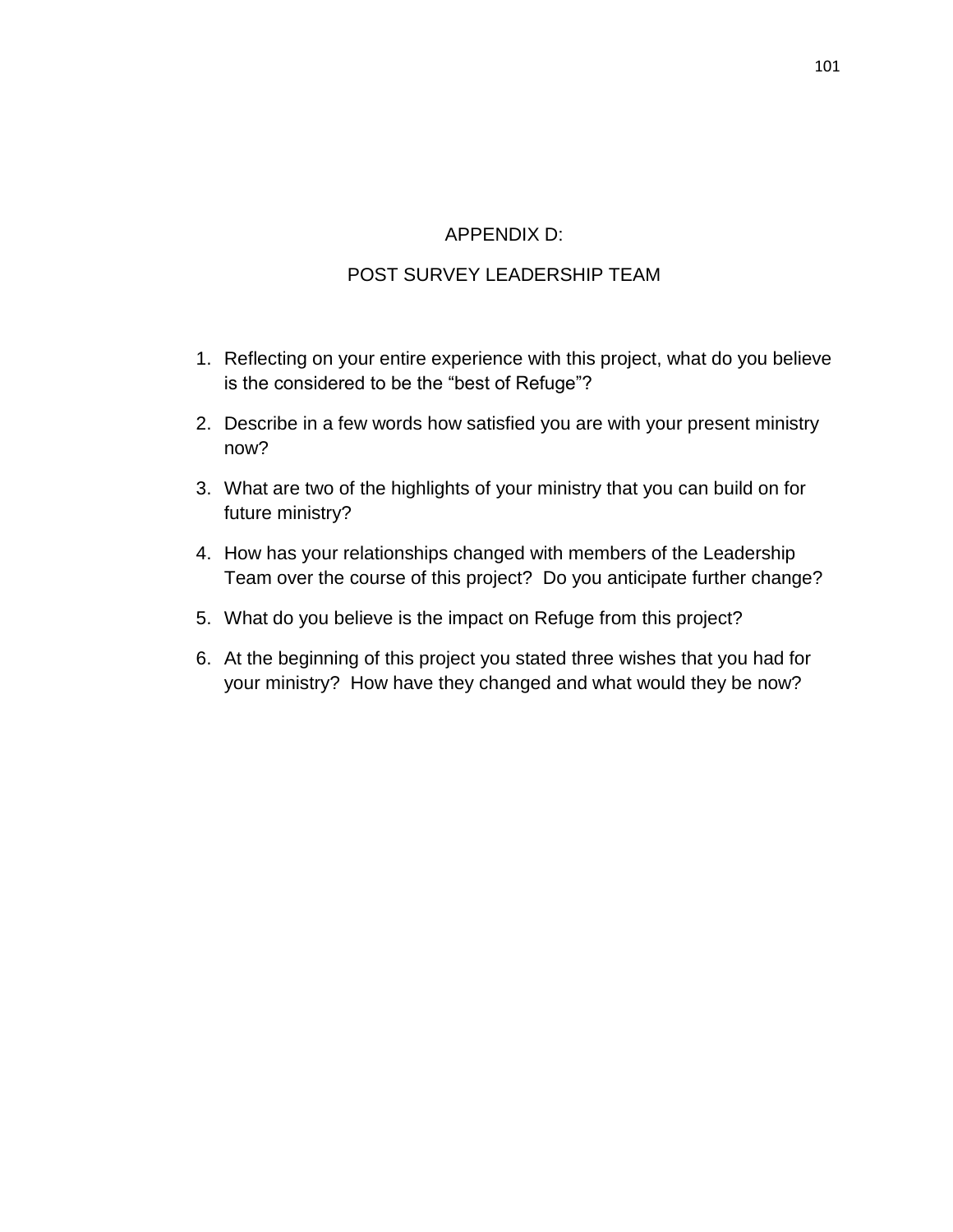## APPENDIX E:

## FOCUS GROUP QUESTIONS

- 1. Describe the experience of participating in this project.
- 2. What were your expectations of the project before the first meeting? How did those expectations match the experience?
- 3. Did you enjoy participating in this project? Why or why not?
- 4. How difficult was the schedule of the summit?
- 5. Did you learn more about the ministry of the Leadership Team?
- 6. Did you notice any change in your style of ministry at Refuge?
- 7. Do you feel better connected to members of the Leadership Team?
- 8. The main purpose of the study was to train, equip and empower the Leadership Team at Refuge. Do you feel that this has been accomplished?
- 9. How is your vision of Refuge changed?
- 10.Do you believe that this project would be beneficial for new leaders at Refuge?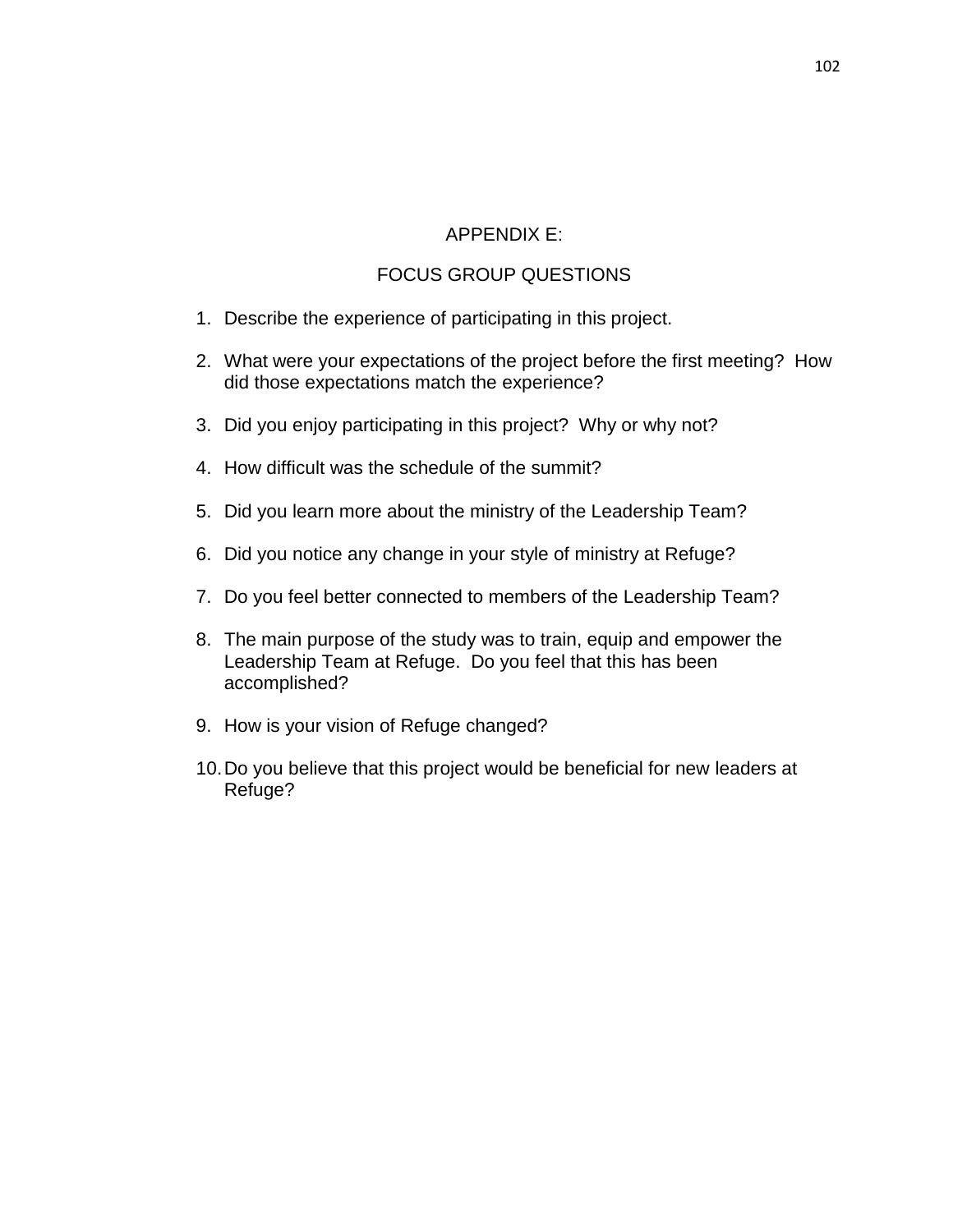# APPENDIX F:

## POWERPOINT USED IN INITIAL MEETING

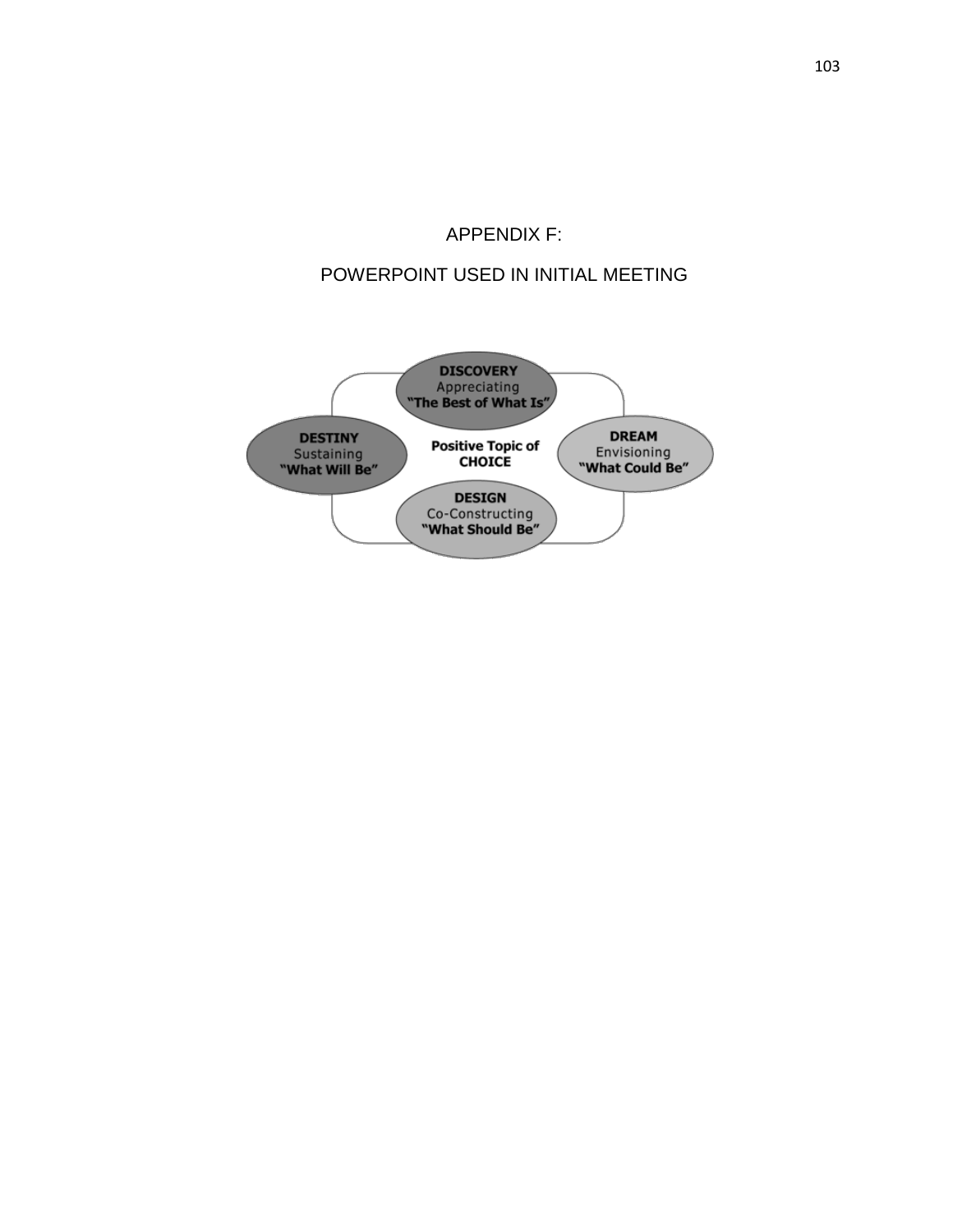## APPENDIX G:

## INSTITUTIONAL REVIEW BOARD APPROVAL LETTER



Institutional Review Board For Research Involving Human Subjects

12-May-2015

Rev. Billy Dwain Thomas P.O. Box 25 McAfee School of Theology Perry, GA 31069

#### **RE: COMING OFF THE BENCH:COACHING THE LEADERSHIP TEAM TO LEAD AT REFUGE CHURCH IN PERRY,GEORGIA (H1504149)**

Dear Rev. Thomas:

Your application entitled: COMING OFF THE BENCH:COACHING THE LEADERSHIP TEAM TO LEAD AT REFUGE CHURCH IN PERRY,GEORGIA (H1504149) was reviewed by this Institutional Review Board for Human Subjects Research in accordance with Federal Regulations 21 [CFR](http://www.accessdata.fda.gov/scripts/cdrh/cfdocs/cfcfr/CFRSearch.cfm?fr=56.110) 56.110(b) and 45 CFR [46.110\(b\)](http://www.hhs.gov/ohrp/humansubjects/guidance/45cfr46.htm#46.110) (for expedited review) and was approved under Category 6, 7 per 63 FR [60364.](http://www.hhs.gov/ohrp/humansubjects/guidance/63fr60364.htm)

Your application was approved for one year of study on 12-May-2015. The protocol expires 11-May-2016. If the study continues beyond one year, it must be re-evaluated by the IRB Committee.

#### **Item(s) Approved:**

New Application use of focus groups, surveys, and audio recordings

Please complete the survey for the IRB and the Office of Research Compliance. To access the survey, click on the following link: <https://www.surveymonkey.com/s/K7CTT8R>

Respectfully,

aus Chambles-Richardson

Ava Chambliss-Richardson, M.ED., CIP, CIM Member Intuitional Review Board Mercer University IRB & Office of Research Compliance Phone (478) 301-4101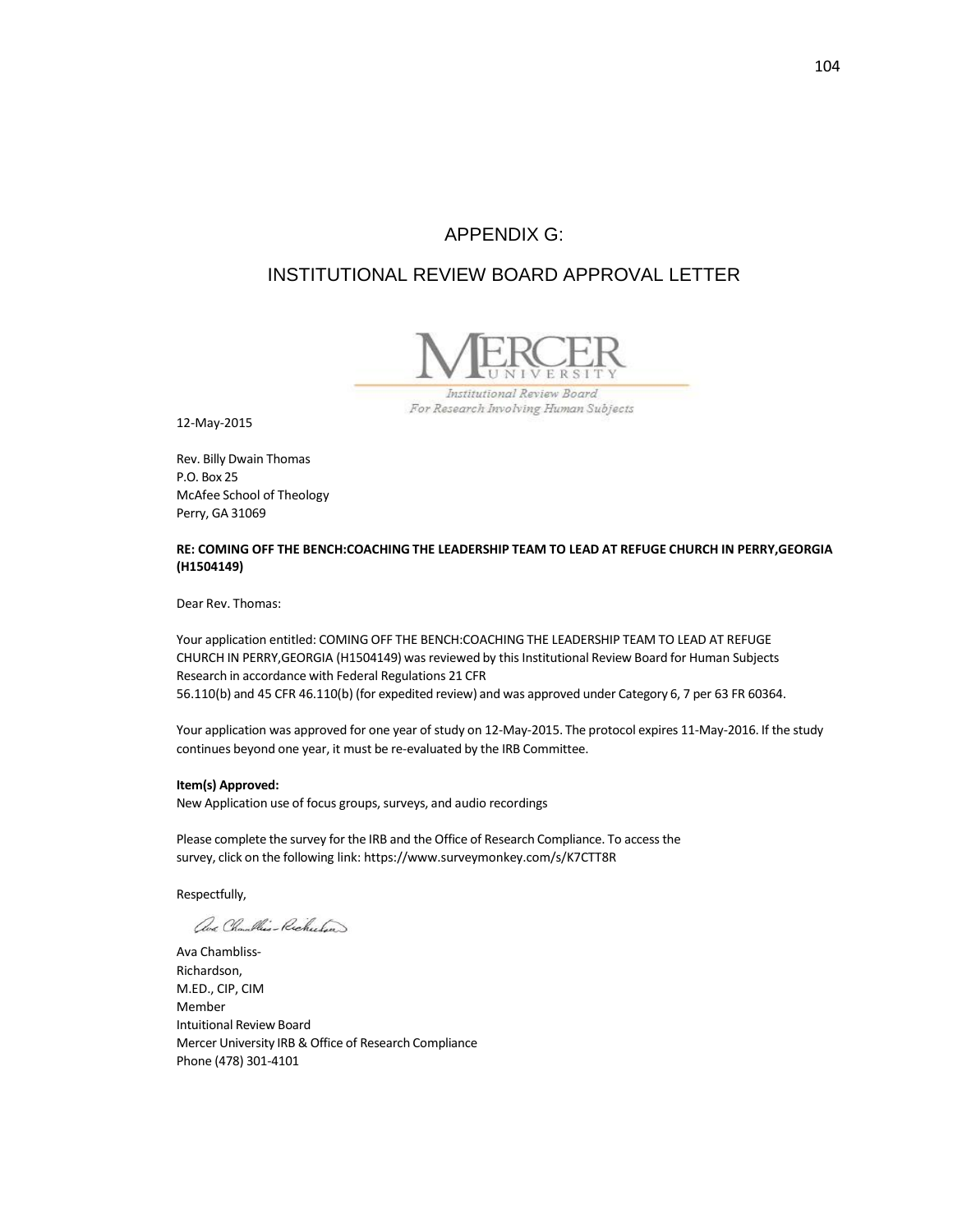Fa x (478 ) 301 -232 9 [ORC\\_Mercer@Mercer.Ed](mailto:ORC_Mercer@Mercer.Edu) u

> 1400 Coleman Ave . Macon, Georgia 31207 (478) 301-4101 • FAX (478) 301-2329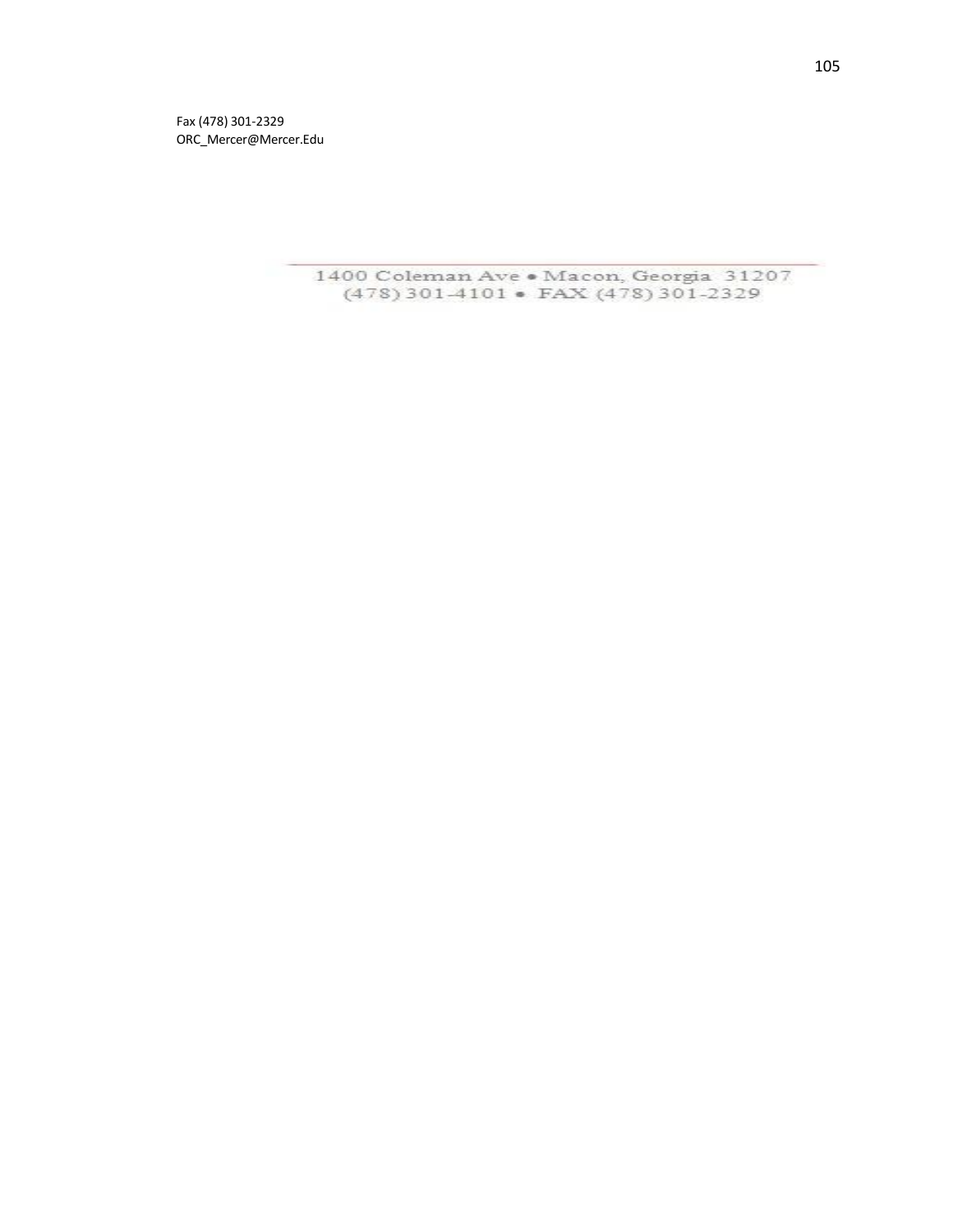### BIBLIOGRAHPY

- Ammerman, Nancy, ed. *Studying Congregations: A New Handbook*. Nashville, TN: Abingdon Press, 1998.
- Bakke, Dennis. *The Decision Maker*. Seattle, WA: Pear Press, 2013.
- Birch, Bruce C. *A Theological Introduction to the Old Testament*. Nashville, TN: Abingdon Press, 1999.
- Blanchard, Ken. *Whale Done!* New York, NY: The Free Press, 2002.
- Bugbee, Bruce. *What You Do Best In The Body Of Christ*. Grand Rapids, MI: Zondervan, 2005.
- Carbonell, Mels. *Discover Your Giftedness*. Blue Ridge, GA: Uniquely You Resources, 2003.
- Chand, Samuel R*. Cracking Your Church's Culture Code: Seven Keys to Unleashing Vision & Inspiration*. San Francisco, CA: Jossey-Bass, 2011.

\_\_\_\_\_\_\_\_\_\_\_\_\_\_. *Ladder Shifts*. Highland Park, IL: Mall Publishing, 2006.

\_\_\_\_\_\_\_\_\_\_\_\_\_\_. *What's Shakin Your Ladder?* Highland Park, IL: Mall Publishing, 2005.

\_\_\_\_\_\_\_\_\_\_\_\_\_\_. *Who's Holding Your Ladder?* Highland Park, IL: Mall Publishing, 2003.

Clarensau, Mike. *From Belonging to Becoming*. Springfield, MO: Influence Resources, 2011.

\_\_\_\_\_\_\_\_\_\_\_\_\_\_. *Strategies for Advancing A New Ministry Philosophy: Equipping Leaders For Ongoing Revitalization of Maranatha Worship Center*, Wichita, Kansas. D.Min. Project, Assemblies of God Theological Seminary, 2010.

Cloud, Henry. *Boundaries for Leaders: Results, Relationships, and Being Ridiculously in Charge*. New York, NY: HarperCollins Publishers, 2013.

Collins, Jim. Good To Great. New York, NY: Harper Business, 2001.

Cooperrider, David L., Whitney, Diana, and Stavros, Jacqueline M. *Appreciative Inquiry Handbook: The First in a Series of AI Workbooks for Leaders of Change*. Bedford Heights, OH: Lakeshore Publishers, 2003.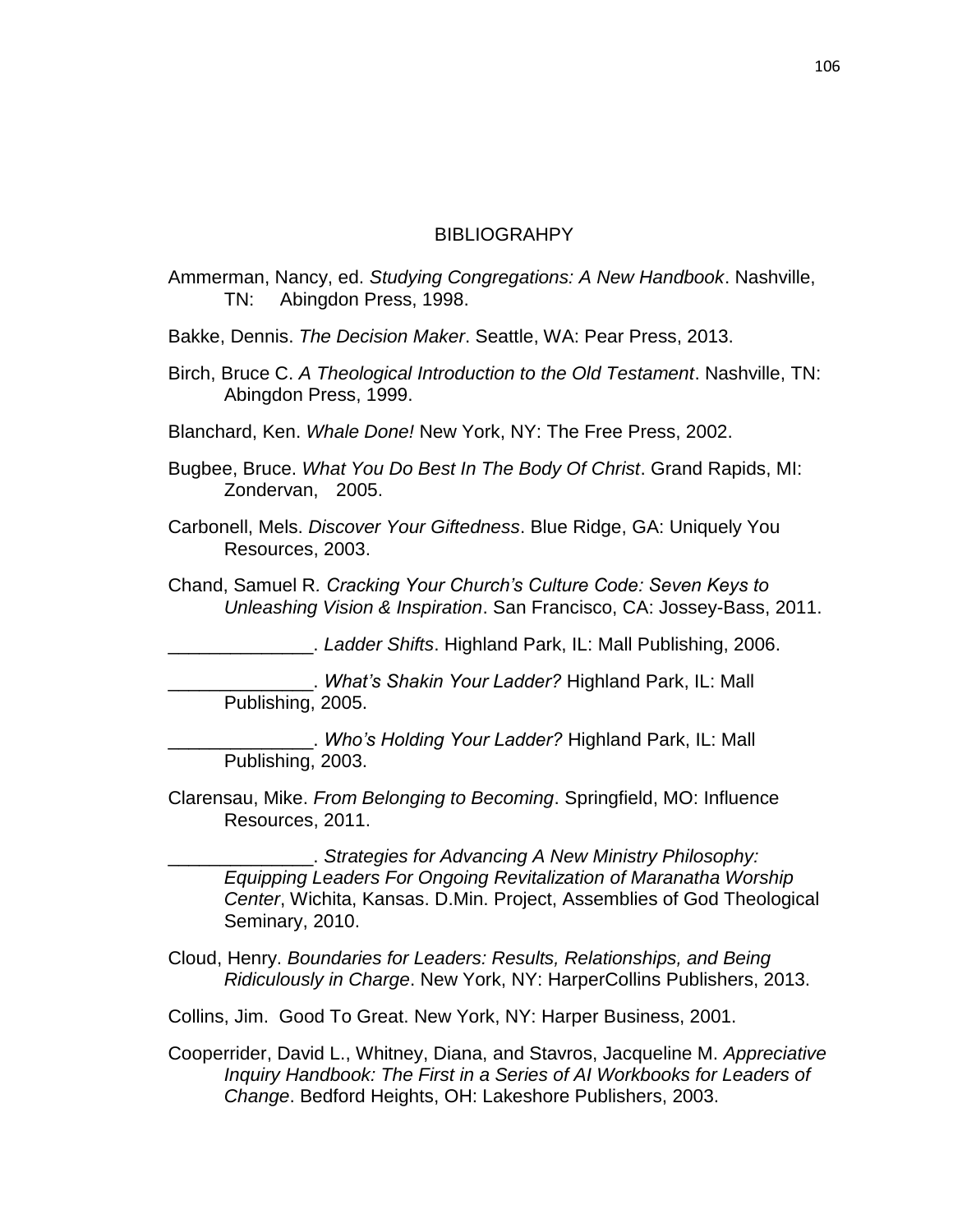Cordeiro, Wayne. *Doing Church as a Team: The Miracle of Teamwork and How It Transforms Churches*. Bloomington, MN: Bethany House Publishers, 2004.

\_\_\_\_\_\_\_\_\_\_\_\_\_\_. *Leading on Empty: Refilling Your Tank and Renewing Your Passion*. Minneapolis, MN: Bethany House, 2009.

Creswell, John W. *Research Design: Qualitative, Quantitative, and Mixed Methods Approaches* 4th ed. Thousand Oaks, CA: Sage Publications, Inc., 2013.

\_\_\_\_\_\_\_\_\_\_\_\_\_\_. *Qualitative Inquiry and Research Design: Choosing Among Five Appr*oaches. Thousand Oaks, CA: Sage Publications, Inc., 2013.

\_\_\_\_\_\_\_\_\_\_\_\_\_\_. *Designing and Conducting Mixed Methods Research,* 2d ed. Thousand Oaks, CA: Sage Publications, Inc., 2010.

- DeVane, Patrick A*. Looking Back to Look Forward: Engaging the History of First Baptist Church of Jamestown, North Carolina to Shape its Future*. D.Min. Project Thesis Proposal, McAfee School of Theology, 2012.
- Dresselhaus, Richard. *The Long Reach of Laity Enrichment Journal*, 2008, [http://enrichmentjournal.ag.org/199804/008\\_ask\\_the\\_supt.cfm](http://enrichmentjournal.ag.org/199804/008_ask_the_supt.cfm) accessed April 13, 2015.
- Fee, Gordon. *Philippians*. Downers Grove, IL: Intervarsity Press, 1999.
- Gohr, Glenn. Reflections of Hot Springs: Dollie Simms Was There, Assemblies of God Heritage Volume 34. Springfield, MO: The General Council of the Assemblies of God, 2014
- Hinson, E. Glenn. *Spiritual Preparation for Christian Leadership*. Nashville, TN: Upper Room Books, 1999.
- Hull, Bill. *The Disciple-Making Pastor*. Grand Rapids, MI: Fleming H. Revell, 1988.
- Kotter, John P. *Leading Change*. Boston, MA: Harvard Business, 1996.
- Lomenick, Brad. *The Catalyst Leader*. Nashville, TN: Thomas Nelson, 2013.
- Marquet, David L. *Turn the Ship Around: A True Story of Turning Followers into Leaders*. New York, NY: Penguin Group, 2012.
- Martin, Larry E. *The Life and Ministry of William J. Seymour and a history of the Azusa Street Revival.* Pensacola, FL: Christian Life Books, 2014.
- Maxwell, John C. *Developing the Leader Within You*. Nashville, TN: Thomas Nelson Publishers, 1993.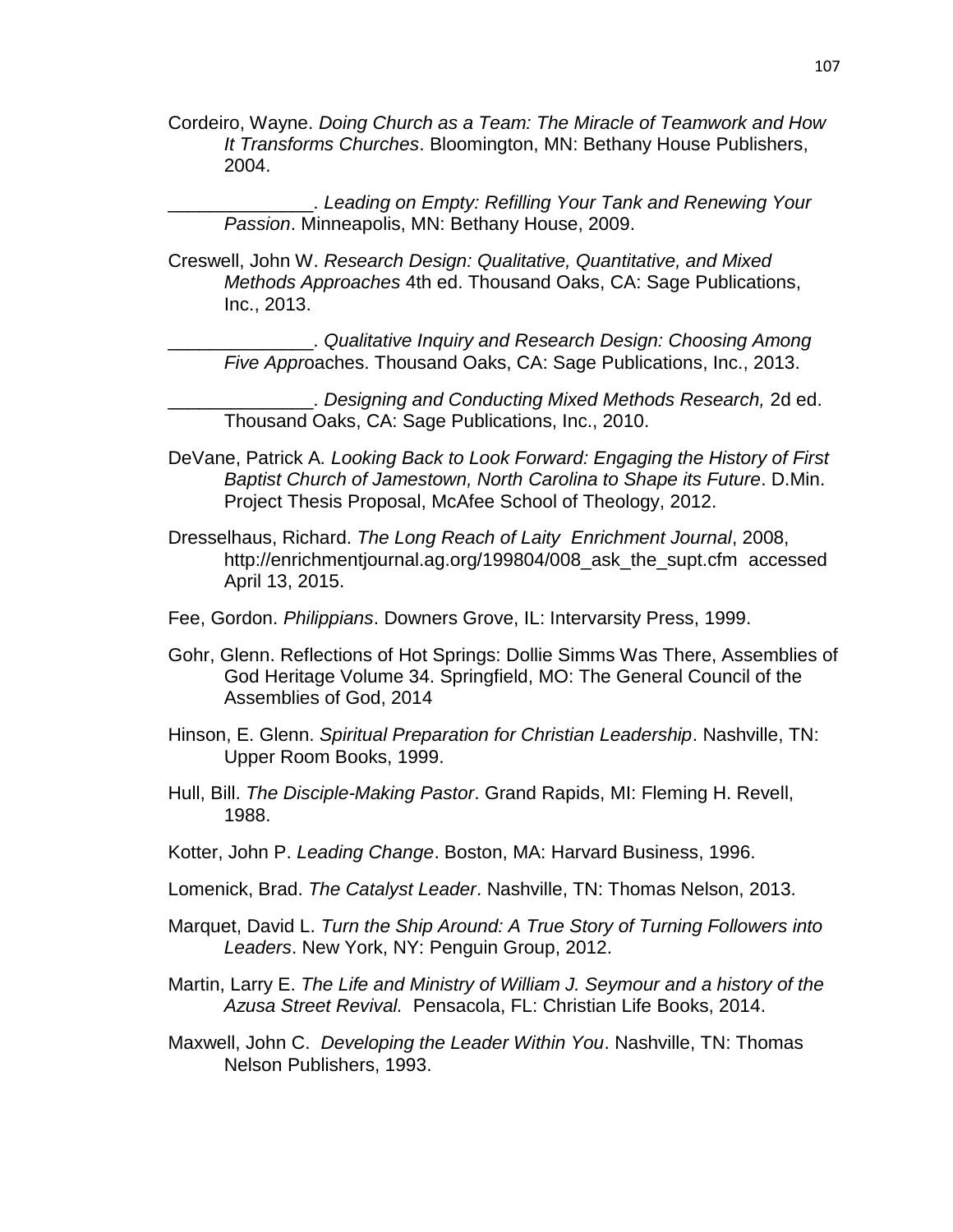Developing the Leaders Around You. Nashville, TN: Thomas Nelson Publishers, 1995.

- Melander, Rochelle. *A Generous Presence*: *Spiritual Leadership and the Art of Coaching*. Herndon, VA: The Alban Institute, 2006.
- McGee, Gary B. *People of the Spirit: The Assemblies of God*. Springfield, MO: Gospel Publishing House, 2004.

\_\_\_\_\_\_\_\_\_\_\_\_\_\_\_. *This Gospel Shall Be Preached: A History and Theology of Assemblies of God Foreign Missions to 1959*. Springfield, MO: Gospel Publishing House, 1986.

\_\_\_\_\_\_\_\_\_\_\_\_\_\_\_. *This Gospel Shall Be Preached: A History and Theology of Assemblies of God Foreign Missions Since 1959 – Volume 2*. Springfield, MO: Gospel Publishing House, 1989.

- McSwain, Larry L. *The Calling of Congregational Leadership: Being, Knowing, Doing Ministry*. St. Louis, MO: Chalice Press, 2013.
- Melander, Rochelle. *A Generous Presence: Spiritual Leadership and the Art of Coaching*. Herndon, VA: The Alban Institute, 2006.
- McNeal, Reggie. *Missional Renaissance: Changing the Scorecard for the Church*. San Francisco, CA: Jossey-Bass, 2009.

\_\_\_\_\_\_\_\_\_\_\_\_\_\_\_\_. *The Present Future: Six Tough Questions for the Church*. San Francisco, CA: Jossey-Bass, 2003.

- Miller, Mark. *The Secret of Teams: What Great Teams Know and Do*. San Francisco, CA: Berrett-Koehler Publishing, Inc., 2011.
- Molenaar, William J. *Christian Unity: A Founding Principle of the Assemblies of God*, Assemblies of God Heritage Volume 34. Springfield, MO: The General Council of the Assemblies of God, 2014.
- Moltmann, Jurgen. *The Church In The Power Of The Spirit*. New York, NY: Harper & Row, 1977.
- Olson, Dennis T. *Numbers*. Louisville, KY: John Knox Press, 1996.
- Orem, Sara L., Binkert, Jacqueline, Clancy, Ann L. Appreciative Coaching: A Positive Process for Change. San Francisco, CA: Jossey-Bass, 2007.
- Osborne, Larry. *Sticky Teams: Keeping Your Leadership Team and Staff on the Same Page*. Grand Rapids, MI: Zondervan, 2010.
- Percept Group, "The Refuge Church, 100 Todd Road, Perry, Georgia 31069: 10 mile radius," *Ministry Area Profile 2012*, ID# 260182:260182.